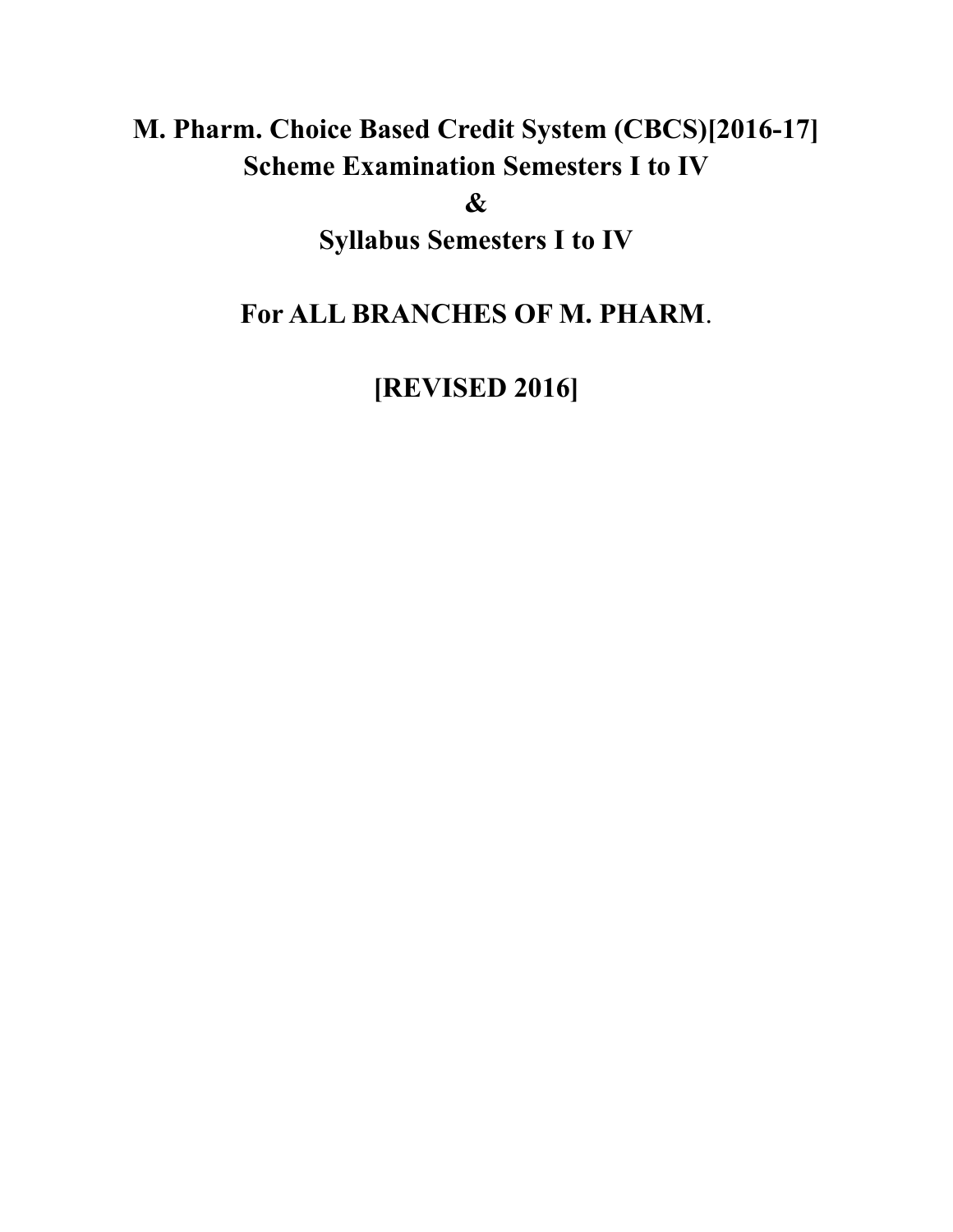#### **M. Pharm. Semester I: ALL BRANCHES OF STUDY**

#### **Total Credits: Semester I – 24**

| <b>Subject Code</b> | <b>Subject</b> | <b>Type of</b> | <b>Credits</b> | Contact       | <b>ESE</b>     | Weightag     | Weightag   |
|---------------------|----------------|----------------|----------------|---------------|----------------|--------------|------------|
|                     |                | course         |                | (hrs/wk)      | (hr)           | e            | e          |
|                     |                | (C/CBS)        |                |               |                | <b>CIA</b>   | <b>ESE</b> |
| <b>MPH C 101 T</b>  | Modern         | $\mathcal{C}$  | $\overline{4}$ | $3L+1$        | $\overline{3}$ | $15 ST + 5$  | 80         |
|                     | Pharm. and     |                |                | $_{\rm IL}$   |                | $\mathbf{A}$ |            |
|                     | Med. Chem.     |                |                |               |                |              |            |
| MPH C 102 T         | Modern         | $\mathcal{C}$  | $\overline{4}$ | $3L+1$        | $\overline{3}$ | $15 ST + 5$  | 80         |
|                     | Pharmaceutic   |                |                | $\mathbf{L}$  |                | $\mathbf{A}$ |            |
|                     | S              |                |                |               |                |              |            |
| MPH C 103 T         | Modern         | $\mathcal{C}$  | $\overline{4}$ | $3L+1$        | $\overline{3}$ | $15 ST + 5$  | 80         |
|                     | Pharmacolog    |                |                | $\mathcal{I}$ |                | A            |            |
|                     |                |                |                |               |                |              |            |
| MPH C 104 T         | Modern         | $\mathcal{C}$  | $\overline{4}$ | $3L+1$        | $\overline{3}$ | $15 ST + 5$  | 80         |
|                     | Analytical     |                |                | $\mathbf{L}$  |                | $\mathbf{A}$ |            |
|                     | Techniques     |                |                |               |                |              |            |
| <b>MPH C 105 T</b>  | Study of       | $\mathcal{C}$  | $\overline{4}$ | $3L+1$        | $\overline{3}$ | $15 ST + 5$  | 80         |
|                     | Natural        |                |                | $\mathbf{L}$  |                | $\mathbf{A}$ |            |
|                     | Products       |                |                |               |                |              |            |
| MPH C 106 S         | Seminar        | C NUE          | $\overline{4}$ | $4$ IL        |                | 100 IA       |            |
|                     |                | S              |                |               |                |              |            |

| <i>IA Internal Assessment</i> ;   | <b>ESE End Semester Examination;</b>                                                    |
|-----------------------------------|-----------------------------------------------------------------------------------------|
| <b>ST Sessional Test/s;</b>       | A Attendance,                                                                           |
| L Lectures;                       |                                                                                         |
|                                   | IL Integrated Learning involving Tutorials, Group Discussions, Assignments, Field Work; |
| P Practicals, Lab. work, Project; | C Core;                                                                                 |
| <b>CBS Choice Based Subject;</b>  | S Self Study.                                                                           |

In Semester I learners of all Branches will take the above 5 subjects, irrespective of their area of specialization in M. Pharm. The Evaluation pattern for every subject will be 20 marks for Continuous Internal Assessment (CIA) and 80 marks for the End Semester Examination. The 20 marks for CIA will be divided into 5 marks for Attendance and 15 marks for a sessional test held mid-semester.

Every learner will deliver a Seminar. This will evaluated at the college level by a Committee consisting of the Principal, and faculty of the Department in which the student will be doing his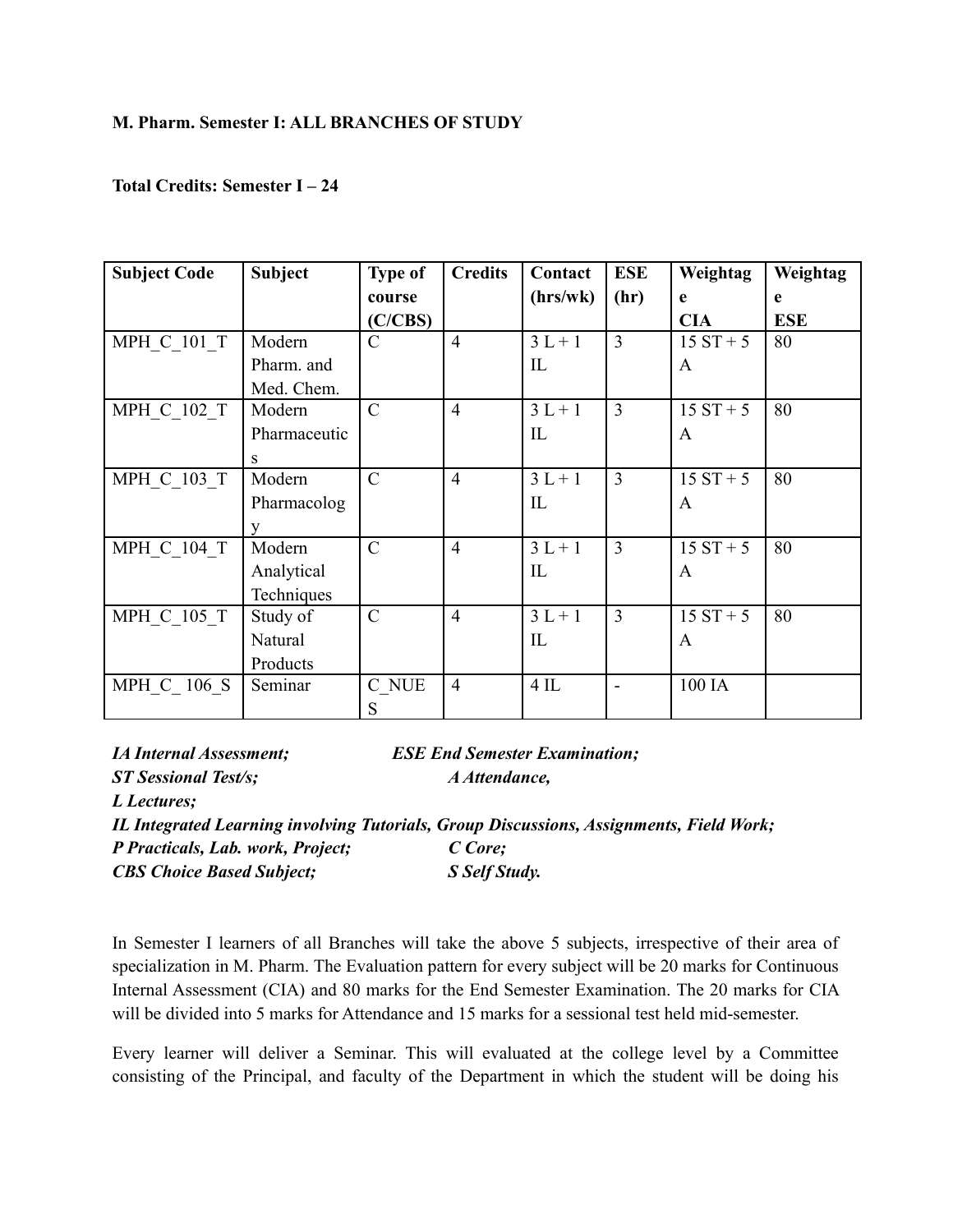research work. After the conduct of the Seminar the marks will be forwarded by the college/institution to the University.

#### **M. Pharm. Semester II: ALL BRANCHES OF STUDY**

**Total Credits: Semester II – 24**

| <b>Subject Code</b> | <b>Subject</b>       | <b>Type of</b> | <b>Credits</b> | Contact     | <b>ESE</b>     | Weightag    | Weightag   |
|---------------------|----------------------|----------------|----------------|-------------|----------------|-------------|------------|
|                     |                      | course         |                | (hrs/wk)    | (hr)           | e           | e          |
|                     |                      | (C/CBS)        |                |             |                | <b>CIA</b>  | <b>ESE</b> |
| <b>MPH C 201 T</b>  | <b>Biostatistics</b> | C              | $\overline{4}$ | $3L + 1$    | 3              | $15 ST + 5$ | 80         |
|                     | and Research         |                |                | IL          |                | A           |            |
|                     | Methodology          |                |                |             |                |             |            |
| MPH C 2XX           | Core I               | $\mathcal{C}$  | $\overline{4}$ | $3L+1$      | $\overline{3}$ | $15 ST + 5$ | 80         |
|                     |                      |                |                | $_{\rm IL}$ |                | A           |            |
| MPH C 2XX           | Core II              | $\mathcal{C}$  | $\overline{4}$ | $3L + 1$    | $\overline{3}$ | $15 ST + 5$ | 80         |
|                     |                      |                |                | IL          |                | A           |            |
| MPH E 2XX           | Choice Based         | <b>CBS</b>     | $\overline{4}$ | $3L+1$      | 3              | $15 ST + 5$ | 80         |
|                     | Subject I            |                |                | $_{\rm IL}$ |                | A           |            |
| MPH E 2XX           | Choice Based         | <b>CBS</b>     | $\overline{4}$ | $3L + 1$    | $\overline{3}$ | $15 ST + 5$ | 80         |
|                     | Subject II           |                |                | $_{\rm IL}$ |                | A           |            |
| MPH C 299 L         | Experimental         | $\mathcal{C}$  | $\overline{4}$ | 8 P         | 6              | $15 ST + 5$ | 80         |
|                     | Techniques in        |                |                |             |                | A           |            |
|                     | Pharmaceutica        |                |                |             |                |             |            |
|                     | I Sciences           |                |                |             |                |             |            |

| <i><b>IA Internal Assessment;</b></i> | <b>ESE End Semester Examination;</b>                                                    |
|---------------------------------------|-----------------------------------------------------------------------------------------|
| <b>ST Sessional Test/s;</b>           | A Attendence,                                                                           |
| L Lectures;                           |                                                                                         |
|                                       | IL Integrated Learning involving Tutorials, Group Discussions, Assignments, Field Work; |
| P Practicals, Lab. work, Project;     | C Core;                                                                                 |
| <b>CBS Choice Based Subject;</b>      | S Self Study.                                                                           |

In the second semester, there will be one common paper (Biostatistics and Research Methodology) and a practical (Experimental Techniques in Pharmaceutical Sciences) for all the branches of specialization. At present the syllabus for Experimental Techniques in Pharmaceutical Sciences has been prepared for the main branches of specialization – namely Pharmaceutical Chemistry/Medicinal Chemistry, Pharmaceutics, Pharmacognosy, Pharmaceutical Analysis/Quality Assurance and Pharmacology. Learners of other branches of specialization like Clinical Pharmacy, Medicinal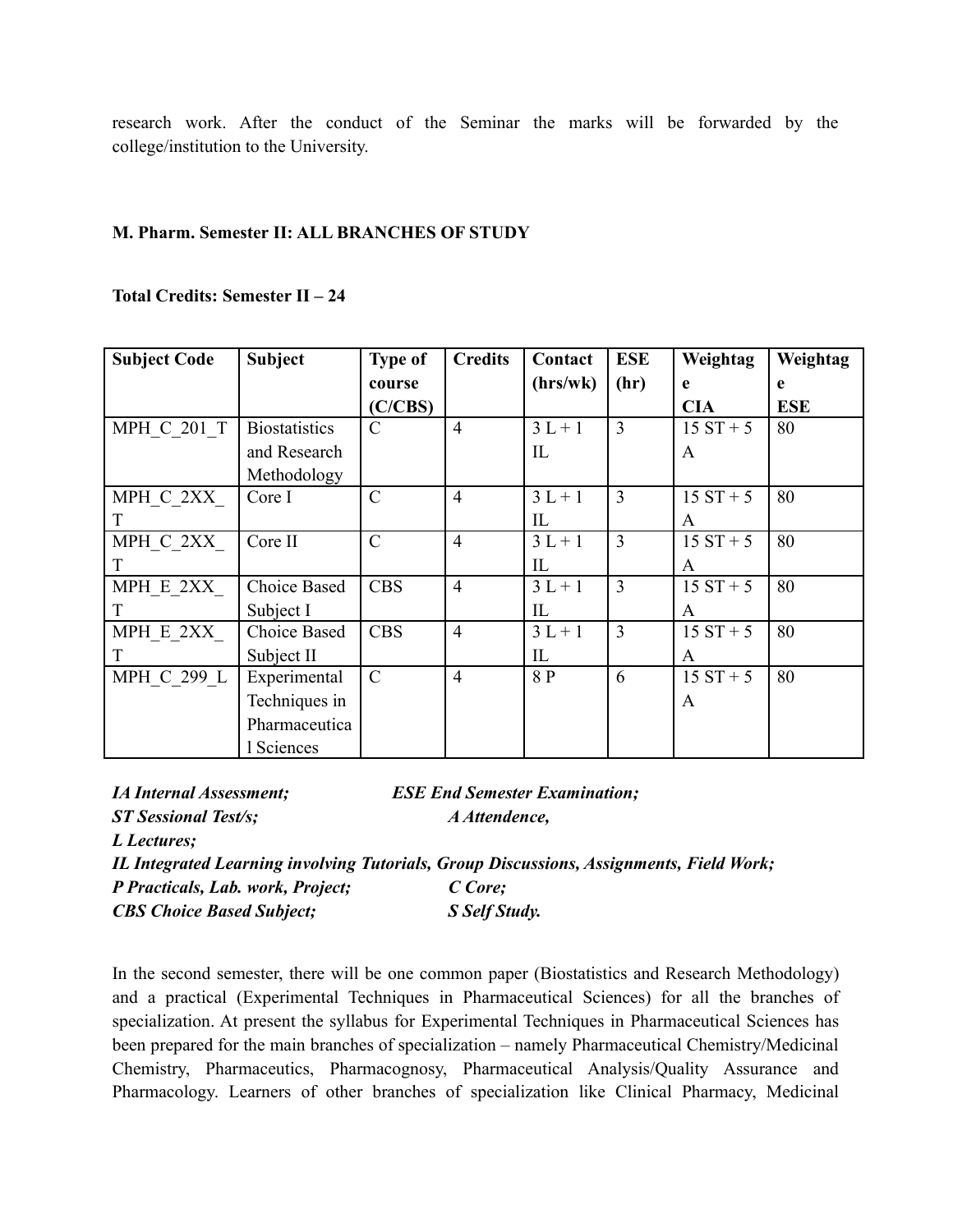Natural Products, Biopharmaceutics and Pharmacokinetics etc. can choose to do the exercises prescribed for any one of the above mentioned branches, preferably selecting something closest to their branch of specialization. Each Branch of Specialization will also have two Core subjects in the Branch of Specialization and two Choice Based Subjects that may be selected from the List of Choice Based Subjects specified in the Syllabus.

The ESE in the subject Experimental Techniques in Pharmaceutical Sciences will be conducted by the college/institution on behalf of the university. After the conduct of the examination, the marks will be forwarded by the college/institution to the University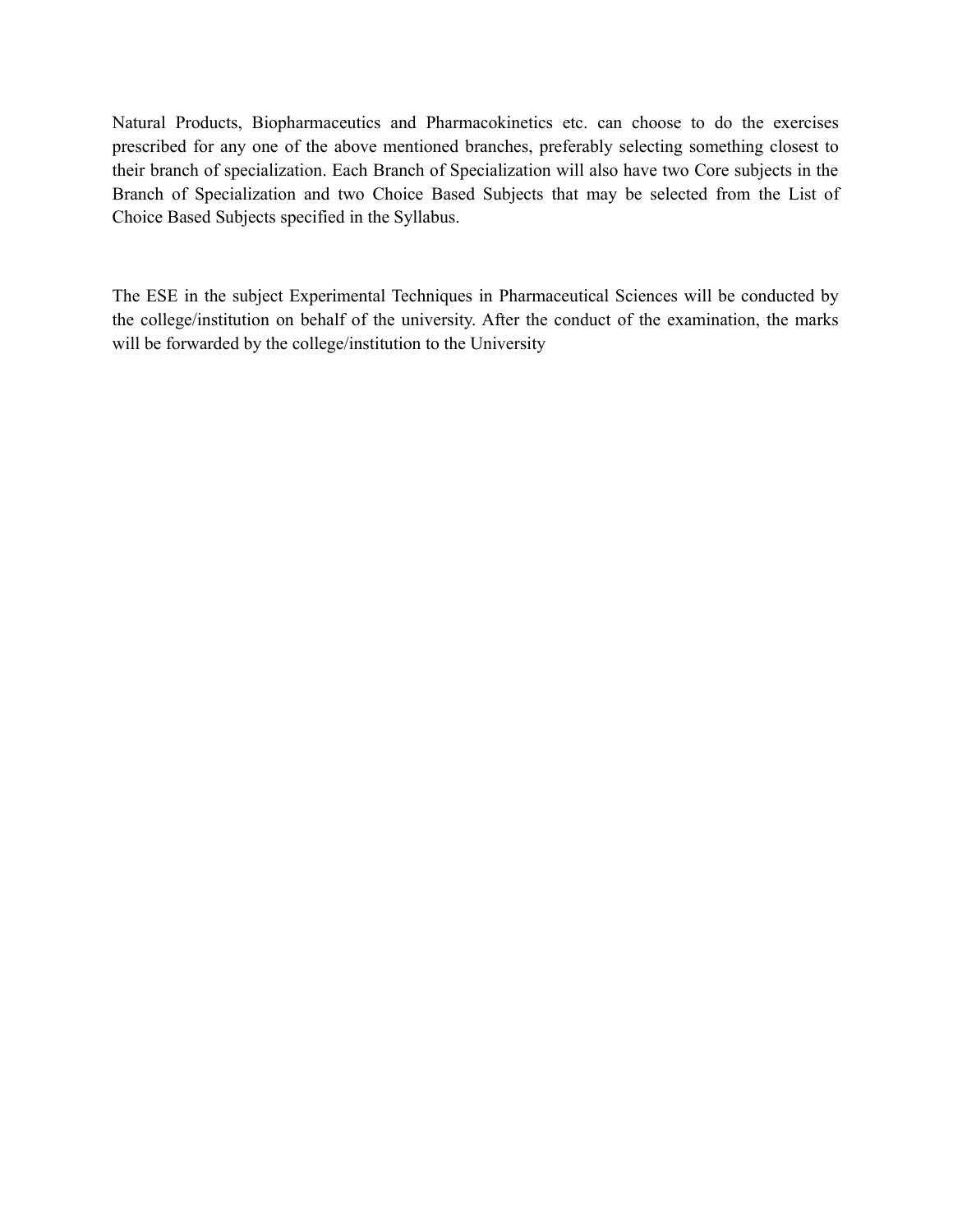## **M. Pharm. Semester III and Semester IV: ALL BRANCHES OF STUDY Total Credits: Semester III – 24 (MPH\_C\_301\_D), Semester IV-24 (MPH\_C\_401\_D)**

#### **Research work related to the title of the thesis that has been registered with the University.**

The learner should be allotted a Research Guide in Semester I. The Guiding Teacher (Research Supervisor) along with the learner may plan the Research area to be pursued during Semesters III and IV. The title of the thesis should be communicated to the University before the commencement of Sem. III. Title change request if any, at a later time, should have a valid reason and will be considered under the existing rules of the University for title change (minor or major). Any request for change in title should be communicated to the University by the learner through the Research Guide and the Principal of the College/Institute. The learner is expected to work a minimum of 40 hrs/week in Research to be entitled for 24 Credits each in Semester III and IV. The Guiding Teacher (Research Supervisor) will sign a statement to this effect at the conclusion of Semesters III and IV, which may be communicated to the Controller of Examinations at the conclusion of each semester. Before completing the course, the learner will be required to give a Colloquium on the research work carried out by him/her during Semesters III and IV. The Colloquium will follow an open structure and will be assessed besides others by the Head of the Department, the Guide and the Principal of the College. A Statement that the learner has delivered a Colloquium must be sent to the University and will be mandated before the conduct of the viva-voce examination by the University.

Learners should be encouraged to attend conferences, seminars where they may present their research work, and to publish the findings of their research.

There will be no ESE at the end of Semester III. A learner will be permitted to submit his/her synopsis no earlier than 20 months (after 20 months) from the beginning of the M. Pharm program as instructed by the Government/Regulatory Authority for the respective year, BUT will have to submit the final thesis by the end of 24 months from the beginning of the M. Pharm program as instructed by the Government/Regulatory Authority. The time between submission of synopsis and thesis should be at least one month.

#### **Any late submission of synopsis or thesis will result in the learner requiring to keep terms for the next semester and any subsequent semester/s till the learner finishes his/her degree.**

At the end of Semester IV the learner will submit a thesis to the university. This will jointly be evaluated by the guiding teacher and an external examiner appointed by the university from academia or from the pharmaceutical industry. The evaluation will be for a total of 100 marks (**value of 48 credits**), of which 50 marks will be given by the guiding teacher and 50 marks by the external examiner. The parameters on which the marks will be given are: a. Literature Survey (10 marks) b. Presentation (8 marks) c. Methodology (7 marks) d. Results and Discussion (10 marks) and e. Vivavoce (15 marks). This makes a total of 50 marks each to be given by the guiding teacher and by the external examiner separately. These marks will be allotted to the course designated as **MPH**  $C_301D + MPH C_401D$  for a total value of 48 credits.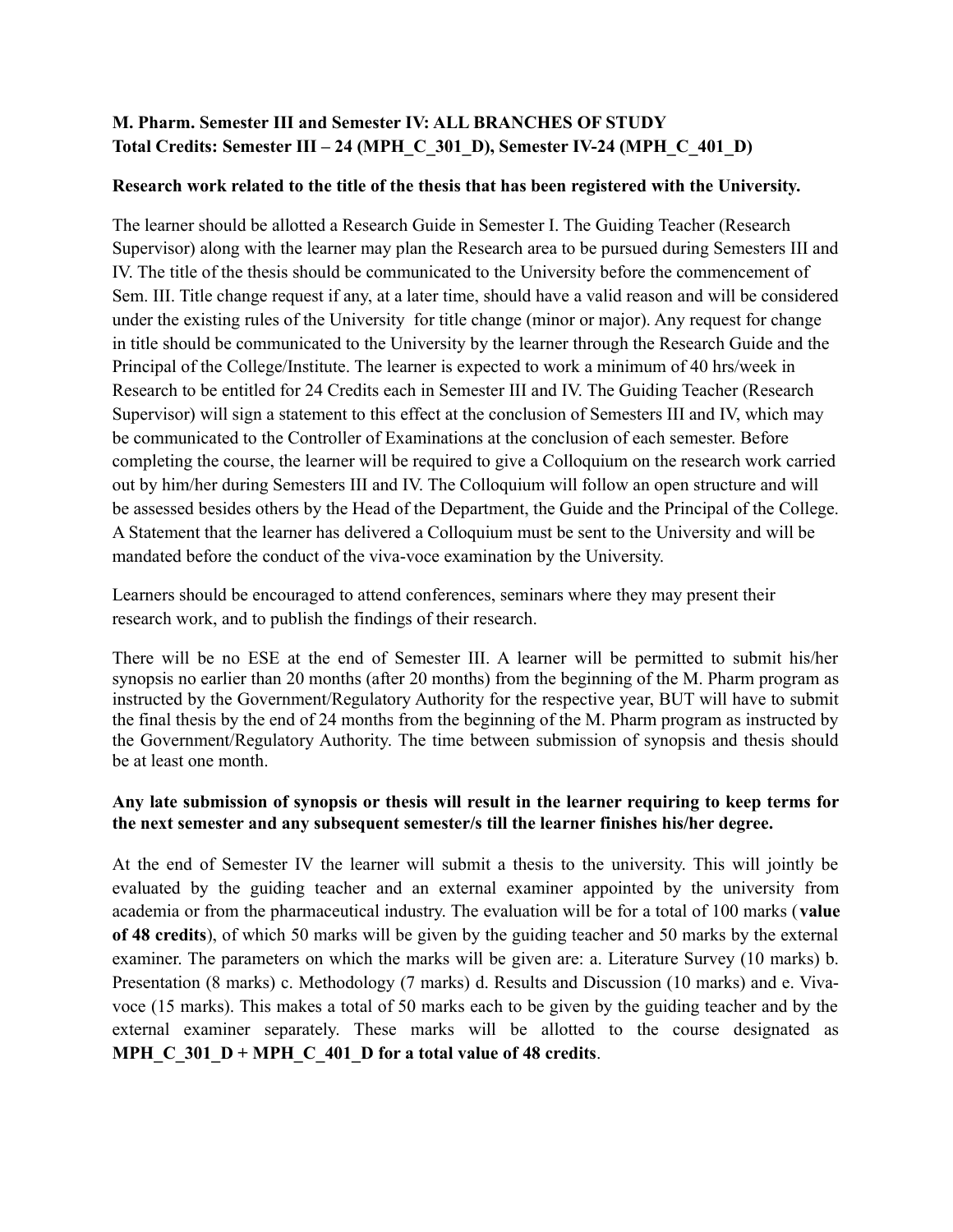**The submission of synopsis and the holding of the viva voce examination shall be done independent of the fact whether the student has successfully cleared semester I and Semester II. However, the result of the viva voce of M. Pharm. Examination will be declared only if the student has successfully cleared Semester I and Semester II examinations**

#### **Total Credits for M. Pharm:**

**Semester I -24 + Semester II -24 + Semester III - 24 + Semester IV - 24 = 96 credits**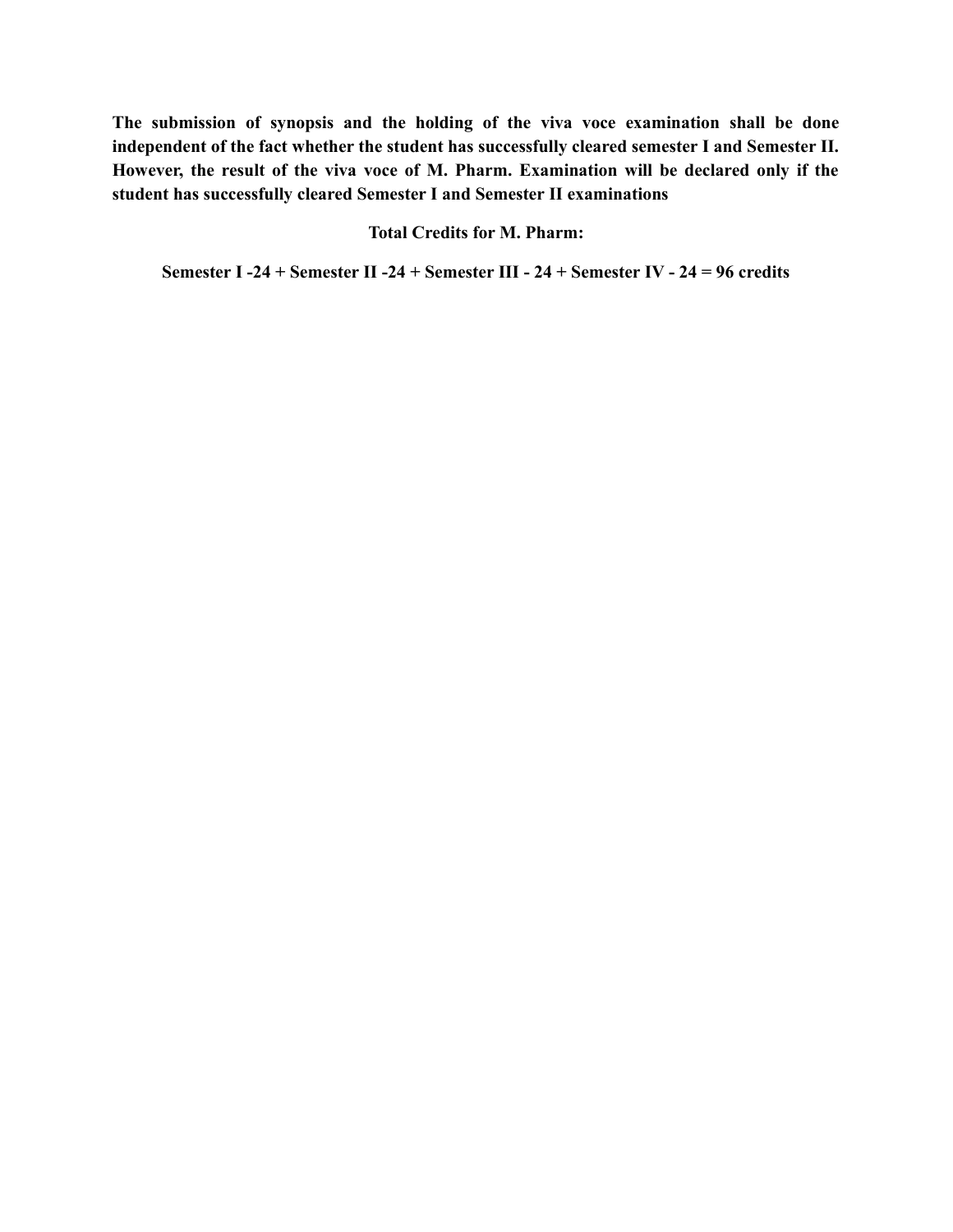## **SEMESTER I**

## **ALL BRANCHES**

## **MPH\_C\_101\_T - Modern Pharmaceutical and Medicinal Chemistry (4 h/wk)**

| Unit           | <b>Course Content (Topics)</b>                                                                                                                                                                                                                                                                                                                                                                                                   | <b>Hours</b>   |
|----------------|----------------------------------------------------------------------------------------------------------------------------------------------------------------------------------------------------------------------------------------------------------------------------------------------------------------------------------------------------------------------------------------------------------------------------------|----------------|
| $\mathbf{1}$   | <b>Drug Discovery</b>                                                                                                                                                                                                                                                                                                                                                                                                            | 5              |
| 1.1            | Historical perspective                                                                                                                                                                                                                                                                                                                                                                                                           | 1              |
| 1.2            | Lead Discovery                                                                                                                                                                                                                                                                                                                                                                                                                   | $\mathbf{1}$   |
| 1.3            | Lead Modification - identification of the pharmacophore, functional<br>group modification, privileged structures and drug-like molecules,<br>modifications to increase potency and the therapeutic index,<br>modifications to increase oral bioavailability                                                                                                                                                                      | 3              |
| 2              | <b>Receptors</b>                                                                                                                                                                                                                                                                                                                                                                                                                 | 10             |
| 2.1            | Basic ligand concepts – agonist, antagonist, partial agonist, inverse<br>agonist, efficiency and potency                                                                                                                                                                                                                                                                                                                         | $\mathbf{1}$   |
| 2.2            | Interactions (Forces) involved in drug-receptor complexes                                                                                                                                                                                                                                                                                                                                                                        | $\overline{2}$ |
| 2.3            | Receptor theories – occupancy theory, rate theory and activation<br>theory                                                                                                                                                                                                                                                                                                                                                       | 1              |
| 2.4            | Receptor classification - the four superfamilies                                                                                                                                                                                                                                                                                                                                                                                 | $\overline{2}$ |
| 2.5            | Receptor binding assays- measurement of $K_d$ , $B_{max}$ and $IC_{50}$                                                                                                                                                                                                                                                                                                                                                          | 2              |
| 2.6            | Topographical and stereochemical considerations in drug -receptor<br>interactions                                                                                                                                                                                                                                                                                                                                                | $\overline{2}$ |
| $\mathfrak{Z}$ | <b>Prodrugs and Drug Delivery Systems</b>                                                                                                                                                                                                                                                                                                                                                                                        | 13             |
| 3.1            | Enzyme activation of drugs, utility of prodrugs - aqueous solubility,<br>absorption and distribution, site specificity, instability, toxicity, poor<br>patient acceptability, formulation problems.                                                                                                                                                                                                                              | $\overline{2}$ |
| 3.2            | Carrier-linked prodrugs - carrier linkages for various functional<br>groups, carrier-linked bipartite prodrugs, macromolecular drug carrier<br>systems, tripartite prodrugs, mutualprodrugs, bioprecursor prodrugs<br>(hydrolytic activation, elimination activation, oxidative activation,<br>reductive activation, nucleotide activation, phosphorylation activation,<br>sulfation activation and decarboxylation activation). | 6              |
| 3.1            | Self study of specific examples of drugs that have been converted to                                                                                                                                                                                                                                                                                                                                                             | 5              |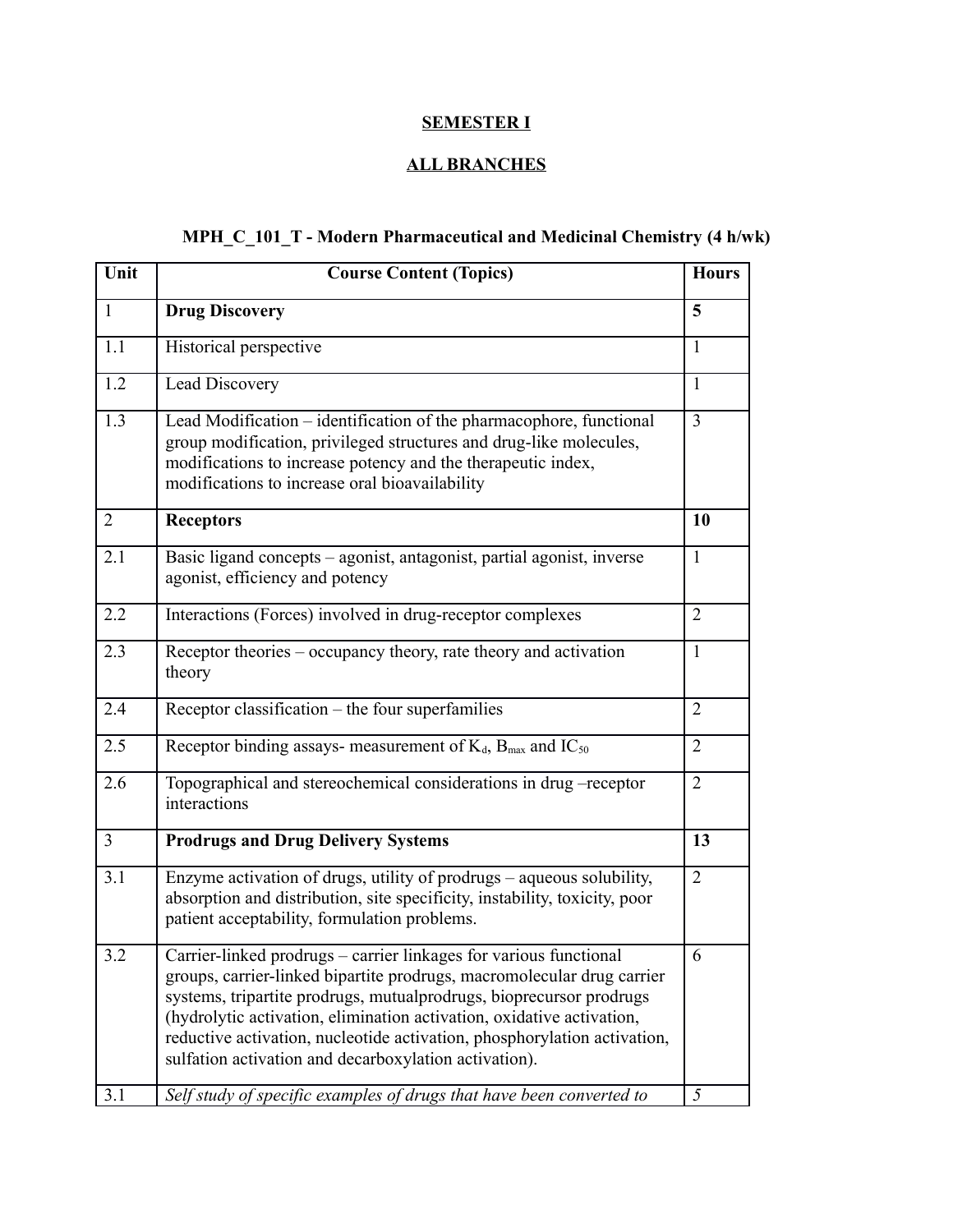| 3.2            | prodrugs for solving problems related to ADME and their release<br>mechanisms. Self study of prodrugs involving specific tissue targeting<br>or specific activation at the target tissue.                                                                      |                |
|----------------|----------------------------------------------------------------------------------------------------------------------------------------------------------------------------------------------------------------------------------------------------------------|----------------|
| $\overline{4}$ | <b>Drug Metabolism</b>                                                                                                                                                                                                                                         | 18             |
| 4.1            | Introduction to xenobiotic/drug metabolism and its relation to other<br>defence systems (Physical barriers, excretion, immune system).                                                                                                                         | 0.5            |
| 4.2            | Types of reactions (I and II), consequences of drug metabolism (DM)<br>[inactivation, bioactivation, prodrugs], organs of DM, localization of<br>drug metabolizing enzymes, factors affecting drug metabolism.                                                 | 0.5            |
| 4.3            | Cytochrome P450s: Introduction to the family of enzymes, their<br>classification and nomenclature.                                                                                                                                                             | $\mathbf{1}$   |
| 4.4            | CYP450 catalytic cycle, different types of reactions catalyzed by<br>CYP450s and the mechanisms of catalysis.                                                                                                                                                  | $\overline{4}$ |
| 4.4            | Human CYP450s involved in DM, their distribution and properties,<br>typical substrates, specific probe substrates, specific inhibitors,<br>induction of CYPs and specific inducers                                                                             | 2              |
| 4.5            | Discussion of glucuronosyltransferases, sulfotransferases, glutathione<br>S-transferases, N-acetyl transferases, and FMO [on lines similar to that<br>specified for CYPs as listed above].                                                                     | $\overline{4}$ |
| 4.5            | Self study of alcohol/aldehyde dehydrogenases, xanthine and aldehyde<br>oxidase, epoxide hydrolase, esterases, azo and nitro reductases<br>(reactions catalyzed be these enzymes, mechanisms of the reactions,<br>typical substrates/inhibitors/inducers)      | 6              |
| 5              | <b>Enzymes</b>                                                                                                                                                                                                                                                 | 14             |
| 5.1            | Introduction to enzymes, binding site, specificity of enzyme catalyzed<br>reactions and rate acceleration, Michaelis Menten kinetics and<br>methods for plotting enzyme kinetic data                                                                           | $\overline{4}$ |
| 5.2            | Mechanisms of enzyme catalysis - covalent catalysis, acid-base<br>catalysis, electrostatic catalysis, some examples of the mechanisms of<br>enzyme catalysis                                                                                                   | $\overline{2}$ |
| 5.3            | Coenzyme catalysis - pyridoxal 5'-phosphate (racemases,<br>decarboxylases, aminotransferases), nictoinamide and flavin (two-<br>electron mechanism, one-electron mechanism and hydride transfers),<br>folic acid and thiamine (one carbon transfer reactions). | $\overline{4}$ |
| 5.1            | Self study of Hanes plot, Cornish-Eisenthal Bowden plot,                                                                                                                                                                                                       | 1              |
| 5.2            | Self study of roles of coenzymes $-$ biotin, coenzyme $A$ ,                                                                                                                                                                                                    | $\mathfrak{Z}$ |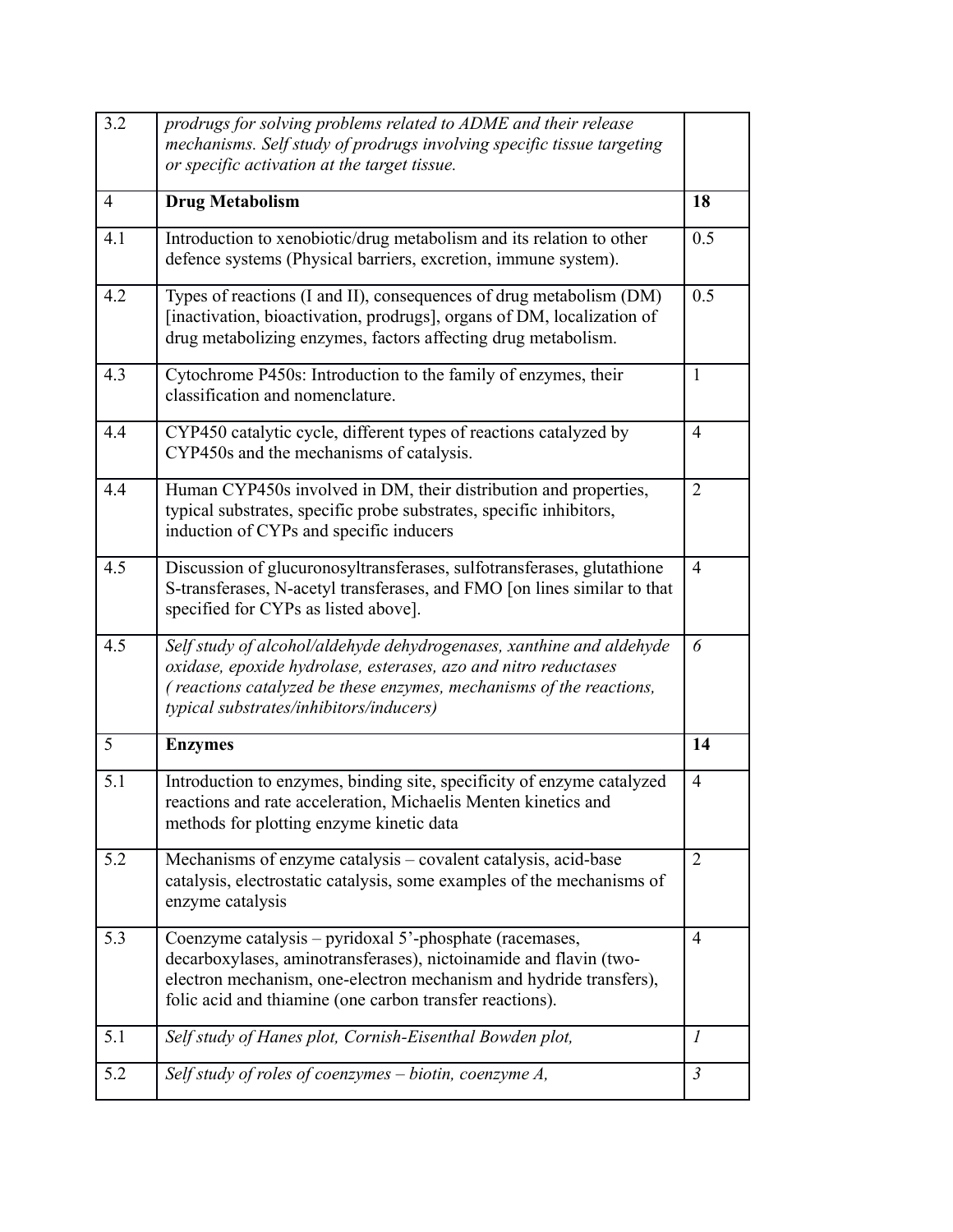| cyanocobolamine, vitamin K |    |
|----------------------------|----|
| <b>Total</b>               | 60 |

- 1. The Organic Chemistry of Drug Design and Drug Action, Silverman R. B., Academic Press.
- 2. Textbook of Drug Design and Discovery, Eds. Krogsgaard-Larsen P., Liljefors T., Madsen U., Taylor & Francis.
- 3. Lehninger Prinicples of Biochemistry,  $4<sup>th</sup>$  edition.
- 4. Medicinal Chemistry: An Introduction, Thomas G, Wiley.
- 5. Drug Discovery A History, Sneader W, John Wiley & Sons, Ltd.
- 6. Comprehensive Medicinal Chemistry, Series Ed., Hansch C., Pergamon Press.
- 7. Wilson and Gisvold's, Textbook of Organic Medicinal and Pharmaceutical Chemistry, Lippincott-Raven
- 8. Foye's Principles of Medicinal Chemistry, Lippincott Williams and Wilkins.
- 9. Drug Metabolizing Enzymes-Cytochrome P450 and Other Drug Metabolizing Enzymes in Drug Discovery and Development, Lee JS, Obach SR and Fisher MB, Marcel Dekker, Fontis India, 2003
- 10. Pharmaceutical Profiling in Drug Discovery for Lead Selection, Borchardt RT, Kerns EH, Lipinski CA, Thakker DR and Wang B, AAPS Press, 2004
- 11. Drug Metabolism Current Concepts, Ionescu C and Caira MR, Springer International Edition
- 12. Handbook of Drug Metabolism, Woolf TF, Marcel Dekker, 1999.

| Unit | <b>Course Contents (Topics)</b>                                                                                                                                                                                                            | Hour |
|------|--------------------------------------------------------------------------------------------------------------------------------------------------------------------------------------------------------------------------------------------|------|
|      |                                                                                                                                                                                                                                            | s    |
|      | <b>Drug Stability:</b>                                                                                                                                                                                                                     | 9    |
| 1.1  | Importance and need for stability testing                                                                                                                                                                                                  |      |
| 1.2  | Revision of degradation pathways, kinetics, physical stability                                                                                                                                                                             | 2    |
| 1.3  | Solution and Solid state stability, pH stability profiles, v and u graphs, package<br>evaluation, ICH guidelines, statistical aspects in derivation of shelf life.                                                                         | 3    |
| 1.2  | Self study- Calculations for shelf life based on degradation kinetics                                                                                                                                                                      | 3    |
| 2    | <b>Solubilization and Dissolution:</b>                                                                                                                                                                                                     | 14   |
| 2.1  | Importance of aqueous solubility of drugs, particularly NCEs, surfactant systems<br>and phase diagrams, polymeric surfactants, cosolvents, complexation, solid state<br>manipulations, cyclodextrins, drug derivatization, salt screening. | 5    |

#### **MPH\_C\_102\_T - Modern Pharmaceutics (4 h/wk)**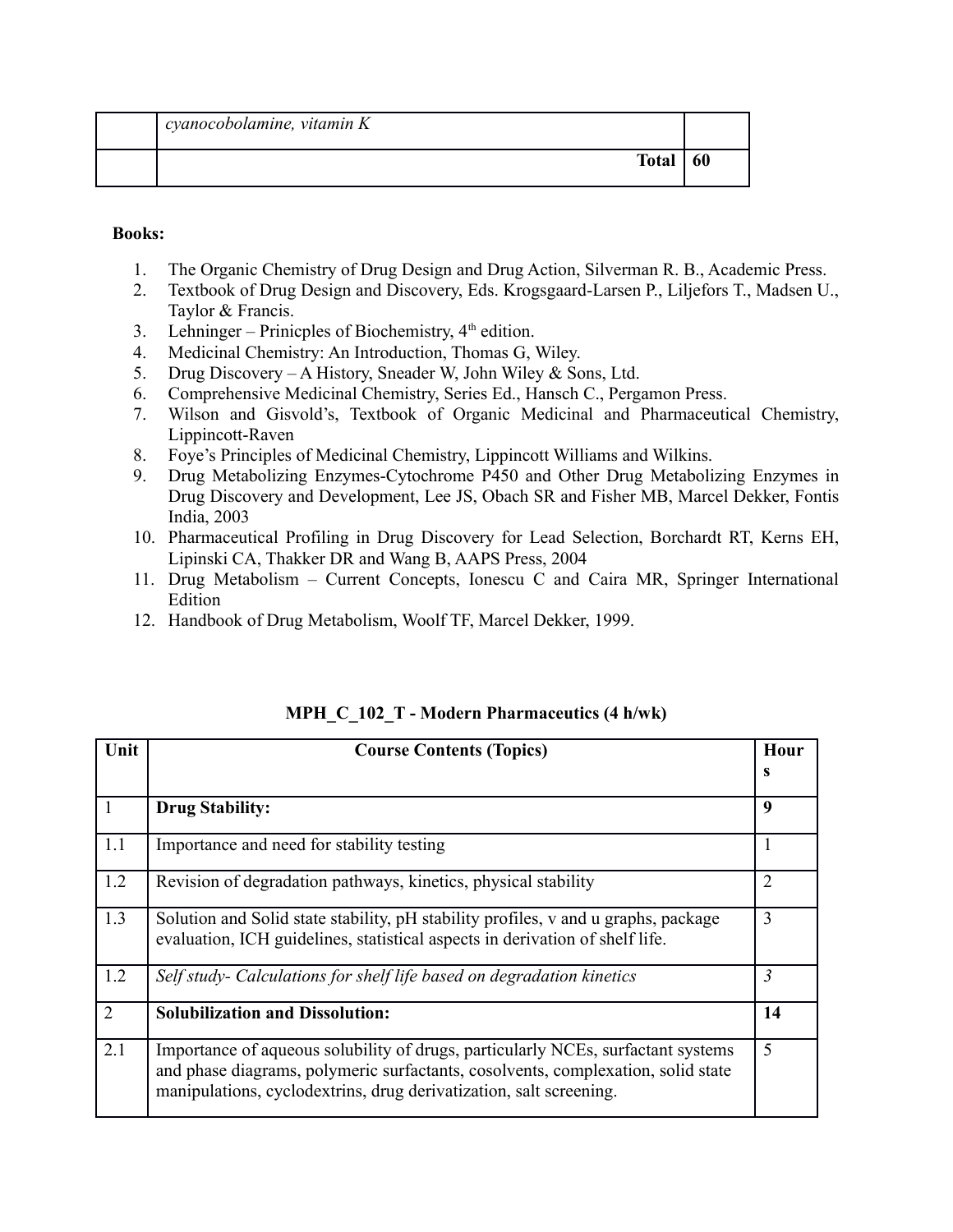| 2.2            | Revision of equations of dissolution and factors affecting dissolution, intrinsic<br>solubility and dissolution rate, validation of testing, different equipments<br>(emphasis on USP apparatus 4), Dissolution of TDDS, particulates, gels $\&$<br>ointments, comparison of profiles by f2 analysis, development of dissolution<br>method, relevance of dissolution testing in ANDAs, bio-relevent media, BCS<br>classification, IVIVC- study design and interpretation | 5              |
|----------------|--------------------------------------------------------------------------------------------------------------------------------------------------------------------------------------------------------------------------------------------------------------------------------------------------------------------------------------------------------------------------------------------------------------------------------------------------------------------------|----------------|
| 2.3            | Self study- Calculations based on various solubility parameters and equations of<br>dissolution. Pharmacopoeial dissolution apparatus, data treatment of dissolution<br>profiles.                                                                                                                                                                                                                                                                                        | $\overline{4}$ |
| $\mathfrak{Z}$ | <b>Excipients and introduction to polymers:</b>                                                                                                                                                                                                                                                                                                                                                                                                                          | $\overline{7}$ |
| 3.1            | Role of excipients, purity, safety and toxicity with reference to routes of exposure-<br>oral, inhalational, parenteral, others; regulatory aspects, risk assessments,<br>Harmonization of excipient standards like residual solvents class 1,2,3.                                                                                                                                                                                                                       | $\overline{2}$ |
| 3.2            | Different classes of excipients - surfactants, special lipids, superdisintegrants,<br>gelling agents, colours and flavours, sweetening agents, co-processed excipients.                                                                                                                                                                                                                                                                                                  | $\overline{2}$ |
| 3.3            | Definition of polymers, classification; concept of properties used in<br>characterisation, methods of polymerisation, biocompatibility evaluation,<br>applications                                                                                                                                                                                                                                                                                                       | $\overline{2}$ |
| 3.4            | Self study: sources and brand names of various excipients                                                                                                                                                                                                                                                                                                                                                                                                                | $\mathfrak{I}$ |
| $\overline{4}$ | <b>Optimisation Techniques:</b>                                                                                                                                                                                                                                                                                                                                                                                                                                          | 8              |
|                |                                                                                                                                                                                                                                                                                                                                                                                                                                                                          |                |
| 4.1            | Definition, Need, Advantages, description of terms such as independent variable,<br>response parameters, response surface, contour plots, polynomial equations                                                                                                                                                                                                                                                                                                           | $\overline{2}$ |
| 4.2            | Simplex and factorial designs in optimisation                                                                                                                                                                                                                                                                                                                                                                                                                            | $\overline{3}$ |
| 4.3            | Application of optimisation techniques in QbD in product development                                                                                                                                                                                                                                                                                                                                                                                                     | $\mathbf{1}$   |
| 4.5            | Self study: Placket-Burman design, central composite designs                                                                                                                                                                                                                                                                                                                                                                                                             | $\overline{2}$ |
| 5              | <b>Preformulation:</b>                                                                                                                                                                                                                                                                                                                                                                                                                                                   | 12             |
| 5.1            | Scope of Preformulation-Role & importance in New Drug Discovery & Approval<br>process-Lead optimization, Steps in Designing the preformulation evaluation of a<br>new drug, critical issues and problems/constraints                                                                                                                                                                                                                                                     | $\overline{3}$ |
| 5.2            | Key Areas in Preformulation research- Bulk Characterization, Solubility Analysis,<br>Stability Analysis, Compatibility with common excipients                                                                                                                                                                                                                                                                                                                            | $\overline{4}$ |
| 5.3            | Preformulation aspects for Tablets, Injectables, Liquid preparations, Protein $\&$<br>peptide drugs.                                                                                                                                                                                                                                                                                                                                                                     | $\overline{3}$ |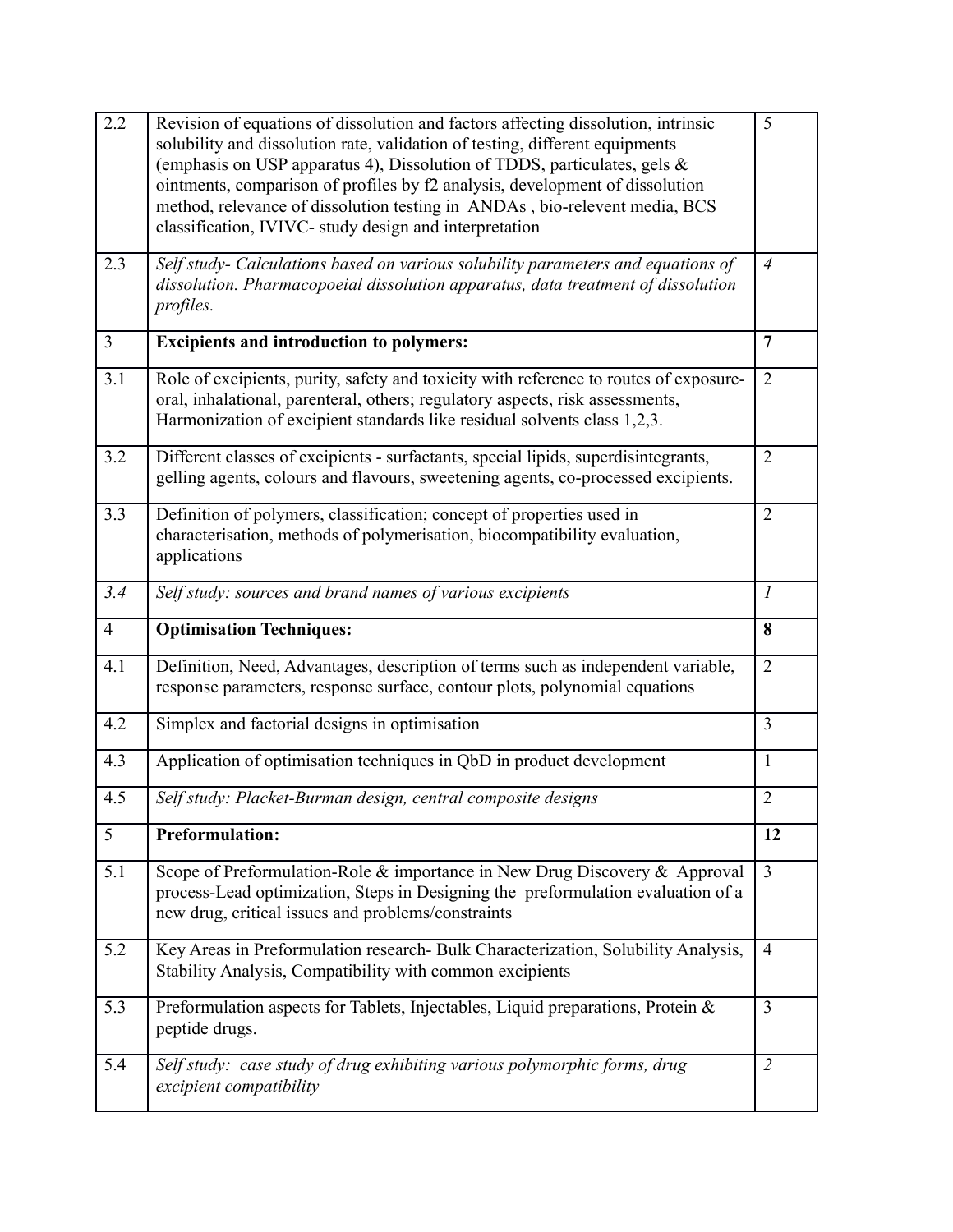| 6   | <b>Powder Technology (Micromeritics):</b>                                                                                                                                                                                                                                                                                                                                                                                                                                               | 10             |
|-----|-----------------------------------------------------------------------------------------------------------------------------------------------------------------------------------------------------------------------------------------------------------------------------------------------------------------------------------------------------------------------------------------------------------------------------------------------------------------------------------------|----------------|
| 6.1 | Revision of following topics:<br>Important definitions & Units<br>Importance of particle size in pharmaceutical development.<br>Fundamental & derived properties of powders<br>Particle size reduction -comminution mechanisms &equipments<br>Methods of particle size determination (emphasis on basic principles $\&$<br>interpretation of data)                                                                                                                                      | $\overline{2}$ |
| 6.2 | <b>Comminution-</b> Theory of comminution, milling rate (various mathematical<br>relationships), concept of milling/grinding index, energy for comminution,<br>distribution and limit of comminution                                                                                                                                                                                                                                                                                    | $\overline{2}$ |
| 6.3 | <b>Compaction of powders-</b> definitions of compression $\&$ consolidation,<br>deformation mechanisms of matter, steps in compaction of tablets (in detail),<br>theoretical aspects- Force Volume relationships/porosity -pressure equations<br>(Heckel's Law & equation), Granulation of powders -theory, Effect of<br>compaction pressure on various tablet properties, Energy for compaction & effect<br>of lubrication of granules, instrumentation of tablet presses (principles) | 3              |
| 6.4 | Self study: case studies on compaction behaviour of two excipients                                                                                                                                                                                                                                                                                                                                                                                                                      | 3              |
|     | <b>Total</b>                                                                                                                                                                                                                                                                                                                                                                                                                                                                            | 60             |

- 1. Drug Stability Principles and Practices by Carstensen J, Marcel Dekker, 3<sup>rd</sup>edn, Vol 107, 1990.
- 2. Pharmaceutical Stress testing by Baertschi SW, Taylor and Francis, Vol 153, 2005.
- 3. Pharmaceutical characterisation of Pharmaceutical Solids by Brittain HG, Marcel Dekker, Vol 70, 1995
- 4. Preformulation in Solid Dosage Form Development by Adeyeye MC, Brittain HG, Informa Healthcare, Vol 178, 2008.
- 5. Dissolution, Bioavailability and Bioequivalence by Abdou HM, Ed A. Gennaro, B. Migdalof, Mack Printing Company, 1<sup>st</sup> edn, 1989.
- 6. Pharmaceutical Bioequivalence by Welling PG, Francis LST, Dighe SV, Marcel Dekker, Inc., Vol. 48, 1991.
- 7. Pharmaceutical Dissolution Testing by Banaker U, Marcel Dekker, Vol 49, 1992.
- 8. Excipient toxicity and safety by Weiner M L, Kotkoski LA , Vol 103, Marcel Dekker, 1999.
- 9. Martin's Physical Pharmacy and Pharmaceutical Sciences, by Sinko PJ, Ed Lea & Feiger, Lippincott Williams & Wilkins,  $6<sup>th</sup>$ edn, 2010.
- 10. Modern Pharmaceutics by Banker GS, Ed Banker GS & Rhodes CT, Marcel Dekker, 4<sup>th</sup> edn, Vol 121, 2003.
- 11. Pharmaceutical Statistics by Bolton S, Marcel Deckker, 3<sup>rd</sup>edn, Vol 80, 1997.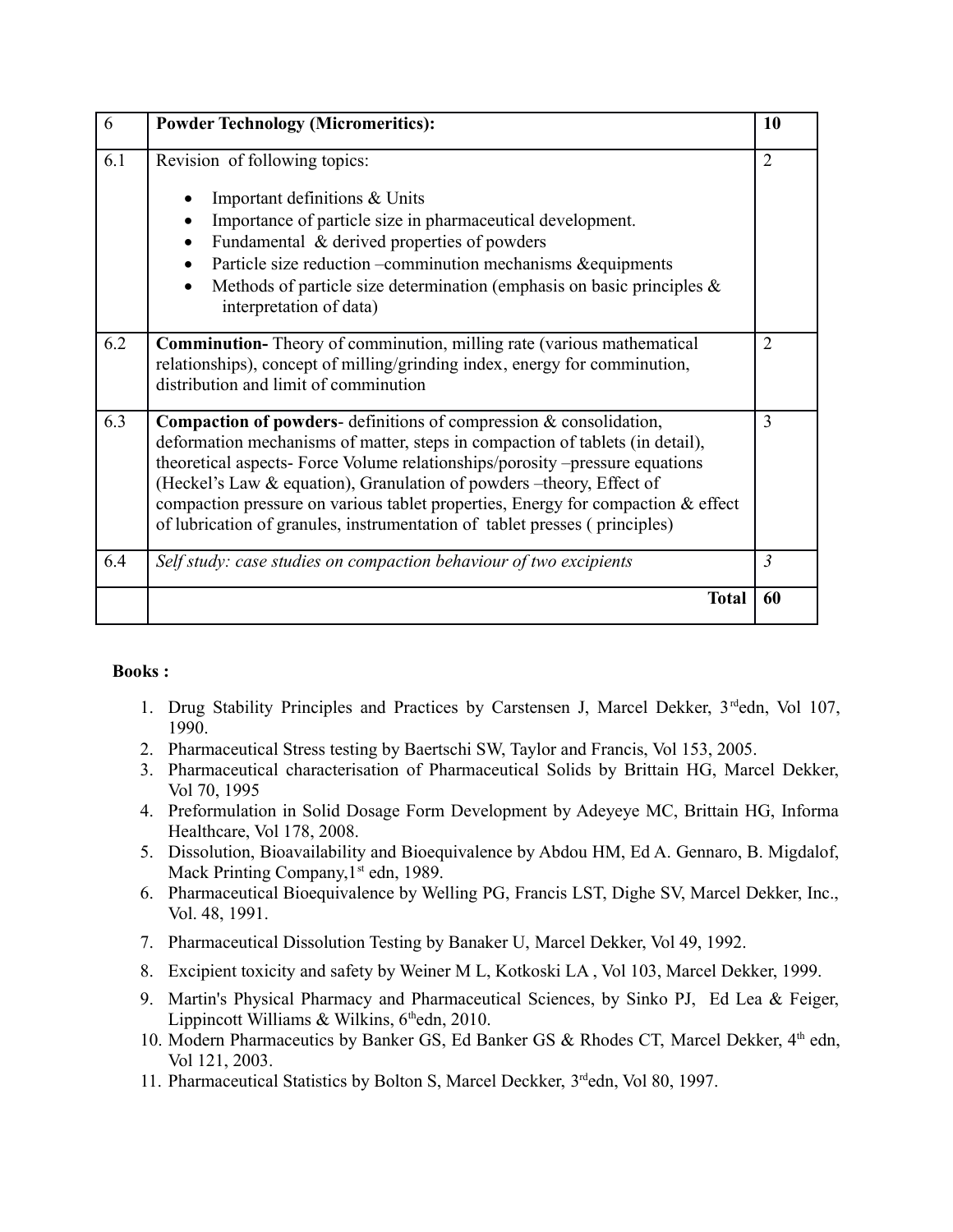- 12. The Theory and Practice of Industrial Pharmacy by Lachman L, Lieberman HA, Kanig JL, Varghese Publishing House, 3<sup>rd</sup>edn, 1990.
- 13. Pharmaceutical Dosage Forms: Tablets, Unit Operations and Mechanical Poperties Ed Augsburger LL, Hoag SW, Informa Healthcare USA, Inc., 3<sup>rd</sup>edn, Vol 1,2008.
- 14. Techniques of Solubilization of Drugs by Yalkowsky SH, Marcel Dekker, Vol 12, 1985.
- 15. Pharmaceutical Dissolution Testing by Dressman J. Ed Dressman J, Kremmer J, Tylor & Francis, 2005.
- 16. Controlled Drug Delivery: Clinical Applications, by Bruk SD, CRC Press Inc., Vol 2, 1983.
- 17. Handbook of Pharmaceutical Granulation Technology by Parikh DM, Informa healthcare, 2<sup>nd</sup> edition, Vol 154, 2007.
- 18. Pharmaceutical Powder Compaction Technology by Alderborn G, Nystrom C, Marcel Dekker, Vol 71, 1996.

| Unit           | <b>Course Contents (Topics)</b>                                                                                                                                                 | <b>Hours</b>   |
|----------------|---------------------------------------------------------------------------------------------------------------------------------------------------------------------------------|----------------|
| $\mathbf{1}$   |                                                                                                                                                                                 | 11             |
| 1.1            | Drug Absorption, distribution, metabolism and excretion.                                                                                                                        | 5              |
| 1.2            | • Mechanisms of transport of drug across membranes.<br>• Transporters involved in drug absorption, distribution and excretion<br>processes.                                     | $\overline{3}$ |
| 1.3            | • Self study-Drug efflux pathways and experimental methods to study<br>drug transport.<br>• Pharmacokinetic factors affecting drug action                                       | $\mathfrak{Z}$ |
| $\overline{2}$ | <b>Mechanism of drug action</b>                                                                                                                                                 | 11             |
| 2.1            | Classification of receptors and description of each class with examples.                                                                                                        | $\mathbf{1}$   |
| 2.2            | • Signal transduction mechanisms.<br>· Detailed description of signal mediation through cascades after<br>adrenergic, muscarinic, GABAergic, insulin receptor stimulation.      | $\overline{4}$ |
| 2.3            | Regulation of receptors, their involvement in various biological<br>processes including diseases resulting from receptor malfunction and<br>their role in pharmacotherapeutics. | $\mathbf{1}$   |
| 2.4            | Regulation of intracellular calcium.                                                                                                                                            | $\overline{2}$ |
| 2.5            | Pharmacodynamic interactions in a multicellular context e.g. Vascular<br>wall (interactions of physiological ligands and drugs in<br>pathophysiological setting).               | $\mathbf{1}$   |
| 2.6            | Self study- Classification and characterization of receptors-IUPHAR<br>(Eg. 5-HT receptors)                                                                                     | $\overline{2}$ |

#### **MPH\_C\_103\_T - Modern Pharmacology (4 h/wk)**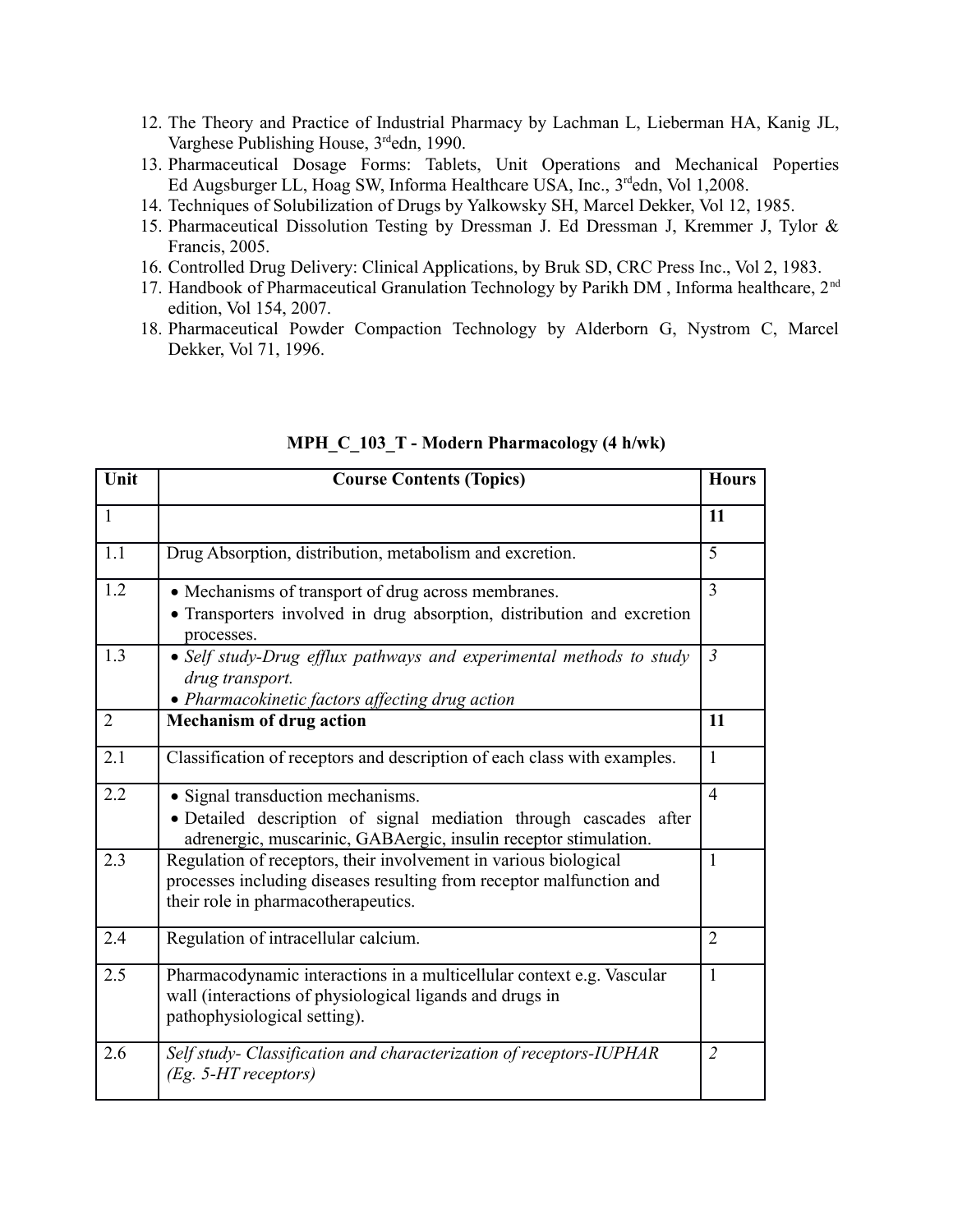| $\overline{3}$ | Functions of sodium and potassium channels and therapeutic<br>potential of channel modulators.                                                                                                                                                                                                                                                                                                                                                                                                                                                                                                                         | $\mathbf{3}$     |
|----------------|------------------------------------------------------------------------------------------------------------------------------------------------------------------------------------------------------------------------------------------------------------------------------------------------------------------------------------------------------------------------------------------------------------------------------------------------------------------------------------------------------------------------------------------------------------------------------------------------------------------------|------------------|
| $\overline{4}$ | Factors affecting drug responsiveness.                                                                                                                                                                                                                                                                                                                                                                                                                                                                                                                                                                                 | $\mathbf{3}$     |
|                | Alteration in concentration of drug that reaches<br>receptors.<br>Variation in concentration of an endogenous receptor<br>ligand.<br>Alteration in number and function of receptors.<br>Clinical selectivity: Beneficial vs. toxic effects of drugs.<br>a. Beneficial and toxic effects mediated by the same receptor -<br>effector mechanism.<br>b. Beneficial and toxic effects mediated by identical receptors but in<br>different tissues or by different effector pathways.<br>c. Beneficial and toxic effects mediated by different types of<br>receptors.<br>Desensitization, tachyphylaxis.<br>Drug tolerance. |                  |
| 5              | <b>Cellular and molecular mechanisms of</b>                                                                                                                                                                                                                                                                                                                                                                                                                                                                                                                                                                            | $\boldsymbol{4}$ |
| 5.1            | Drug dependence (Eg. Morphine).                                                                                                                                                                                                                                                                                                                                                                                                                                                                                                                                                                                        |                  |
| 5.2            | Microbial resistance.                                                                                                                                                                                                                                                                                                                                                                                                                                                                                                                                                                                                  |                  |
| 6              | Advances in therapy of                                                                                                                                                                                                                                                                                                                                                                                                                                                                                                                                                                                                 | 18               |
| 6.1            | CNS: Depression, Alzheimer's disease, Psychosis, Parkinson's disease,<br>Epilepsy.                                                                                                                                                                                                                                                                                                                                                                                                                                                                                                                                     | 5                |
| 6.2            | CVS: Hypertension, Angina Pectoris, Congestive cardiac failure,<br>Arrhythmia.                                                                                                                                                                                                                                                                                                                                                                                                                                                                                                                                         | 5                |
| 6.3            | Management of Diabetes Mellitus.                                                                                                                                                                                                                                                                                                                                                                                                                                                                                                                                                                                       | $\overline{2}$   |
| 7              | <b>Apoptosis</b>                                                                                                                                                                                                                                                                                                                                                                                                                                                                                                                                                                                                       | 4                |
| 7.1            | Molecular biology, physiological, pharmacological implications and<br>therapeutic prospects.                                                                                                                                                                                                                                                                                                                                                                                                                                                                                                                           | $\overline{2}$   |
| 7.2            | Self study - Interaction between cell, growth factors and extracellular<br>matrix.                                                                                                                                                                                                                                                                                                                                                                                                                                                                                                                                     | $\overline{2}$   |
| 8              | Immunopharmacology                                                                                                                                                                                                                                                                                                                                                                                                                                                                                                                                                                                                     | 6                |
| 8.1            | Introduction to immunopharmacology, immunomodulators,<br>Immunostimulants and Immunosuppressants.                                                                                                                                                                                                                                                                                                                                                                                                                                                                                                                      | $\overline{4}$   |
| 8.2            | Self study-Autoimmunity                                                                                                                                                                                                                                                                                                                                                                                                                                                                                                                                                                                                | $\overline{2}$   |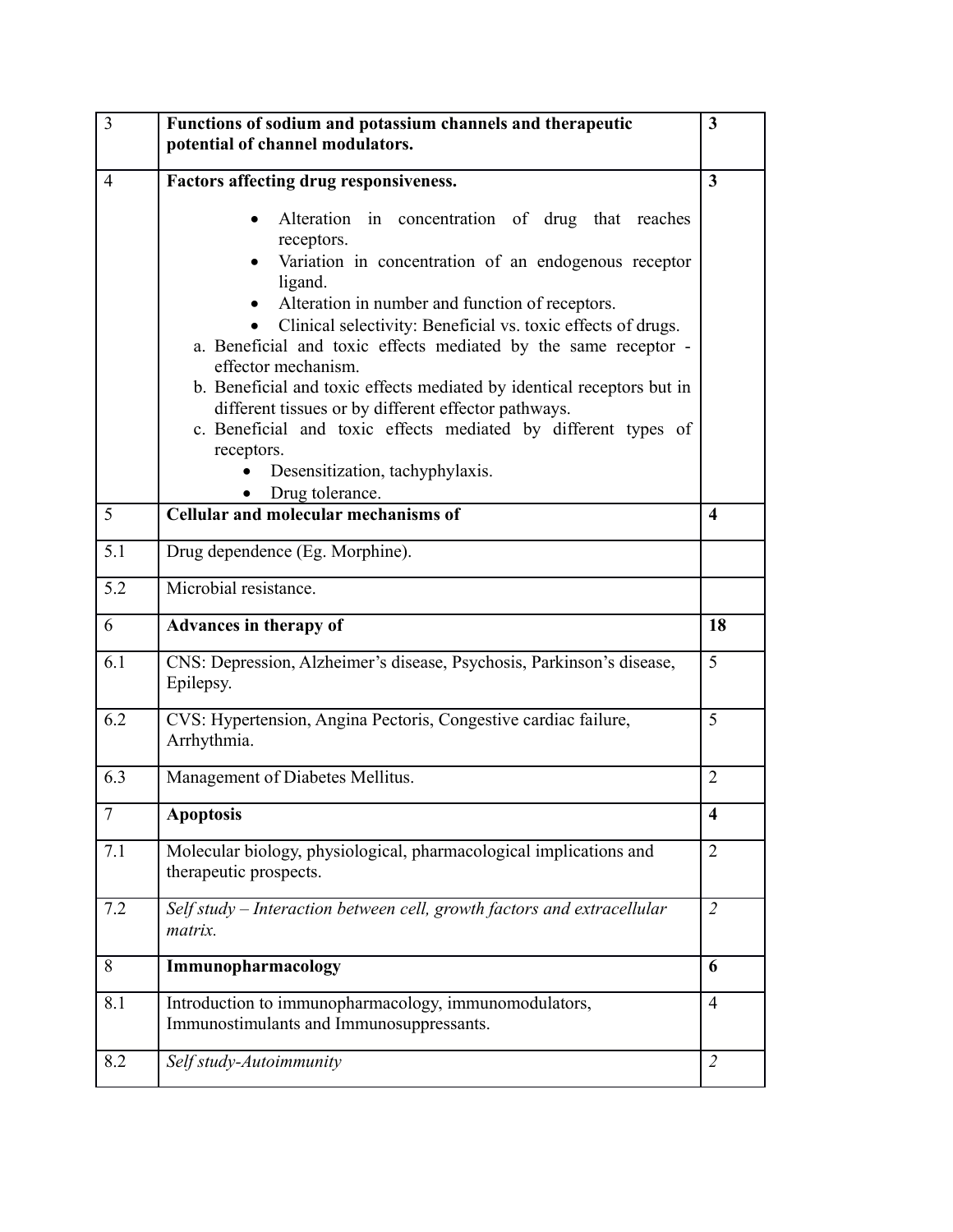|       | - - |
|-------|-----|
| Tota. | 60  |
| --    |     |
|       |     |

- 1. Rang and Dale's pharmacology-- Elsevier Churchill Livingston.
- 2. Lange's Basic and clinical pharmacology, Katzung B.G. Masters S.B., Trevor A.G. Tata McGraw Hill.
- 3. Goodmann and Gilman's pharmacological basis of therapeutics, Edited by Laurence Brunton, Bruce Chabner and Bjorn Knollman, McGraw Hill.
- 4. Pharmacological reviews, Annual reviews Inc.
- 5. Advances in pharmacology, Academic Press.
- 6. Trends in Pharmacological Sciences, Cell Press Elsevier Publication.

| Uni<br>t       | <b>Course contents (Topics)</b>                                                                                                                                                                                      | <b>Hours</b>   |
|----------------|----------------------------------------------------------------------------------------------------------------------------------------------------------------------------------------------------------------------|----------------|
| $\mathbf{1}$   | Multicomponent analysis of drugs using UV- Vis. spectroscopy:                                                                                                                                                        | 6              |
| 1.1            | Simultaneous equation method, Absorbance ratio method, Difference<br>spectroscopy, Derivative spectroscopy and Introduction to Ratio<br>derivative spectroscopy,                                                     | $\overline{4}$ |
| 1.2            | Self study-Pharmaceutical applications of above techniques $(1.1)$                                                                                                                                                   | $\overline{2}$ |
| $\overline{2}$ | F.T.I.R spectroscopy:                                                                                                                                                                                                | 6              |
| 2.1            | Construction and working, Newer sampling techniques.                                                                                                                                                                 | $\overline{2}$ |
| 2.2            | Interpretation of I.R. spectra in mid I.R. region (aliphatic and aromatic<br>compounds for simple compounds such as amines, alcohols, amides,<br>nitriles, ketones, aldehydes, esters, acids, nitro and anhydrides). | $\overline{2}$ |
| 2.3            | Self study-Interpretation of recorded I.R spectra of drugs and organic<br>compounds.                                                                                                                                 | $\overline{2}$ |
| $\overline{3}$ | <b>NMR</b> spectroscopy:                                                                                                                                                                                             | 10             |
| 3.1            | $H$ - NMR:                                                                                                                                                                                                           | 6              |
|                | Basic theoretical concepts-(Self study-chemical shift, splitting pattern and<br>coupling constant-2 hrs), Non-first order spectra, methods to make<br>complex spectra simple, FT-NMR.                                |                |
| 3.2            | $^{13}$ C-NMR:                                                                                                                                                                                                       | $\overline{2}$ |

#### **MPH\_C\_104\_T - Modern Analytical Techniques (4 h/wk)**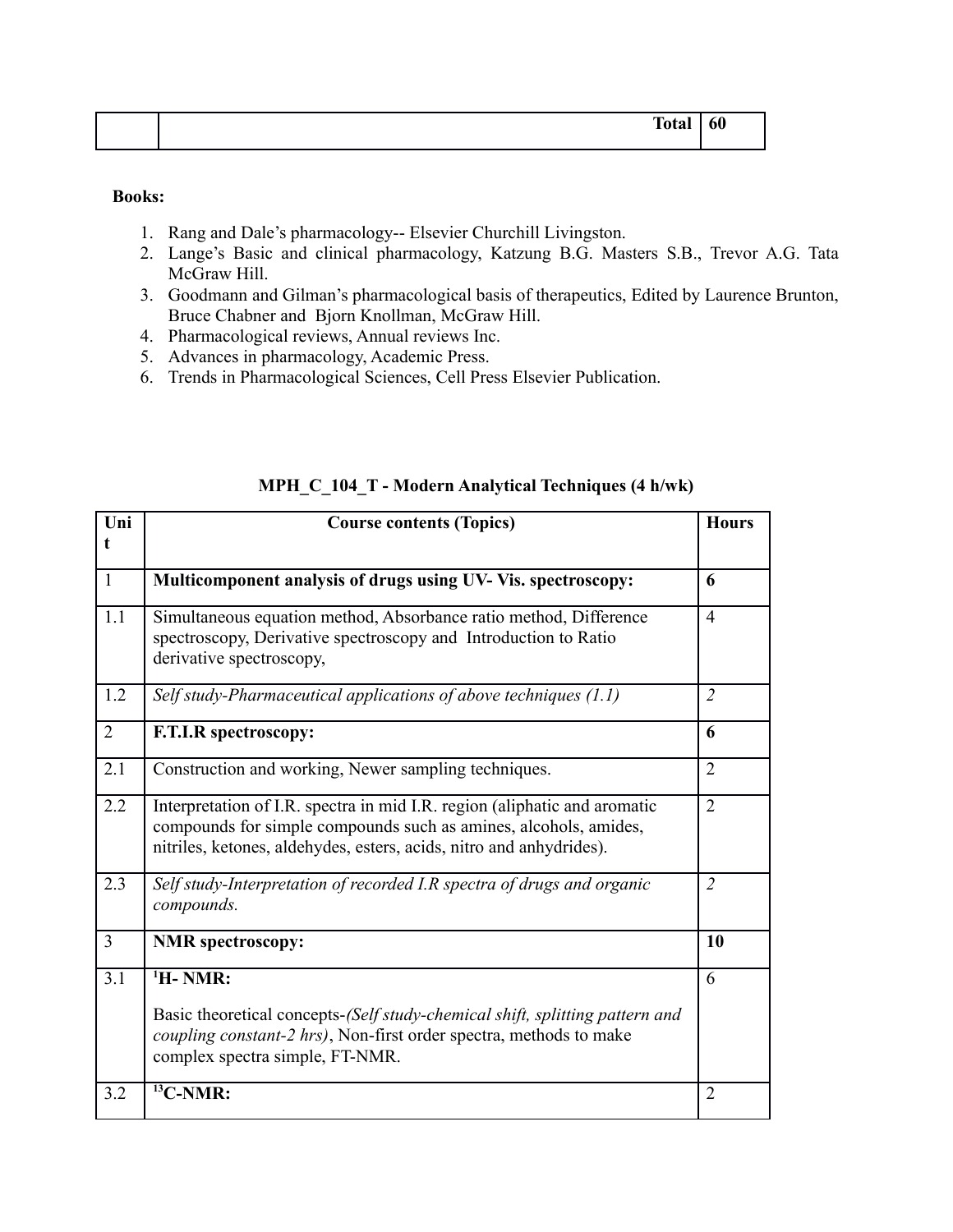|                 | Theory and Principle.                                                                                                                                                                                                                        |                         |
|-----------------|----------------------------------------------------------------------------------------------------------------------------------------------------------------------------------------------------------------------------------------------|-------------------------|
| 3.3             | Applications of 2D-NMR (only COSY and HETCOR)                                                                                                                                                                                                | $\overline{2}$          |
| $\overline{4}$  | <b>Mass Spectrometry:</b>                                                                                                                                                                                                                    | 10                      |
| 4.1             | Different ionisation techniques-EI, CI, FD, FI, MALDI, API (APPI, APCI,<br>ESI).                                                                                                                                                             | $\overline{4}$          |
| 4.2             | Different analysers-Quadrupole, TOF, QTOF, Ion cyclotron, Ion trap.                                                                                                                                                                          | $\overline{2}$          |
| 4.3             | Concepts for interpretation of mass spectra-Molecular ion peak, base peak,<br>Isotope abundance, fragmentation pathways- $\alpha$ fission, β fission,<br>MacLaffarty rearrangement, Retro Diels Alder rearrangement, Tandem<br>mass (MS-MS). | $\overline{4}$          |
| 5               | Terminologies of chromatography:                                                                                                                                                                                                             | $\boldsymbol{\beta}$    |
|                 | Self study-Theoretical plate, HETP, Plate theory, Rate theory, Van<br>Deemter equation, Isocratic elution, Gradient elution, capacity factor,<br>selectivity factor, Resolution, tailing factor, asymmetry factor.                           |                         |
| 6               | <b>Advances in chromatography:</b>                                                                                                                                                                                                           | 11                      |
| 6.1             | HPLC-Ion pair chromatography, Chiral chromatography (Chiral stationary<br>phases, use of mobile phase additives, precolumn derivatisation, chiral<br>detectors), UPLC, Self study-Advances in HPLC detectors (1 hr).                         | 5                       |
| 6.2             | Supercritical Fluid chromatography-Principle, Instrumentation and<br>pharmaceutical applications.                                                                                                                                            | $\overline{2}$          |
| 6.3             | Self study-HPTLC-Principles, Instrumentation and applications including<br>fingerprint analysis.                                                                                                                                             | $\mathbf{1}$            |
| 6.4             | Gas chromatography-Headspace analysis.                                                                                                                                                                                                       | $\mathbf{1}$            |
| 6.5             | Gel electrophoresis-Principle, Instrumentation and applications.                                                                                                                                                                             | $\overline{2}$          |
| $7\phantom{.0}$ | <b>Hyphenated techniques:</b>                                                                                                                                                                                                                | $\overline{\mathbf{4}}$ |
| 7.1             | Interfaces used in and applications-                                                                                                                                                                                                         | $\overline{3}$          |
|                 | GC-MS, LC-MS, LC-MS-MS                                                                                                                                                                                                                       |                         |
| 7.2             | Introduction to LC-NMR and MALDI-TLC.                                                                                                                                                                                                        | 1                       |
| $\overline{7}$  | Thermoanalytical techniques:                                                                                                                                                                                                                 | 5                       |
|                 | Principle, instrumentation and applications including interpretation of data<br>in pharmacy for:                                                                                                                                             |                         |
| 7.1             | Self study-DSC and TGA                                                                                                                                                                                                                       | $\mathfrak{Z}$          |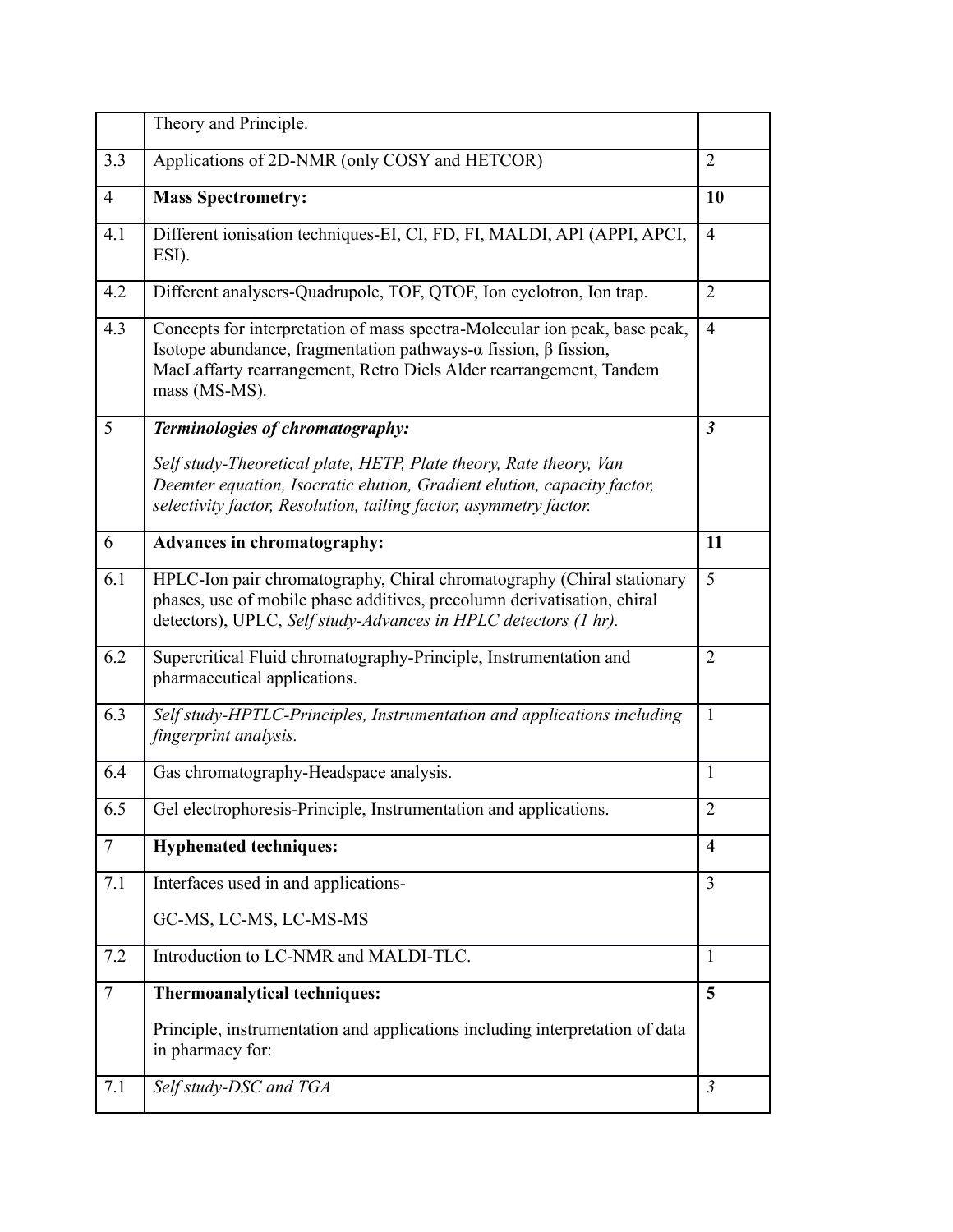| 7.2 | TMA (Thermo mechanical analysis).                                                                                |    |
|-----|------------------------------------------------------------------------------------------------------------------|----|
| 7.3 | Interpretation of DSC and TG curves of suitable compounds/drugs (Self<br>study)                                  |    |
| 8   | Microscopy: Principle, Instrumentation, sample preparation and<br>pharmaceutical applications of-                | 5  |
|     | Scanning Electron Microscopy, Transmission Electron Microscopy,<br>Atomic Force Microscopy, Confocal microscopy. |    |
|     | Total                                                                                                            | 61 |

1. Chromatographic methods by A.Braithwaite & S.J.Smith, Kluwer Academic publishers, Netherlands, London, USA.

2. Thermal Analysis of Pharmaceuticals by Craig, Informa, CRC Press, Indian Reprint.

3. Practical Pharmaceutical Chemistry by A.H.Beckett and J.B.Stenlake, fourth edition, part two, CBS Publishers and Distributors.

4. Spectrometric Identification of Organic compounds by R.M.Silverstein, F.X.Webster,D.J.Kiemle , Latest edition, John Wiley & Sons

5. Applications of absorption spectroscopy of organic compounds by John Robert Dyer

6. Organic Spectroscopy by William Kemp, PALGRAVE.

7. Textbook of Pharmaceutical Analysis by K.A.Connors, Wiley Interscience Publications.

8. Introduction to Spectroscopy by D.L.Pavia, G.M.Lampman & G.S.Kriz.

9. Remington: The Science & Practice of Pharmacy,  $20<sup>th</sup>$  edition, Vol. 1, Lippincot Williams & Wilkins

10. Introduction to Modern Liquid Chromatography by L.R.Snyder, J.J.Kirkland 3<sup>rd</sup> edition.

11. Chiral separations by Liquid Chromatography and Related Technologies Chromatographic Science Series by Hassan Y., Imran Ali, Vol. 90.

12. Static head space gas chromatography Theory & practice by Bruno Kolb & L.S.Ettre.

13. Encyclopedia of Chromatography, by Jack Cazes,  $3<sup>rd</sup>$  edition, Vol.1,  $2 & 3$ .

14. Online LC-NMR and Related techniques by Klasu Albert, John Wiley & Sons

15. LC-MS- A Practical Users guide, by Marvin C. McMaster.

| Unit | <b>Course Contents (Topics)</b>                                        | Hour |
|------|------------------------------------------------------------------------|------|
|      | Introduction to study and research in herbal drugs:                    |      |
|      | Different approaches to plant selection, collection and processing for |      |

#### **MPH\_C\_105\_T – Study of Natural Products** (**4 h/wk)**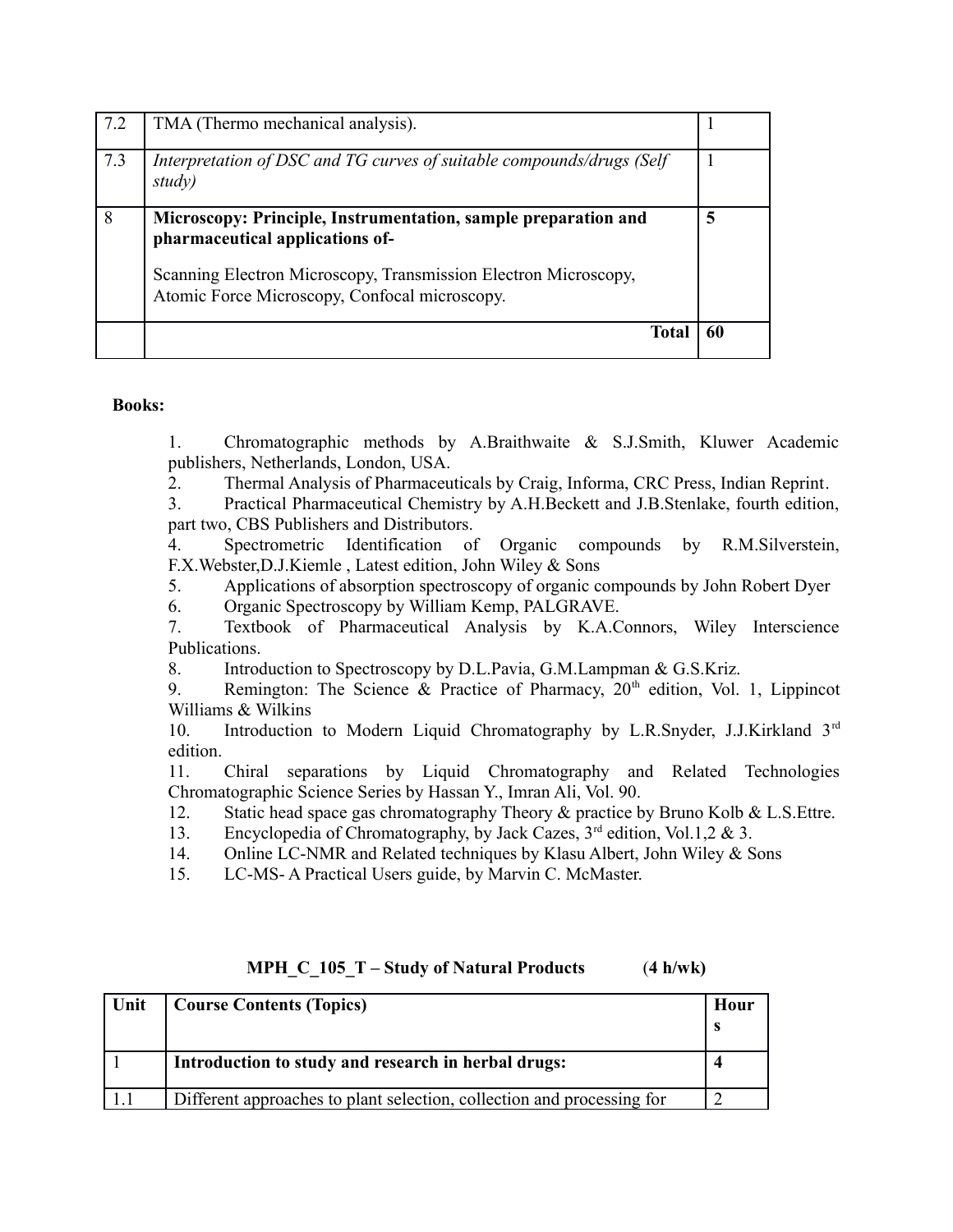|                | herbal drug research (Random selection, Use of ethnobotanical<br>information, Use of chemotaxonomical classification etc).                                                                                                                           |                         |
|----------------|------------------------------------------------------------------------------------------------------------------------------------------------------------------------------------------------------------------------------------------------------|-------------------------|
| 1.2            | Recent advances in concept of authentication & standardization -<br>significance of chemotaxonomy and DNA finger-printing with respect to<br>gene expression for secondary metabolites.                                                              | $\overline{2}$          |
| $\overline{2}$ | <b>Extraction of phytochemicals</b>                                                                                                                                                                                                                  | 18                      |
| 2.1            | Concepts of extraction with respect to activity guided fractionation $\&$<br>isolation of Markers/Biomarkers.                                                                                                                                        | $\overline{2}$          |
| 2.2            | Recent trends in extraction, optimization of extraction, and analysis of<br>the phytochemicals of different classes.                                                                                                                                 | $\overline{2}$          |
| 2.3            | Detail discussion of large scale extraction of the following: (1) Opium<br>alkaloids (2) Piperine (3) Sennosides (4) Caffeine (5) Cinchona alkaloids<br>(6) Rutin (7) Lemon grass oil (8) Patchouli oil (9) Steroids (Diosgenin<br>from all sources) | 9                       |
| 2.4            | Self study- preparation of flow chart and discussion of physicochemical<br>principles for all large scale extractions                                                                                                                                | 5                       |
| $\overline{3}$ | Natural products in drug discovery and drug development                                                                                                                                                                                              | 8                       |
| 3.1            | Role of natural products as leads to the design of new drugs with case<br>history with examples e.g., artemisinin, taxane, camptothecin and a few<br>others.                                                                                         | 2                       |
| 3.2            | Natural products derived combinatorial libraries and their significance in<br>drugs discovery programme (HITS and leads).                                                                                                                            | $\overline{2}$          |
| 3.3            | Self study- Discussion of lead molecules in drug discovery                                                                                                                                                                                           | $\overline{A}$          |
| 4              | Study of following excipients of natural origin in NDDS with<br>respect to sources, preparation, composition and application                                                                                                                         | 16                      |
| 4.1            | Natural dyes & colorants, sweeteners, flavours and fragrant materials                                                                                                                                                                                | 8                       |
| 4.2            | Kappa carrageenans, galactomannans, glucomannans, cellulose<br>derivatives, lecithin, & alginates.                                                                                                                                                   | 4                       |
| 4.3            | Self study- Role of excipients mentioned above, in formulations, with<br>examples                                                                                                                                                                    | $\overline{A}$          |
| 5              | Application of immunoglobulins from plant sources in diagnosis and<br>therapy.                                                                                                                                                                       | $\overline{\mathbf{4}}$ |
| 6              | Nutraceuticals and their role in health care.                                                                                                                                                                                                        | $\overline{\mathbf{4}}$ |
| 6.1            | Study of following classes of herbs with two or three suitable examples<br>of each: (1) Antioxidants (2) Immunomodulators (3)                                                                                                                        | $\overline{4}$          |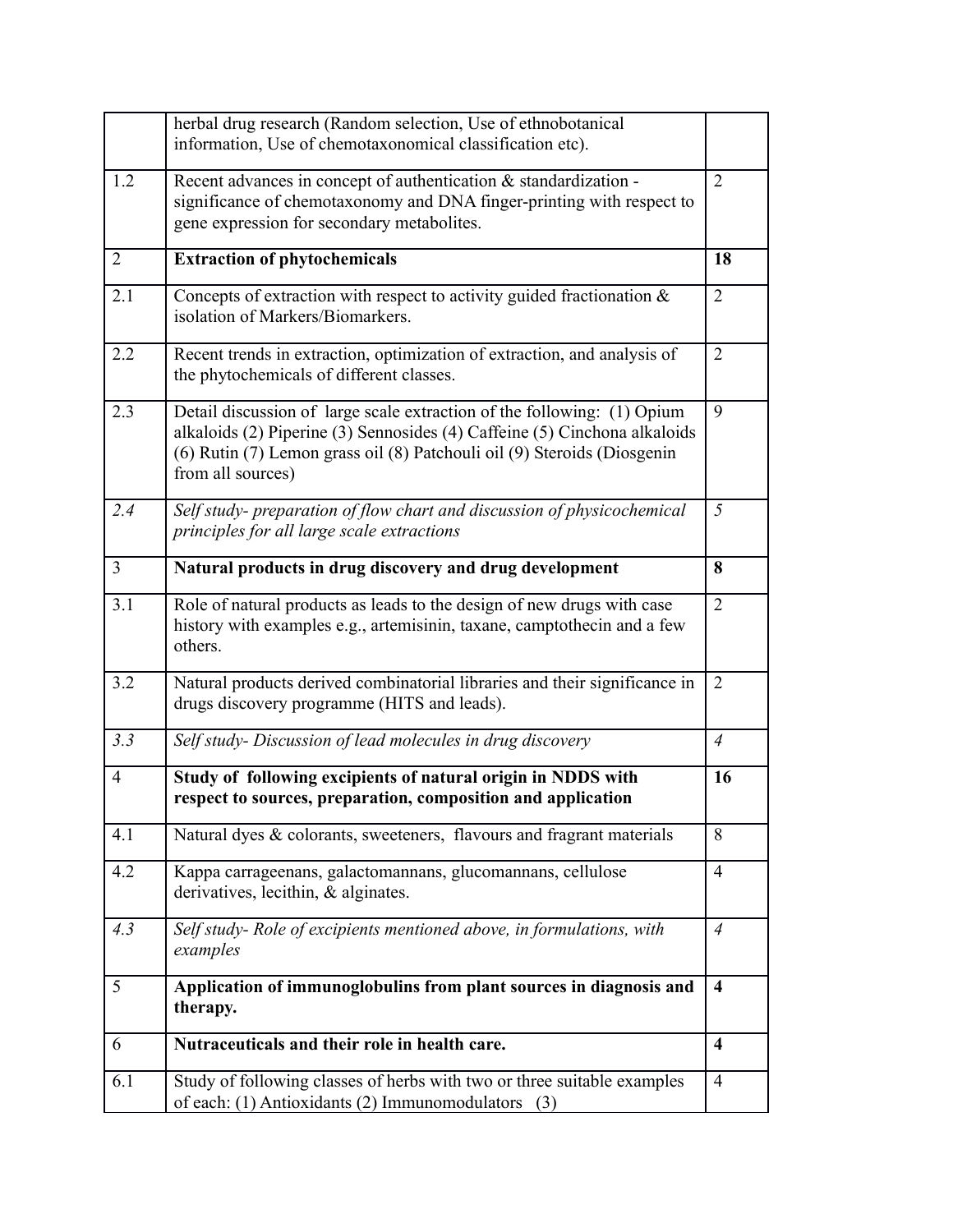|     | Antihyperglycemics (4) Hepatoprotectives                               |             |
|-----|------------------------------------------------------------------------|-------------|
|     | Status of natural products in official books                           | $\mathbf b$ |
| 7.1 | Introduction to Herbal Pharmacopoeias of different countries           |             |
| 7.2 | Monographs of natural products in other official books.                |             |
| 7.3 | Self study-Discussion of monograph of few substances of natural origin |             |
|     | <b>TOTAL HOURS</b>                                                     | 60          |

1. Pharmacognosy Phytochemistry – Medicinal Plants- Jean Brunetton, Lavoisier Publishing, Paris.

- 2. Text book of Pharmacognosy- Trease and Evans- 14<sup>th</sup> edition. Elsevier science
- 3. Transgenic Plants- R. Ranjan- Agro Botanica, New Delhi.

4. Transgenic Plants-A Production system for Industrial and Pharmaceutical Proteins. by Meran Owen, Jan Pen- John Wiley.

- 5. Medicinal Plant-Their Bioactivity, Screening and Evaluation- CSIR.
- 6. Homeopathic Pharmacopoeia of India- Publisher Ministry of Health.
- 7. The Ayurvedic Formulary of Part I & II- Publisher Ministry of Health.
- 8. Chinese Materia Medica-You-Ping Zhu- Harwood Academic Publishers.
- 9. India Materia Medica- Nadkarni A.K. –Bombay Popular Prakashan.
- 10. Phytochemical Methods J.B.Harbone Chapman and hall
- 11. Cultivation's and Processing of Medicinal Plants-Ed. by L. Hornok-John Wiley.
- 12. Introduction to Flavanoids-Bohrn Bruce A. Herwood Academic Publishers.
- 13. Cultivation and Utilization of Aromatic plants Ed. By Atal C. K. and Kapur B.M.- CSIR.
- 14. Plant Tissue and Cell Culture Ed. H.E. Street Blackwell Scientific publications.
- 15. Aflatoxin- Leo A. Goldblatt- Academic Press New York.
- 16. Microbial Toxins- Ciejler, Kadis and Ajl- Academic press.
- 17. Antimicrobial in Food Alfred larry Branen, P. Michael Davidson Publishing house
- 18. Chemical plant Taxonomy T. Swain, 1963. Academic Press, London.
- 19. Plant Taxonomy and Biosystematics .C.A Stace, 1985. Edward Arnold, London.
- 20. Modern methods of plant analysis K. Paech, 1956., Springer-Verlag**.**
- 21. Indian Herbal Pharmacopoeia, Vol. 1&2, RRL, IDMA, 1998, 2000.
- 22. Indian Pharmacopoeia, 2010.
- 23. Standardization of Botanicals,V. Rajpal, 2002. Eastern Publishers, New Delhi.
- 24. Natural Compounds as Drugs Vols. I & II, Editor- Frank Petersen, René Amstutz, Die Deutsche

Bibliothek, Germany.

25. Quality control of Herbal Drugs: An Approach to evaluation of Botanicals, Pulok Mukherjee - Riddhi International

26. Chemicals from Plants: Perspectives on Plant Secondary Product, Walton & Braun, Imperial College Press.

27. Towards Natural Medicine Research in the 21<sup>st</sup> Century H. Ageta, N. Aimi et al Excerpta Medica, International Congress Series 1157.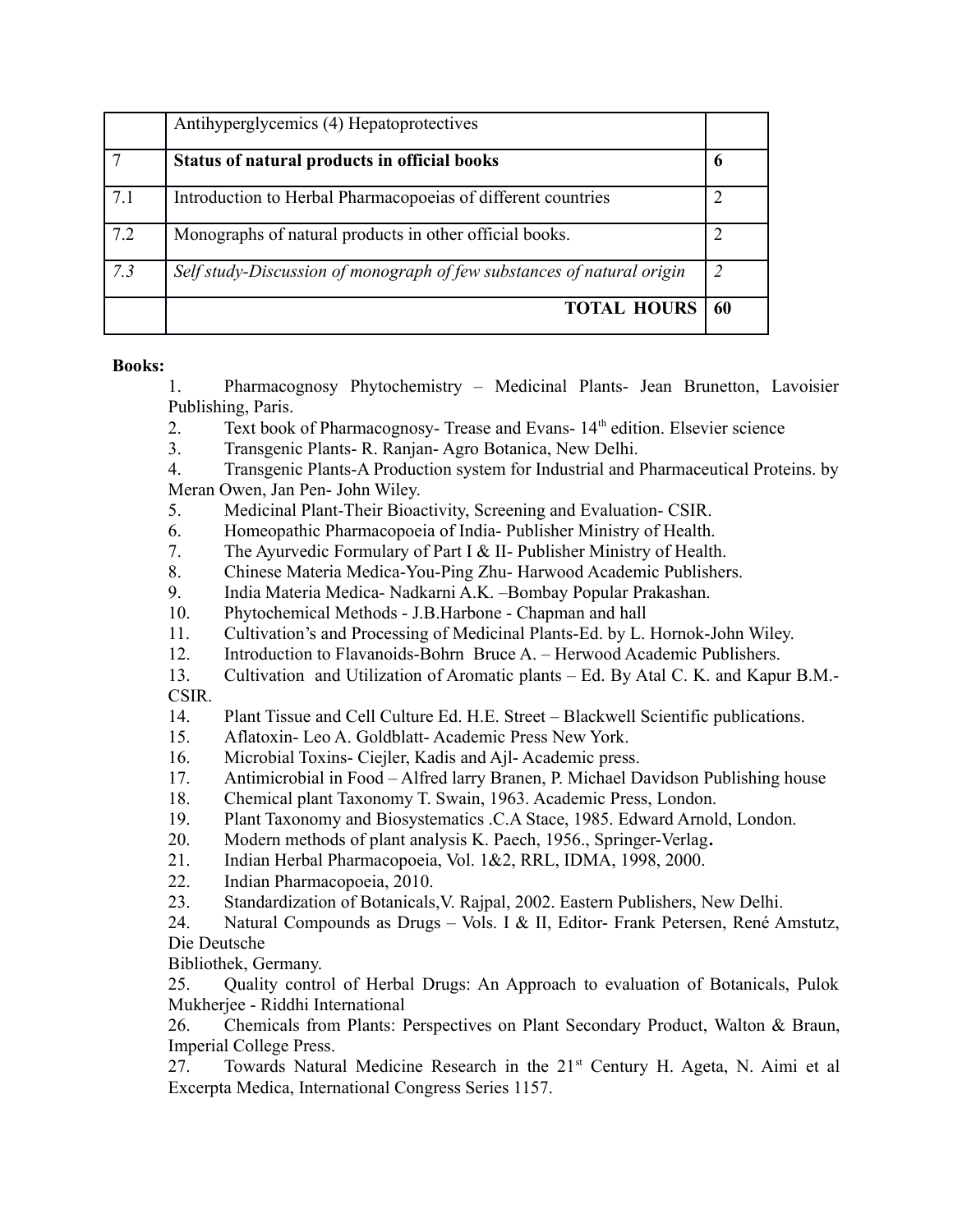## **SEMESTER II**

## **FOR ALL BRANCHES**

## **MPH\_C\_201\_T - Biostatistics and Research Methodology (4 h/wk)**

| Unit            | <b>Course Content (Topics)</b>                                                                                                                                                                                   | <b>Hours</b>            |
|-----------------|------------------------------------------------------------------------------------------------------------------------------------------------------------------------------------------------------------------|-------------------------|
|                 | <b>Biostatistics</b>                                                                                                                                                                                             |                         |
| $\mathbf{1}$    | <b>Collection and Organization of data</b>                                                                                                                                                                       | 8                       |
| 1.1             | Graphical and pictorial presentation of data                                                                                                                                                                     | 1                       |
| 1.2             | Measures of central tendency and dispersion                                                                                                                                                                      | $\overline{2}$          |
| 1.3             | Variance and standard deviation, relative error, coefficient of variation,<br>precision and accuracy                                                                                                             | $\overline{2}$          |
| 1.4             | Sampling techniques: simple random sampling; stratification; estimation of the<br>mean and proportion.                                                                                                           | $\overline{3}$          |
| $\overline{2}$  | Probability                                                                                                                                                                                                      | 6                       |
| 2.1             | Definition. Conditional probability and Bayes' theorem. Probability<br>distributions: binomial, multinomial and Poisson distributions. Normal and<br>lognormal distributions. Use of normal distribution tables. | 6                       |
| $\overline{3}$  | <b>Regression</b>                                                                                                                                                                                                | 6                       |
| 3.1             | Linear regression and correlation, curvilinear regression, method of least<br>squares, curve fitting, Fiducial limits, probit and logit analysis                                                                 | 6                       |
| $\overline{4}$  | <b>Parametric tests</b>                                                                                                                                                                                          | 8                       |
| 4.1             | Testing hypothesis, Types of error. Level of significance. Significance tests and<br>p-value                                                                                                                     | $\overline{4}$          |
| 4.2             | Tests of significance based on normal distribution, test of significance for<br>correlation coefficients, confidence interval for mean and regression<br>proportion.                                             | $\overline{4}$          |
| $5\overline{)}$ | Nonparametric tests                                                                                                                                                                                              | $\overline{\mathbf{4}}$ |
| 5.1             | Nonparametric procedures: Chi square goodness of fit test, sign test, Mann-<br>Whitney test; Wilcoxon signed rank test.                                                                                          | $\overline{4}$          |
| 6               | <b>Experimental designs</b>                                                                                                                                                                                      | 8                       |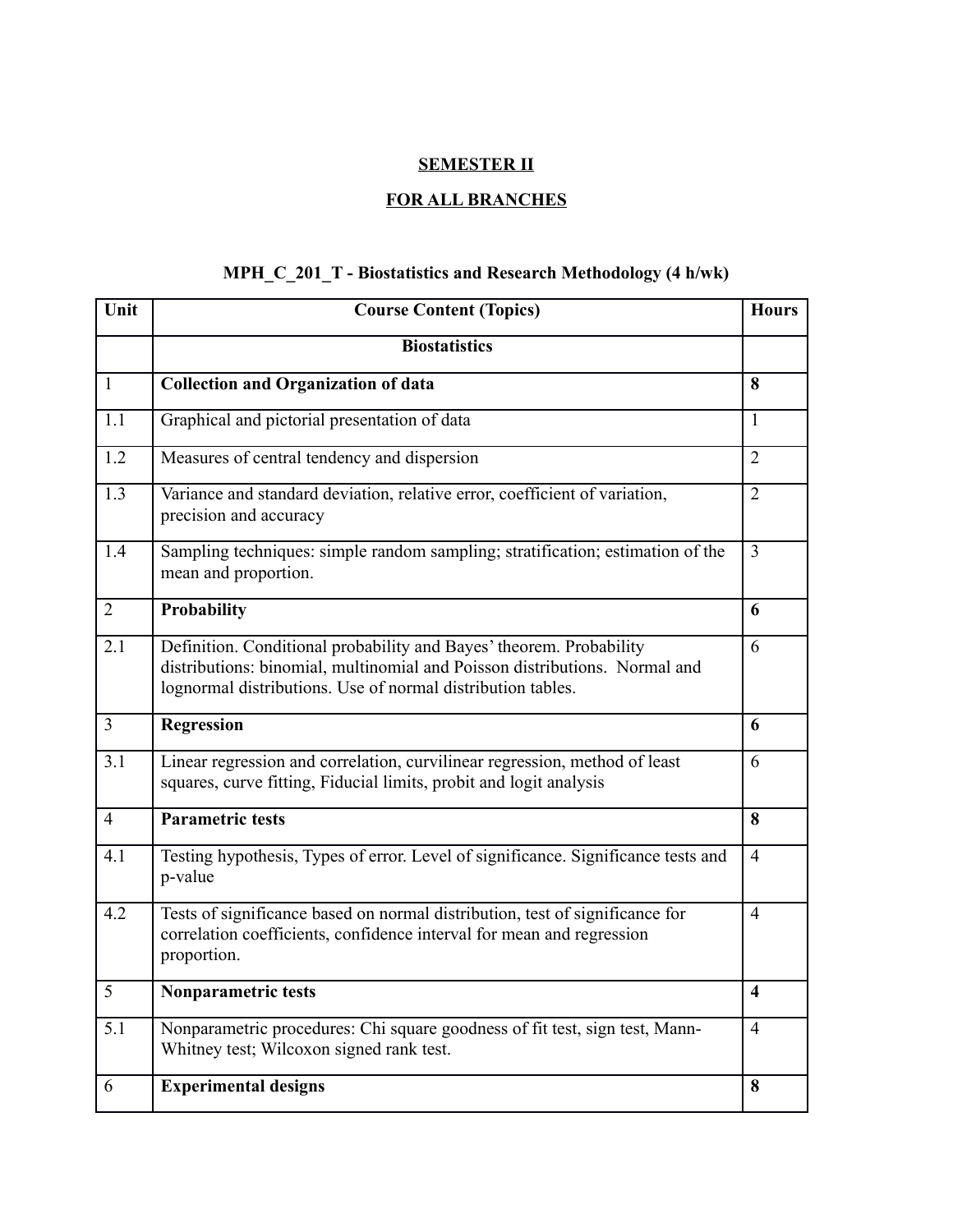| 6.1            | Randomization, completely randomized, randomized block and Latin square<br>designs, factorial design, cross over and parallel designs                                                                                                                                                                                                                                                                  | $\overline{4}$          |
|----------------|--------------------------------------------------------------------------------------------------------------------------------------------------------------------------------------------------------------------------------------------------------------------------------------------------------------------------------------------------------------------------------------------------------|-------------------------|
| 6.2            | Students should learn use of Minitab / R Software for data summary,<br>correlation, regression analysis, test of hypothesis and experimental design                                                                                                                                                                                                                                                    | $\overline{4}$          |
|                | <b>Total Biostatistics</b>                                                                                                                                                                                                                                                                                                                                                                             | 40                      |
|                | <b>Research Methodology</b>                                                                                                                                                                                                                                                                                                                                                                            |                         |
| $\overline{7}$ | <b>Objectives and purpose of Research</b>                                                                                                                                                                                                                                                                                                                                                              | $\overline{2}$          |
| 7.1            | Types of research - Educational, clinical, experimental, basic, applied and<br>patent oriented research                                                                                                                                                                                                                                                                                                | $\overline{2}$          |
| 8              | <b>Literature survey</b>                                                                                                                                                                                                                                                                                                                                                                               | $\overline{2}$          |
| 8.1            | use of library, books and journals, eJournals, retrieving patents and seeking<br>reprints.                                                                                                                                                                                                                                                                                                             | $\overline{2}$          |
| 9              | Methods and tools used in research                                                                                                                                                                                                                                                                                                                                                                     | 6                       |
|                | Qualitiative and quantitative studies<br>Simple data organization, descriptive data analysis<br>Limitations and sources of errs<br>Inquiries in form of questionnaire, opinionaire or by interview<br>Statistical analysis of data including variance, standard deviation,<br>standard error, mean, student's t test and annova, correlation of data and<br>its interpretation, computer data analysis |                         |
| 10             | Scientific writing and reporting                                                                                                                                                                                                                                                                                                                                                                       | 3                       |
|                | Different types of research papers<br>Title and author names<br>Abstract and key words<br>Methodology                                                                                                                                                                                                                                                                                                  |                         |
| 11             | <b>Scientific Presentation</b>                                                                                                                                                                                                                                                                                                                                                                         | 3                       |
|                | Importance, types and different skills<br>Content, format of model, introduction and ending<br>Skills for oral presentation and types of visual aids<br>Questionnaire                                                                                                                                                                                                                                  |                         |
| 12             | <b>Patents and Trade marks</b>                                                                                                                                                                                                                                                                                                                                                                         | $\overline{\mathbf{4}}$ |
|                | The Indian patent system<br>Present status of intellectual property rights (IPR)<br>٠<br>Product patents and process patent<br>Requirements and preparation of patent proposal<br>Registration of patent in foreign countries                                                                                                                                                                          |                         |
|                | <b>Total Research Methodology</b>                                                                                                                                                                                                                                                                                                                                                                      | 20                      |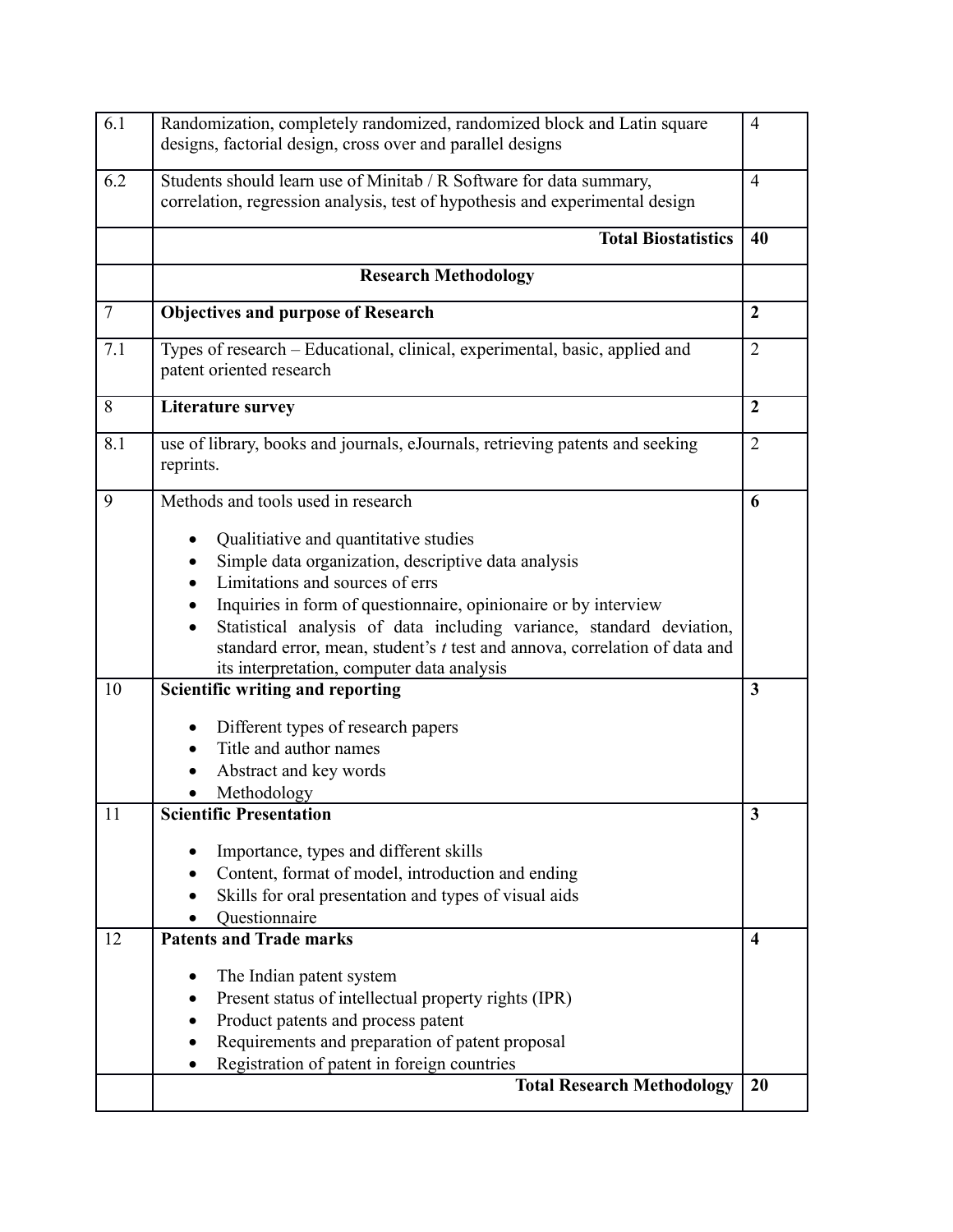- 1. Pharmaceutical Statistics Practical and Clinical Applications, Bolton S., Marcel Dekker, Inc. N., USA
- 2. Biostatistics: A Foundation for Analysis in Health Sciences, Wayne W Daniel, John Wiley & Sons, Inc.
- 3. Introduction to Statistical Analysis, Dixon W. J. and Massey F. J., McGraw Hill, N.Y., USA.
- 4. Statistical Methods, Snedecor G. W. and Cochran W. G., Iowa State University Press, Ames, Iowa.
- 5. Research in Education, John W Best and James V Khan, Prentice Hall of India Pvt. Ltd.
- 6. Effective Business Report Writing, Brown Leland, Prentice Hall Inc. India.
- 7. Presentation Skills, Michael Hatton, Indian Society for Technical Education, New Delhi.
- 8. Thesis and Assignment writing, Anderson Jonathan and Durston Berry H, Wiley Eastern Ltd., Bangalore.
- 9. Writing a Technical Paper, Donald H Menzel, McGraw Hill Book Company, Inc., New York.

#### **MPH\_C\_299\_L - Experimental Techniques in Pharmaceutical Sciences (6 h/wk)**

Syllabus for the course Experimental Techniques in Pharmaceutical Sciences for the main branches of pharmacy namely Pharmaceutical Chemistry/Medicinal Chemistry, Pharmaceutics, Pharmacology, Pharmaceutical Analysis/Quality Assurance and Pharmacognosy is given below. Students of other branches of specialization like Clinical Pharmacy, Medicinal Natural Products, Biopharmaceutics and Pharmacokinetics, etc. can choose to do the exercises prescribed for any one of the above mentioned branches, preferably selecting something closest to their branch of specialization.

A **minimum** of 8 exercises in the syllabus of a particular branch should be completed.

#### a.i.1. **Pharmaceutical Chemistry (and Medicinal Chemistry)**

- 1. Measurement of logP of a poorly water soluble and a highly water soluble drug
- 2. Determination of the  $pK_a$  of a drug (weak acid and weak base) by potentiometric titration and/or by UV/visible spectroscopy
- 3. Measurement of  $V_{max}$  and  $K_m$  of an hydrolase enzyme (can use esterase, hosphatise, or lipase type enzymes Student should learn how to plot data by Linweaver Burke and Eadie Hofstee methods)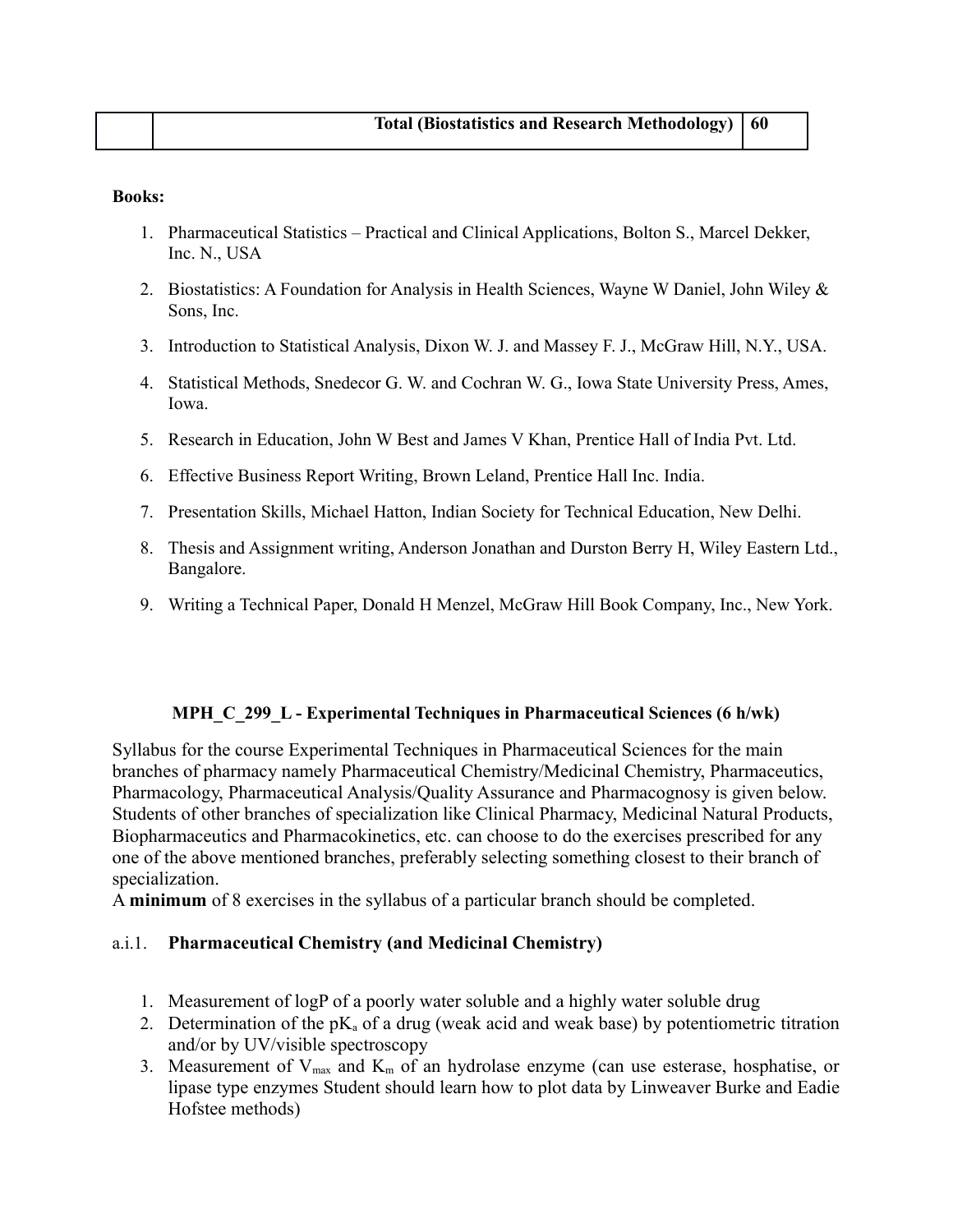- 4. Estimation of two drugs by simultaneous equation method and by absorbance ratio method. (preferably use combinations of drugs that are used as fixed drug combination)
- 5. Synthesis of some drugs (for e.g. thiazide and hydrothiazide derivatives) involving multistep (at least three steps) reactions. (Students should learn to monitor the reaction by TLC, separate the main product from impurities by column chromatography and learn use of IR and <sup>1</sup>H and <sup>13</sup>C NMR to check the structures of the intermediates and the final compounds and estimate overall yield of the reaction).
- 6. Resolution of racemic mixtures of acidic and basic compounds by formation of diastereomers
- 7. Synthesis of prodrugs of any one of the common drugs and study of their decomposition (kinetics) in plasma or serum to the parent drug (suggest use of DCC based coupling to obtain ester prodrugs)
- 8. Establish a RPHPLC method for the separation of a mixture of two or more compounds (e.g fixed dose combination drugs, or prodrugs synthesized above or apply to reaction monitoring)
- 9. Working with physical models- ball and stick or space-filling models. Students should learn to construct physical models for glucose, vitamin C, propranolol, chloramphenicol. This will enable students to identify stereocenters and assign correct stereochemistry to them.
- 10. Demonstration of some molecular modelling exercises like energy minimization, molecular dynamics simulations, docking, 2D/3D-QSAR, structure based drug, pharmacophore mapping etc. using either commercially available programs or freeware.

#### a.i.2. **Pharmaceutics**

- 1.Study of dissolution profile of IR and ER products. Mathematical treatment of data for release Kinetics and f1 and f2 analysis.
- 2. Simple Optimization design (formulation study/pH-stability study)
- 3. Design and evaluation of Orally Disintegrating Drug Delivery System
- 4. Preparation and evaluation of microspheres for inhalation system
- 5. Preparation and evaluation of transdermal/mucoadhesive/gastroretentive system
- 6. Constructing phase diagram for one system of oil, surfactant- cosurf, water
- 7. Design of one vesicular system niosomes/liposomes systems can be made
- 8. Design of lipid particulate system (nanosystems with wax can be tried)

#### a.i.3. **Pharmacognosy**

- 1. Extraction and evaluation of Mucilage from suitable sources such as aloes or Leaves of *Annona squamosa* or any other suitable source.
- 2. Extraction and analysis of alkaloids such as purine alkaloids and Tropane or indole alkaloids form suitable natural sources.
- 3. Preparation and evaluation of extract of anthraquinone glycosides from *Cassia angustifolia/Cassia fistula* or rhubarb or other suitable source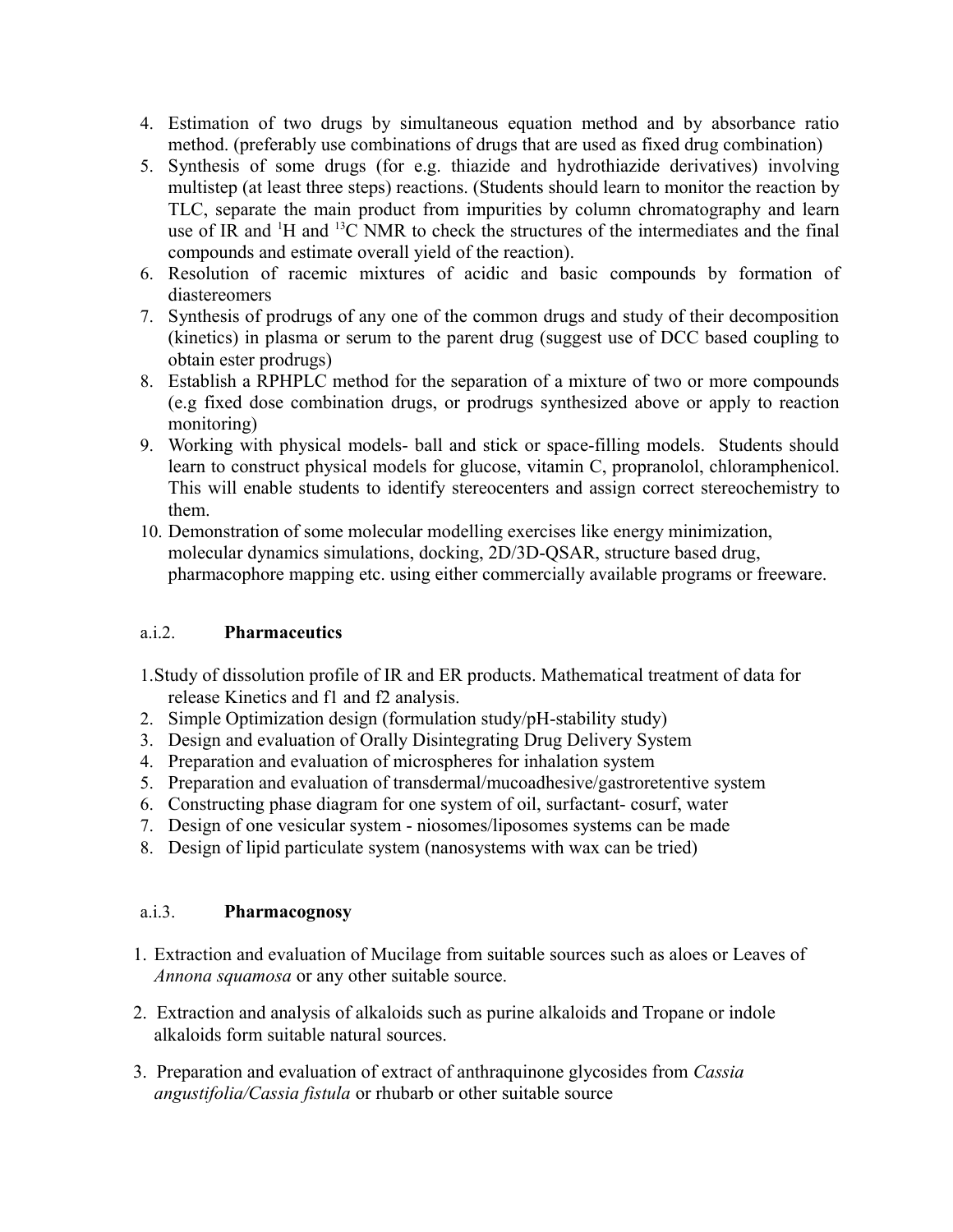- 4. Extraction and analysis of Volatile oil from suitable sources such as clove or eucalyptus or any other.
- 5. Extraction and detection of inulin from suitable sources such as chicory or Kuth.
- 6. Activity guided fractionation of any herb for its antimicrobial and/or antioxidant activity.
- 7. Preparation and evaluation of any herbal 'churna, dosage form (Situpaladia or Triphala).
- 8. Extraction and analysis of carotenoid derivatives or flavonoid derivatives from suitable natural sources for each.

#### a.i.4. **Pharmaceutical Analysis and Quality Assurance**.

- 1. Determination of  $pK_a$  by U.V. spectroscopy.
- 2. Sample preparation for I.R. spectroscopy (solid/liquids) and interpretation of IR bands for important functional groups.
- 3. Assays for drugs in combination by UV derivative spectroscopy.
- 4. Structural elucidation workshop: Interpretation of <sup>1</sup>H NMR, <sup>13</sup>C NMR, IR and Mass spectrometry of simple compounds (maximum 12 carbon atoms).
- 5. Standard calibration curve by UV spectroscopy at
	- **a.** λ max
	- **b.**  $\lambda$  max + 10 nm
	- **c.**  $\lambda$  max 10 nm
- 6. Determination of response factor by HPLC.
- 7. Qualitative and Quantitative HPTLC analysis (minimum mixture of 3 compounds).
- 8. Assay determination by Simultaneous equation, Absorbance ratio and Difference spectroscopy.
- 9. Determination of Response factor by HPLC analysis of drugs.
- 10. Preparative TLC analysis.
- 11. Bioanalysis by HPLC.
- 12. pH stability evaluation of Aspirin by TLC.
- 13. Failure investigation/Investigations of 'Out of Specification' report for products and analytical methodology.
- 14. Qualifications of Instruments/Equipments.
- 15. Validation of analytical method/procedure/process.
- 16. Separation of components by column chromatography.
- 17. Calibration of UV spectrophotometer / HPLC column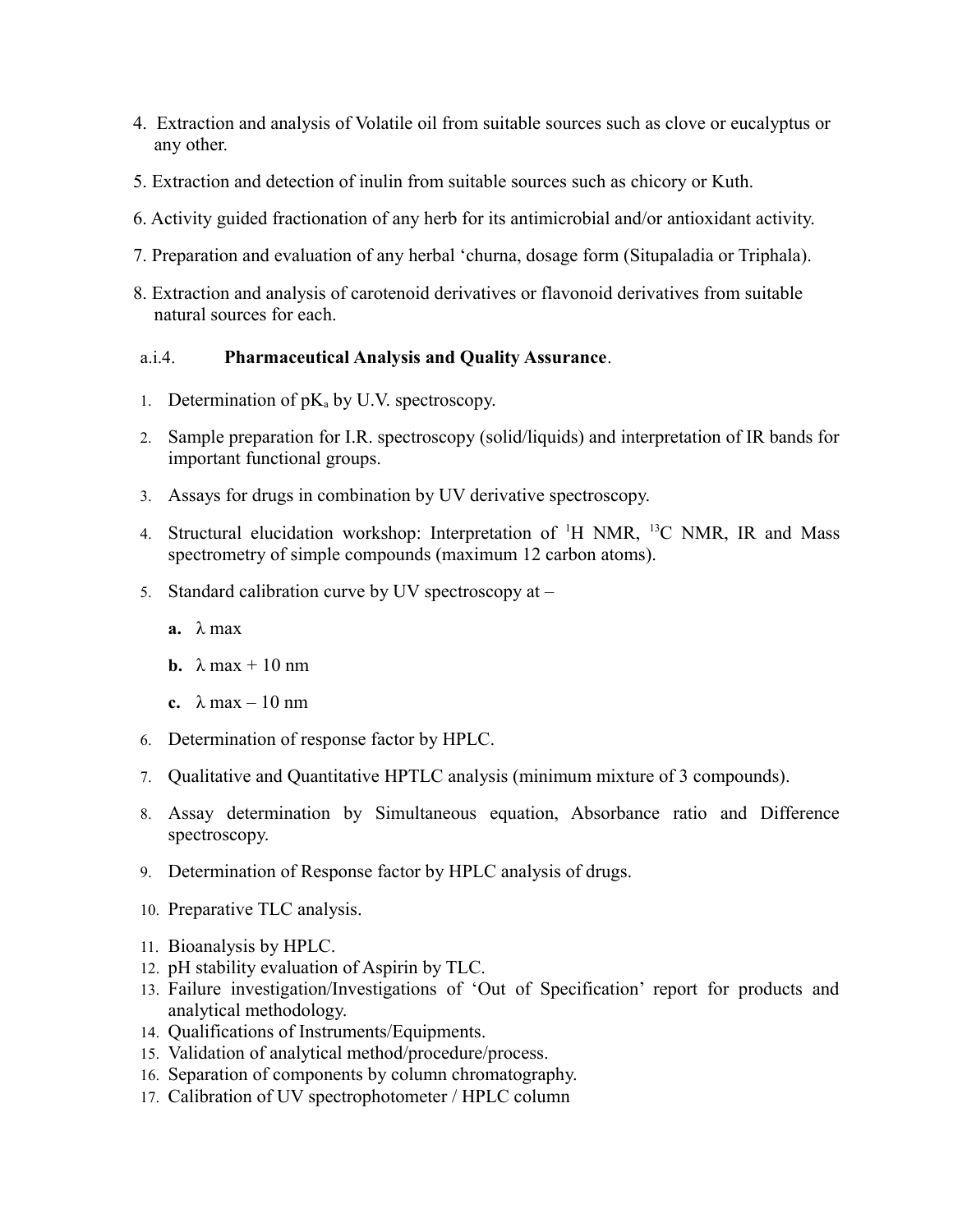#### a.i.5. **Pharmacology**

- I) Experiments to be performed by students
	- 1) Assay of antagonist using a suitable isolated tissue preparation
	- 2) Determination of  $pA_2$  values of antagonists using a suitable tissue preparation
	- 3) In vitro antioxidant screening assays (any two) e.g. DPPH, NO, superoxide.

#### II) Demonstrations

- a. Experiments on intact animals to evaluate:
- 1) Anti cataleptic activity
- 2) Anti anxiety activity
- 3) Anti inflammatory/analgesic activity
- 4) Muscle relaxant activity
- b. Techniques of drug administration and blood withdrawal
- c. Non invasive methods of measuring blood pressure, pulse, ECG etc.

#### III) Tutorials

- 1) Care and handling of animals
- 2) CPCSEA, OECD, ICH guidelines in brief
- 3) Use of alternative methods of screening (Types of drugs for which these models can be used)
	- Zebra fish
	- -Drosophilia
- 4) Techniques for high throughput screening
	- -Cell based assays
	- -Biochemical assays
	- -Radioligand binding assays

#### **References:**

#### **Latest editions of the following books/CDs can be referred.**

- 1. Expharm Pro-Simulated animal experiments in Pharmacology, Elseviers
- 2. Expharm-Stimulated animal experiments, Ravindran
- 3. H. G. Vogel, Drug discovery and evaluation-Pharmacological Assays-Springer Verlog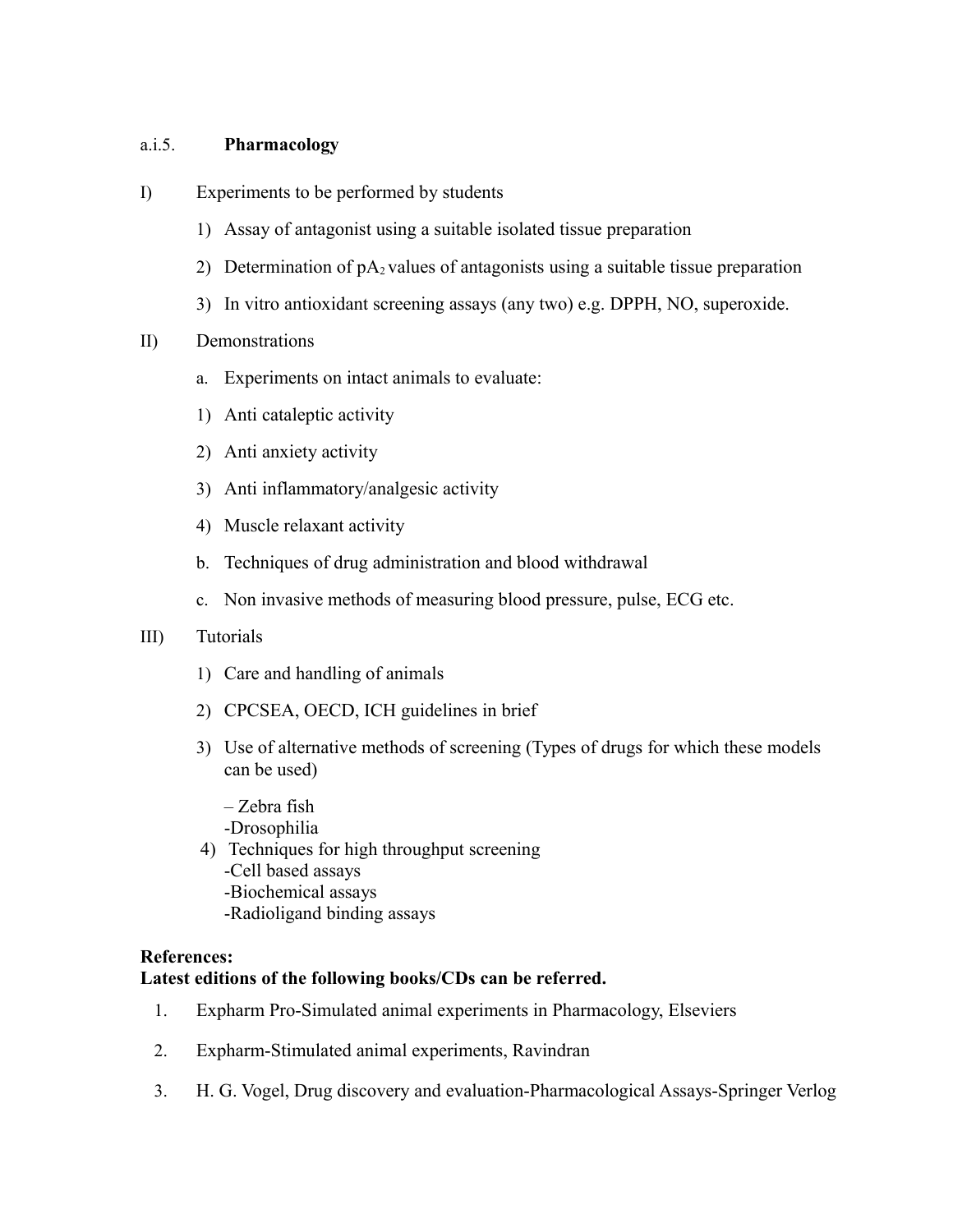- 4. M. N. Ghosh, Fundamentals of Experimental Pharmacology, Scientific Book Agency
- 5. S. K. Kulkarni, Practical Pharmacology and Clinical Pharmacy, Vallabh Publications.
- 6. CPCSEA, OECD, ICH Guidelines.

# **BRANCH: PHARMACEUTICAL CHEMISTRY**

#### **SEMSTER II CORE**

## **MPH\_C\_202\_T - Advanced Pharmaceutical and Medicinal Chemistry (4 h/wk)**

| Unit         | <b>Course Content (Topics)</b>                                                                                                                                                                                                                                                                             | Hour<br>S      |
|--------------|------------------------------------------------------------------------------------------------------------------------------------------------------------------------------------------------------------------------------------------------------------------------------------------------------------|----------------|
| $\mathbf{1}$ | <b>Enzyme Inhibition</b>                                                                                                                                                                                                                                                                                   | 16             |
| 1.1          | Coverage of basic aspects of enzyme kinetics, catalysis, transition-state<br>theory.                                                                                                                                                                                                                       | $\overline{2}$ |
| 1.2          | Drug Resistance through alterations of drug uptake, overproduction of<br>enzyme, alterations of the enzyme active site, overproduction of the<br>substrate or new pathways for formation of the product                                                                                                    | $\mathbf{1}$   |
| 1.3          | Drug synergism, concepts and mechanisms.                                                                                                                                                                                                                                                                   | $\mathbf{1}$   |
| 1.4          | Reversible enzyme inhibitors – competitive inhibition, non-competitive<br>inhibition, uncompetitive inhibition with suitable examples. Detection of<br>type of inhibition by suitable plotting methods. Concepts of $IC_{50}$ and $K_i$                                                                    | $\overline{4}$ |
| 1.5          | Slow-tight binding inhibitors, covalent enzyme inhibitors and mechanism-<br>based inhibitors with suitable examples. Concept of $K_{\text{inact}}$ and $K_i$ for<br>irreversible inhibitors                                                                                                                | $\overline{4}$ |
| 1.6          | Self study of specific examples of different types of inhibitors and their<br>design (some examples like COX inhibitors, ACE inhibitors, RT inhibitors,<br>HIV protease inhibitors, aromatase inhibitors, DHFR inhibitors, viral<br>DNA polymerase inhibitors, thymidylate synthase inhibitors and others) | $\overline{4}$ |
| 2            | <b>QSAR</b>                                                                                                                                                                                                                                                                                                | 14             |
| 2.1          | <b>Historical Aspects</b>                                                                                                                                                                                                                                                                                  | $\mathbf{1}$   |
| 2.2          | Electronic Effects- the Hammett equation, lipophilic effects, experimental<br>measurement of lipophilicity, logP and logD, effect of ionization on logP,<br>calculation of logP and logD, Steric effects- the Taft equation                                                                                | $\overline{3}$ |
| 2.3          | Hansch Analysis, Free-Wilson method, Topliss operational scheme                                                                                                                                                                                                                                            | $\overline{2}$ |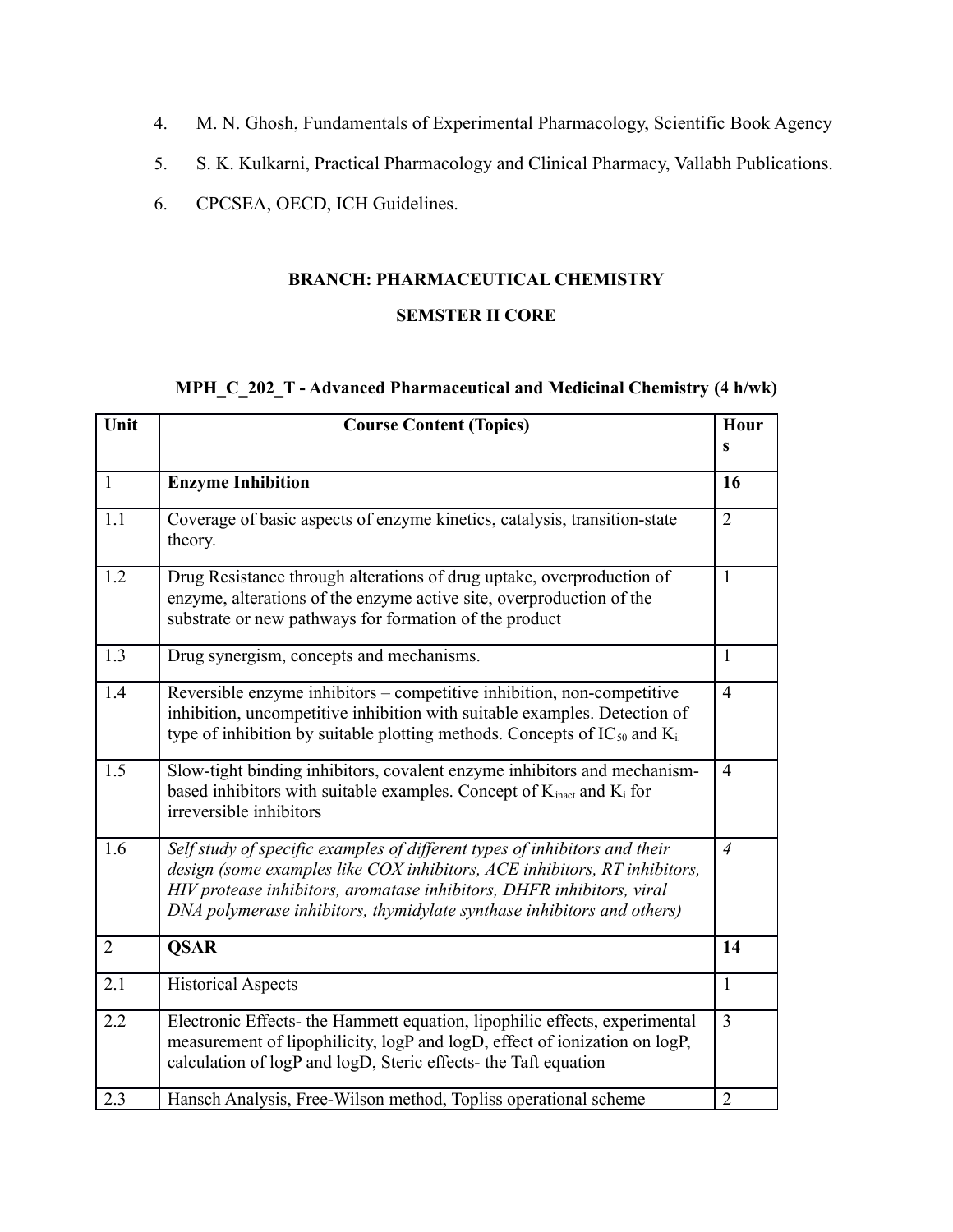| 2.4            | Basics of regression analysis - linear and multilinear regression,<br>introduction to PCA, PCR, PLS, ANN and GFA. Correlation coefficients<br>$(r^2 \text{ and } r^2)$ , F-test, standard error, validation methods like cross-<br>validation by calculation of $q^2$ , boot-strap analysis and randomization.<br>Application domain for predictions using a QSAR model. | 6              |
|----------------|--------------------------------------------------------------------------------------------------------------------------------------------------------------------------------------------------------------------------------------------------------------------------------------------------------------------------------------------------------------------------|----------------|
| 2.5            | Design of training and test sets using factorial design                                                                                                                                                                                                                                                                                                                  | $\overline{2}$ |
| 2.5            | Self Study - Different types of descriptors reported in literature that<br>account for the steric, electronic and lipophilic effects.                                                                                                                                                                                                                                    | $\overline{2}$ |
| $\overline{3}$ | <b>Peptides and Peptidomimetics</b>                                                                                                                                                                                                                                                                                                                                      | 14             |
| 3.1            | Coverage of peptide structure, biosynthesis of peptides and solid-<br>phase/solution synthesis of peptides.                                                                                                                                                                                                                                                              | $\overline{4}$ |
| 3.2            | Design of peptidomimetics by manipulation of the amino acids,<br>modification of the peptide backbone, incorporating conformational<br>constraints locally or globally, $\alpha$ -helix, $\beta$ -sheet, $\beta$ -and $\gamma$ -turn mimetics                                                                                                                            | $\overline{4}$ |
| 3.3            | Self study of examples of peptidomimetics for some enzymes and receptors<br>like ACE, CCK, bradykinin                                                                                                                                                                                                                                                                    | $\overline{2}$ |
| $\overline{4}$ | Antisense therapeutic agents                                                                                                                                                                                                                                                                                                                                             | 6              |
| 4.1            | History and principles                                                                                                                                                                                                                                                                                                                                                   | $\overline{2}$ |
| 4.2            | Design of antisense oligonucleotides and small interfering RNAs<br>(siRNAs) with some examples                                                                                                                                                                                                                                                                           | $\overline{4}$ |
| 5              | Molecular Biology, Genetic engineering and Biotechnology in<br>production of biologicals as drugs.                                                                                                                                                                                                                                                                       | 6              |
| 5.1            | Self study of biotechnology based drugs, vaccines and diagnostic agents<br>with respect to their biological source, their design and the mechanism of<br>their actions                                                                                                                                                                                                   | $\overline{4}$ |
|                | <b>Total</b>                                                                                                                                                                                                                                                                                                                                                             | 60             |

- 1. The Organic Chemistry of Drug Design and Drug Action, Silverman R. B., Academic Press.
- 2. Textbook of Drug Design and Discovery, Eds. Krogsgaard-Larsen P., Liljefors T., Madsen U., Taylor & Francis.
- 3. Medicinal Chemistry: An Introduction, Thomas G, Wiley.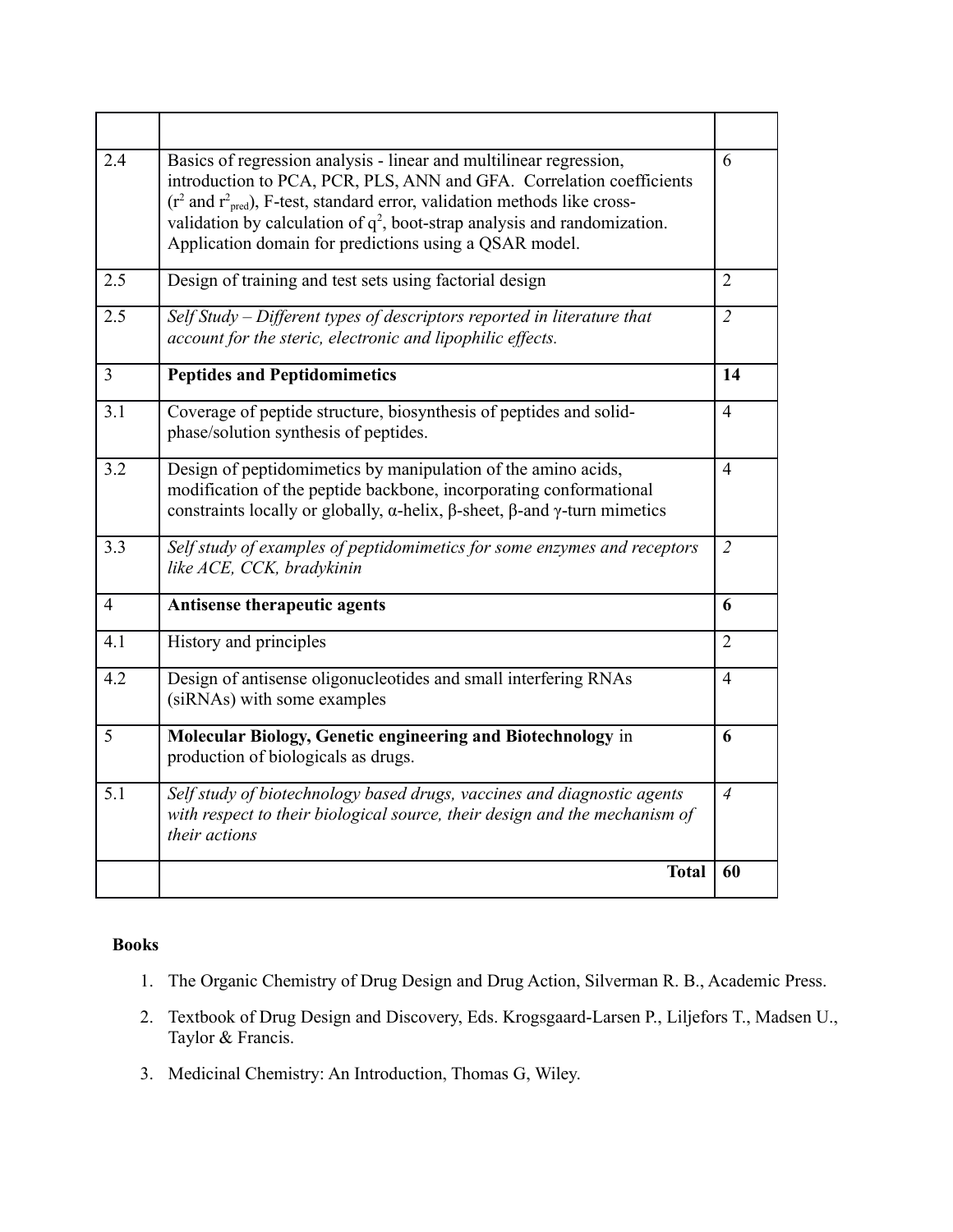- 4. Peptide and Protein Design for Biopharmaceutical Applications, Ed Jensen K. J., Ch. 3 Aspects of Peptidomimetics by Maes V.,Tourwé D., John Wiley & Sons, Ltd, Chichester, UK.
- 5. Comprehensive Medicinal Chemistry, Series Ed., Hansch C., Pergamon Press.
- 6. Burgers Medicinal Chemistry, Drug Discovery and Development, Wiley.

Unit **Course Content (Topics) Hour s** 1.0 **Advanced Stereochemistry 12** 1.1 *Self Study - Coverage of the basic concepts in stereochemistry – optical activity, specific rotation, racemates and resolution of racemates, the Cahn-Ingold-Prelog sequence rule, meso compounds, pseudo asymmetric centres, pro-R, pro-S, axes of symmetry, Fischers D and L notation, cis-trans isomerism, exoendo, syn-anti nomenclature. Stereoselective and stereospecific reactions. Conformational isomerism in acyclic systems. Shape of six membered rings and effect of substituents and reactivity*. *2* allenes 1

**MPH\_C\_203\_T - Advanced Organic Chemistry** (**4 h/wk)**

|       | $s$ ых тетоегей гитез ини едест од зиознителиз ини гейстриту.                                                                                                             |                |
|-------|---------------------------------------------------------------------------------------------------------------------------------------------------------------------------|----------------|
| 1.2   | Chirality in systems lacking a stereogenic carbon atom                                                                                                                    | $\overline{2}$ |
| 1.2.1 | Point chirality – tertiary amines and phosphines                                                                                                                          | $\mathbf{1}$   |
| 1.2.2 | Axial chirality – allenes, biphenyls and binaphthyls                                                                                                                      | $\mathbf{1}$   |
| 1.2.3 | Helical structures – polynucleotides, polyamino acids, biaryls and<br>allenes                                                                                             | $\mathbf{1}$   |
| 1.3   | Methods for estimating ratios of stereoisomers in a mixture,<br>separation and identification of the individual components by NMR<br>spectroscopy, X-ray crystallography. | $\mathbf{1}$   |
| 1.4   | Nucleophilic attack on acyclic carbonyl compounds – Cram's rule,<br>Felkin-Ahn rule. Locking effects in nucleophilic reactions at<br>carbonyl groups                      | $\overline{2}$ |
| 1.5   | Stereochemistry of important reactions leading to formation of<br>alkenes – Wittig and related reactions                                                                  | $\overline{2}$ |
| 2.0   | <b>Catalysis &amp; Organometallics in Organic Synthesis</b>                                                                                                               | 12             |
| 2.1   | Types of catalysis, heterogeneous and homogenous catalysis,<br>advantages and disadvantages, catalytic cycles                                                             | $\mathbf{1}$   |
| 2.2   | Heterogeneous catalysis – preparation, characterization, kinetics,<br>supported catalysts, catalyst deactivation and regeneration, some                                   | 1.5            |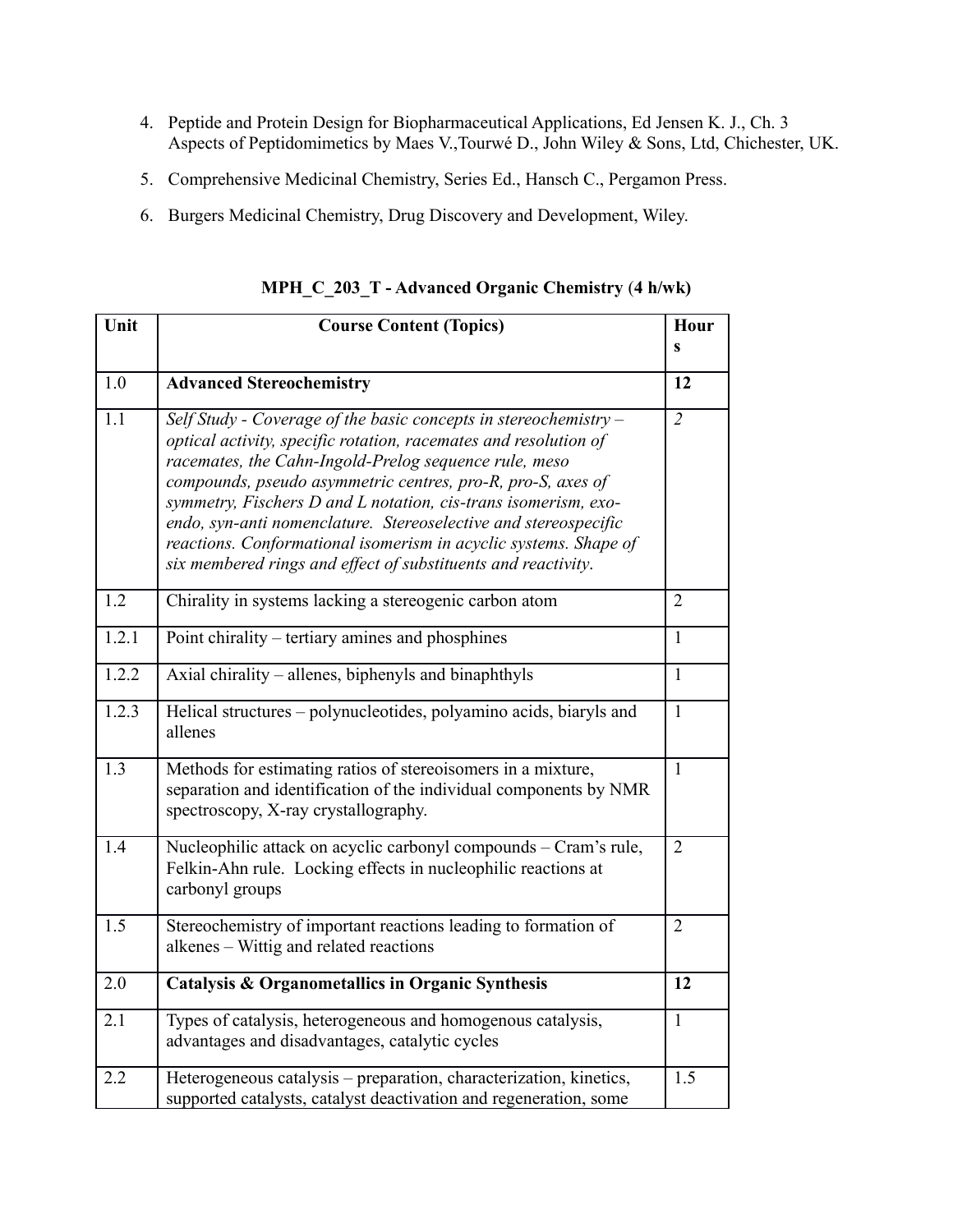|     | examples of heterogeneous catalysis used in synthesis of drugs.                                                                                                                                                                                                                                                                                                                                                                                                                                                       |                |
|-----|-----------------------------------------------------------------------------------------------------------------------------------------------------------------------------------------------------------------------------------------------------------------------------------------------------------------------------------------------------------------------------------------------------------------------------------------------------------------------------------------------------------------------|----------------|
| 2.3 | Homogenous catalysis, hydrogenation, hydroformylation,<br>hydrocyanation, Wilkinson catalysts, chiral ligands and chiral<br>induction, Ziegler-Natta catalysts, some examples of homogenous<br>catalysis used in synthesis of drugs                                                                                                                                                                                                                                                                                   | 1.5            |
| 2.4 | Phase transfer catalysis - theory and applications                                                                                                                                                                                                                                                                                                                                                                                                                                                                    | 1.5            |
| 2.5 | Introduction, Classification of organometallic compounds based on<br>hapticity and polarity of the M-C bond. Nomenclature and general<br>characters. Synthesis, stability and decomposition pathways.                                                                                                                                                                                                                                                                                                                 | 1.5            |
| 2.6 | Transition metal $\pi$ -complexes with unsaturated organic molecules,<br>carbon monoxide, alkenes, alkynes, allyl, dienes, cyclopentadienyl,<br>arene complexes, preparation, properties, nature of bonding and<br>structural features, important reactions relating to nucleophilic<br>attack on ligands and to organic synthesis. Basic organometallic<br>reactions covering oxidative reactions, migratory reactions,<br>insertions, extrusion, additions, eliminations - their mechanisms<br>and stereochemistry. | 3              |
| 2.7 | Self Study - Basic organometallic reactions covering oxidative<br>reactions, migratory reactions, insertions, extrusion, additions,<br>eliminations - their mechanisms and stereochemistry                                                                                                                                                                                                                                                                                                                            | $\overline{2}$ |
| 3.0 | <b>Synthon Approach and Applications</b>                                                                                                                                                                                                                                                                                                                                                                                                                                                                              | 13             |
|     |                                                                                                                                                                                                                                                                                                                                                                                                                                                                                                                       |                |
| 3.1 | Retrosynthesis and its advantages, rules for dissection of molecules,<br>meaning of the term, disconnection, FGI, FGA and synthons,<br>guidelines for the order of events                                                                                                                                                                                                                                                                                                                                             | $\mathbf{1}$   |
| 3.2 | C-X disconnections; C-C disconnections – alcohols and carbonyl<br>compounds; $1, 2, 1, 3, 1, 4, 1, 5, 1, 6$ -difunctionalized compounds                                                                                                                                                                                                                                                                                                                                                                               | $\overline{4}$ |
| 3.3 | Strategies for synthesis of three, four, five and six-membered rings                                                                                                                                                                                                                                                                                                                                                                                                                                                  | 3              |
| 3.4 | Strategies for synthesis of aromatic and saturated heterocycles                                                                                                                                                                                                                                                                                                                                                                                                                                                       | 3              |
| 3.5 | Self Study – Strategies for synthesis of saturated heterocycles.                                                                                                                                                                                                                                                                                                                                                                                                                                                      | $\overline{2}$ |
| 4.0 | <b>Asymmetric Synthesis</b>                                                                                                                                                                                                                                                                                                                                                                                                                                                                                           | 6              |
| 4.1 | Introduction and need; chiral synthesis using chiral pool, chiral<br>auxiliaries, chiral catalysts                                                                                                                                                                                                                                                                                                                                                                                                                    | 2              |
| 4.2 | Enzymes, chiral solvents and whole organisms                                                                                                                                                                                                                                                                                                                                                                                                                                                                          | 2              |
| 4.3 | Analytical methods of determining purity of stereoisomers                                                                                                                                                                                                                                                                                                                                                                                                                                                             | 1              |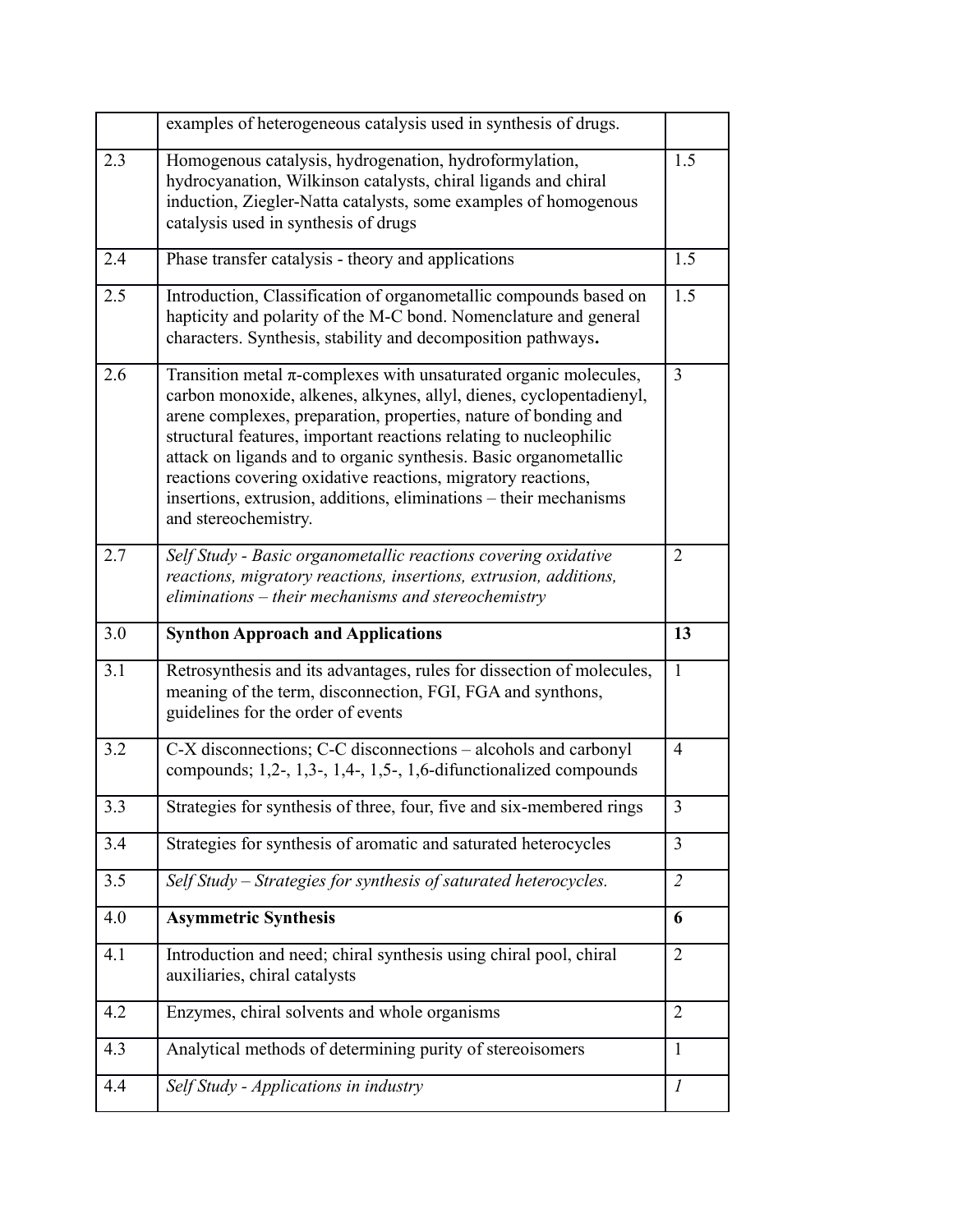| 5.0 | <b>Combinatorial Chemistry</b>                                                                                                                                                                                                                                                                                                                                                                                                                                  | 11             |
|-----|-----------------------------------------------------------------------------------------------------------------------------------------------------------------------------------------------------------------------------------------------------------------------------------------------------------------------------------------------------------------------------------------------------------------------------------------------------------------|----------------|
| 5.1 | Introduction, advantages and planning combinatorial synthesis                                                                                                                                                                                                                                                                                                                                                                                                   | $\mathbf{1}$   |
| 5.2 | Solid phase and solution phase synthesis                                                                                                                                                                                                                                                                                                                                                                                                                        | 5              |
| 5.3 | Supports, linkers, and tags                                                                                                                                                                                                                                                                                                                                                                                                                                     | $\mathbf{1}$   |
| 5.4 | Deconvolution and iteration                                                                                                                                                                                                                                                                                                                                                                                                                                     | 1              |
| 5.5 | Parallel synthesis, multistep – convergent and sequential synthesis                                                                                                                                                                                                                                                                                                                                                                                             | $\overline{2}$ |
| 5.6 | $Self Study-Multicomponent reactions$                                                                                                                                                                                                                                                                                                                                                                                                                           | $\mathcal{I}$  |
| 6.0 | <b>Green Chemistry</b>                                                                                                                                                                                                                                                                                                                                                                                                                                          | 5              |
| 6.1 | History, need and the goals of green chemistry                                                                                                                                                                                                                                                                                                                                                                                                                  | 1              |
| 6.2 | Basic principles of green chemistry, illustrated with examples to<br>discuss issues of prevention of waste or minimize by-products, atom<br>economy, prevent and minimize formation of hazardous or toxic<br>products, design of safer chemical equivalents, selection of<br>appropriate solvents, media, separation agents, improve economy<br>and efficiency of reactions, by use of microwaves, ultrasound etc.,<br>and use of renewable starting materials. | 3              |
| 6.3 | Self Study – Reactions carried out using Microwave and<br>ultrasound.                                                                                                                                                                                                                                                                                                                                                                                           | 2              |
|     | <b>Total</b>                                                                                                                                                                                                                                                                                                                                                                                                                                                    | 60             |

- 1. Stereochemistry of carbon compounds, Eliel E, Wilen S H, Manden L N, Wiley.
- 2. Stereochemistry of Organic Compounds, Nasipuri D, Wiley Eastern.
- 3. Advanced Organic Chemistry, Carey FA and Sundberg RJ, Part A and B, Springer
- 4. Introduction to Green Chemistry, Ryan M. A., Tinnesand M., American Chemical Society (Washington).
- 5. Combinatorial Chemistry; Synthesis and Application, Eds., Wilson S. R. Czarnik A. W., Wiley: New York.
- 6. Organic Chemistry, Clayden J, Greeves N, Warren S, Wothers P, Oxford University Press.
- 7. Stereoselective Synthesis, Atkinson R S, John Wiley & Sons.
- 8. The Organometallic Chemistry of the Transition Metals, Crabtree R. H., John Wiley
- 9. Transition Metals in Synthesis of Complex Organic Molecules, Hegedus L., University Science Books.
- 10. Homogenous Transition Metal Catalysis, Masters C., Chapman & Hall.
- 11. Principles and Practice of Heterogenous Catalysis, Thomas J. M., Thomas M. J., John Wiley
- 12. Principles of Asymmetric Synthesis, Gawley R. E., Aubrey J, Elsevier.
- 13. Greene's Protective Groups in Organic Synthesis, Wuts, P. G. M., Green T. W., Wiley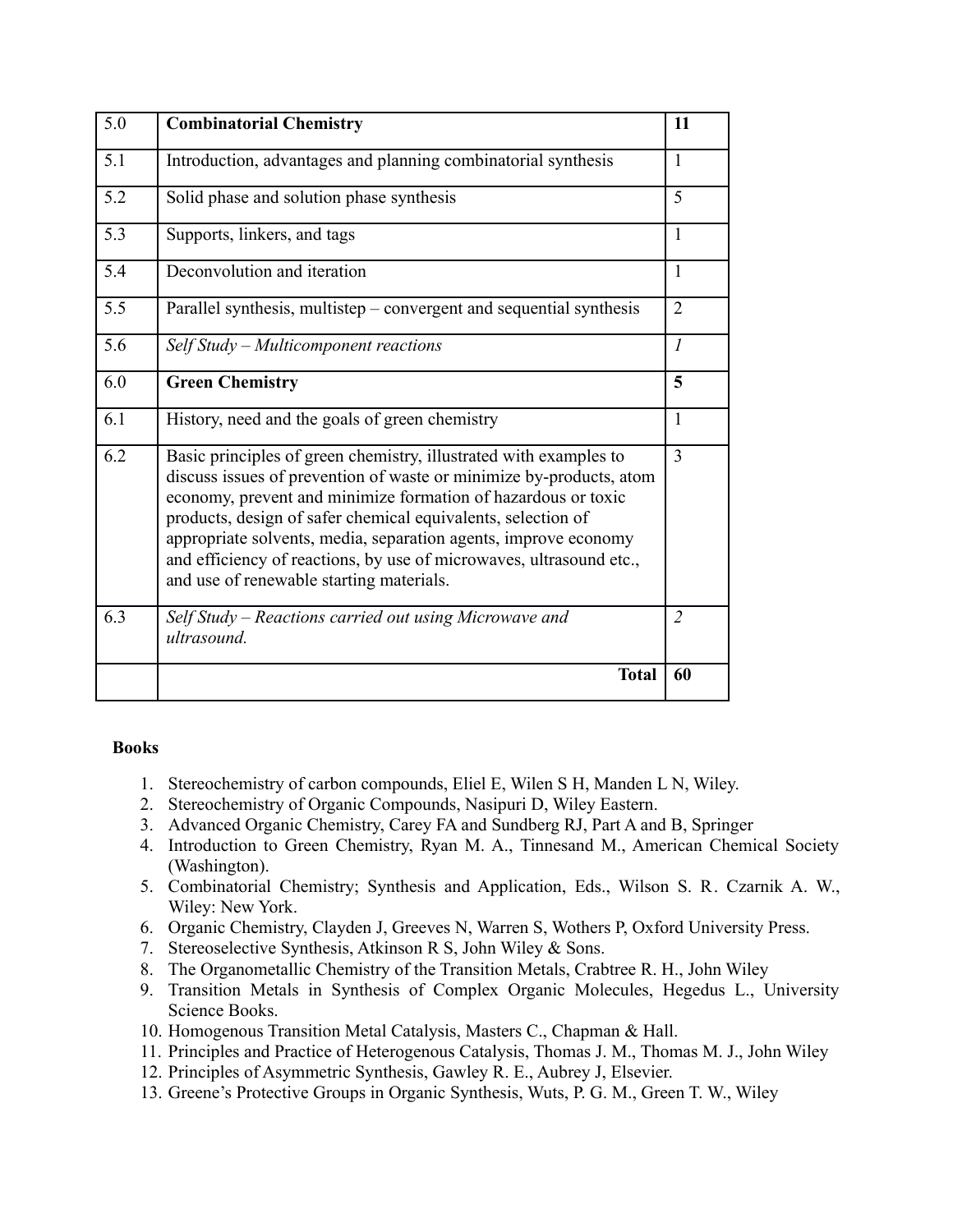14. Organic Synthesis – The Disconnection Approach, Stuart, W., Wiley.

15. The logic of chemical synthesis, Corey E J and Cheng X-M, John Wiley and Sons.

#### **BRANCH: PHARMACEUTICS**

#### **SEMESTER II CORE**

### **MPH\_C\_204\_T - Advanced Pharmaceutics - I (4 h/wk)**

| Unit           | <b>Course Contents (Topics)</b>                                                                                                                                                                                                                                                                                                                               | <b>Hours</b>   |
|----------------|---------------------------------------------------------------------------------------------------------------------------------------------------------------------------------------------------------------------------------------------------------------------------------------------------------------------------------------------------------------|----------------|
| $\mathbf{1}$   | Solids - oral SR system                                                                                                                                                                                                                                                                                                                                       | 13             |
| 1.1            | Self study-Overview of Single oral unit SR systems.                                                                                                                                                                                                                                                                                                           | $\mathfrak{Z}$ |
| 1.2            | Self study-Structure and physiology of GIT.                                                                                                                                                                                                                                                                                                                   | $\mathcal{I}$  |
| 1.3            | Mechanism of Release & Release kinetic equations.                                                                                                                                                                                                                                                                                                             | $\overline{4}$ |
|                | Types - Diffusion controlled, Dissolution controlled, Reservoir, Matrix,<br>Osmotic systems, Ion exchange systems                                                                                                                                                                                                                                             |                |
|                | Mucosal drug delivery systems- buccal, gingival, sublingual.                                                                                                                                                                                                                                                                                                  |                |
| 1.4            | Multiparticulate systems-pelletization (emphasis on extrusion and<br>spheronization). Orodispersible systems. Pulsatile Drug delivery<br>systems.                                                                                                                                                                                                             | 5              |
| $\overline{2}$ | <b>Parenteral SR systems</b>                                                                                                                                                                                                                                                                                                                                  | 12             |
| 2.1            | Need and concept, routes employed                                                                                                                                                                                                                                                                                                                             | $\mathbf{1}$   |
| 2.2            | Approaches- aqueous systems (complexation, use of polymers), aqueous<br>suspensions (depot injections, microspheres, magnetic microspheres),<br>Oily solutions & suspensions, Emulsions (Microemulsions, multiple<br>emulsions,), Implants (in detail-concept, properties desired, various<br>approaches), prodrugs (chemical modifications), infusion pumps. | 6              |
| 2.3            | Self study-Biopharmaceutical aspects, Sterilization & stability issues                                                                                                                                                                                                                                                                                        | $\overline{2}$ |
| 2.4            | Characterization-special emphasis on release studies                                                                                                                                                                                                                                                                                                          | $\mathbf{1}$   |
| 2.5            | Issues related to Safety, Toxicity & Tissue Injury                                                                                                                                                                                                                                                                                                            | $\overline{2}$ |
| 3              | <b>Specialized Emulsions</b>                                                                                                                                                                                                                                                                                                                                  | 9              |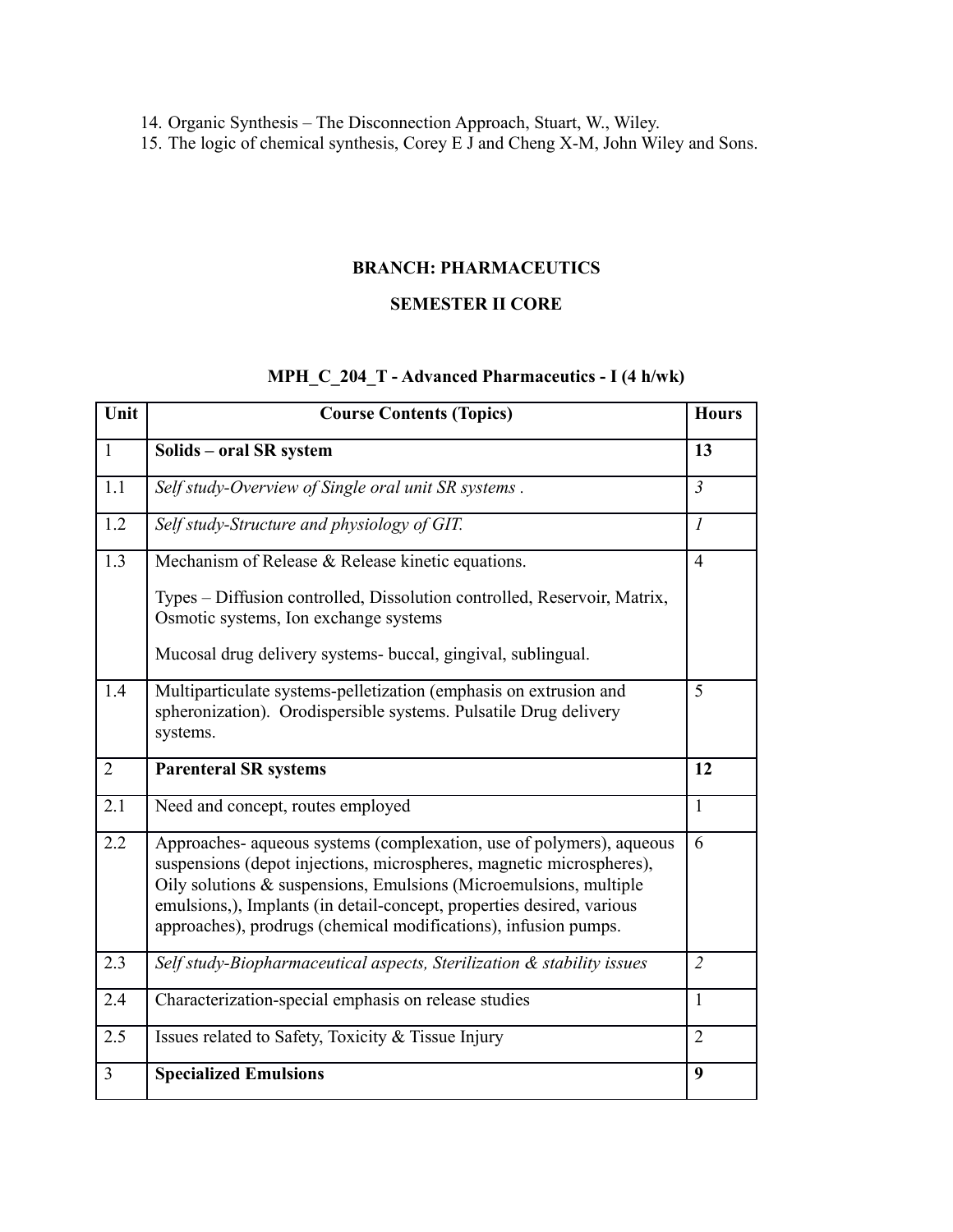| 3.1            | Microemulsions, Multiple emulsions, Self Emulsifying Drug Delivery<br>systems & SMEDDS; Formulation and phase behaviour; Preparation &<br>Characterization; Bioavailabity Aspects; Applications. | 6                       |
|----------------|--------------------------------------------------------------------------------------------------------------------------------------------------------------------------------------------------|-------------------------|
| 3.2            | Self study-Theories of Emulsification, Factors influencing type of<br>emulsion formed.                                                                                                           | $\mathfrak{Z}$          |
| $\overline{4}$ | <b>Gastro-retentive Drug Delivery Systems</b>                                                                                                                                                    | 8                       |
| 4.1            | Self study -Introduction; concept of absorption window; need for<br>GRDDS, gastric motility; principles of Gastro-retention; Factors<br>controlling performance of GRDDS.                        | $\mathfrak{Z}$          |
| 4.2            | Different Approaches-High density systems, floating systems, muco-<br>adhesive systems, Expandable systems, Magnetic systems, Superporous<br>Hydrogels                                           | $\overline{4}$          |
| 4.3            | Evaluation.                                                                                                                                                                                      | 1                       |
| 5              | Ocular drug delivery systems.                                                                                                                                                                    | 7                       |
| 5.1            | Self study-Structure and physiology of eye; Drug absorption and<br>disposition in the eye.                                                                                                       | $\overline{2}$          |
| 5.2            | Methods to prolong ocular drug residence with emphasis on<br>mucoadhesive systems.                                                                                                               | $\mathbf{1}$            |
| 5.3            | Intraocular inserts; Nonerodible inserts / Erodible inserts.                                                                                                                                     | $\overline{4}$          |
|                | Novel ophthalmic drug delivery systems, Nanoparticles, liposomes and<br>prodrugs. Ocular penetration enhancers.                                                                                  |                         |
| 6              | <b>Transdermal Drug Delivery Systems</b>                                                                                                                                                         | $\overline{7}$          |
| 6.1            | Self study-Structure and physiology of skin.                                                                                                                                                     | $\mathcal{I}$           |
| 6.2            | Principles of skin permeation.                                                                                                                                                                   | 3                       |
|                | Kinetics of skin permeation & penetration enhancers.                                                                                                                                             |                         |
|                | Types (Gels, Patches/films),                                                                                                                                                                     |                         |
|                | Pressure sensitive adhesives.                                                                                                                                                                    |                         |
| 6.3            | Development & evaluation $-$ in vitro, in vivo.                                                                                                                                                  | 1                       |
| 6.4            | Iontophoresis.                                                                                                                                                                                   | 1                       |
| 6.5            | Recent advances -use of microneedles in transdermal drug delivery.                                                                                                                               | 1                       |
| 7              | <b>Introduction to Pharmaceutical Processing Development.</b>                                                                                                                                    | $\overline{\mathbf{4}}$ |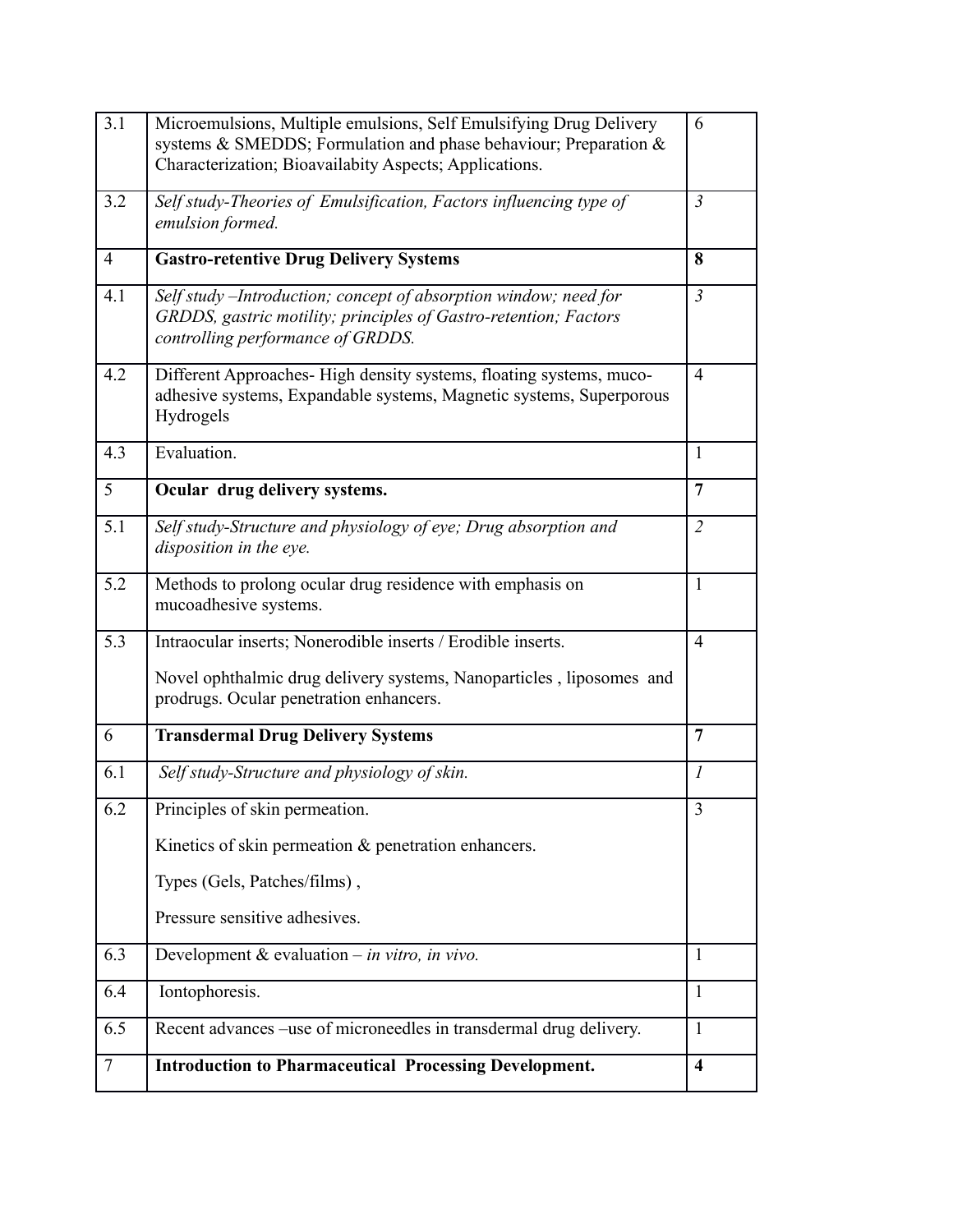|     | (As per ICH guidelines)                                                                                                                                                                                                                       |    |
|-----|-----------------------------------------------------------------------------------------------------------------------------------------------------------------------------------------------------------------------------------------------|----|
| 7.1 | Elements in Pharmaceutical development                                                                                                                                                                                                        | 3  |
|     | Target product profile<br>Critical Quality Attributes.<br>Linking Material Attributes & process parameters to<br>CQA's Risk Assessment<br>Design space<br><b>Control Strategy</b><br>Product Lifecycle management & continual<br>improvement. |    |
| 7.2 | Submission of Pharmaceutical Development and related information in<br>CTD format.<br>Relevant Examples.                                                                                                                                      | 1  |
|     | <b>Total</b>                                                                                                                                                                                                                                  | 60 |

- 1. Targeted and Controlled Drug Delivery: Novel Carrier Systems by Vyas SP, Khar RK, CBS Publishers and Distributors, 1<sup>st</sup>edn, 2002.
- 2. Controlled and Novel Drug Delivery by Jain NK, CBS Publishers and Distributors, 2008.
- 3. Controlled Drug Delivery: Fundamentals and Applications by Robinson JR, Lee VHL, Dekker, 2 ndedn, Vol 29, 1987.
- 4. Novel Drug Delivery System by Chien YW, 2ndedn, Vol 50, Informa Healthcare, 2003.
- 5. Progress in Controlled and Novel Drug Delivery Systems by Jain NK, CBS Publishers and Distributors; 2004.
- 6. Ophthalmic Drug Delivery Systems, Mitra AK, 2nd edn., Drugs and Pharmaceutical Sciences Series, Vol. 130, Marcel Dekker, 2003.
- 7. Polymeric drug delivery system, Kwon GS, Marcel Dekker, Vol 148, 2005.
- 8. Nanoparticulate Drug Delivery System by Thassu D, Deleers M, Pathak Y, Marcel Dekker, Vol 166, 2007.
- 9. Controlled Drug Delivery- Challenges and Strategies by Park K, American Chemical Society, 1997.
- 10. Colloidal Drug Delivery System by Kreuter J, Marcel Dekker Vol 66, 1994.
- 12. www.ich.org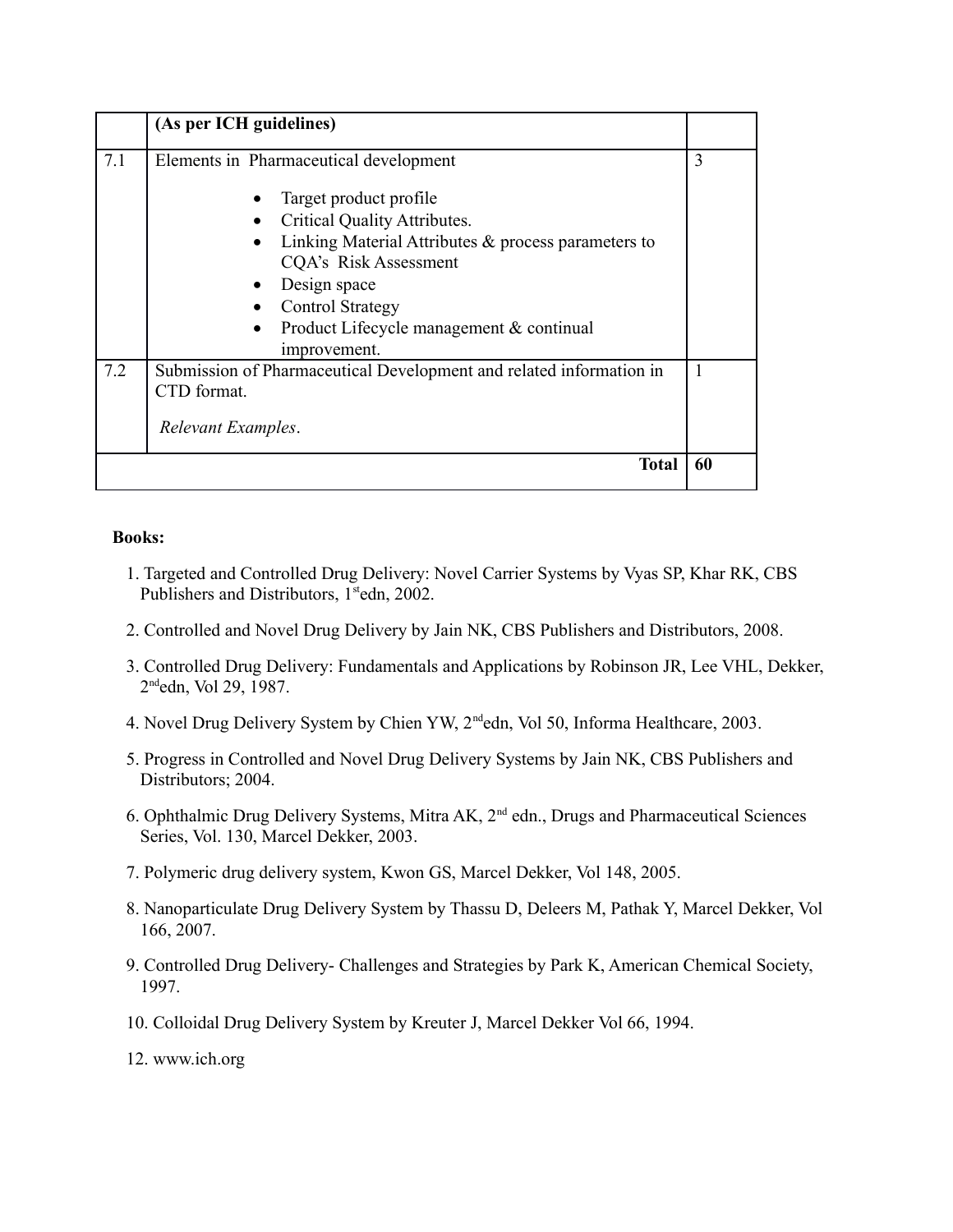- 13. Pharmaceutical Dosage Forms: Disperse Systems by Lieberman HA, Rieger MM, Banker GS, Marcel Dekker, Vol 3, 2<sup>nd</sup> edn, 2005.
- 14. Pharmaceutical Emulsions and Suspensions by Nielloud F, Marti- Mestres G, Marcel Dekker, Vol 105, 2000.
- 14. Controlled Release Systems Fabrication Technology by Dean STH, CRC Press, Vol 1, 1988.
- 15. Bioadhesive Drug Delivery Systems by Mathiowitz.E , Chickering DE , Lehr CM, Marcel Dekker Vol 98 ,1999.
- 16. Pharmaceutical Skin Penetration Enhancement by Walters. K A, Hadgraft J, Marcel Dekker, Vol 59, 1993.
- 17. Percutaneous Absorption by Bronaugh RL, Maibach HI, Taylor and Francis, 3<sup>rd</sup> edn, Vol 97, 2005.
- 18. Transdermal Controlled Systemic Medication by Chien YW, Marcel Dekker, Vol. 31, 1987.
- 19. Oral Mucosal Drug Delivery by Rathbone MJ, Marcel Dekker, Vol 74, 1996.
- 20. Modified Release Drug Delivery Technology by Rathbone MJ, Hadgraft J, Roberts MS, Lane ME, Informa Healthcare,  $2<sup>nd</sup>$  edn, Vol 183(1), 2008.
- 21. Pharmaceutical Pelletization Technology, Ghebre-sellassie. I, , Marcel Dekker, Vol. 37

| Unit          | <b>Course Contents (Topics)</b>                                                                                                                                               | Hour           |
|---------------|-------------------------------------------------------------------------------------------------------------------------------------------------------------------------------|----------------|
|               |                                                                                                                                                                               | s              |
| 1             | <b>Targeted systems:-Active and Passive approaches:</b>                                                                                                                       | 6              |
| 1.1           | Tumour targeting, Molecular targets for cellular targeting, Ligands as<br>delivery and targeting tools, Concept of receptor mediated endocytosis.                             | 3              |
| 1.2           | Self Study: Concepts and rationale of targeting: active and passive targeting,<br>Cellular biochemistry and molecular events in drug targeting                                | $\mathfrak{Z}$ |
| 2             | Pulmonary and nasal drug delivery systems:                                                                                                                                    | 14             |
| 2.1           | Nasal drug delivery:                                                                                                                                                          | $\overline{4}$ |
|               | Nasal administration – dosage forms, Strategies for enhancement in nasal<br>absorption, Animal models for nasal absorption studies, Nasal preparations<br>for systemic effect |                |
| $2.2^{\circ}$ | Pulmonary drug delivery:                                                                                                                                                      | 7.             |
|               | Factors affecting particle disposition in the lungs, Dosage forms for<br>pulmonary drug delivery (Nebulizer, Metered dose inhalers, Dry powder                                |                |

| MPH_C_205_T - Advanced Pharmaceutics - II (4 h/wk) |  |  |
|----------------------------------------------------|--|--|
|----------------------------------------------------|--|--|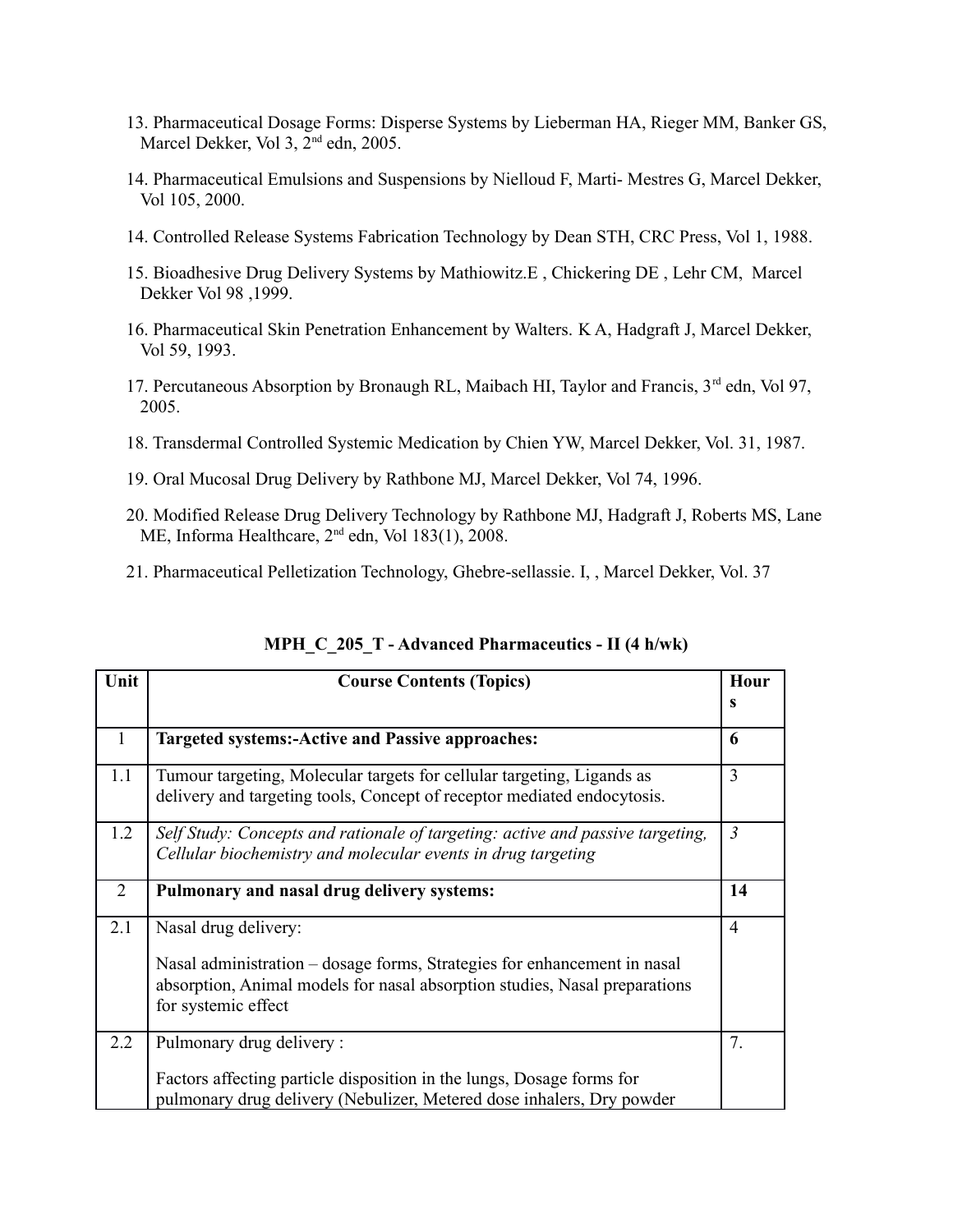|                | inhalers), Drug targeting to the respiratory tract, Pulmonary receptor<br>targeting                                                                                                                                                                                                                                         |                |
|----------------|-----------------------------------------------------------------------------------------------------------------------------------------------------------------------------------------------------------------------------------------------------------------------------------------------------------------------------|----------------|
| 2.3            | Self Study: Anatomy and physiology of the respiratory system, Airway<br>physiology and disposition patterns                                                                                                                                                                                                                 | $\mathfrak{Z}$ |
| $\overline{3}$ | Protein and peptide drug delivery systems:                                                                                                                                                                                                                                                                                  | 11             |
| 3.1            | Physical and chemical stability aspects, protein degradation pathways,<br>techniques of stabilization of proteins and peptides, barriers to transport and<br>approaches to circumvent metabolic barriers.                                                                                                                   | $\overline{4}$ |
| 3.2            | General protein formulation and delivery system strategies.                                                                                                                                                                                                                                                                 | $\mathbf{1}$   |
| 3.3            | Routes for delivery of proteins and peptides with emphasis on oral and<br>mucosal delivery, pulmonary delivery, nasal delivery and parenteral delivery                                                                                                                                                                      | $\overline{3}$ |
| 3.4            | Self Study: Structure of proteins and peptides, analysis of proteins and<br>peptides.                                                                                                                                                                                                                                       | $\mathfrak{Z}$ |
| 4              | <b>Colloidal drug delivery systems:</b>                                                                                                                                                                                                                                                                                     | 22             |
|                | <b>NOTE</b> that for every colloidal drug delivery system the following aspects to<br>be included:                                                                                                                                                                                                                          |                |
|                | Introduction, comparison with other colloidal drug carriers,<br>Advantages/limitations, constituents and mechanism of formation, method of<br>preparation and drug loading, characterisation and evaluation, stability, long<br>circulating / modified form of colloidal drug carrier, bio distribution and<br>application. |                |
|                | The following drug delivery system to be studied with respect these aspects –                                                                                                                                                                                                                                               |                |
| 4.1            | Liposomes                                                                                                                                                                                                                                                                                                                   | 5              |
| 4.2            | Niosomes                                                                                                                                                                                                                                                                                                                    | $\overline{2}$ |
| 4.3            | Nanoparticles                                                                                                                                                                                                                                                                                                               | 5              |
| 4.4            | Polymeric micelles                                                                                                                                                                                                                                                                                                          | $\overline{3}$ |
| 4.5            | Solid Lipid nanoparticles.                                                                                                                                                                                                                                                                                                  | $\overline{4}$ |
| 4.6            | Self Study: An overview colloidal Drug Delivery with respect to<br>Physicochemical& Biopharmaceutical aspects                                                                                                                                                                                                               | $\mathfrak{Z}$ |
| 5              | <b>Brain targeting:</b>                                                                                                                                                                                                                                                                                                     | 7              |
| 5.1            | Transport through BBB, Factors affecting drug permeation<br>Introduction,<br>through BBB                                                                                                                                                                                                                                    | $\mathbf{1}$   |
| 5.2            | Brain drug delivery strategies:                                                                                                                                                                                                                                                                                             | $\overline{3}$ |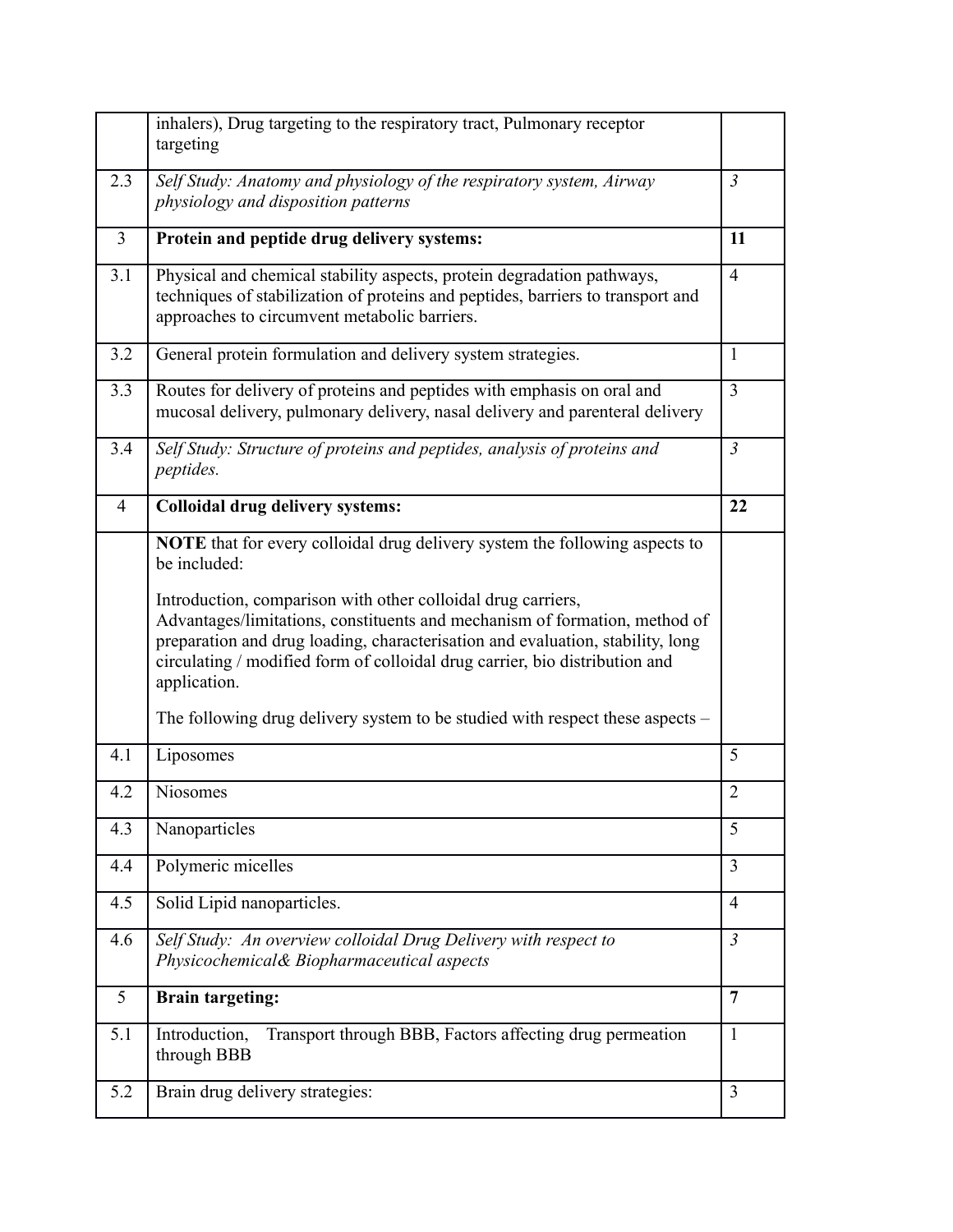|     | • Invasive-Intracerebral implants, Intraventricular infusion, BBB<br>disruption,<br>• Non-invasive techniques- Chemical method, Colloidal drug carrier,<br>receptor/vector mediated approach.<br>• Miscellaneous techniques- Intranasal etc |  |
|-----|---------------------------------------------------------------------------------------------------------------------------------------------------------------------------------------------------------------------------------------------|--|
| 5.3 | Self Study: Blood brain barrier, CSF barrier, limitations in brain uptake of<br>drug, desired physicochemical characteristics of drugs.                                                                                                     |  |
|     | Tota                                                                                                                                                                                                                                        |  |

- 1. Targeted and controlled drug delivery: Novel carrier systems- by S. P Vyas and R. K Khar, CBS publishers and distributors pvt Ltd.
- 2. Advances in controlled and novel drug delivery edited by N.K.Jain, CBS publishers and distributors pvt Ltd.
- 3. Robinson J.R and Lee- controlled and novel drug delivery.
- 4. Controlled drug delivery: Concepts and advances, S.P.Vyas, R.K. Khar, Vallabh Prakashan.
- 5. Chien- Y. W- Novel Drug Delivery System, Drug and pharmaceutical science series, Vol 14, New York Inc, Marcell Dekker.
- 6. Controlled and novel drug delivery edited by N. K .Jain, CBS publishers and distributors pvt Ltd.
- 7. Advances in pharmaceutical sciences vol-1 to 5, by H. S. Bean and A. H Beckett.
- 8. Glen S. Kwon, Polymeric drug delivery system- Marcell Dekker Series , Vol 148, P.No.533-560
- 9. Thassu D "Nanoparticulate Drug Delivery System" Vol 166, Marcell Dekker Series 2007.
- 10. Park K, Control Drug Delivery- Challenges and Strategies, CRC, Washington DC 1997
- 11. MacNally E "Protein Formulation and Delivery" 2nd edition, Vol75, 2008
- 12. Kreuter J, Colloidal Drug Delivery System, Vol.66, Marcell Dekker, Inc New York,1994

## **BRANCH: PHARMACOLOGY**

#### **SEMESTER II CORE**

**MPH\_C\_206\_T - Advanced Pharmacology (4 h/wk)**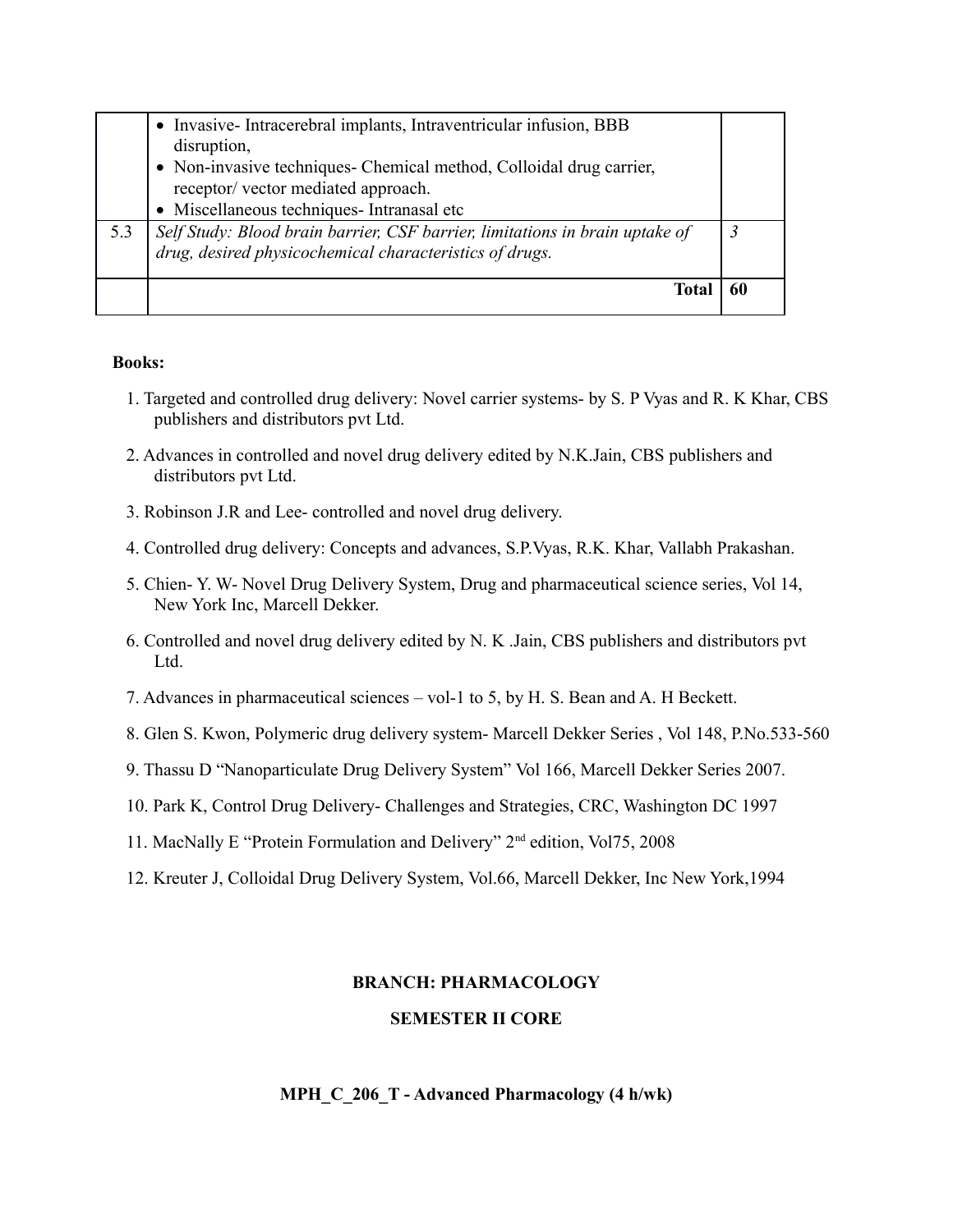| Unit           | <b>Course Contents (Topics)</b>                                                                                                                                                                                     | Hours.         |
|----------------|---------------------------------------------------------------------------------------------------------------------------------------------------------------------------------------------------------------------|----------------|
| 1              | General aspects of drug discovery and development                                                                                                                                                                   | $\overline{2}$ |
| $\overline{2}$ | <b>High Throughput Screening</b>                                                                                                                                                                                    | 6              |
| 2.1            | Techniques for High throughput screening.                                                                                                                                                                           | $\overline{4}$ |
|                | a. Cell based assays                                                                                                                                                                                                |                |
|                | b. Biochemical assays.<br>c. Radio ligand binding assays.                                                                                                                                                           |                |
| 2.2            | Self study-Importance of pharmacokinetic studies in drug development.                                                                                                                                               | $\overline{2}$ |
| 3              | <b>Toxicity Studies</b>                                                                                                                                                                                             | 8              |
| 3.1            | Acute, subacute and chronic toxicity<br>$\bullet$<br>Safety pharmacology evaluation.                                                                                                                                | 5              |
|                | Genetic toxicity, cytotoxicity, toxicogenomics                                                                                                                                                                      |                |
| 3.2            | Self study-Schedule Y, OECD, ICH guidelines for toxicity studies by various<br>routes.                                                                                                                              | 3              |
| 4              | <b>Introduction to Chronopharmacology</b>                                                                                                                                                                           | 8              |
| 4.1            | Circadian rhythm, Biological Clock, Location, Neuroanatomy and<br>Neurochemistry.<br>Rhythms and pharmacokinetics.                                                                                                  | 5              |
| 4.2            | Self study- Rhythms and therapeutics of diseases of GIT and asthma.                                                                                                                                                 | 3              |
| 5              | <b>Stem Cells and Therapeutic applications</b>                                                                                                                                                                      | $\mathbf{3}$   |
| 6              | <b>Novel drug targets</b>                                                                                                                                                                                           | 18             |
| 6.1            | Physiological functions, pharmacological implications and therapeutic<br>potential of the following target sites:<br>Rho kinase (ROCK).                                                                             | 15             |
|                | Phospho inositide-3-Kinase. (PI3K).                                                                                                                                                                                 |                |
|                | Akt (Protein kinase B).                                                                                                                                                                                             |                |
|                | Caspases.<br>Proteases.                                                                                                                                                                                             |                |
|                | Poly (ADP ribose) Polymerase (PARP).                                                                                                                                                                                |                |
|                | Peroxisome proliferator activator receptors (PPAR $\alpha$ , $\gamma$ ).                                                                                                                                            |                |
| 6.2            | Self study-Biological functions of Nitric oxide (NO) and therapeutic potential<br>of nitric oxide modulators.                                                                                                       | $\overline{3}$ |
| 7              | <b>Transporter proteins</b>                                                                                                                                                                                         | $\overline{7}$ |
| 7.1            | Classification and biology of ATP binding cassette (ABC) transporter<br>super family, Solute carrier transporter (SLC).<br>Multi drug resistance proteins (MDR).<br>Cystic fibrosis transmembrane regulator (CFTR). | 5              |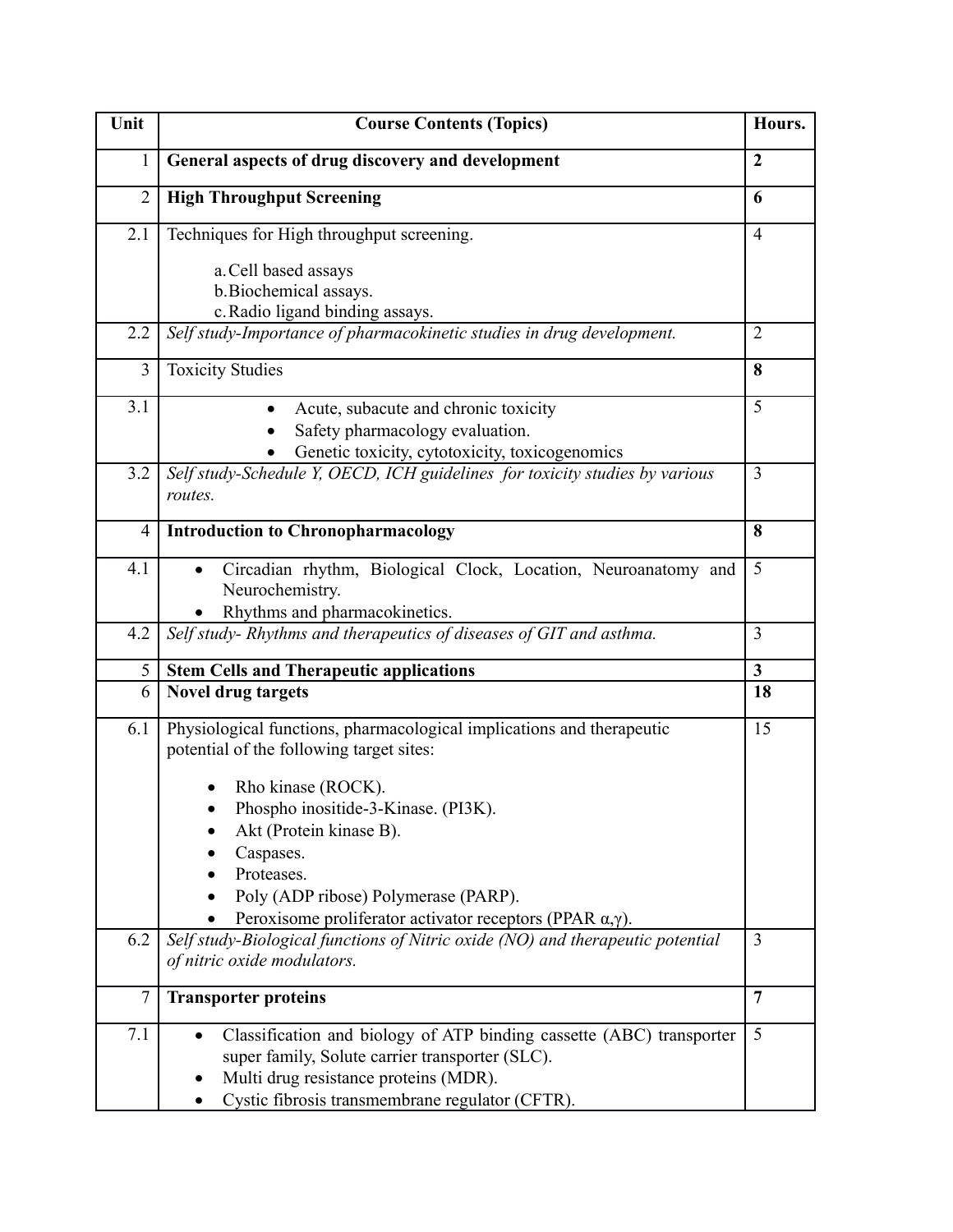| 7.2 ABC transportes involved in drug absorption distribution and excretion.                                                                                                          |     |
|--------------------------------------------------------------------------------------------------------------------------------------------------------------------------------------|-----|
| 8   Role of Cytokines, Prostaglandins, TNF- $\alpha$ , Bradykinin, Leukotrienes, 8<br>PAF, Interferons and Adhesion molecules in various immunological and<br>inflammatory disorders |     |
| Total                                                                                                                                                                                | -60 |

- 1. Rang and Dale's pharmacology-- Elsevier Churchill Livingston.
- 2. Lange's Basic and clinical pharmacology, Katzung B. G. Masters S. B., Trevor A. G. Tata McGraw Hill.
- 3. Goodmann and Gilman's pharmacological basis of therapeutics, Edited by Laurence Brunton, Bruce Chabner and Bjorn Knollman, McGraw Hill.
- 4. Pharmacological reviews, Annual reviews Inc.
- 5. Advances in pharmacology, Academic Press.
- 6. Trends in Pharmacological Sciences, Cell Press Elsevier Publication.

| Unit           | <b>Course Contents (Topics)</b>                                                                                                                                                                           | Hours.                  |
|----------------|-----------------------------------------------------------------------------------------------------------------------------------------------------------------------------------------------------------|-------------------------|
| 1              | <b>Clinical trials</b>                                                                                                                                                                                    | 14                      |
| 1.1            | Introduction, drug discovery and drug development.                                                                                                                                                        | 10                      |
| 1.2            | Various phases of clinical trials.                                                                                                                                                                        |                         |
| 1.3            | Study methodology/designs, Inclusion and Exclusion criteria, objectives and<br>endpoints (efficacy and safety), Methods of allocation, blinding and<br>randomization.                                     |                         |
| 1.4            | Informed consent process.                                                                                                                                                                                 |                         |
| 1.5            | Study monitoring and its importance.                                                                                                                                                                      |                         |
| 1.6            | Safety monitoring in clinical trials.                                                                                                                                                                     |                         |
| 1.7            | Self study- BA/BE studies, Post marketing studies.                                                                                                                                                        | $\overline{4}$          |
| $\overline{2}$ | Documents in clinical study                                                                                                                                                                               | $\overline{\mathbf{4}}$ |
|                | Essential documents in clinical trial-Investigators Brochure (IB), Protocol and<br>amendments in protocol, Case report form (CRF), Informed consent form<br>(ICF), Content of clinical study report(CSR). |                         |
| 3              | Ethical guidelines in clinical research                                                                                                                                                                   | 9                       |

## **MPH\_C\_207\_T - Clinical Research Methodology (4 h/wk)**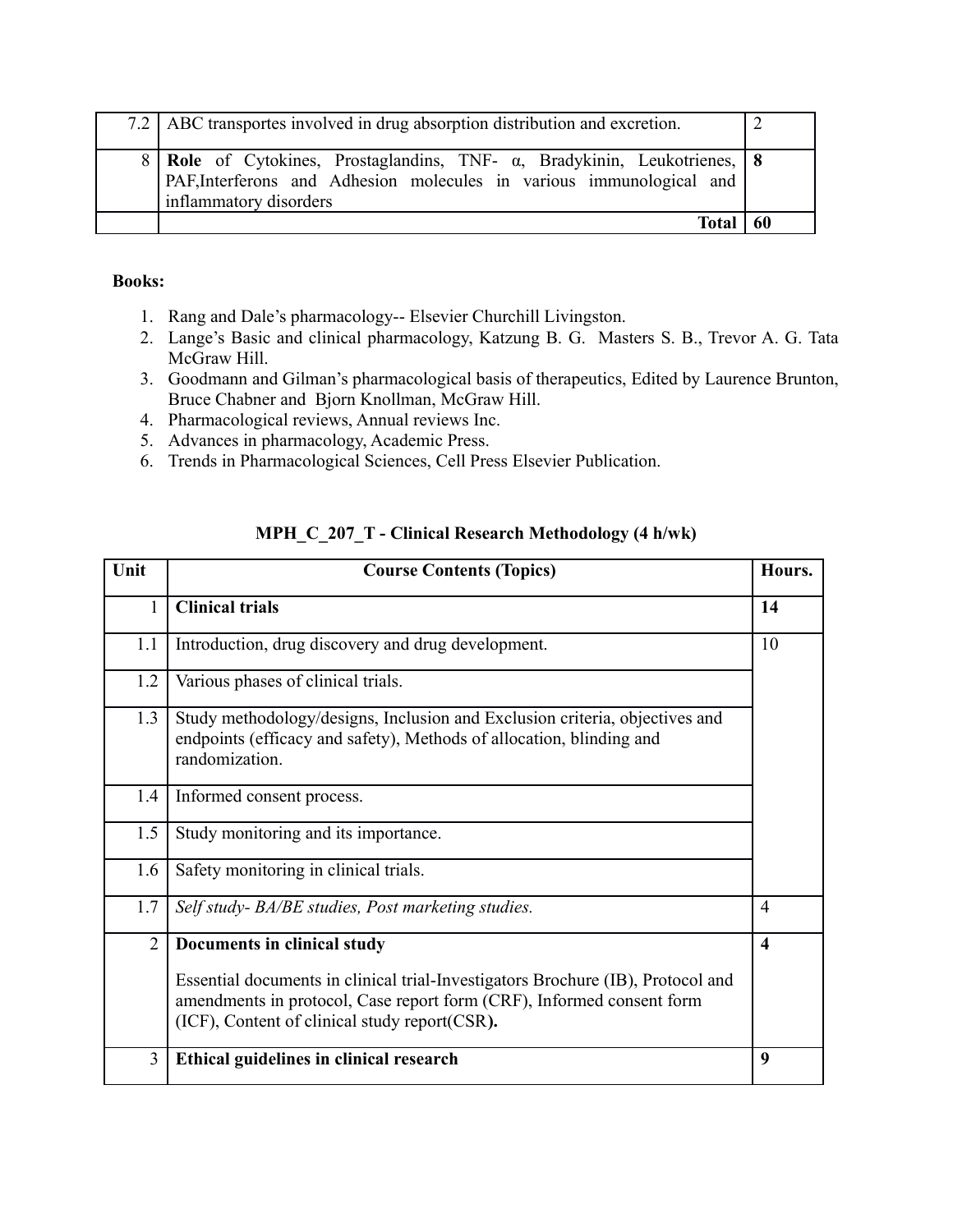| 3.1            | History, ICH-GCP and its principles, Indian GCP (CDSCO Guidelines), ICMR<br>guidelines- Ethical guidelines for Biomedical Research on human subjects<br>2006, Schedule Y 2005, USFDA guidelines for IND, NDA, ANDA<br>applications.                              | 6                |
|----------------|------------------------------------------------------------------------------------------------------------------------------------------------------------------------------------------------------------------------------------------------------------------|------------------|
| 3.2            | Self study: EMEA organization and its functions, EU regulatory guidelines.                                                                                                                                                                                       | 3                |
| 4              | Roles and responsibility of various clinical trial personnel as per ICH-GCP                                                                                                                                                                                      | 3                |
|                | Sponsor, Investigator, Monitor, Auditors                                                                                                                                                                                                                         |                  |
| 5              |                                                                                                                                                                                                                                                                  | 5                |
| 5.1            | Institutional Ethics Committee (IEC)/ Independent Ethics Committee<br>(IdEC)/Institutional Review Board (IRB)                                                                                                                                                    | $\overline{2}$   |
| 5.2            | Self study-Ethical theories, Integrity and Misconduct in clinical research.                                                                                                                                                                                      | 3                |
| 6              | Role of Quality assurance in clinical research                                                                                                                                                                                                                   | $\boldsymbol{2}$ |
| $\overline{7}$ | <b>Clinical Data Management</b> and Report Writing                                                                                                                                                                                                               | 3                |
| 8              | Pharmacoepidemiology                                                                                                                                                                                                                                             | 5                |
|                | Types, methods, and factors affecting drug utilization, applications of<br>pharmacoepidemiology in health care and rational use of drugs                                                                                                                         |                  |
| 9              | Pharmacovigilance                                                                                                                                                                                                                                                | 10               |
| 9.1            | Definition, scope and aims of pharmacovigilance, Adverse drug reactions-<br>Classification, mechanism, predisposing factors and causality assessment, Role<br>of clinical pharmacist in reporting, evaluation, monitoring, prevention and<br>management of ADRs. | 5                |
| 9.2            | Self study: Reporting-CIOMS forms, Periodic safety update reports (PSURs)<br>as per Indian regulatory guidelines.                                                                                                                                                | 5                |
|                | 10   Pharmacoeconomics and Outcomes Research                                                                                                                                                                                                                     | 5                |
|                | Theories and methodologies of Pharmacoeconomics and Outcomes Research.<br>Applications of pharmacoeconomics to pharmacotherapy and managed health<br>care.                                                                                                       |                  |
|                | <b>Total</b>                                                                                                                                                                                                                                                     | 60               |

 $\overline{\phantom{a}}$ 

- 1. Rick NG. Drugs From Discovery to Approval, second edition, John Wiley & Sons, Inc 2004.
- 2. Allen Cato, Lynda Sutton, Clinical Drug Trials and Tribulations Second Edition Revised, second edition, Marcel Dekker Inc; 2nd Revised edition March 26, 2002.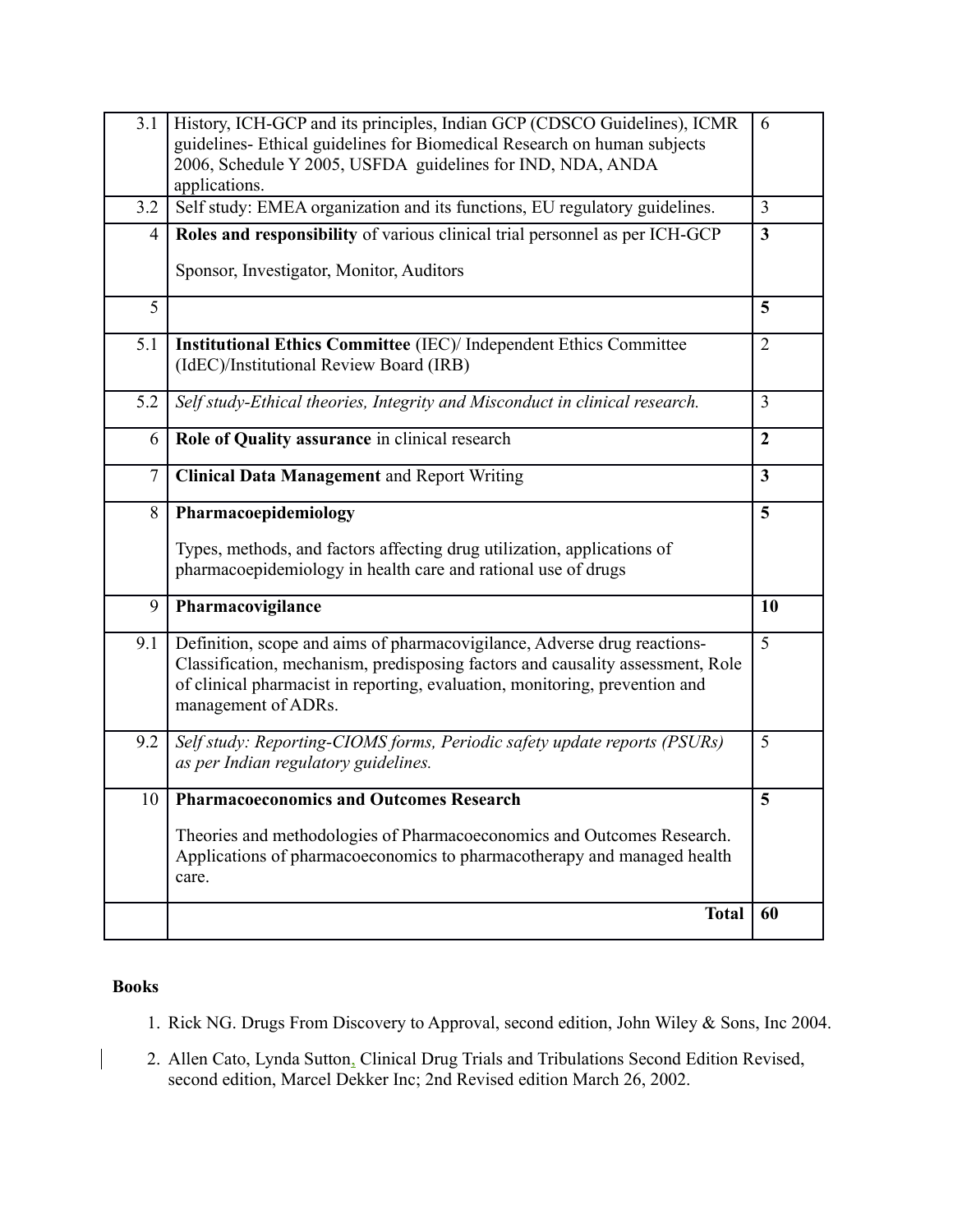- 3. Ronald D. Mann, Elizabeth B. Andrews. Pharmacovigilance, second edition, John Wiley & Sons Ltd,2002.
- 4. Shayne C. Gad. Drug Safety Evaluation. A John Wiley & Sons, Inc. Publication, 2000.
- 5. Sandy Weinberg. Guidebook For Drug Regulatory Submissions, first edition, A John Wiley & Sons, inc.2009.
- 6. Duolao Wang and Ameet Bakhai Clinical Trials A Practical Guide to Design, Analysis, and Reporting, Remedica 2006.
- 7. Giovanna di Ignazio, Di Giovanna and Haynes, Principals of Clinical Research, Wrightson Biomedical Pub., 2001
- 8. R K Rondels, S A Varley, C F Webb, Clinical Datamanagement, Second Edition, John Wiley & Sons Inc, January 1997.
- 9. Strom BI, Limmel SE. Textbook of Pharmacoepidemiology. Chichester, West Sussex, England: John Wiley & Sons Ltd; 2006.
- 10. Rascati, Karen L. Essentials Of Pharmacoeconomics. Philadelphia, Pa.: Lippincott Williams & Wilkins, 2009.
- 11. M. F. Drummond, M. J. Sculpher and G. W. Torrance, Methods for the economic evaluation of health care programmes. Oxford University Press, USA, 2005.
- 12. Brenda Waning; Michael Montagne; William W McCloskey, Pharmacoepidemiology : principles and practice, New York : McGraw-Hill, 2001
- 13. Various Guidelines like:
	- ICH (International Conference on Harmonisation), GCP for registration of pharmaceuticals for human use. ICH Harmonised Tripartite
	- Guideline for Good Clinical Practice, E6, 1996.
	- ICMR Guideline Ethical Guidelines for Biomedical Research on Human Subjects.
	- Indian GCP Central Drugs Standard Control Organization. Good Clinical Practices
	- Guidelines for Clinical Trials on Pharmaceutical Products in India. New Delhi: Ministry of Health; 2001.
	- Pharmacovigilance Programme of India (PvPI)

#### **BRANCH: PHARMACEUTICAL ANALYSIS**

#### **SEMESTER II CORE**

#### **MPH\_C\_208\_T - Analytical Method Development and Validation Techniques (4 h/wk)**

| Uni | <b>Course Contents (Topics)</b>                     | Hour |
|-----|-----------------------------------------------------|------|
|     | Calibration & Validation of analytical instruments: |      |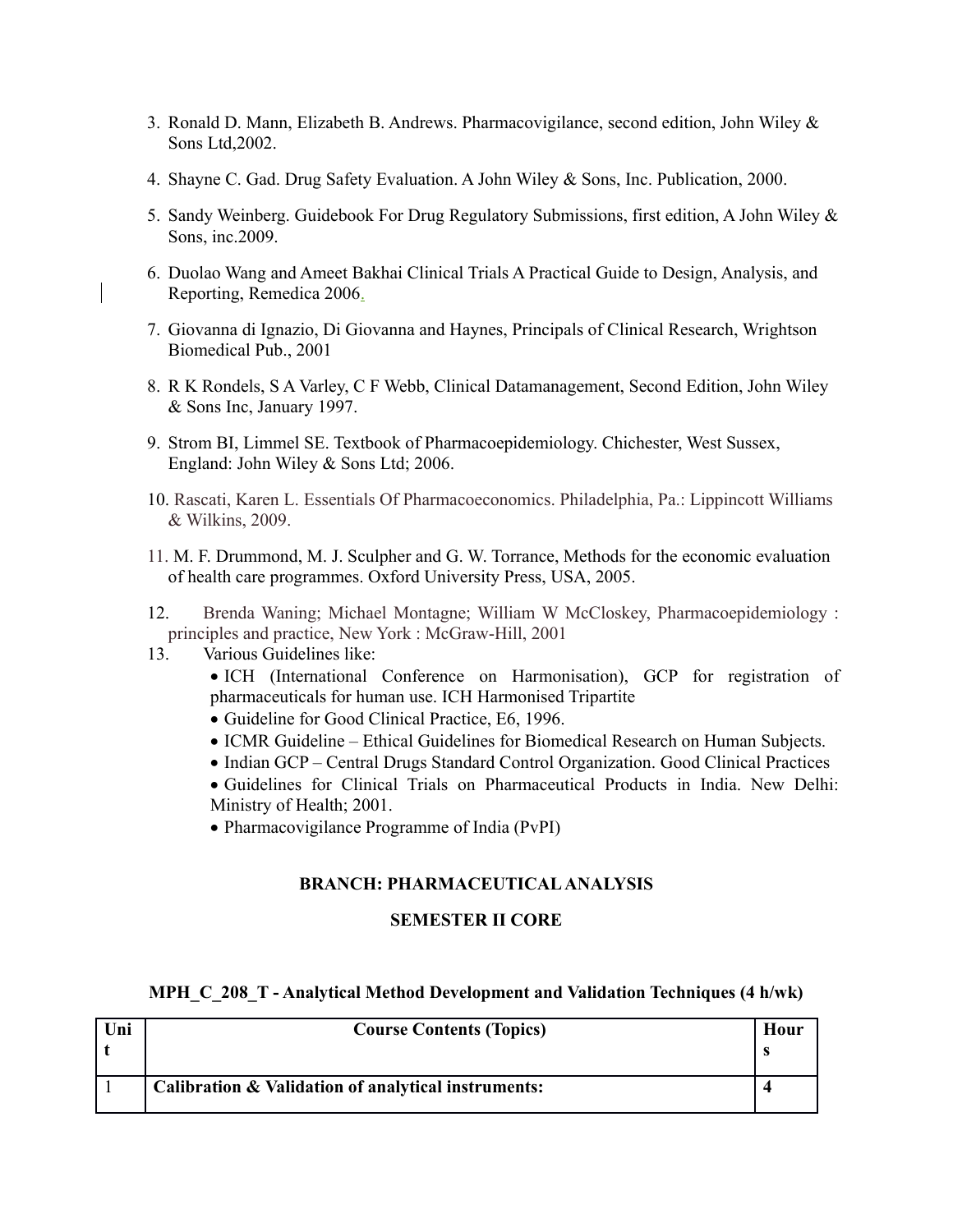|                | HPLC.<br>a.                                                                                                                                                                                                                                                                           |                         |
|----------------|---------------------------------------------------------------------------------------------------------------------------------------------------------------------------------------------------------------------------------------------------------------------------------------|-------------------------|
|                | UV-VIS spectrophotometer.<br>$\mathbf{b}$ .                                                                                                                                                                                                                                           |                         |
|                | FTIR.<br>$\mathbf{c}$ .<br>d.<br>Dissolution test apparatus.                                                                                                                                                                                                                          |                         |
| $\overline{2}$ | HPLC assay method development for API and drug products:                                                                                                                                                                                                                              | 20                      |
| 2.1            | Preliminary investigations- Nature of sample, its composition and properties. (It<br>should also include significance of $pK_a$ , partition coefficient and current methods<br>to determine the same), separation goals, sample pretreatment and detection,<br>developing separation. | $\overline{5}$          |
| 2.2            | Basics of separation-Resolution, Resolution as a function of-solvent strength,<br>selectivity and column plate number; and sample size effect.                                                                                                                                        | $\mathbf{1}$            |
| 2.3            | Self study-Detection-Comparison of sensitivity, selectivity, advantages,<br>disadvantages and applications with respect to detectors such as U.V,<br>Fluorescence, PDA, Refractive Index, Evaporative light scattering detector and<br>electrochemical detectors.                     | $\overline{2}$          |
| 2.4            | Sample preparation and pretreatment for solid, liquid, semisolid samples; column<br>switching and pre and post column derivatisation.                                                                                                                                                 | $\overline{2}$          |
| 2.5            | Self study-Columns-characteristics of column and column packing and column<br>specifications.                                                                                                                                                                                         | $\mathcal{I}$           |
| 2.6            | Method development for Reverse-phase, Ion pair and ion exchange<br>chromatography, Gradient elution- principle and development of gradient<br>separation. Self study-pharmaceutical examples for these methods-(1 hr).                                                                | $\overline{3}$          |
| 2.7            | Quantitation analysis- measurement of signals, quantitation methods, sources of<br>errors, procurement, storage and use of reference standards and working<br>standards.                                                                                                              | $\overline{2}$          |
| 2.8            | ICH guidelines for analytical method validation (Q2 with latest revision) System<br>suitability testing as per USP, IP.                                                                                                                                                               | 3                       |
| 2.9            | Self study-One detailed HPLC analysis of any API by USP or IP (1hr)                                                                                                                                                                                                                   | $\mathfrak{I}$          |
| $\overline{3}$ | <b>HPTLC:</b>                                                                                                                                                                                                                                                                         | $\overline{\mathbf{3}}$ |
|                | Method development and validation for fixed dose combination drugs and herbal<br>analysis.                                                                                                                                                                                            |                         |
| $\overline{4}$ | <b>Impurity profiling:</b>                                                                                                                                                                                                                                                            | 9                       |
| 4.1            | Self study-Sources of impurities and ICH terminologies-Organic<br>a.<br>impurities, Inorganic impurities, Residual solvents, Isolation and<br>characterisation methods for impurities<br>(3 hrs).                                                                                     | 5                       |
| 4.2            | b. Analytical method development and quantitation of impurities.<br>ICH guidelines-Q3A, Q3B, Q3C with latest revisions.                                                                                                                                                               | $\overline{4}$          |
|                |                                                                                                                                                                                                                                                                                       |                         |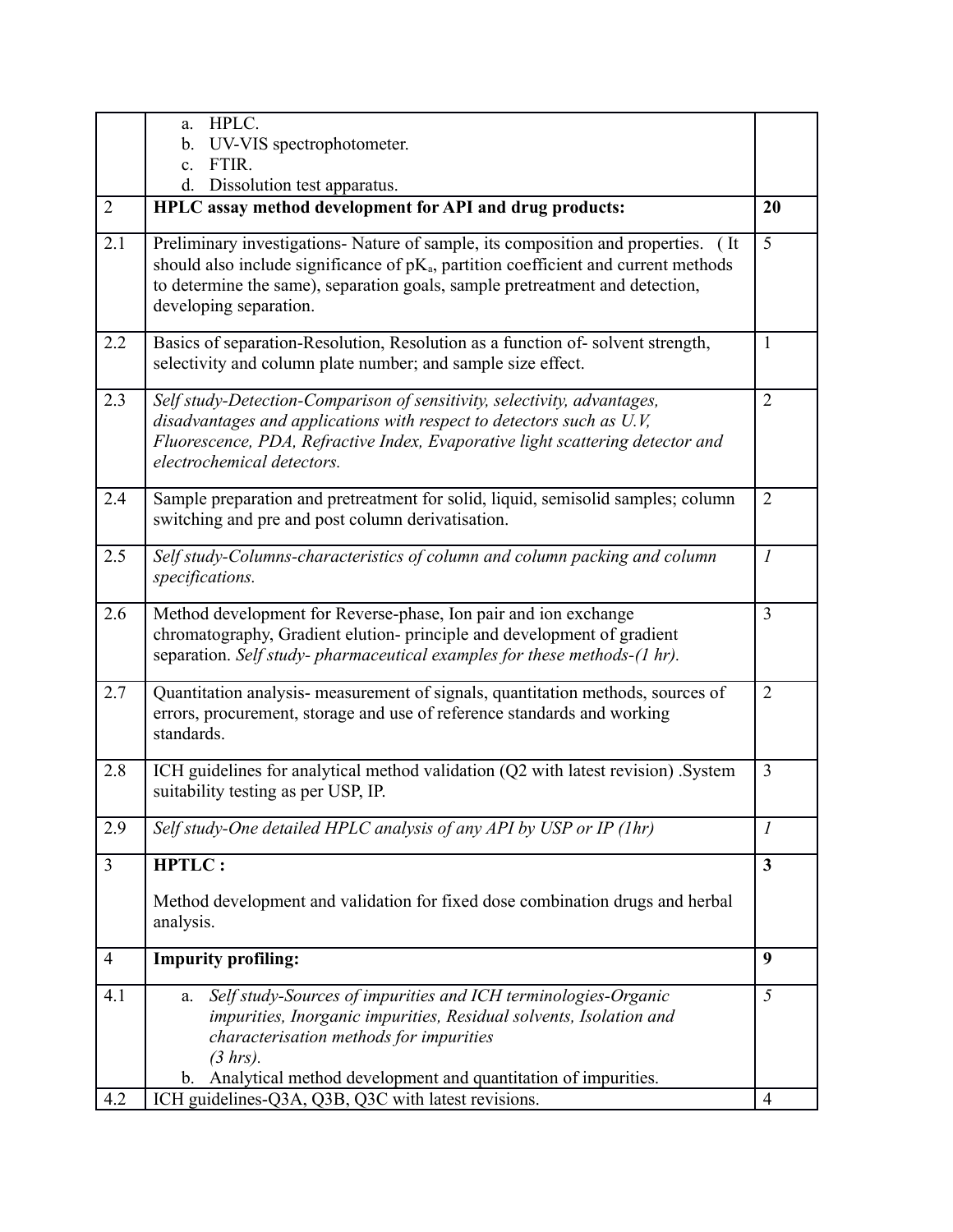| 5   | Bioanalytical method development and validation:                                                                                                                           | 13             |
|-----|----------------------------------------------------------------------------------------------------------------------------------------------------------------------------|----------------|
| 5.1 | Steps followed-sample preparation, liquid-liquid extraction, precipitation, solid-<br>phase extraction, sintered column solid phase extraction.                            | $\overline{3}$ |
| 5.2 | Bionalytical method validation including full, partial, cross validation, selectivity,<br>accuracy, calibration curve, stability (freeze-thaw and mobile phase), recovery. | $\overline{4}$ |
| 5.3 | CDER and ICH guidelines for bioanalytical method validation.                                                                                                               | $\overline{4}$ |
| 5.4 | Self study- Examples of bioanalytical method development and validation for a<br>specified drug estimated in urine/plasma/serum samples.                                   | $\overline{2}$ |
| 6   | <b>Stability testing:</b>                                                                                                                                                  | 11             |
| 6.1 | Drug development cycle and stability testing.                                                                                                                              | $\overline{2}$ |
| 6.2 | Stress testing of drug substances.                                                                                                                                         | 1              |
| 6.3 | Stability indicating assays (specific and selective), Role of kinetic studies.                                                                                             | 3              |
| 6.4 | Stability testing protocols.                                                                                                                                               | 1              |
| 6.5 | Retest period / Shelf-life determination of drug substances / phytopharmaceuticals<br>/ biotechnological products and equipments.                                          | $\overline{2}$ |
| 6.6 | ICH guidelines-Q1A and Q1B with latest revisions.                                                                                                                          | $\overline{2}$ |
|     | <b>Total</b>                                                                                                                                                               | 60             |

- 1. Practical HPLC Method Development by L.R.Snyder, 2nd edition, John Wiley & Sons,
- 2. Analytical Method Validation and Instrument Performance Verification by Chung Chow Chan, Herman Lam, Y.C. Lee, Xue-Ming Zhang, Wiley Interscience, John Wiley & Sons, Incorp Publications.
- 3. United States Pharmacopoeia and Indian Pharmacopoeia.
- 4. Handbook of Isolation and Characterisation of Impurities in Pharmaceuticals by Satinder Ahuja & Karen Mills Alsante, Volume 5, Academic Press, USA.
- 5. Handbook of Bioanalysis & Drug metabolism by Gary Evans, CRC Press (2004),
- 6. HPLC method development by Satinder Ahuja
- 7. Sethi's Quantitative Analysis of Pharmaceutical Fomulations by P.D.Sethi, fourth edition, volume-1, CBS Publishers and Distributors, New Delhi.
- 8. Remington-The Science and Practice of Pharmacy, 20<sup>th</sup> edition Remington-The Science and Practice of Pharmacy,  $20<sup>th</sup>$  edition.
- 9. Validation and Qualification in Analytical Laboratories, 2 nd edition, Ludwig Huber; Informa Healthcare.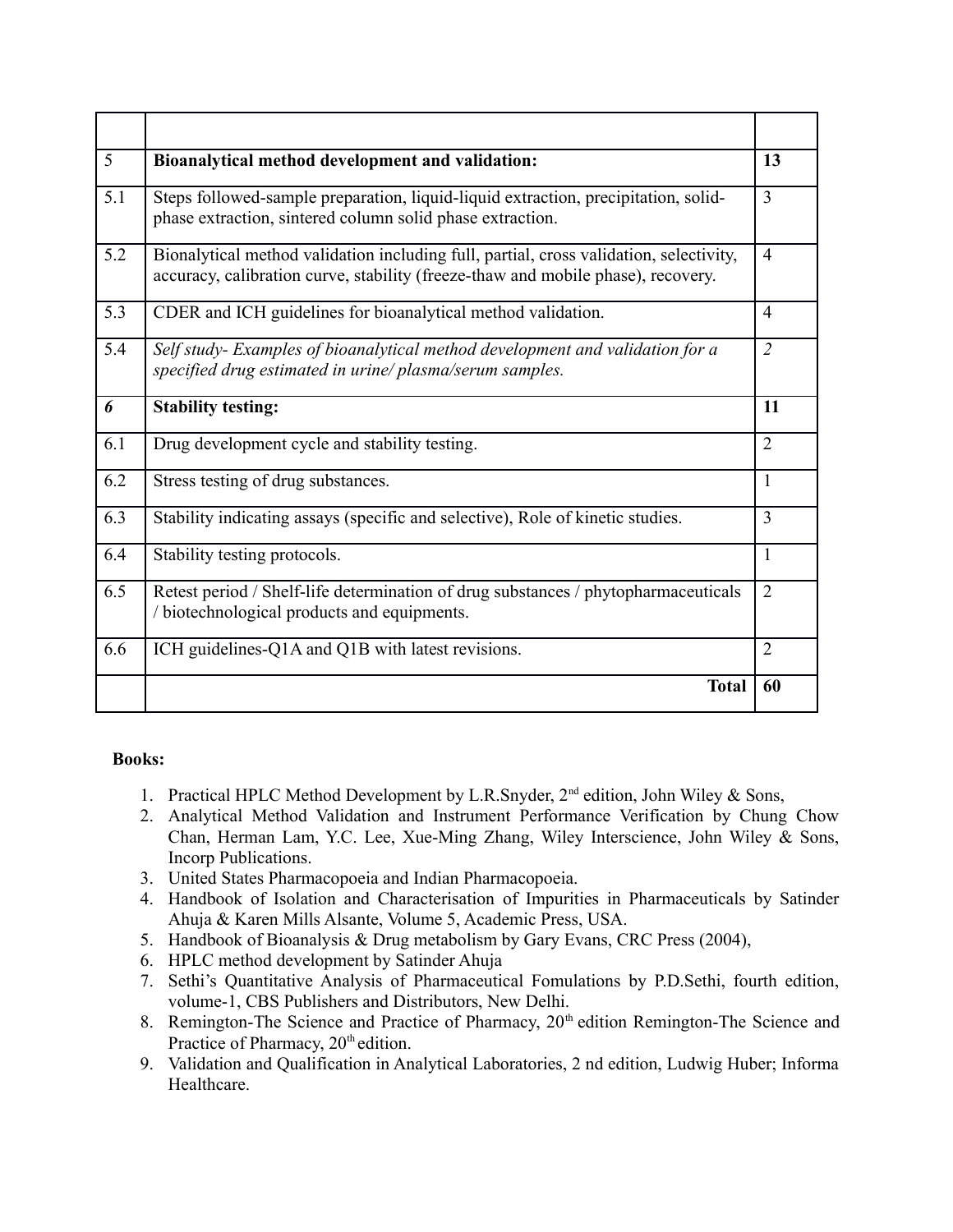- 10. Handbook of stability testing in pharmaceutical development Regulations, Methodologies and Best practices; Editor Kim Huynh-Ba, Springer.
- 11. J.T. Carstensen, C.T. Rhodes, "Drug stability: principles & Practices". Latest Edition. Marcel Dekker Inc., New York

## **INTERNET REFERENCES:**

- 1. US FDA (CDER) and ICH guidelines for Bioanalytical method validation.
- 2. ICH guidelines- Q1A(R), Q3A(R), Q3B, Q3C, Q6A.
- 3. ICH guidelines for analytical method validation.

## **MPH\_C\_209\_T - Spectroscopic Structural Elucidation (4 h/ wk)**

|                | Problems of structural elucidation involving the following techniques:                                                                                                                                                                                                                          |                      |
|----------------|-------------------------------------------------------------------------------------------------------------------------------------------------------------------------------------------------------------------------------------------------------------------------------------------------|----------------------|
|                | UV spectroscopy.                                                                                                                                                                                                                                                                                |                      |
|                | IR spectroscopy.                                                                                                                                                                                                                                                                                |                      |
|                | <sup>1</sup> H-NMR spectroscopy.                                                                                                                                                                                                                                                                |                      |
|                | <sup>13</sup> C-NMR spectroscopy.                                                                                                                                                                                                                                                               |                      |
|                | Mass Spectrometry.                                                                                                                                                                                                                                                                              |                      |
|                | The problems should cover the following aspects:                                                                                                                                                                                                                                                |                      |
| Unit           | <b>Course Contents (Topics)</b>                                                                                                                                                                                                                                                                 | Hour<br>$\mathbf{s}$ |
| $\mathbf{1}$   | Calculation of $\lambda$ max for dienes, $\alpha, \beta$ –unsaturated ketones by UV<br>spectroscopy. Self study- practice problems (1 hr)                                                                                                                                                       | 5                    |
| $\overline{2}$ | Prediction of characteristic IR bands, NMR spectra ( <sup>1</sup> H NMR) –<br>chemical shift, splitting pattern and ratio of proton intensity, $(^{13}C)$<br>NMR)-number of signals, chemical shift and splitting pattern, mass<br>fragmentation patterns. Self study-practice problems (2 hrs) | 10                   |
| 3              | Distinguishing compounds using UV / IR / $^1$ H NMR/ $^{13}$ C NMR<br>and /or Mass spectrometry. Self study-practice problems (2 hrs)                                                                                                                                                           | 10                   |
| $\overline{4}$ | Interpretation of mass spectra with explanation of fragmentation<br>patterns. Self study-practice problems (2 hrs)                                                                                                                                                                              | 9                    |
| 5              | 13<br>Problems involving structure elucidation by- UV / IR / $\mathrm{^1H}$ NMR /<br>C NMR and / or Mass spectrometry, Self study- practice problems (8<br>hrs)                                                                                                                                 | 26                   |
|                | <b>Total</b>                                                                                                                                                                                                                                                                                    | 60                   |

#### **Books:**

1 Introduction to Spectroscopy by D.L.Pavia, G.M.Lampman & G.S.Kriz, Latest edition, Thomson Brooks/Cole, United States.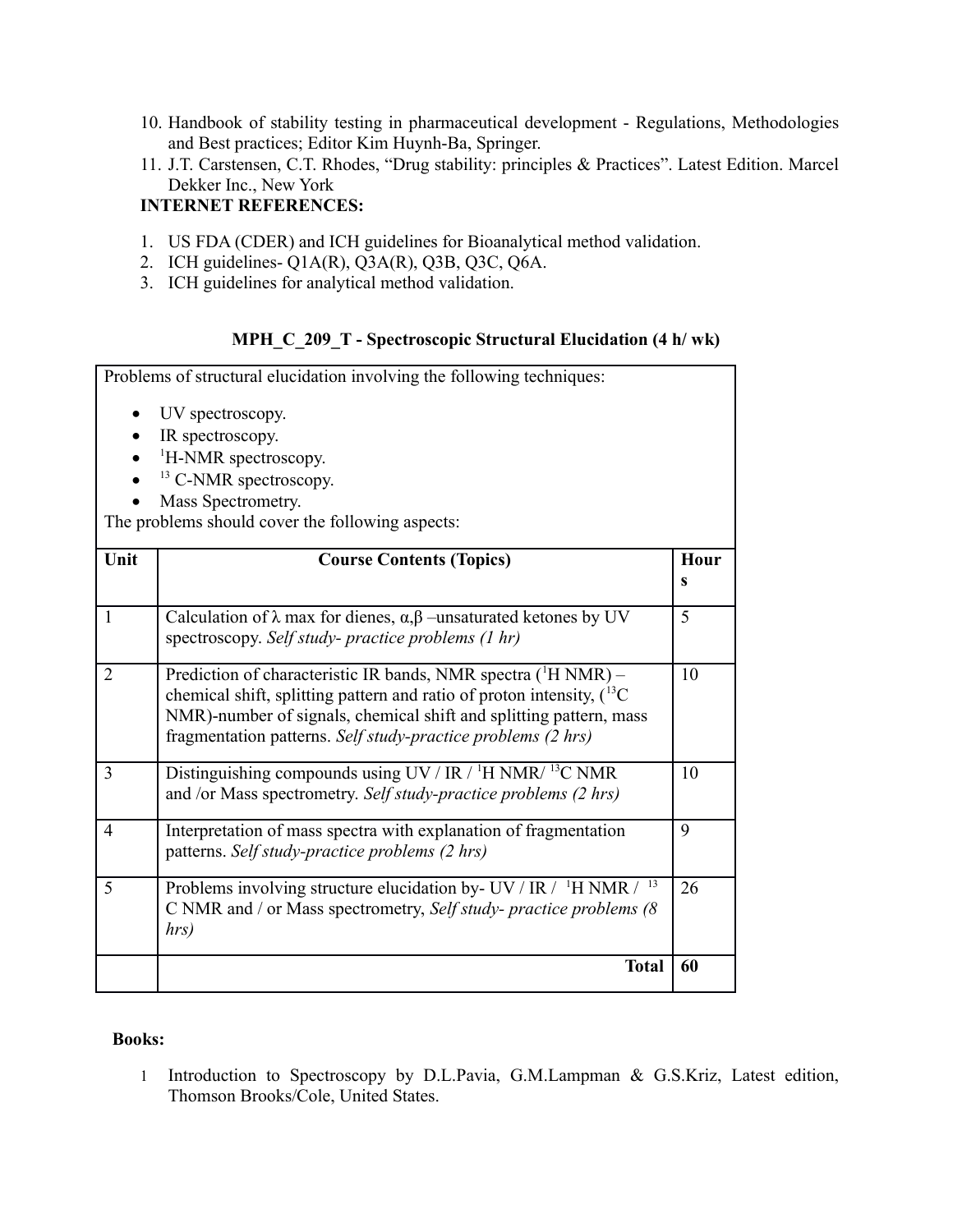- 2 Spectrometric Identification of Organic compounds byRobert.M.Silverstein & Francis.X.Webster, D.J.Kiemle, Latest edition, John Wiley & Sons.
- 3 Organic Spectroscopy by William Kemp.
- 4 Applications of absorption spectroscopy of organic compounds by John Robert Dyer, Prentice Hall, London.

#### **BRANCH: PHARMACOGNOSY AND PHYTOCHEMISTRY**

#### **SEMESTER II CORE**

## **MPH\_C\_210\_T - Advances in Pharmacognosy and Phytochemistry (4 h/wk)**

| Unit           | <b>Course Contents (Topics)</b>                                                                                                                                                                                                                                  | <b>Hours</b>   |
|----------------|------------------------------------------------------------------------------------------------------------------------------------------------------------------------------------------------------------------------------------------------------------------|----------------|
| $\mathbf{1}$   | Factors affecting occurrence of compounds of natural origin                                                                                                                                                                                                      | 6              |
| 1.1            | Discussion of different factors contributing to the variation in the<br>composition and proportion of secondary metabolites.                                                                                                                                     | $\overline{2}$ |
| 1.2            | Concept of variation of phytochemicals with respect to ecotype,<br>phenotype and genotypic variables. Study of phytoalexins,<br>allelochemicals and aflatoxins, natural Pesticides(cover the topics<br>with at least two examples of each).                      | $\overline{4}$ |
| 1.3            | Recent advances and applications of phytoalexins, allelochemicals&<br>aflatoxins.                                                                                                                                                                                | $\overline{3}$ |
| $\overline{2}$ | Chemistry, sources & uses of following classes of phytochemicals<br>(1) Alkaloids – Opioids & Purines (2) Iridoids (3) Coumarins (4)<br>Xanthones                                                                                                                | 8              |
| 2.1            | Self study- Update on traditional uses and recent applications of few<br>examples of the above mentioned classes                                                                                                                                                 | 5              |
| $\mathbf{3}$   | Chemistry, classification, sources, uses and structure-elucidation<br>by spectral methods of Flavanoids.                                                                                                                                                         | 8              |
| 3.1            | Self study – Comparative spectral analysis $\&$ recent application of<br>different classes of flavanoids.                                                                                                                                                        | $\overline{4}$ |
| $\overline{4}$ | Study of following therapeutic classes of agents of plant and<br>animal origin with respect to sources, applications and chemistry<br>(any two examples of each class).<br>(1) Anti-bacterial<br>(2) Hepatoprotective $&$ Hypolipidemic agent<br>(3) Anti-virals | 6              |
| 5              | Marine drugs of different therapeutic classes                                                                                                                                                                                                                    | 6              |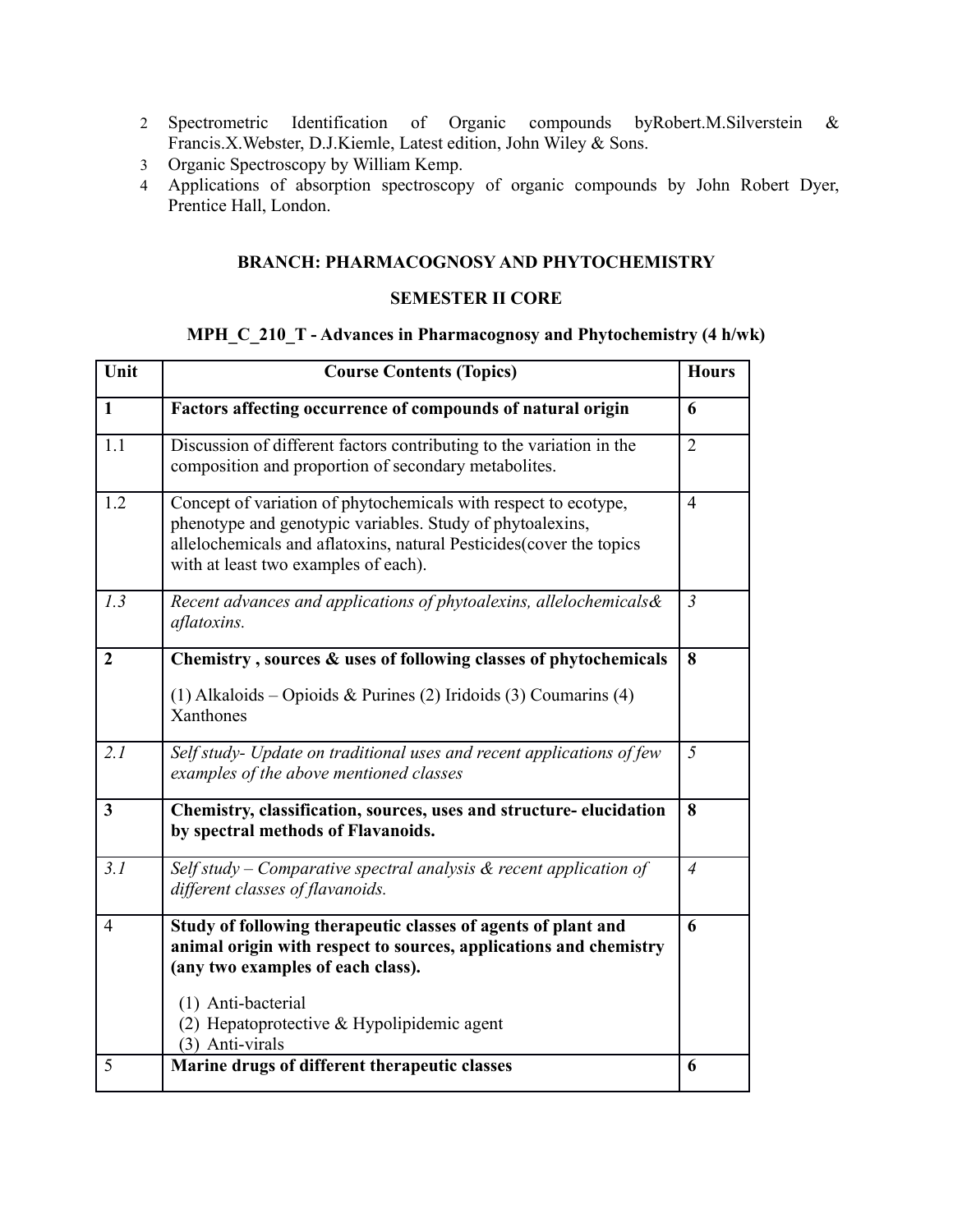|     | 1) Anti-cancer 2) Cardiovascular drugs 3) Anti-virals 4)<br>Anthelmintics 5) Marine toxins                                                                                                   |                |
|-----|----------------------------------------------------------------------------------------------------------------------------------------------------------------------------------------------|----------------|
| 6   | Study of photosensitises of natural origin such as porphyrins,<br>psoralenes, thiophenes, quinines and their significance in<br>Photodynamic therapy (PDT) and phtotoxicity.                 | 6              |
| 6.1 | Self study-Role of PDT in health care with examples.                                                                                                                                         | $\mathfrak{Z}$ |
| 7   | Introduction to plant tissue culture (PTC) and plant<br>biotechnology.                                                                                                                       | 5              |
| 7.1 | Genetic engineering in plants for development of plants resistant to<br>pests, viruses, microbes and diseases. Alteration in ripening of fruits.<br>Advantages and disadvantage of BT crops. | 3              |
| 7.2 | Definition, Methodology, $\&$ application of biotransformation of<br>Phytochemicals with suitable examples.                                                                                  | 2              |
|     | <b>Total</b>                                                                                                                                                                                 | 60 hrs         |

1. Pharmacognosy Phytochemistry – Medicinal Plants- Jean Brunetton, Lavoisier Publishing, Paris.

- 2. Text book of Pharmacognosy- Trease and Evans- 14<sup>th</sup> edition. Elsevier science
- 3. Transgenic Plants- R. Ranjan- Agro Botanica, New Delhi.

4. Transgenic Plants-A Production system for Industrial and Pharmaceutical Proteins. by Meran Owen, Jan Pen- John Wiley.

- 5. Medicinal Plant-Their Bioactivity, Screening and Evaluation- CSIR.
- 6. Homeopathic Pharmacopoeia of India- Publisher Ministry of Health.
- 7. The Ayurvedic Formulary of Part I & II- Publisher Ministry of Health.
- 8. Chinese Materia Medica-You-PingZhu- Harwood Academic Publishers.
- 9. India Materia Medica- Nadkarni A.K. –Bombay Popular Prakashan.
- 10. Phytochemical Methods J.B.Harbone Chapman and hall
- 11. Cultivation's and Processing of Medicinal Plants-Ed. by L. Hornok-John Wiley.
- 12. Introduction to Flavanoids-Bohrn Bruce A. Herwood Academic Publishers.
- 13. Cultivation and Utilization of Aromatic plants Ed. By Atal C. K. and Kapur B.M.- CSIR.
- 14. Plant Tissue and Cell Culture Ed. H.E. Street Blackwell Scientific publications.
- 15. Aflatoxin- Leo A. Gold Blatt- Academic Press New York.
- 16. Microbial Toxins- Ciejler, Kadis and Ajl- Academic press.
- 17. Antimicrobial in Food Alfred larry Branen, P. Michael Davidson Publishing house
- 18. Chemical plant Taxonomy T. Swain, 1963. Academic Press, London.
- 19. Plant Taxonomy and Biosystematics .C.A Stace, 1985. Edward Arnold, London.
- 20. Modern methods of plant analysis K. Paech, 1956., Springer-Verlag**.**
- 21. Indian Herbal Pharmacopoeia, Vol. 1&2, RRL, IDMA, 1998, 2000.
- 22. Indian Pharmacopoeia, 2010.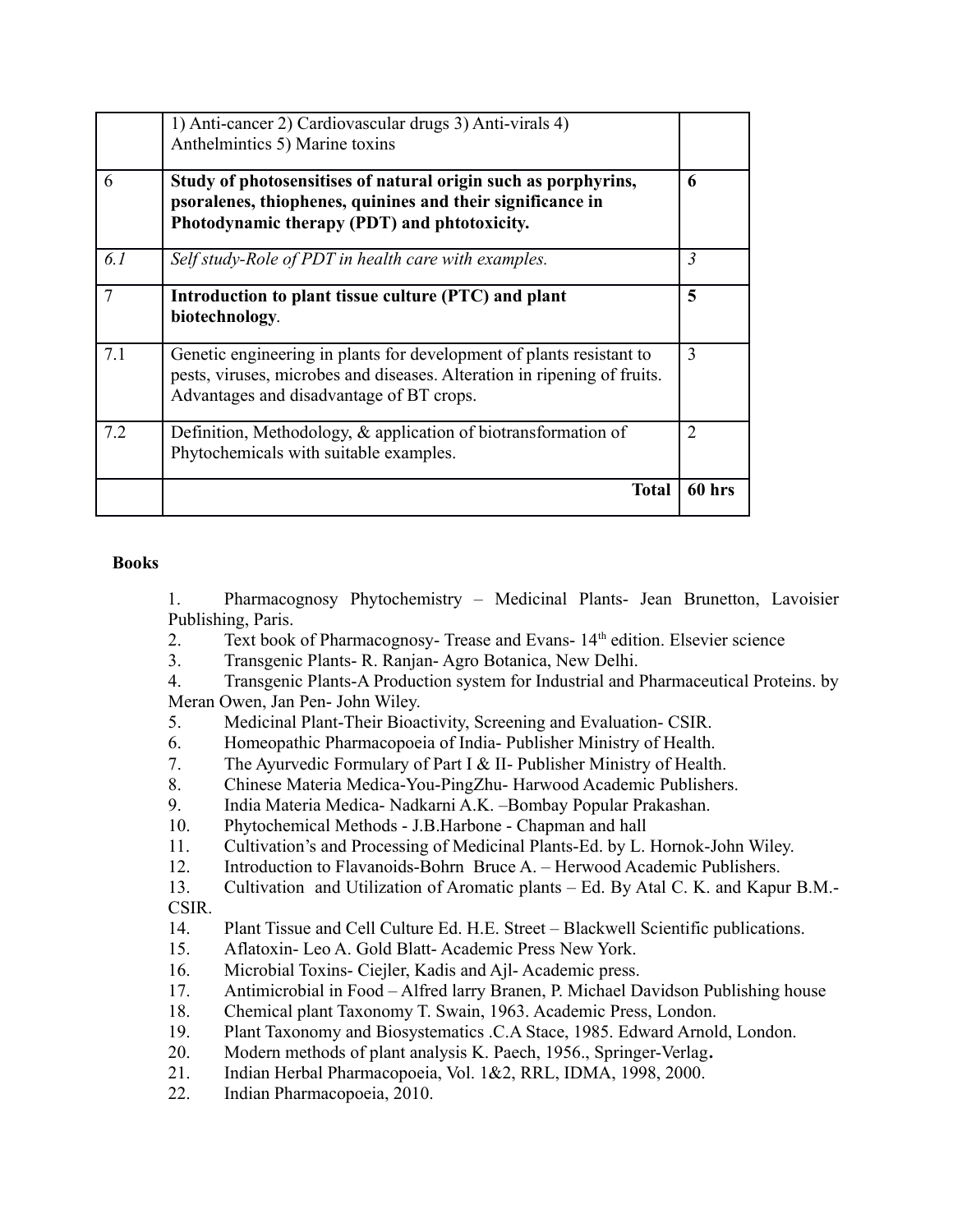23. Standardization of Botanicals,V. Rajpal, 2002. Eastern Publishers, New Delhi.

24. Natural Compounds as Drugs – Vols. I & II, Editor- Frank Petersen, René Amstutz, Die Deutsche Bibliothek, Germany.

25. Quality control of Herbal Drugs: An Approach to evaluation of Botanicals, Pulok Mukherjee - Riddhi International

26. Chemicals from Plants: Perspectives on Plant Secondary Product, Walton & Braun, Imperial College Press.<br>27. Towards Natura

Towards Natural Medicine Research in the 21<sup>st</sup> Century H. Ageta, N. Aimi et al Excerpta Medica, International Congress Series 1157.

| Unit           | <b>Course Contents (Topics)</b>                                                                                                                                                            | <b>Hours</b>   |
|----------------|--------------------------------------------------------------------------------------------------------------------------------------------------------------------------------------------|----------------|
| $\mathbf{1}$   | Detailed study of WHO guidelines for quality control of crude<br>drugs                                                                                                                     | 5              |
| $\overline{2}$ | <b>Study of herbal formulations</b>                                                                                                                                                        | 12             |
| 2.1            | Classification and different stages in preparation of herbal<br>formulations for therapeutic and cosmetic applications                                                                     | 5              |
| 2.2            | Standardization and evaluation of quality control and safety of<br>herbal formulations                                                                                                     | 5              |
| 2.3            | Introduction to different Ayurvedic dosage forms                                                                                                                                           | $\overline{2}$ |
| 2.4            | Self study- Any two marketed herbal formulations with respect to<br>constituents and uses.                                                                                                 | $\overline{4}$ |
| $\overline{3}$ | Quantitative assays to determine extraction efficiency                                                                                                                                     | 8              |
| 3.1            | General methods of estimation of alkaloids, terpenoids and<br>flavonoids                                                                                                                   | $\overline{4}$ |
| 3.2            | Analysis of Rutin, lycopene, curcuminoids, artemisinin, enzymes<br>and lectins by different method such as UV, HPTLC, GC, gel<br>electrophoresis etc., determination of percentage purity. | $\overline{4}$ |
| 3.3            | Self study- Merits & demerits of different methods of estimation of<br>alkaloids, terpenoids & flavanoids.                                                                                 | 5              |
| $\overline{4}$ | Introduction to herbal product based industry                                                                                                                                              | 6              |
| 4.1            | Types, forms, scope and application of herbal industries                                                                                                                                   | $\overline{4}$ |
| 4.2            | Type of infrastructure involved in making standardized extract and<br>different dosages forms                                                                                              | $\overline{2}$ |

**MPH\_C\_211\_T- Natural Product Technology (4 h/wk)**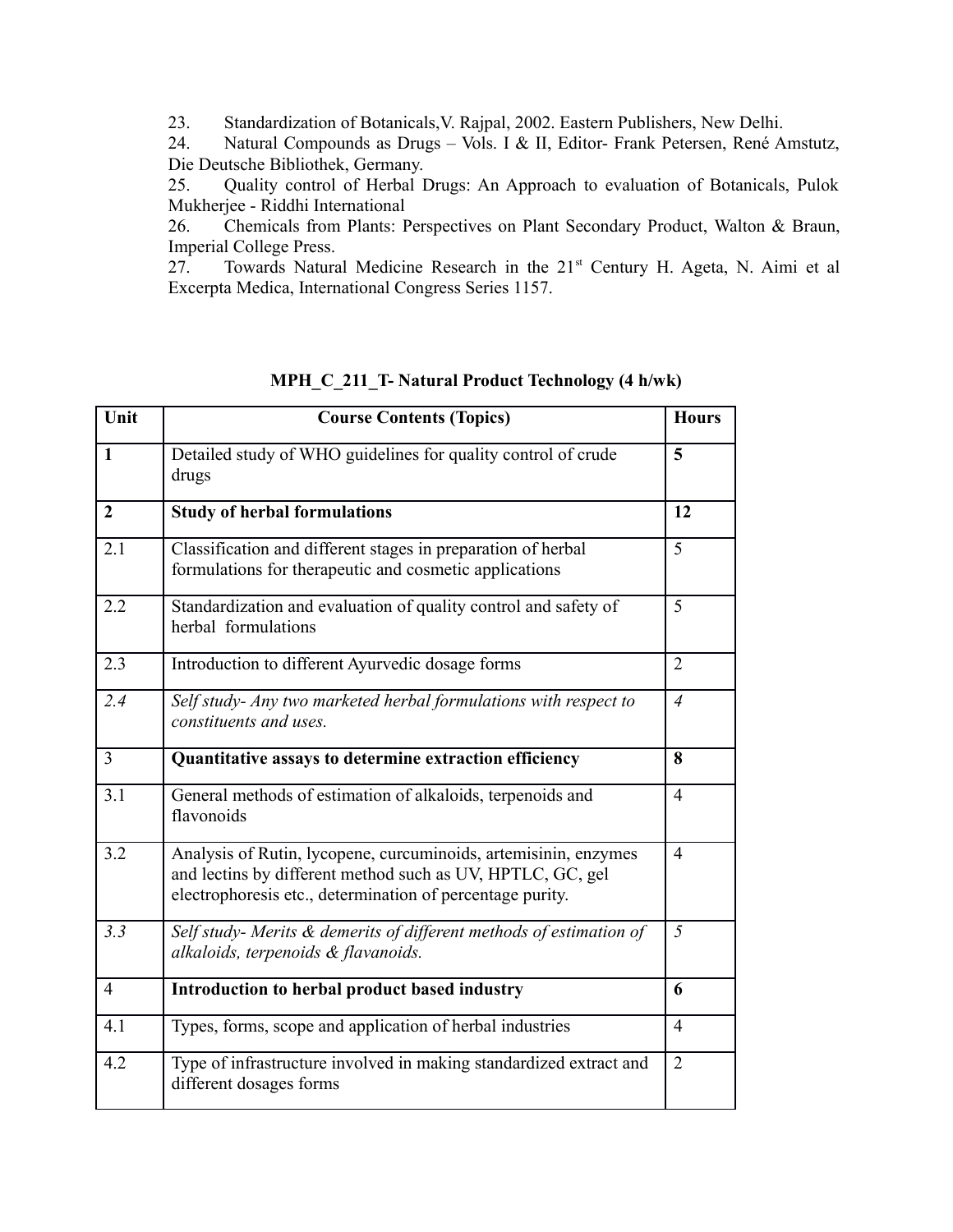| 4.3                      | Self study – Equipment and machinery used in large scale<br>extraction                                                                                                                               | 3      |
|--------------------------|------------------------------------------------------------------------------------------------------------------------------------------------------------------------------------------------------|--------|
| $\overline{\phantom{0}}$ | Bioavailability and pharmacokinetic aspect of herbal drugs<br>with examples of well known documented herbal drugs.<br>Introduction to concept of phytoequivalence and<br>pharmaceutical equivalence. | 6      |
| 6                        | IPR issues related to herbal and natural products. EMEA and<br><b>ESCOP</b> guidelines for herbal medicinal products. Preparation<br>of DMF for herbal medicines.                                    | 8      |
| 6.1                      | Self study – Any one patent related to natural products.                                                                                                                                             | 3      |
|                          | Total                                                                                                                                                                                                | 60 hrs |

1. Pharmacognosy Phytochemistry – Medicinal Plants- Jean Brunetton, Lavoisier Publishing, Paris.

- 2. Text book of Pharmacognosy- Trease and Evans- 14<sup>th</sup> edition. Elsevier science
- 3. Transgenic Plants- R. Ranjan- Agro Botanica, New Delhi.

4. Transgenic Plants-A Production system for Industrial and Pharmaceutical Proteins. by Meran Owen, Jan Pen- John Wiley.

- 5. Medicinal Plant-Their Bioactivity, Screening and Evaluation- CSIR.
- 6. Homeopathic Pharmacopoeia of India- Publisher Ministry of Health.
- 7. The Ayurvedic Formulary of Part I & II- Publisher Ministry of Health.
- 8. Chinese Materia Medica-You-PingZhu- Harwood Academic Publishers.
- 9. India Materia Medica- Nadkarni A.K. –Bombay Popular Prakashan.
- 10. Phytochemical Methods J.B.Harbone Chapman and hall
- 11. Cultivation's and Processing of Medicinal Plants-Ed. by L. Hornok-John Wiley.
- 12. Introduction to Flavanoids-Bohrn Bruce A. Herwood Academic Publishers.
- 13. Cultivation and Utilization of Aromatic plants Ed. By Atal C. K. and Kapur B.M.- CSIR.
- 14. Plant Tissue and Cell Culture Ed. H.E. Street Blackwell Scientific publications.
- 15. Aflatoxin- Leo A. Gold Blatt- Academic Press New York.
- 16. Microbial Toxins- Ciejler, Kadis and Ajl- Academic press.
- 17. Antimicrobial in Food Alfred larry Branen, P. Michael Davidson Publishing house
- 18. Chemical plant Taxonomy T. Swain, 1963. Academic Press, London.
- 19. Plant Taxonomy and Biosystematics .C.A Stace, 1985. Edward Arnold, London.
- 20. Modern methods of plant analysis K. Paech, 1956., Springer-Verlag**.**
- 21. Indian Herbal Pharmacopoeia, Vol. 1&2, RRL, IDMA, 1998, 2000.
- 22. Indian Pharmacopoeia, 2010.
- 23. Standardization of Botanicals,V. Rajpal, 2002. Eastern Publishers, New Delhi.

24. Natural Compounds as Drugs – Vols. I & II, Editor- Frank Petersen, René Amstutz, Die Deutsche Bibliothek, Germany.

25. Quality control of Herbal Drugs: An Approach to evaluation of Botanicals, Pulok Mukherjee - Riddhi International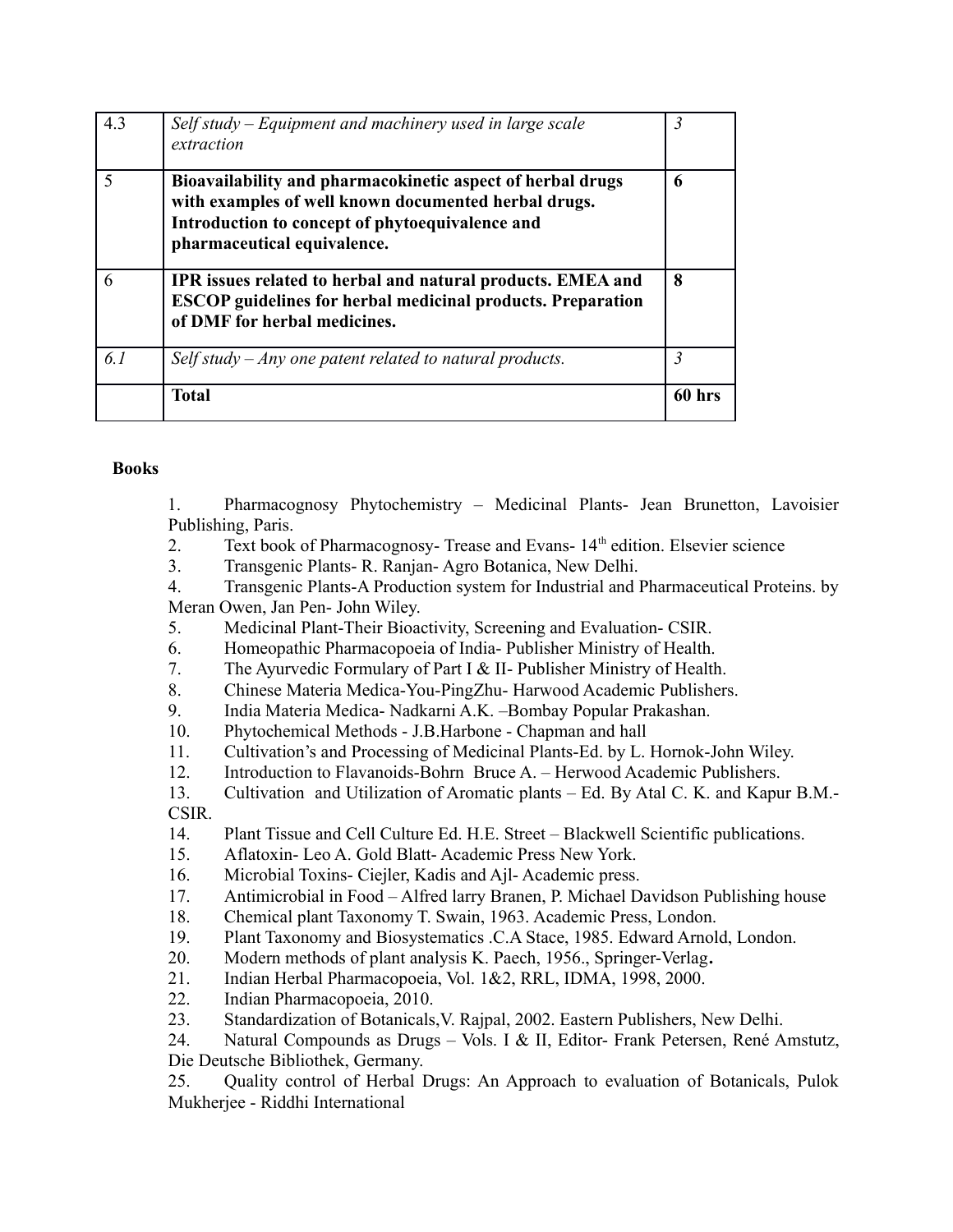26. Chemicals from Plants: Perspectives on Plant Secondary Product, Walton & Braun, Imperial College Press.

27. Towards Natural Medicine Research in the 21<sup>st</sup> Century H. Ageta, N. Aimi et al Excerpta Medica, International Congress Series 1157.

## **BRANCH: QUALITY ASSURANCE**

#### **SEMESTER II CORE**

## **MPH\_C\_212\_T - Quality Assurance Systems (4 h/wk)**

| Unit           | <b>Course Contents (Topics)</b>                                                                                         | <b>Hours</b>   |
|----------------|-------------------------------------------------------------------------------------------------------------------------|----------------|
| $\mathbf{1}$   | Regulatory basis for validation: US FDA guidelines (cGMP guidelines,<br>21 CFR 210-211), EU guidelines, WHO guidelines. | 5              |
| $\overline{2}$ | Terminology and validation overview:                                                                                    | 10             |
| 2.1            | Self Study: Validation versus verification, testing, calibration and<br>qualification.                                  | $\mathfrak{Z}$ |
| 2.2            | Concepts of DQ, IQ, OQ and PQ.                                                                                          | $\overline{3}$ |
| 2.3            | Concepts of Prospective validation, retrospective validation, Concurrent<br>and revalidation. Validation Master Plan.   | $\overline{4}$ |
| $\overline{3}$ | <b>Validation of Equipment</b>                                                                                          | 10             |
| 3.1            | Dry Powder Mixers                                                                                                       | $\mathbf{1}$   |
| 3.2            | Fluid Bed and Tray dryers                                                                                               | $\mathbf{1}$   |
| 3.3            | <b>Tablet Compression Machine</b>                                                                                       | $\overline{2}$ |
| 3.4            | Self study : Dry Heat Sterilization/Tunnels                                                                             | $\overline{I}$ |
| 3.5            | Autoclaves                                                                                                              | $\overline{2}$ |
| 3.6            | Capsule filling machines.                                                                                               | $\mathbf{1}$   |
| 3.7            | Validation of Integrated lines by media fill test.                                                                      | $\overline{2}$ |
| $\overline{4}$ | <b>Utilities Validation</b>                                                                                             | $\overline{7}$ |
| 4.1            | Validation of Pharmaceutical Water System & pure steam,                                                                 | $\overline{2}$ |
| 4.2            | Validation of HAVC system                                                                                               | 3              |
| 4.3            | Validation of Compressed air                                                                                            | $\overline{2}$ |
| 5              | <b>Cleaning Validation</b>                                                                                              | $\overline{4}$ |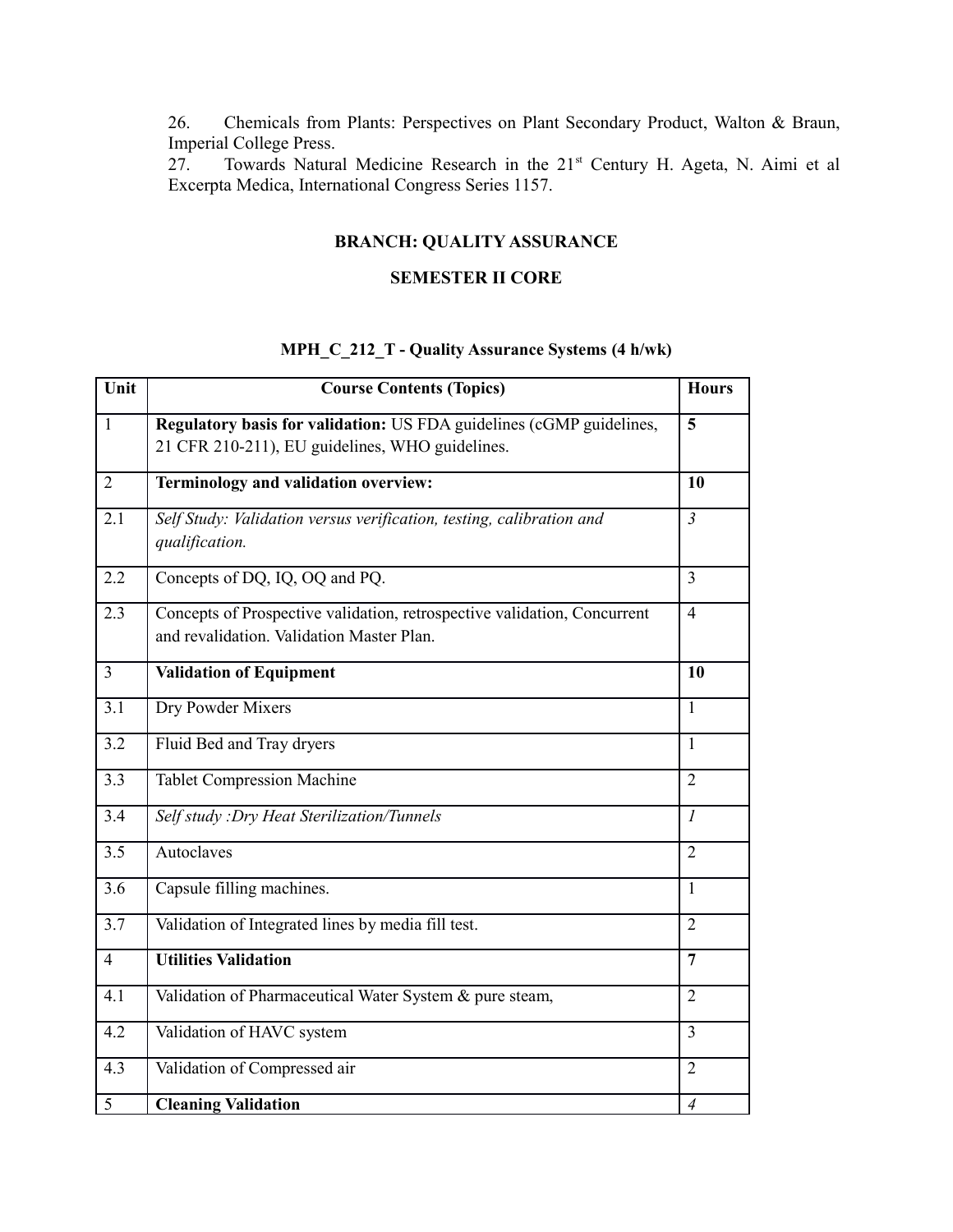|                | Self study: Cleaning of Equipment, Cleaning of Facilities.                                                                          |                |
|----------------|-------------------------------------------------------------------------------------------------------------------------------------|----------------|
| 6              | Analytical Method Validation: General principles of analytical method<br>validation, Validation of following analytical Instruments | 06             |
| 6.1            | <b>HPLC</b>                                                                                                                         | $\overline{2}$ |
| 6.2            | Dissolution test apparatus                                                                                                          | $\overline{2}$ |
| 6.3            | U.V./Visible spectrophotometers                                                                                                     | $\overline{2}$ |
| $\overline{7}$ | <b>Process Validation</b>                                                                                                           | 13             |
| 7.1            | Self study: Prospective, concurrent, retrospective & revalidation Self-<br>study                                                    | 1              |
|                | Process validation of following formulations                                                                                        |                |
| 7.2            | Uncoated / Coated tablets                                                                                                           | $\overline{2}$ |
| 7.3            | Hard gelatin Capsules                                                                                                               | $\overline{2}$ |
| 7.4            | Ampoules & Vials                                                                                                                    | $\overline{2}$ |
| 7.5            | Self study: Ointment/Creams                                                                                                         | $\overline{2}$ |
| 7.6            | Self study: Liquid Orals                                                                                                            | $\overline{2}$ |
| 7.7            | Transdermal patches (Matrix systems)                                                                                                | $\overline{2}$ |
| 8              | Self study-Computer system validation in controlling the manufacturing<br>process.                                                  | $\overline{2}$ |
| 9              | Process Analytical Technologies (PAT) and Quality by Design (QbD)<br>(US FDA)                                                       | $\mathbf{3}$   |
|                | <b>Total</b>                                                                                                                        | 60             |

- 1. Validation and Qualification in Analytical Laboratories by Ludwig Huber, Second edition (2007), Informa Health Care, New York, London.
- 2. Pharmaceutical Process Validation by R.Nash and Wachter, Volume 129, Latest edition, Marcel Dekker Inc, New York.
- 3. GMP for Pharmaceuticals by Sidney H. Willing, Fifth edition, Marcel Decker Series, New York.
- 4. United States Pharmacopoeia & Indian Pharmacopoeia.
- 5. Validation of Pharmaceutical process, F. J. Carleton and J. Agalloco, Marcel Dekker Inc.

## **INTERNET REFERENCES:**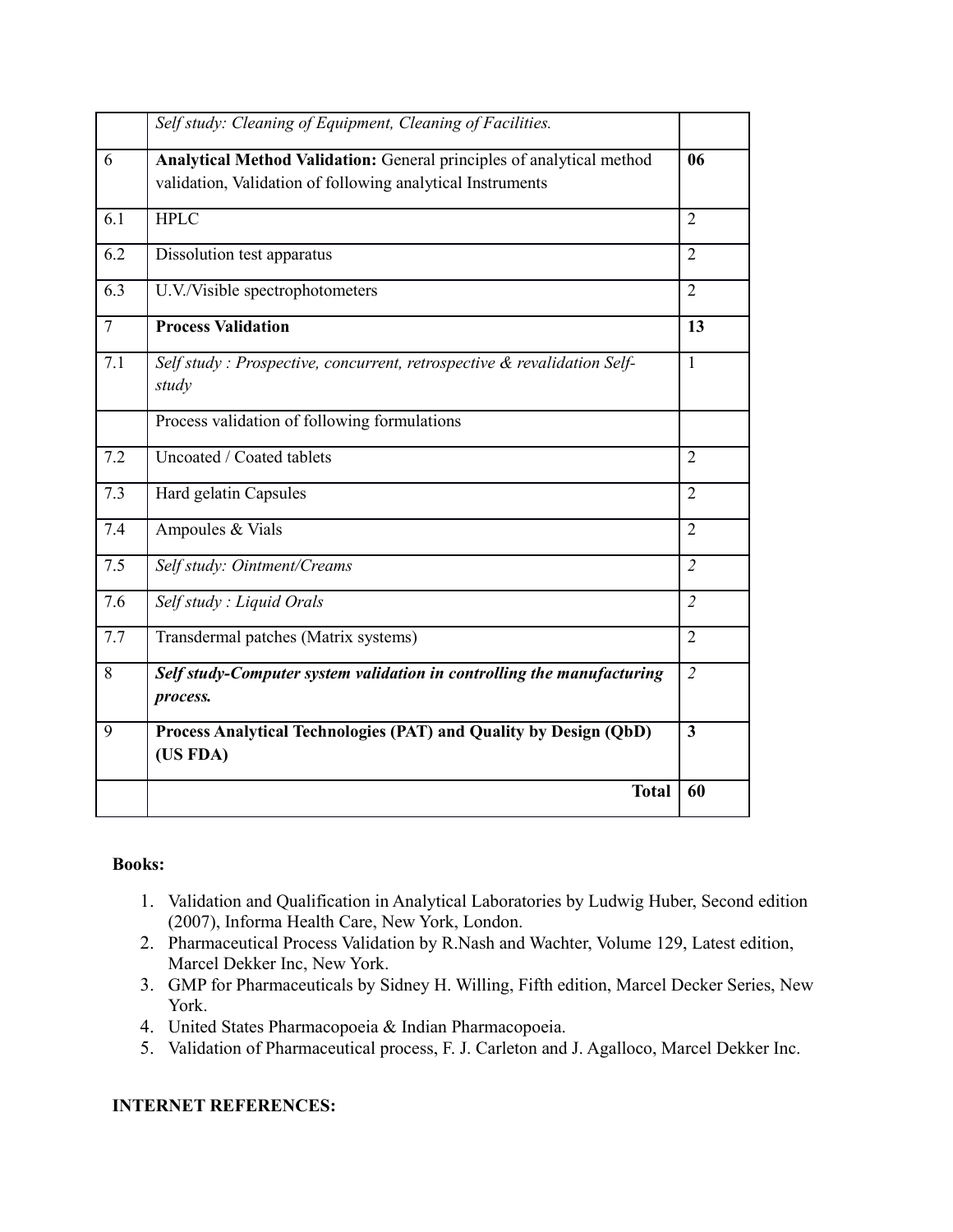- 1. www.fda.gov (US FDA guidelines for PAT and QbD).
- 2. [www.ich.org](http://www.ich.org/)
- 3. WHO publications on related topics.
- 4. EMEA guidelines

# **MPH\_C\_213\_T - Pharmaceutical Quality Management** (**4 h/wk)**

| Unit                    | <b>Course Contents (Topics)</b>                                                                                                                                                                                                                             | <b>Hours</b>   |
|-------------------------|-------------------------------------------------------------------------------------------------------------------------------------------------------------------------------------------------------------------------------------------------------------|----------------|
| $\mathbf{1}$            | Concept of-                                                                                                                                                                                                                                                 | 8              |
| 1.1                     | Total Quality Management (TQM),                                                                                                                                                                                                                             | $\overline{2}$ |
| 1.2                     | Quality control and quality assurance,                                                                                                                                                                                                                      | $\overline{2}$ |
| 1.3                     | Quality control laboratory responsibilities,                                                                                                                                                                                                                | $\overline{2}$ |
| 1.4                     | Self study: Good laboratory practices                                                                                                                                                                                                                       | $\overline{2}$ |
| $\boldsymbol{2}$        | <b>GMP</b>                                                                                                                                                                                                                                                  | 8              |
| 2.1                     | of pharmaceutical<br>Organization<br>manufacturing<br>production<br>unit,<br>management,                                                                                                                                                                    | $\overline{4}$ |
| 2.2                     | Self study: Revised schedule M.                                                                                                                                                                                                                             | $\overline{4}$ |
| $\overline{\mathbf{3}}$ | Personnel:                                                                                                                                                                                                                                                  | 12             |
| 3.1                     | Self study: Introduction, Human resource development, Qualification<br>Experience and Training, Responsibilities, Personal Hygiene and Gowning.                                                                                                             | 6              |
| 3.2                     | Location, Plant layout, Lighting, Sewage, Water handling-Sewage, Refuge<br>and Disposal, Washing and toilet facility, Sanitation, Controls of<br>contamination and Environmental controls.                                                                  | 6              |
| $\overline{\mathbf{4}}$ | <b>Materials Management:</b>                                                                                                                                                                                                                                | 8              |
| 4.1                     | API's, raw materials & packaging materials, Purchase specifications,<br>Selection of vendors, Intermediates & Finished products, Rejected and<br>Recovered materials, Recalled products, Reagents & culture media,<br>Reference standards, Waste materials. | 6              |
| 4.2                     | Warehousing- Good Warehousing Practices, distribution and records.                                                                                                                                                                                          | $\overline{2}$ |
| $5\overline{)}$         | <b>Manufacturing Operations and Control:</b>                                                                                                                                                                                                                | 8              |
| 5.1                     | Self study: Sanitation of Manufacturing Premises, Line clearance, Mix-ups<br>and Cross contamination, Processing and holding of Intermediates and Bulk<br>Products                                                                                          | $\overline{3}$ |
| 5.2                     | Packaging, I.P.Q.C., Release and storage of Finished Product, Process<br>Deviations and Incidents, Drug product inspection, Yield calculations                                                                                                              | $\overline{3}$ |
| 5.3                     | Expiry dating, Manufacturing record review and approval.                                                                                                                                                                                                    | $\overline{2}$ |
| 6                       | <b>Documentation and Records:</b><br>In-process and Product Release Specifications, Master production and<br>control record, Batch production and control record, Standard Operating<br>Procedures (SOP), Change Control, Site master file.                 | $\overline{6}$ |
| $\overline{7}$          | <b>Post Operational Activities:</b>                                                                                                                                                                                                                         | 5              |
| 7.1                     | Distribution, Complaints and recalls, evaluation of complaints, Recall<br>procedures, related records and documents.                                                                                                                                        | $\overline{2}$ |
| 7.2                     | Outsourcing: Facility audit, Manufacturing, Packaging, Analytical, Clinical<br>and other services outsourcing.                                                                                                                                              | $\overline{3}$ |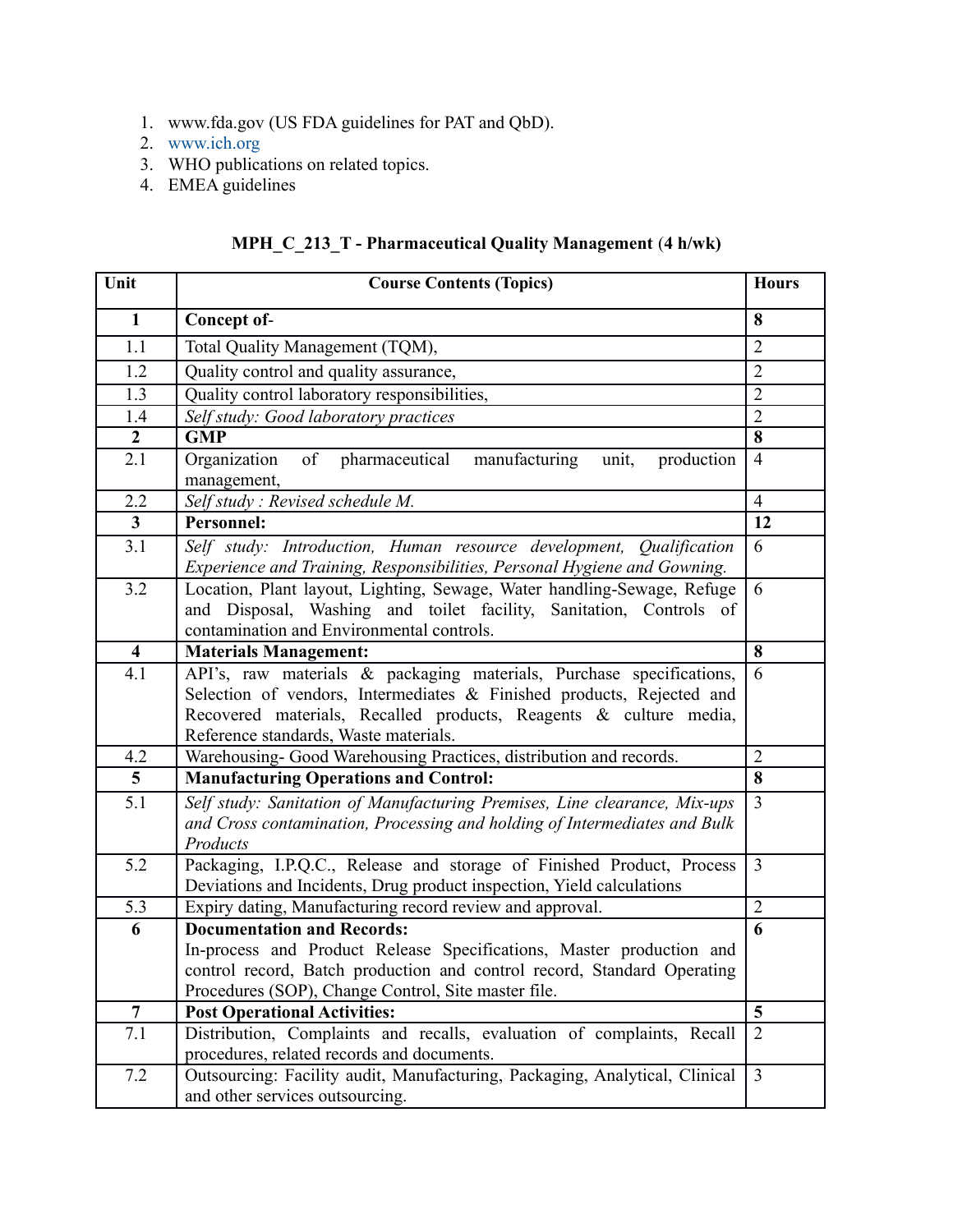| Unit | <b>Course Contents (Topics)</b>                                          | <b>Hours</b> |  |  |  |  |
|------|--------------------------------------------------------------------------|--------------|--|--|--|--|
| 8    | <b>Site and Plant security:</b>                                          |              |  |  |  |  |
|      | Security personnel, Entry procedures to site & plant, Internal security, |              |  |  |  |  |
|      | Vehicle parking, Fuel storage, Canteen & cooking, Garden & horticulture. |              |  |  |  |  |
| 9    | <b>Audits:</b>                                                           |              |  |  |  |  |
|      | Principle of Quality audit, Plant level, Department wise documentation.  |              |  |  |  |  |
|      | Total                                                                    | 60           |  |  |  |  |

- 1. Quality Assurance of Pharmaceuticals, Vol. 2, Updated Edition, World Health Organization, Geneva.
- 2. S.H. Willing, Good Manufacturing Practices for Pharmaceuticals; A plan for total Quality control, Latest Edition, Marcel Dekker.
- 3. Regulatory guidelines related to GMP by
	- a. 21 Code of Federal Regulation, Parts 210, 211&58 (USFDA guidelines)
	- b. EU, MHRA, UK Guidelines on GMP
	- c. Schedule M of Drug & Cosmetics Act.
- 4. Quality Planning & Analysis by J. M. Juran and F. M. Gryna, Tata Mcgraw Hill, India.
- 5. Quality Assurance Guide by Organization of Pharmaceutical Producers of India.

## **BRANCH: BIOPHARMACEUTICS AND PHARMACOKINETICS**

## **SEMESTER II CORE**

| Unit                        | <b>Course Content (Topics)</b>                                                                                                                                                                                                                                                                                                                                                                                                     | <b>Hours</b>   |
|-----------------------------|------------------------------------------------------------------------------------------------------------------------------------------------------------------------------------------------------------------------------------------------------------------------------------------------------------------------------------------------------------------------------------------------------------------------------------|----------------|
| $\mathbf{1}$                | <b>Mechanisms of drug release</b>                                                                                                                                                                                                                                                                                                                                                                                                  | 10             |
| 1.1                         | Diffusion controlled release, chemically controlled release, swelling<br>controlled release of drugs from formulations- Higuchi model and the<br>Power-Law model for drug release and their comparison, discussion of<br>newer mechanistic models described drug release from formulations                                                                                                                                         | 6              |
| 1.2                         | Self study of zero, first, and second order release kinetics and their<br>graphical profiles                                                                                                                                                                                                                                                                                                                                       | $\overline{A}$ |
| $\mathcal{D}_{\mathcal{L}}$ | <b>Drug Dissolution</b>                                                                                                                                                                                                                                                                                                                                                                                                            | 18             |
| 2.1                         | Theories of drug dissolution – Noyes Whitney Diffusion model; Hixon<br>Crowell Model; Interfacial barrier model (Continuous and discrete<br>reaction limited dissolution), concepts of solubility versus dissolution<br>rate, physicochemical factors affecting drug dissolution,<br>pharmaceutical factors affecting drug dissolution, physiological factors<br>affecting drug dissolution, methods for estimation of solubility, | 14             |

## **MPH\_C\_214\_T – Biopharmaceutics (4 h/wk)**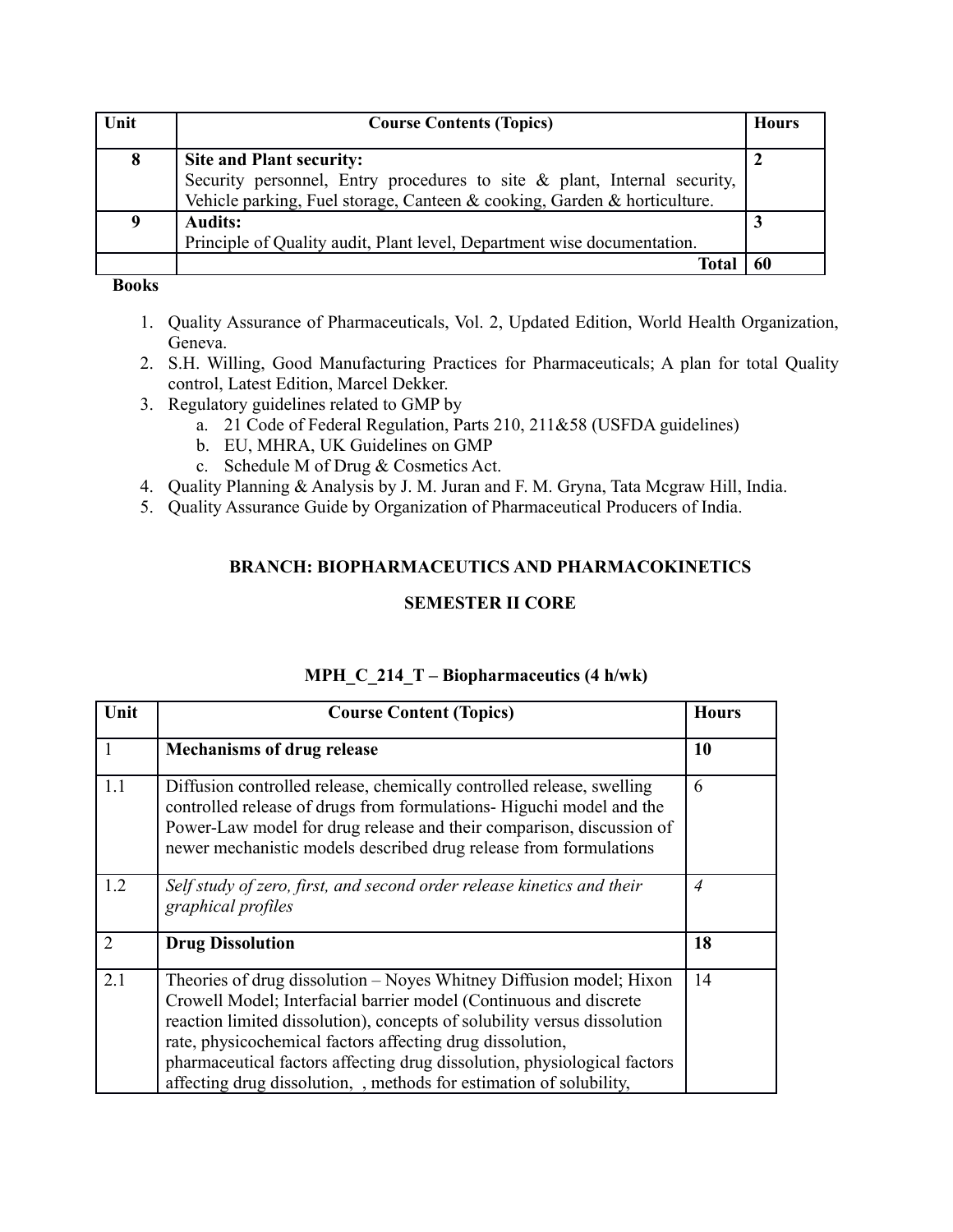|                | methods for determination of dissolution rate                                                                                                                                                                                                                                                                                                                                                                                                                                                                                                                                                                        |                |
|----------------|----------------------------------------------------------------------------------------------------------------------------------------------------------------------------------------------------------------------------------------------------------------------------------------------------------------------------------------------------------------------------------------------------------------------------------------------------------------------------------------------------------------------------------------------------------------------------------------------------------------------|----------------|
| 2.2            | Self study of expermimental method design for solubility and<br>dissolution rate determination                                                                                                                                                                                                                                                                                                                                                                                                                                                                                                                       | $\overline{4}$ |
| $\overline{3}$ | <b>Drug Absorption</b>                                                                                                                                                                                                                                                                                                                                                                                                                                                                                                                                                                                               | 16             |
| 3.1            | Mechanisms of drug absorption, detailed discussion of the variety of<br>transporters and the role of transporters in the GI tract and liver and<br>their role in drug absorption, physicochemical factors affecting drug<br>absorption, pharmaceutical factors affecting drug absorption,<br>physiological factors affecting drug absorption, gut and hepatic<br>metabolism and their role in determination of bioavailability, invitro<br>and invivo methods for estimation of permeability/transport across<br>membranes/absorption, computational methods for prediction of<br>solubility/permeability/absorption | 12             |
| 3.2            | Self study of the experimental design of methods for                                                                                                                                                                                                                                                                                                                                                                                                                                                                                                                                                                 | $\overline{4}$ |
|                | determination/prediction of drug transport                                                                                                                                                                                                                                                                                                                                                                                                                                                                                                                                                                           |                |
| $\overline{4}$ | <b>Routes of Drug Administration</b>                                                                                                                                                                                                                                                                                                                                                                                                                                                                                                                                                                                 | 11             |
| 4.1            | Discussion of the different routes of drug administration for the<br>perspective of the nature of the absorption barrier/s, mechanisms of<br>drug release, drug permeability/absorption from the site of<br>administration, drug/pharmaceutical/physiological factors affecting<br>drug dissolution/dissolution rate/absorption from the different routes of<br>drug delivery                                                                                                                                                                                                                                        | 8              |
| 4.2            | Self study of the advantages and limitation of the different routes of<br>administration and examples of drug administered by these routes                                                                                                                                                                                                                                                                                                                                                                                                                                                                           | $\overline{3}$ |
| 5              | Discussion of the traditional and high-throughput approaches<br>towards estimation of solubility, dissolution rate and drug<br>absorption and use of this information in a drug discovery and<br>development setting.                                                                                                                                                                                                                                                                                                                                                                                                | 5              |
|                | <b>Total</b>                                                                                                                                                                                                                                                                                                                                                                                                                                                                                                                                                                                                         | 60             |

- 1. Clinical Pharmacokinetics and Pharmacodynamics-Concepts and Applications, Rowland M and Tozer TN, Walters Kluwer – Lippincott Williams and Wilkins.
- 2. Applied Biopharmaeutics and Pharmacokinetics, Shargel L and Yu ABC, Appleton and Lange, International Edition
- 3. Handbook of Basic Pharmacokinetics including clinical applications, Ritschel WA and Kearns GL, APhA,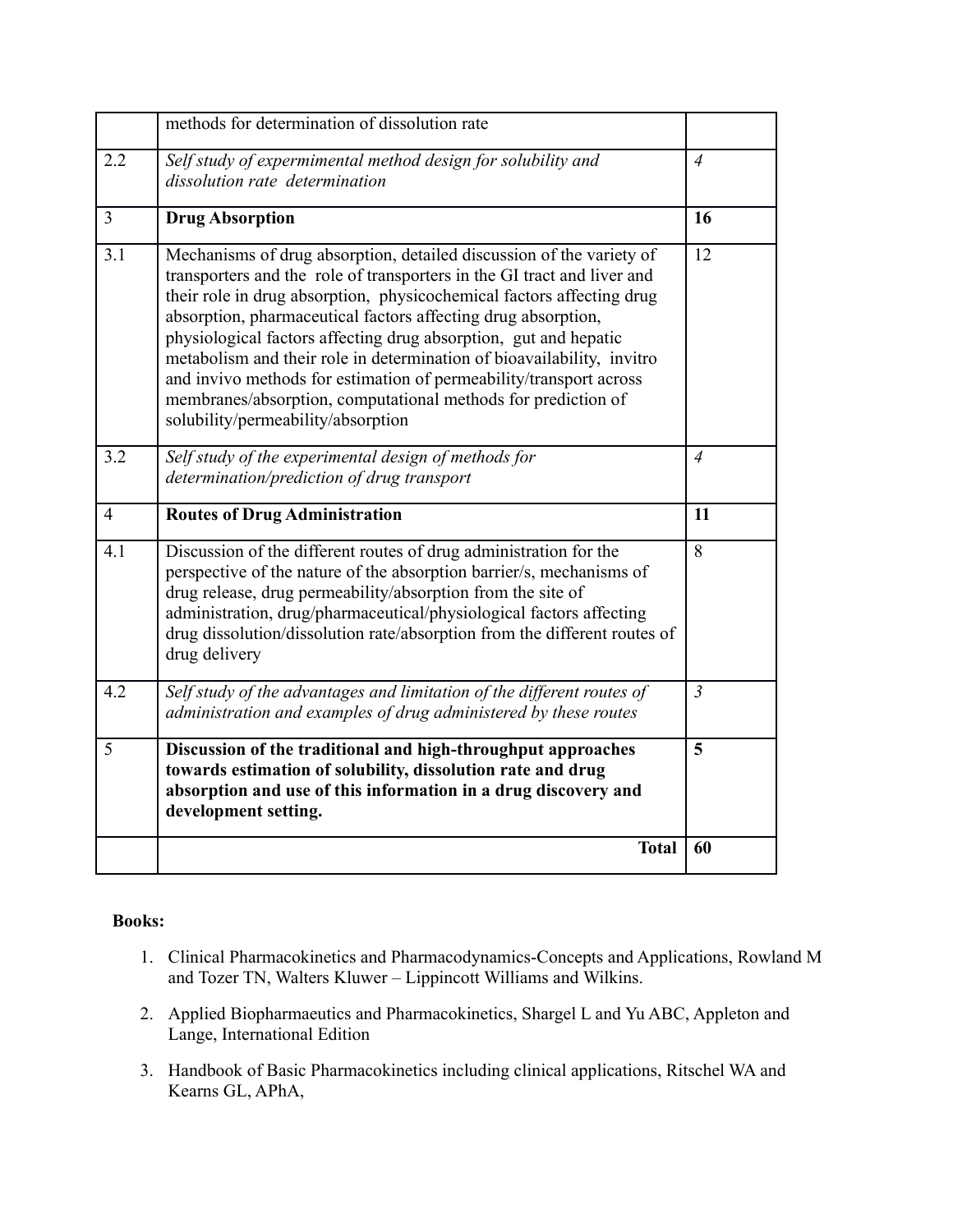- 4. Basic Pharmacokinetics, Jambhekar SS and Breen PJ, Pharmaceutical Press.
- 5. Biopharmaceutics and Pharmacokinetics, Venkateshwarlu V, Pharma Book Syndicate
- 6. Drug Bioavailability- Estimtion of solubility, permeability, absorption and bioavailability, van der Waterbeemd H, Lennernas H and Artursson P, Wiley VCH.
- 7. Modelling in Biopharmaceutics, Pharmacokinetics and Pharmacodynamics Homogenous and Heterogenous approaches, Macheras P and Iliadis A, Springer

| Unit           | <b>Course Content (Topics)</b>                                                                                                                                                                                                                                                                                                                                                                           | <b>Hours</b>            |
|----------------|----------------------------------------------------------------------------------------------------------------------------------------------------------------------------------------------------------------------------------------------------------------------------------------------------------------------------------------------------------------------------------------------------------|-------------------------|
| $\mathbf{1}$   | Introduction to pharmacokinetics and its utility in drug design and<br>dosage regimen design. Definitions of absorption, distribution,<br>metabolism, excretion, elimination. Different approaches for determination<br>of pharmacokinetics of drugs - non-compartmental, physiological, and<br>compartmental modeling. Assumptions involved in the evolution of single<br>and multi-compartment models. | $\overline{\mathbf{4}}$ |
| $\overline{2}$ | Discussion (including mathematical description and equations) of the<br>pharmacokinetics of drugs showing one compartment pharmacokinetics<br>following different dosing methods/protocols [blood/plasma/urine<br>sampling]                                                                                                                                                                              | 40                      |
| 2.1            | Discussion (including mathematical description and equations) of the<br>pharmacokinetics of drugs showing one compartment pharmacokinetics<br>following intravenous bolus dosing [blood/plasma/urine sampling]                                                                                                                                                                                           | 5                       |
| 2.1            | Discussion (including mathematical description and equations) of the<br>pharmacokinetics of drugs showing one compartment pharmacokinetics<br>following intravenous multiple bolus dosing [blood/plasma]                                                                                                                                                                                                 | 5                       |
| 2.2            | Discussion (including mathematical description and equations) of the<br>pharmacokinetics of drugs showing one compartment pharmacokinetics<br>following intravenous constant infusion dosing [blood/plasma].                                                                                                                                                                                             | 5                       |
| 2.3            | Discussion (including mathematical description and equations) of the<br>pharmacokinetics of drugs showing one compartment pharmacokinetics<br>following extravascular bolus dosing [blood/plasma]. Discussion of the<br>concepts of bioavailability (absolute and relative) and bioequivalence.                                                                                                          | 5                       |
| 2.4            | Discussion (including mathematical description and equations) of the<br>pharmacokinetics of drugs showing one compartment pharmacokinetics<br>following extravascular multiple bolus dosing [ blood/plasma].                                                                                                                                                                                             | 5                       |
| 2.5            | Discussion of approaches to solve problems related to the analysis of<br>pharmacokinetic study data obtained after different types of dosing.                                                                                                                                                                                                                                                            | 5                       |

**MPH\_C\_215\_T – Pharmacokinetics (4 h/wk)**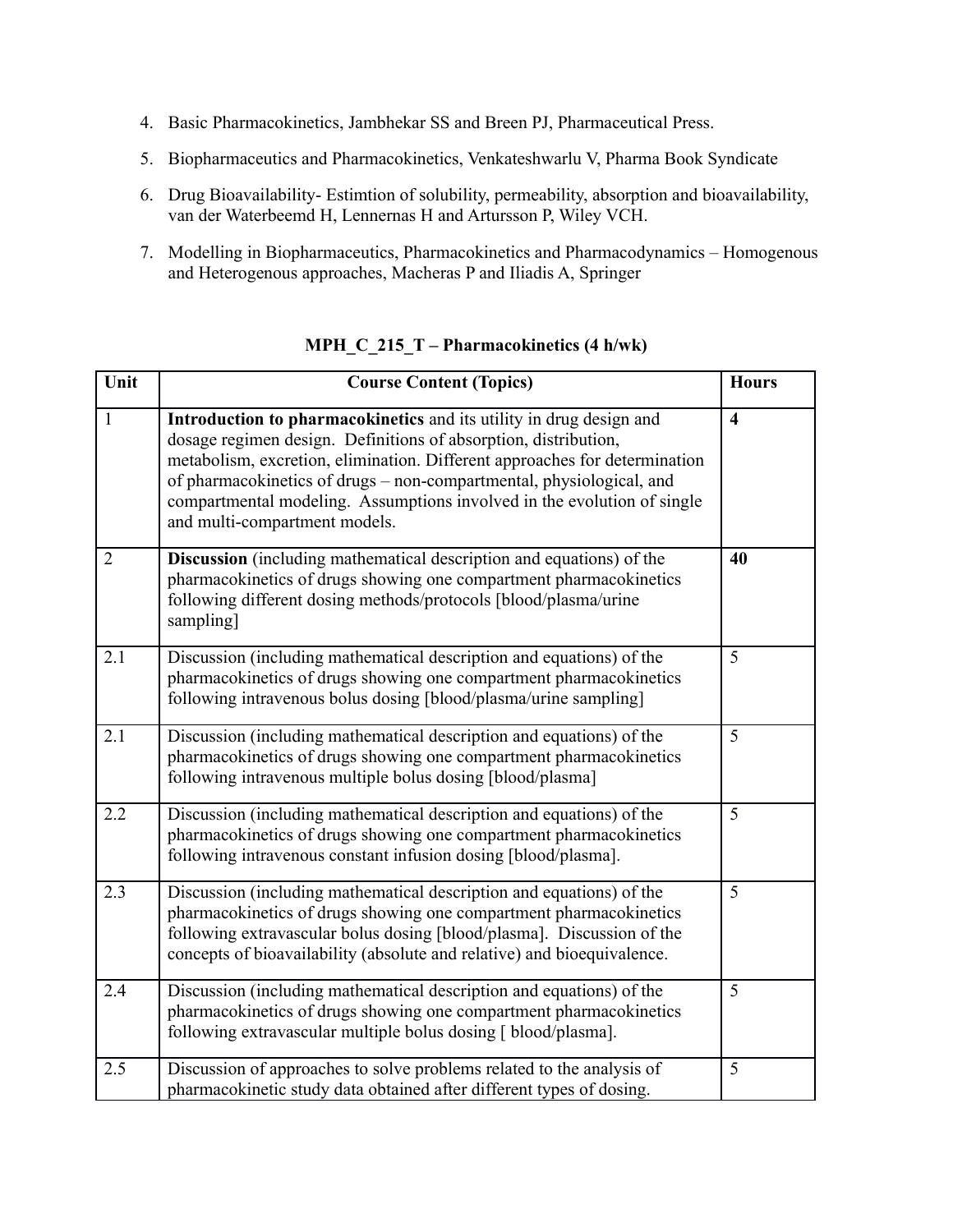|     | Discussion of approaches to problem solving involving data from<br>bioavailability and bioequivalence studies. Discussion of approaches to<br>dosage regimen design                                                                                                       |    |
|-----|---------------------------------------------------------------------------------------------------------------------------------------------------------------------------------------------------------------------------------------------------------------------------|----|
| 2.6 | Self study of problems and problem solving related to the theoretical<br>concepts outlined above (blood ad urine data analysis)                                                                                                                                           | 10 |
| 3   | Discussion of the processes of absorption, distribution and elimination<br>with respect to how these processes impact the values of rate constants for<br>absorption/distribution/elimination and the values of bioavailability, volume<br>of distribution and clearance. | 10 |
| 4   | Introduction to drug transporters and their impact on the<br>pharmacokinetics of drugs and pharmacokinetic drug-drug interactions.                                                                                                                                        | 3  |
| 5   | Brief introduction to the concept of dose- and time-dependent<br>pharmacokinetics [non-linear pharmacokinetics] and their impact on drug<br>development and clinical use.                                                                                                 | 3  |
|     | <b>Total</b>                                                                                                                                                                                                                                                              | 60 |

- 1. Clinical Pharmacokinetics and Pharmacodynamics-Concepts and Applications, Rowland M and Tozer TN, Walters Kluwer – Lippincott Williams and Wilkins.
- 2. Applied Biopharmaeutics and Pharmacokinetics, Shargel L and Yu ABC, Appleton and Lange, International Edition
- 3. Handbook of Basic Pharmacokinetics including clinical applications, Ritschel WA and Kearns GL, APhA,
- 4. Basic Pharmacokinetics, Jambhekar SS and Breen PJ, Pharmaceutical Press.
- 5. Biopharmaceutics and Pharmacokinetics, Venkateshwarlu V, Pharma Book Syndicate
- 6. Drug Bioavailability- Estimtion of solubility, permeability, absorption and bioavailability, van der Waterbeemd H, Lennernas H and Artursson P, Wiley VCH.
- 7. Modelling in Biopharmaceutics, Pharmacokinetics and Pharmacodynamics Homogenous and Heterogenous approaches, Macheras P and Iliadis A, Springer

#### **BRANCH: CLINICAL PHARMACY**

#### **SEMESTER II CORE**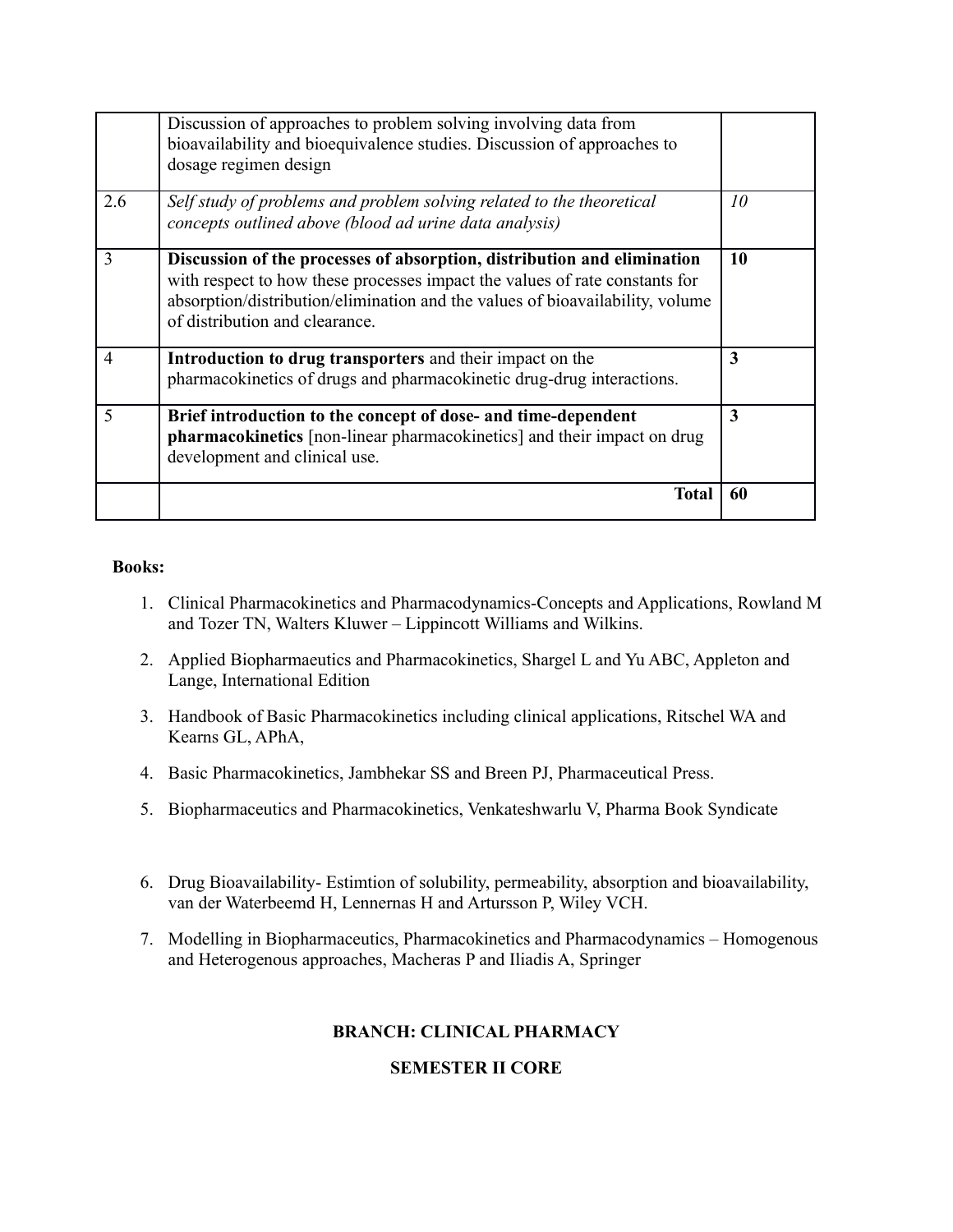| Unit           | <b>Course Content (Topics)</b>                                                                                                                            | <b>Hours</b>   |
|----------------|-----------------------------------------------------------------------------------------------------------------------------------------------------------|----------------|
| 1              | <b>Introduction to Clinical Pharmacy</b>                                                                                                                  | $\mathbf{3}$   |
| 1.1            | Scope, Objectives and Goals in Health Care.                                                                                                               |                |
| 1.2            | Practice of Clinical Pharmacy in Hospitals and Community.                                                                                                 |                |
| $\overline{2}$ | <b>Understanding the patient</b>                                                                                                                          | 11             |
| 2.1            | Pharmacist - Patient Interview, Interview Techniques, communication<br>skills.                                                                            | 8              |
| 2.2            | Patient oriented medical records (POMR): Medication history and records,<br>habits related to use of OTC medications, foods, allergies and sensitivities. |                |
| 2.3            | Patient follow- up and discharge interview for hospitalised patients.                                                                                     |                |
| 2.4            | Pharmacological and Biochemical examinations and their significance.                                                                                      |                |
| 2.5            | Ethics related to medical record                                                                                                                          |                |
| 2.6            | Discharge card                                                                                                                                            |                |
| 2.7            | Self study-Supervision of therapeutic success, side effects and adverse<br>effects                                                                        | $\overline{3}$ |
| 3              | Therapeutic use of medicine                                                                                                                               | 10             |
| 3.1            | Drug selection and administration. Problems associated with concomitant<br>therapy.                                                                       |                |
| 3.2            | Patient sensitivities, allergies. Precautions during use, Diet control.                                                                                   |                |
| 3.3            | Reasons for non-compliance, Strategies for improving compliance.                                                                                          |                |
| 3.4            | Use of drugs and concerns in geriatric, paediatric patients and in<br>pregnancy                                                                           |                |
| 3.5            | Drug-drug interactions and drug interactions with food, alcohol and<br>tobacco.                                                                           |                |
|                | Therapeutic drug monitoring (TDM)                                                                                                                         | 6              |
| 4.1            | Introduction, individualization of drug dosage regimen (variability-<br>genetic, age, weight, disease and interacting drugs).                             |                |
| 4.2            | Indications for TDM, protocol for TDM.                                                                                                                    |                |
| 4.3            | Pharmacokinetic-pharmacodynamic correlation in drug therapy.                                                                                              |                |

# **MPH\_C\_216\_T - Clinical Pharmacy** (**4 h/wk)**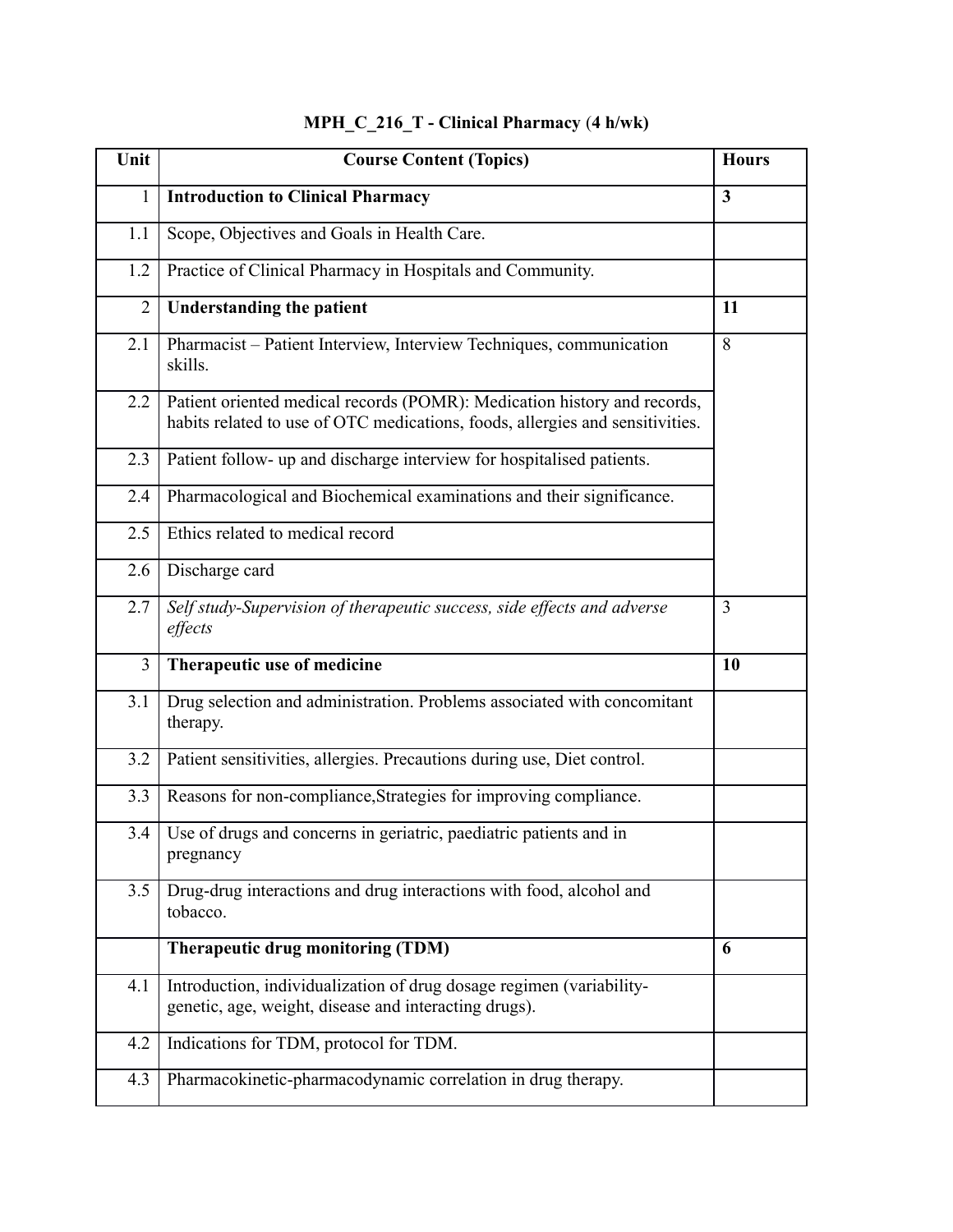| 4.4            | TDM of drugs used in following disease conditions: cardiovascular                                                                                                                                               |                         |
|----------------|-----------------------------------------------------------------------------------------------------------------------------------------------------------------------------------------------------------------|-------------------------|
|                | diseases, CNS conditions etc.                                                                                                                                                                                   |                         |
| 5              | Drug formulary, drug utilization review (DUR) including rational<br>drug therapy                                                                                                                                | 3                       |
| 6              | <b>Drug Information</b>                                                                                                                                                                                         | $\overline{\mathbf{4}}$ |
| 6.1            | Introduction to information resources                                                                                                                                                                           |                         |
| 6.2            | Drug information centre (DIC) and Drug information services.                                                                                                                                                    |                         |
| 6.3            | Drug literature utilization, selection, evaluation and communication.                                                                                                                                           |                         |
| 6.4            | Role of DIC in ensuring rational use of drugs (RUD).                                                                                                                                                            |                         |
| $\overline{7}$ | Standard treatment protocol of selected non communicable<br>diseases/conditions like diabetes, hypertension, stroke, obesity,<br>arthritis, cardiopulmonary dysfunction and fluid and electrolyte<br>imbalance. | 10                      |
| 8              | Self study- General concepts of poisoning and toxicology                                                                                                                                                        | 13                      |
|                | Critical care management:                                                                                                                                                                                       |                         |
|                | Common life support systems-Acute and chronic renal failure, cardiac and<br>epileptic attack and respiratory failure.                                                                                           |                         |
|                | <b>Total</b>                                                                                                                                                                                                    | 60                      |

- 1. J.T. Dipiro, R.L. Talbert, , G.C. Yee, G.R. Matzke, B.G. Wells, L. Michael Posey (eds.),
- 2. Pharmacotherapy : A Pathophysiologic Approach, 6th ed.., The McGraw Hill Companies, Inc., 2005.
- 3. E.T. Herfindal and D.R Gourley, Text Book of Therapeutics: Drug and Disease Management, 7th ed.,Lippincott Williams & Wilkins, USA, 2000.
- 4. T.M. Speight and NHG Holford (ed.), Avery's Drug Treatment: Principals and Practice of Clinical Pharmacology and Therapeutics, 4th ed., ADIS Press, Sydney, Australia, 1997.
- 5. Dennis L. Kasper, Eugene Braunwald, Anthony S. Fauci, Stephen L. Hauser, Dan L. Longo, J. Larry Jameson, and Kurt J. Isselbacher, (Eds.), Harrison's Principles of Internal Medicine, 16th ed., The McGraw Hill Companies, Inc., 2004.
- 6. Pharmaceutical Practice- A.J Winfield, R.M.E. Richards, Churchil livingstone publication.
- 7. Drug Interaction Facts, 2003. David S. Tatro.

|  |  |  |  | MPH_C_207_T - Clinical Research Methodology (4 h/wk) |  |  |  |
|--|--|--|--|------------------------------------------------------|--|--|--|
|--|--|--|--|------------------------------------------------------|--|--|--|

| Unit | <b>Course Contents (Topics)</b> | <b>Hours</b> |
|------|---------------------------------|--------------|
|      |                                 |              |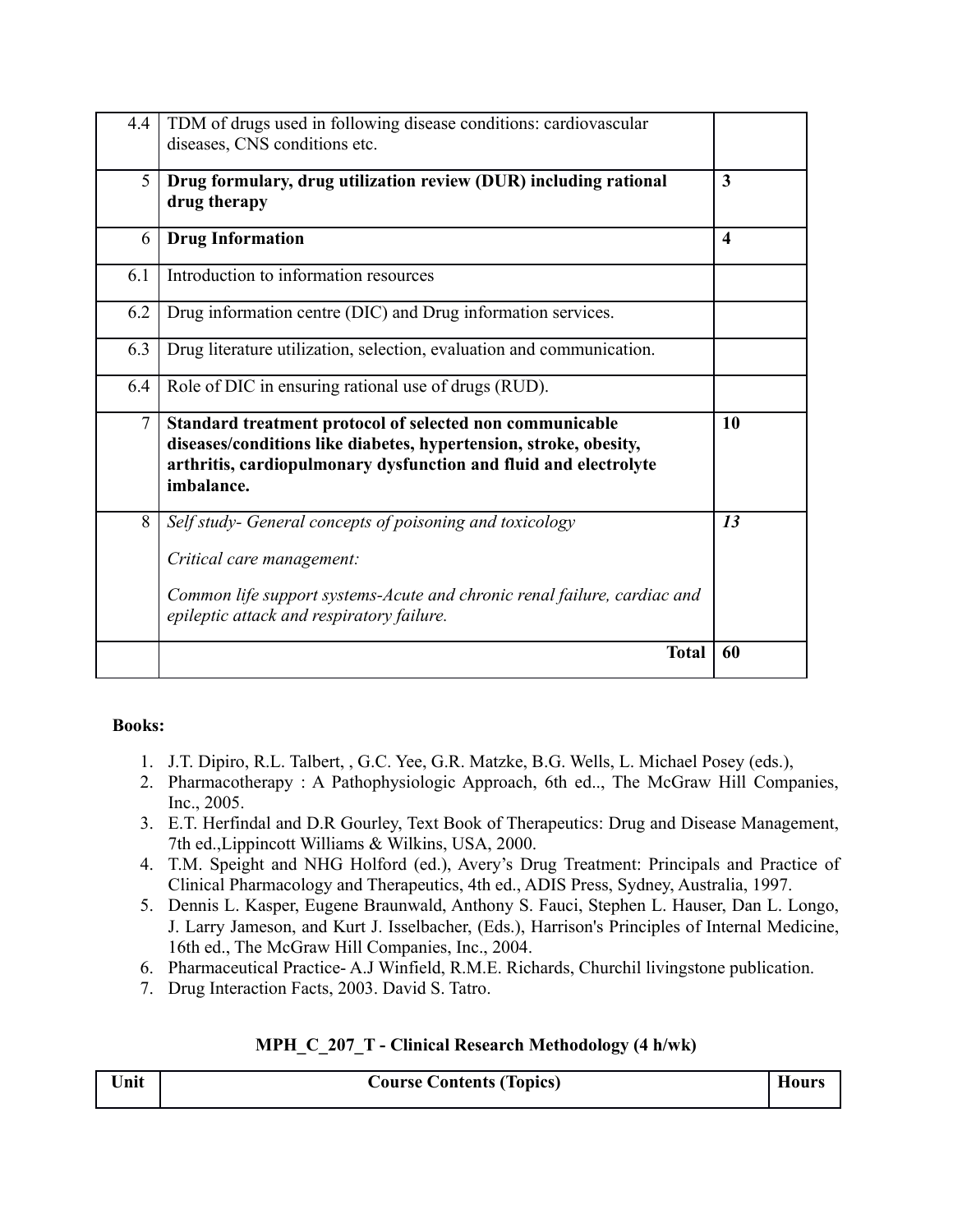| $\mathbf{1}$   | <b>Clinical trials</b>                                                                                                                                            | 10             |
|----------------|-------------------------------------------------------------------------------------------------------------------------------------------------------------------|----------------|
|                | Introduction, drug discovery and drug development, Various phases of clinical                                                                                     |                |
|                | trials, study methodology/designs, Inclusion and Exclusion criteria, objectives and<br>endpoints (efficacy and safety), Methods of allocation,<br>blinding<br>and |                |
|                | randomization, Informed consent process, study monitoring and its importance,                                                                                     |                |
|                | Safety monitoring in clinical trials, BA/BE studies, Post marketing studies                                                                                       |                |
| $\overline{2}$ | Documents in clinical study                                                                                                                                       | $\overline{4}$ |
|                | Essential documents in clinical trial-Investigators Brochure (IB), Protocol and                                                                                   |                |
|                | amendments in protocol, Case report form (CRF), Informed consent form (ICF),                                                                                      |                |
|                | Content of clinical study report (CSR).                                                                                                                           |                |
| 3              | Ethical guidelines in clinical research                                                                                                                           | 6              |
|                | History, ICH-GCP and its principles, Indian GCP (CDSCO Guidelines), ICMR                                                                                          |                |
|                | guidelines- Ethical guidelines for Biomedical Research on human subjects 2006,                                                                                    |                |
|                | Schedule Y 2005, USFDA guidelines for IND, NDA, ANDA applications                                                                                                 |                |
| $\overline{4}$ | Roles and responsibility of various clinical trial personnel as per ICH-GCP                                                                                       | $\overline{3}$ |
|                | Sponsor, Investigator, Monitor, Auditors                                                                                                                          |                |
| 5              | <b>Institutional Ethics Committee (IEC)/ Independent Ethics Committee</b>                                                                                         | $\overline{2}$ |
|                | (IdEC)/Institutional Review Board (IRB)                                                                                                                           |                |
| 6              | Role of Quality assurance in clinical research                                                                                                                    | $\overline{2}$ |
| $\overline{7}$ | <b>Clinical Data Management and Report Writing</b>                                                                                                                | $\overline{3}$ |
| 8              | Pharmacoepidemiology                                                                                                                                              | 5              |
|                | Types, methods, and factors affecting drug utilization, applications of                                                                                           |                |
|                | pharmacoepidemiology in health care and rational use of drugs                                                                                                     |                |
| 9              | Pharmacovigilance                                                                                                                                                 | 5              |
|                | Definition, scope and aims of pharmacovigilance, Adverse drug reactions-                                                                                          |                |
|                | Classification, mechanism, predisposing factors and causality assessment, Role of                                                                                 |                |
|                | clinical pharmacist in reporting, evaluation, monitoring, prevention and                                                                                          |                |
|                | management of ADRs.                                                                                                                                               |                |
| 10             | <b>Pharmacoeconomics and Outcomes Research</b>                                                                                                                    | 5              |
|                | Theories and methodologies of Pharmacoeconomics and Outcomes Research.                                                                                            |                |
|                | Applications of pharmacoeconomics to pharmacotherapy and managed health                                                                                           |                |
|                | care.                                                                                                                                                             |                |
|                | <b>Total</b>                                                                                                                                                      | 45             |
|                |                                                                                                                                                                   |                |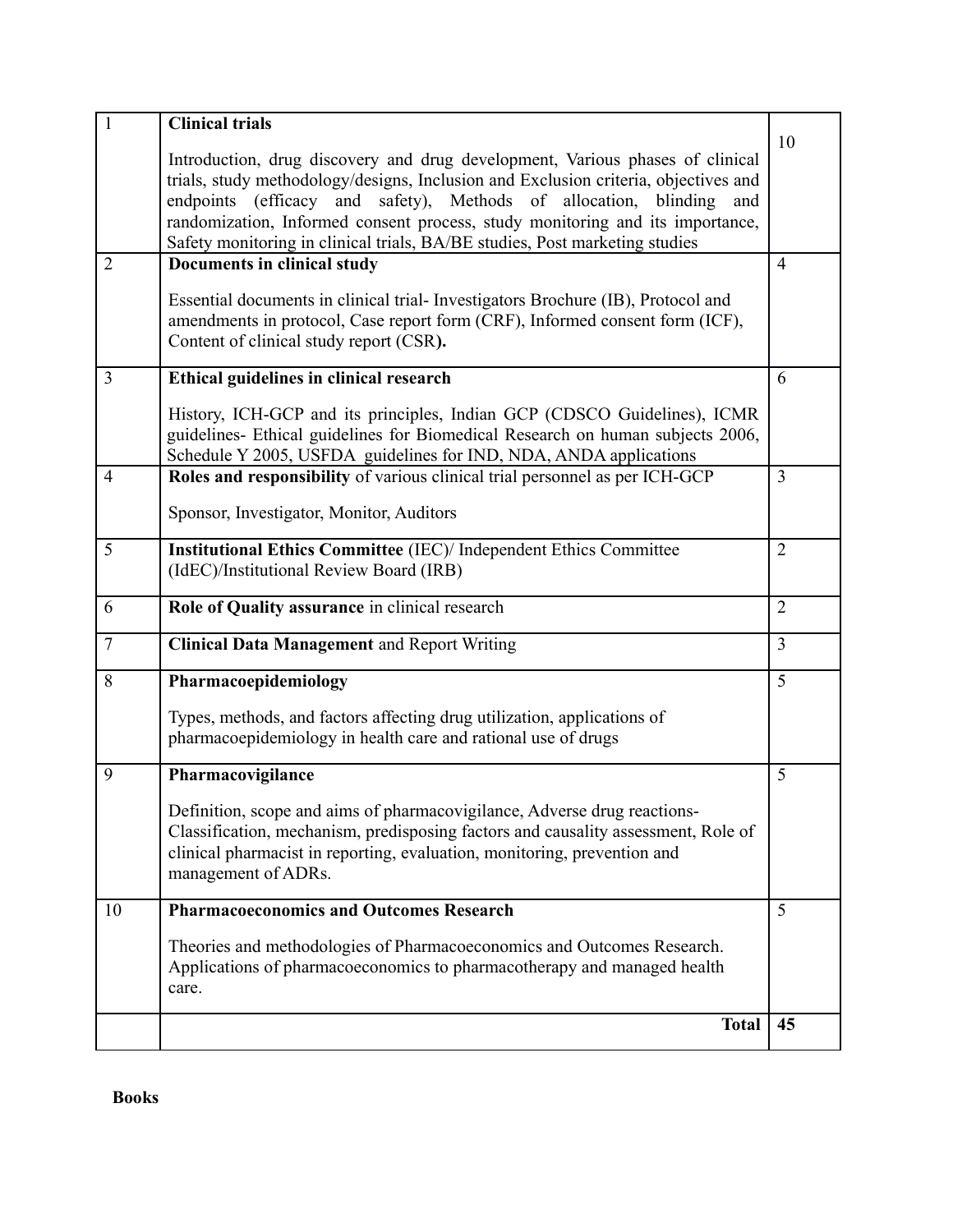- 1. Rick NG. Drugs From Discovery to Approval, second edition, John Wiley & Sons, Inc 2004.
- 2. Allen Cato, Lynda Sutton, Clinical Drug Trials and Tribulations Second Edition Revised, second edition, Marcel Dekker Inc; 2nd Revised edition March 26, 2002.
- 3. Ronald D. Mann, Elizabeth B. Andrews. Pharmacovigilance, second edition, John Wiley  $\&$ Sons Ltd,2002.
- 4. Shayne C. Gad, Drug Safety Evaluatio, A John Wiley & Sons, Inc. Publication, 2000.
- 5. Sandy Weinberg. Guidebook For Drug Regulatory Submissions, first edition, A John Wiley & Sons, Inc. 2009.
- 6. Duolao Wang and Ameet Bakhai Clinical Trials A Practical Guide to Design, Analysis, and Reporting, Remedica 2006.
- 7. Giovanna di Ignazio, Di Giovanna and Haynes, Principals of Clinical Research, Wrightson Biomedical Pub., 2001
- 8. R K Rondels, S A Varley, C F Webb, Clinical Datamanagement, Second Edition, John Wiley & Sons Inc, January 1997.
- 9. Strom BI, Limmel SE. Textbook of Pharmacoepidemiology. Chichester, West Sussex, England: John Wiley & Sons Ltd; 2006.
- 10. Rascati, Karen L. Essentials Of Pharmacoeconomics. Philadelphia, Pa.: Lippincott Williams & Wilkins, 2009.
- 11. M. F. Drummond, M. J. Sculpher and G. W. Torrance, Methods for the economic evaluation of health care programmes. Oxford University Press, USA, 2005.
- 12. Brenda Waning; Michael Montagne; William W McCloskey, Pharmacoepidemiology : principles and practice, New York : McGraw-Hill, 2001
- 13. Various Guidelines like:
	- ICH (International Conference on Harmonisation), GCP for registration of pharmaceuticals for human use. ICH Harmonised Tripartite
	- Guideline for Good Clinical Practice, E6, 1996.
	- ICMR Guideline Ethical Guidelines for Biomedical Research on Human Subjects.
	- Indian GCP Central Drugs Standard Control Organization. Good Clinical Practices
	- Guidelines for Clinical Trials on Pharmaceutical Products in India. New Delhi: Ministry of Health; 2001.
	- PharmacovigilanceProgramme of India (PvPI)

## **BRANCH: MEDICINAL CHEMISTRY**

#### **SEMESTER II CORE**

**MPH\_C\_202\_T - Advanced Pharmaceutical and Medicinal Chemistry (4 h/wk)**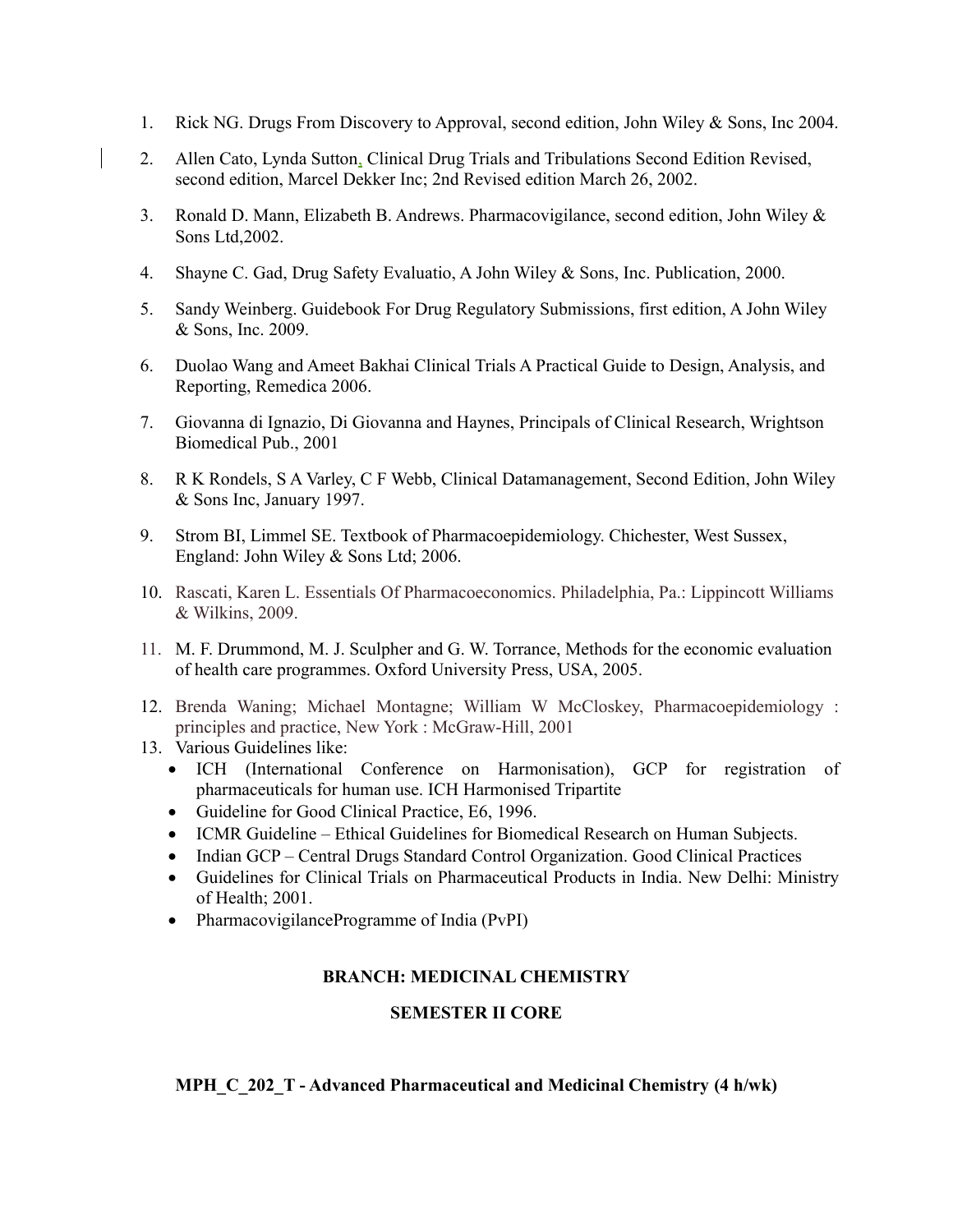| Unit           | <b>Course Content (Topics)</b>                                                                                                                                                                                                                                                                                                                                                  | Hour           |
|----------------|---------------------------------------------------------------------------------------------------------------------------------------------------------------------------------------------------------------------------------------------------------------------------------------------------------------------------------------------------------------------------------|----------------|
|                |                                                                                                                                                                                                                                                                                                                                                                                 | S              |
| $\mathbf{1}$   | <b>Enzyme Inhibition</b>                                                                                                                                                                                                                                                                                                                                                        | 16             |
| 1.1            | Coverage of basic aspects of enzyme kinetics, catalysis, transition-state<br>theory.                                                                                                                                                                                                                                                                                            | $\overline{2}$ |
| 1.2            | Drug Resistance through alterations of drug uptake, overproduction of<br>enzyme, alterations of the enzyme active site, overproduction of the<br>substrate or new pathways for formation of the product                                                                                                                                                                         | $\mathbf{1}$   |
| 1.3            | Drug synergism, concepts and mechanisms.                                                                                                                                                                                                                                                                                                                                        | $\mathbf{1}$   |
| 1.4            | Reversible enzyme inhibitors - competitive inhibition, non-competitive<br>inhibition, uncompetitive inhibition with suitable examples. Detection of<br>type of inhibition by suitable plotting methods. Concepts of $IC_{50}$ and $K_i$                                                                                                                                         | $\overline{4}$ |
| 1.5            | Slow-tight binding inhibitors, covalent enzyme inhibitors and mechanism-<br>based inhibitors with suitable examples. Concept of $K_{\text{inact}}$ and $K_i$ for<br>irreversible inhibitors                                                                                                                                                                                     | $\overline{4}$ |
| 1.6            | Self study of specific examples of different types of inhibitors and their<br>design (some examples like COX inhibitors, ACE inhibitors, RT inhibitors,<br>HIV protease inhibitors, aromatase inhibitors, DHFR inhibitors, viral<br>DNA polymerase inhibitors, thymidylate synthase inhibitors and others)                                                                      | $\overline{4}$ |
| 2              | <b>QSAR</b>                                                                                                                                                                                                                                                                                                                                                                     | 14             |
| 2.1            | <b>Historical Aspects</b>                                                                                                                                                                                                                                                                                                                                                       | $\mathbf{1}$   |
| 2.2            | Electronic Effects- the Hammett equation, lipophilic effects, experimental<br>measurement of lipophilicity, logP and logD, effect of ionization on logP,<br>calculation of logP and logD, Steric effects- the Taft equation                                                                                                                                                     | $\overline{3}$ |
| 2.3            | Hansch Analysis, Free-Wilson method, Topliss operational scheme                                                                                                                                                                                                                                                                                                                 | $\overline{2}$ |
| 2.4            | Basics of regression analysis - linear and multilinear regression,<br>introduction to PCA, PCR, PLS, ANN and GFA. Correlation coefficients<br>$(r^2 \text{ and } r^2_{pred})$ , F-test, standard error, validation methods like cross-<br>validation by calculation of $q^2$ , boot-strap analysis and randomization.<br>Application domain for predictions using a QSAR model. | 6              |
| 2.5            | Design of training and test sets using factorial design                                                                                                                                                                                                                                                                                                                         | 2              |
| 2.5            | Self Study $-D$ ifferent types of descriptors reported in literature that<br>account for the steric, electronic and lipophilic effects.                                                                                                                                                                                                                                         | $\overline{2}$ |
| $\overline{3}$ | <b>Peptides and Peptidomimetics</b>                                                                                                                                                                                                                                                                                                                                             | 14             |
| 3.1            | Coverage of peptide structure, biosynthesis of peptides and solid-                                                                                                                                                                                                                                                                                                              | $\overline{4}$ |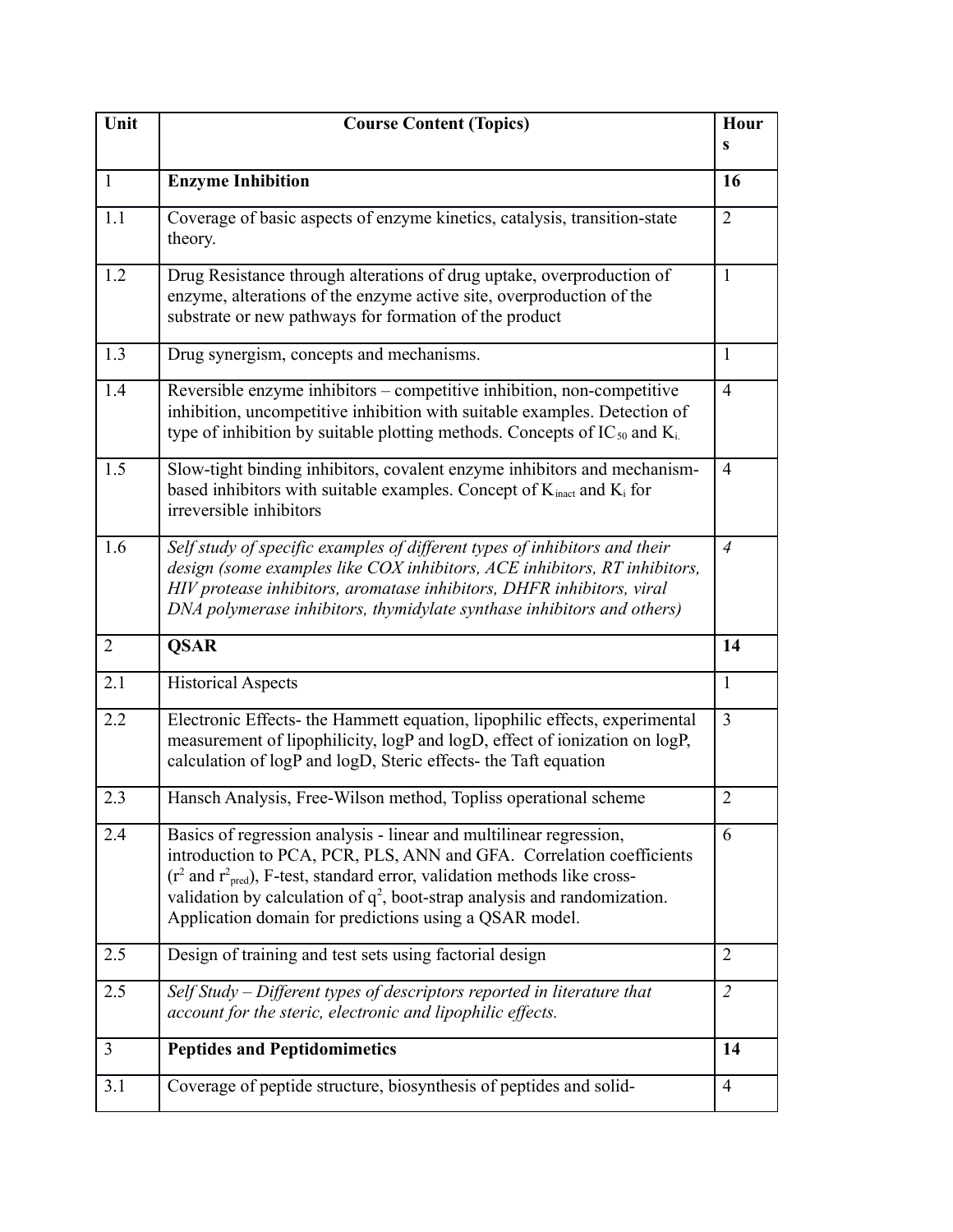|                | <b>Total</b>                                                                                                                                                                                                                                  | 60             |
|----------------|-----------------------------------------------------------------------------------------------------------------------------------------------------------------------------------------------------------------------------------------------|----------------|
| 5.1            | Self study of biotechnology based drugs, vaccines and diagnostic agents<br>with respect to their biological source, their design and the mechanism of<br><i>their actions</i>                                                                 | $\overline{4}$ |
| 5              | Molecular Biology, Genetic engineering and Biotechnology in<br>production of biologicals as drugs.                                                                                                                                            | 6              |
| 4.2            | Design of antisense oligonucleotides and small interfering RNAs<br>(siRNAs) with some examples                                                                                                                                                | $\overline{4}$ |
| 4.1            | History and principles                                                                                                                                                                                                                        | $\overline{2}$ |
| $\overline{4}$ | Antisense therapeutic agents                                                                                                                                                                                                                  | 6              |
| 3.3            | Self study of examples of peptidomimetics for some enzymes and receptors<br>like ACE, CCK, bradykinin                                                                                                                                         | $\overline{2}$ |
| 3.2            | Design of peptidomimetics by manipulation of the amino acids,<br>modification of the peptide backbone, incorporating conformational<br>constraints locally or globally, $\alpha$ -helix, $\beta$ -sheet, $\beta$ -and $\gamma$ -turn mimetics | $\overline{4}$ |
|                | phase/solution synthesis of peptides.                                                                                                                                                                                                         |                |

- 1. The Organic Chemistry of Drug Design and Drug Action, Silverman R. B., Academic Press.
- 2. Textbook of Drug Design and Discovery, Eds. Krogsgaard-Larsen P., Liljefors T., Madsen U., Taylor & Francis.
- 3. Medicinal Chemistry: An Introduction, Thomas G, Wiley.
- 4. Peptide and Protein Design for Biopharmaceutical Applications, Ed Jensen K. J., Ch. 3 Aspects of Peptidomimetics by Maes V.,Tourwé D., John Wiley & Sons, Ltd, Chichester, UK.
- 5. Comprehensive Medicinal Chemistry, Series Ed., Hansch C., Pergamon Press.
- 6. Burgers Medicinal Chemistry, Drug Discovery and Development, Wiley.

| Unit | <b>Course Content (Topics)</b>                                       | <b>Hours</b> |
|------|----------------------------------------------------------------------|--------------|
|      | Introduction to xenobiotic/drug metabolism                           |              |
|      | Introduction to xenobiotic/drug metabolism and its relation to other |              |

## **MPH\_C\_217\_T - Drug Metabolism (4 h/wk)**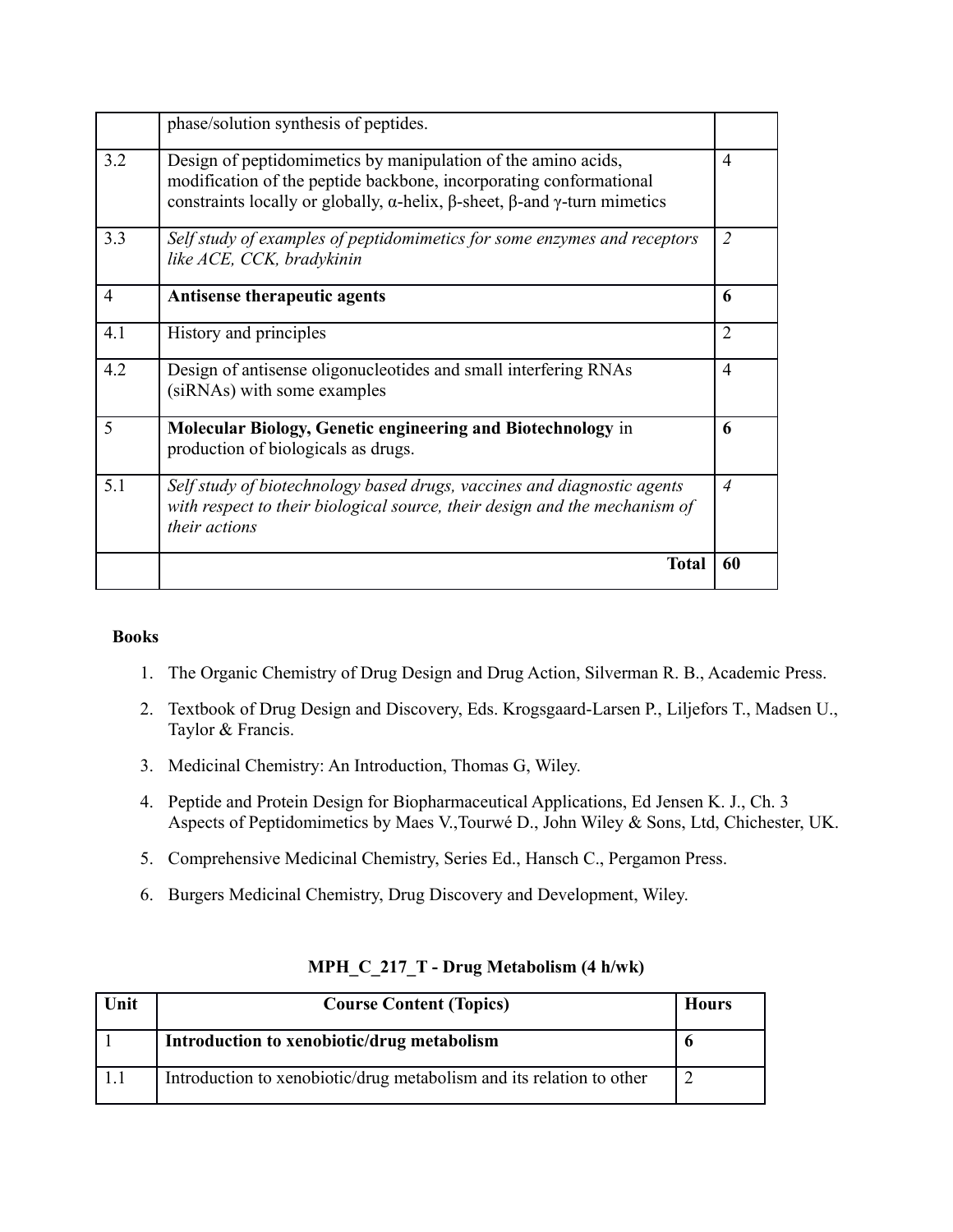|                | defence systems (Physical barriers, excretion, immune system).                                                                                                                                                                                                                                      |                |
|----------------|-----------------------------------------------------------------------------------------------------------------------------------------------------------------------------------------------------------------------------------------------------------------------------------------------------|----------------|
| 1.2            | Types of reactions (I and II), consequences of drug metabolism (DM)<br>[inactivation, bioactivation, prodrugs], organs of DM, localization of<br>drug metabolizing enzymes, factors affecting drug metabolism.                                                                                      | $\overline{4}$ |
| $\overline{2}$ | Cytochrome P450s: Introduction to the family of enzymes, their<br>classification and nomenclature.                                                                                                                                                                                                  | 20             |
| 2.1            | Introduction to the family of enzymes, their classification and<br>nomenclature.                                                                                                                                                                                                                    | $\overline{2}$ |
| 2.2            | CYP450 catalytic cycle, different types of reactions catalyzed by<br>CYP450s and the mechanisms of catalysis.                                                                                                                                                                                       | 8              |
| 2.3            | Human CYP450s involved in DM, their distribution and properties,<br>typical substrates, specific probe substrates, specific inhibitors,<br>induction of CYPs and specific inducers                                                                                                                  | $\overline{7}$ |
| 2.4            | Genetic polymorphism in CYP450 expression                                                                                                                                                                                                                                                           | $\overline{3}$ |
| $\overline{3}$ | <b>NON P450 enzymes</b>                                                                                                                                                                                                                                                                             | 20             |
| 3.1            | Introduction to NON P450 enzymes involved in drug metabolism                                                                                                                                                                                                                                        | 05             |
| 3.2            | Self study of NON P450s - glucuronosyltransferases,<br>sulfotransferases, glutathione S-transferases, N-acetyl transferases,<br>xanthine oxidase, aldehyde oxidase, esterase, epoxide hydrolase,<br>nitro/azo reducatases and FMO [on lines similar to that specified for<br>CYPs as listed above]. | 15             |
| $\overline{4}$ | Introduction to methods for studying DM. Discussion of in vitro<br>and in vivo tools, along with their advantages and limitations<br>{recombinant enzymes, subcellular fractions, hepatocytes, liver<br>slices, perfused liver and whole animal studies}.                                           | 5              |
| 5              | <b>Discussion of types of DM studies</b> – metabolic stability, cross<br>species comparisons, metabolite profiling and identification, reaction<br>phenotyping, CYP inhibition and CYP induction studies.                                                                                           | 6              |
| 6              | Introduction to in silico drug metabolite predictions and<br>associated algorithms.                                                                                                                                                                                                                 | $\mathbf{3}$   |
|                | <b>Total</b>                                                                                                                                                                                                                                                                                        | 60             |

a. Comprehensive Medicinal Chemistry, Series Ed., Hansch C., Pergamon Press.

b. Wilson and Gisvold's, Textbook of Organic Medicinal and Pharmaceutical Chemistry, Lippincott-Raven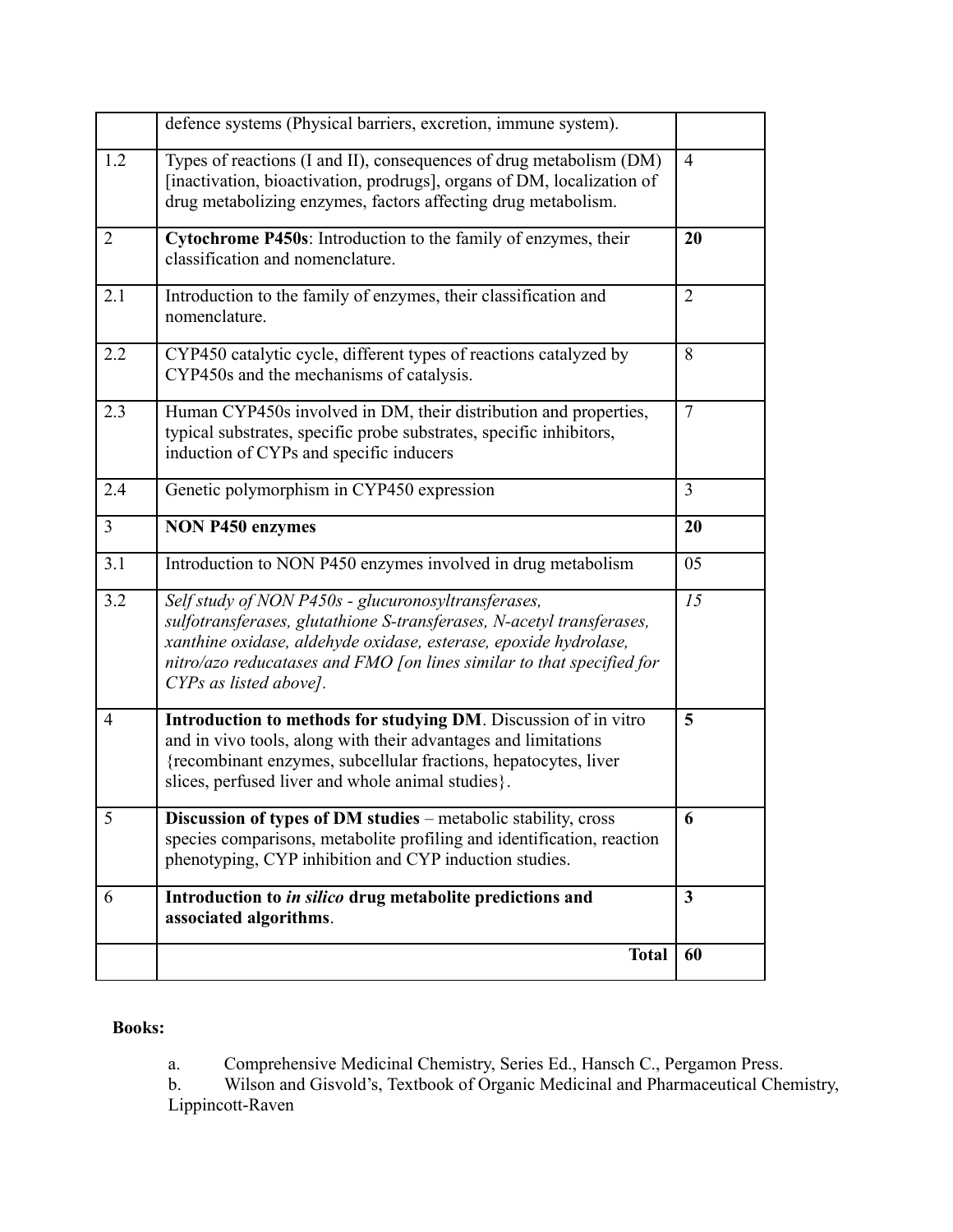c. Foye's Principles of Medicinal Chemistry, Lippincott Williams and Wilkins.

d. Drug Metabolizing Enzymes-Cytochrome P450 and Other Drug Metabolizing Enzymes in Drug Discovery and Development, Lee JS, Obach SR and Fisher MB, Marcel Dekker, Fontis India, 2003

e. Pharmaceutical Profiling in Drug Discovery for Lead Selection, Borchardt RT, Kerns EH, Lipinski CA, Thakker DR and Wang B, AAPS Press, 2004

f. Drug Metabolism – Current Concepts, Ionescu C and Caira MR, Springer International Edition

g. Handbook of Drug Metabolism, Woolf TF, Marcel Dekker, 1999.

## **BRANCH: PHARMACEUTICAL BIOTECHNOLOGY**

## **SEMESTER II CORE**

| Unit           | <b>Course Content (Topics)</b>                                                                                                                                                                      | <b>Hours</b>   |
|----------------|-----------------------------------------------------------------------------------------------------------------------------------------------------------------------------------------------------|----------------|
| $\mathbf{1}$   | The beginnings of molecular biology                                                                                                                                                                 | $\mathbf{1}$   |
| $\overline{2}$ | <b>DNA Structure and Role of DNA</b>                                                                                                                                                                | 16             |
| 2.1            | Organization of the genome, building from nucleotides to chromatin                                                                                                                                  | 6              |
| 2.2            | The genetic code and its relationship to protein structure                                                                                                                                          | $\overline{2}$ |
| 2.3            | DNA replication, Telomere maintenance, mechanisms of DNA repair,<br>DNA recombination                                                                                                               | 8              |
| $\overline{3}$ | The versatility of RNA                                                                                                                                                                              | 23             |
| 3.1            | Transcription and translation in prokaryotes; Transcription and<br>translation in eukaryotes                                                                                                        | 8              |
| 3.2            | Epigenetics and monoallelic gene expression                                                                                                                                                         | 3              |
| 3.3            | RNA processing and post-transcriptional gene regulation                                                                                                                                             | 8              |
| 3.4            | Mechanisms of translation                                                                                                                                                                           | $\overline{4}$ |
| $\overline{4}$ | Genetically modified organisms: Use in basic and applied<br>research                                                                                                                                | 14             |
| 4.1            | Recombinant DNA technology, molecular cloning, & some tools for<br>analyzing gene expression                                                                                                        | 8              |
| 4.2            | Genome analysis: DNA typing; Genomics and beyond; Medical<br>molecular biology: applications in Cancer and Gene therapy; Genes<br>and behavior. Proteomics and genomics : Methods for studying gene | 6              |

## **MPH\_C\_218\_T - Basic Molecular Biology** (**4 h/wk)**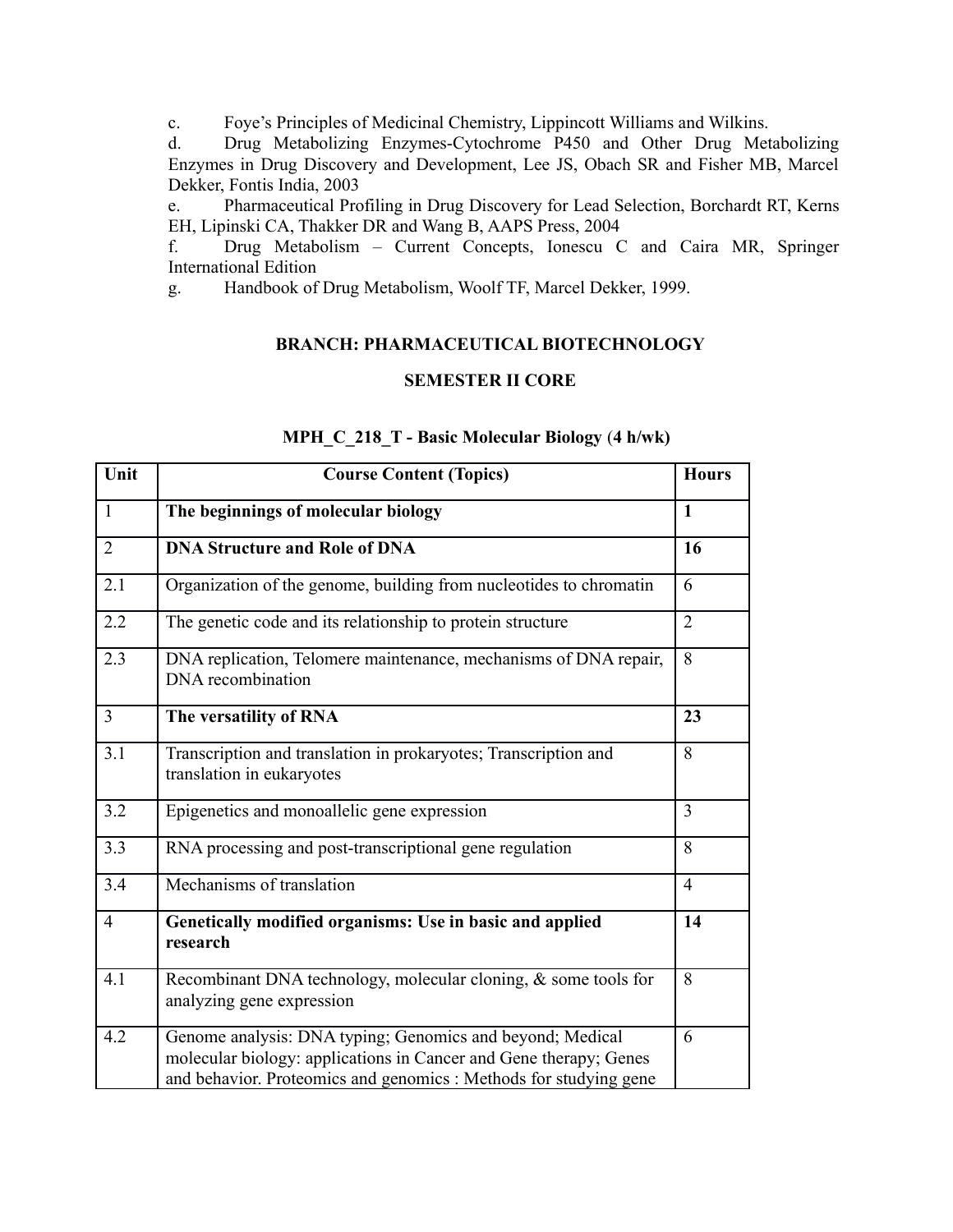| and protein expression                       |    |
|----------------------------------------------|----|
| Plant tissue culture and animal cell culture |    |
| <b>Total</b>                                 | 60 |

- 1. Genes IX, Ed Benjamin Lewin. Oxford University Press.
- 2. Molecular Cell Biology, Lodish H, Berk A, Zipursky S L, Matsudaira P., Baltimore D, Darnell J, Publisher W. H. Freeman.
- **3.** Molecular Biology of the Cell, Alberts Publisher Garland Science.
	- 4. Watson, J. D. Tania A. Baker, Stephen P. Bell, Alexander Gann, Michael Levine, Richard Losick, Molecular Biology of the Gene, Benjamin Cummings; 6th Edition, 2007.
	- 5. Molecular Biology in Medicinal Chemistry, Dingemann Th, Steinhilber D and Folkers G, Wiley-VCH, Germany
	- 6. Basic Principles of Gene Manipulation, Primrose SB, Twyman RM and Old RW, Blackwell.
	- 7. Molecular Biology and biotechnology, Walker JM and Rapley R, Royal Society of Chemistry

| Unit           | <b>Course Content (Topics)</b>                                                                                                                                                                                                                                                        | <b>Hours</b>   |
|----------------|---------------------------------------------------------------------------------------------------------------------------------------------------------------------------------------------------------------------------------------------------------------------------------------|----------------|
| $\mathbf{1}$   | <b>Production and Control of Biotech derived products</b>                                                                                                                                                                                                                             | 25             |
| 1.1            | Recombinant DNA products – insulin, growth hormone, erythropoietin,<br>cytokines                                                                                                                                                                                                      | 5              |
| 1.2            | Vaccines – attenuated virus, genetic alterations of live virus as a vector of<br>other pathogens (recombinant virus or recombinant vaccinia virus)                                                                                                                                    | $\overline{7}$ |
| 1.3            | Diagnostic proteins – protein A, protein G, antibodies                                                                                                                                                                                                                                | $\overline{4}$ |
| 1.4            | Quality control testing of biotech products – determining impurities,<br>contamination -viral, bacterial endotoxin, rabbit pyrogen test, sterility,<br>protein identification, finger prints by electrophoresis, isoelectric focussing,<br>immunogenicity, partial sequence analysis. | 9              |
| $\overline{2}$ | <b>Plant biotech products</b>                                                                                                                                                                                                                                                         | 10             |
| 2.1            | Substances produced by plant cell culture                                                                                                                                                                                                                                             | $\overline{2}$ |
| 2.2            | Transgenic plants and their application                                                                                                                                                                                                                                               | $\overline{4}$ |
| 2.3            | Biotransformations with plant cell culture                                                                                                                                                                                                                                            | $\overline{4}$ |

## **MPH\_C\_219\_T- Pharmaceutical Biotechnology (4 h/wk)**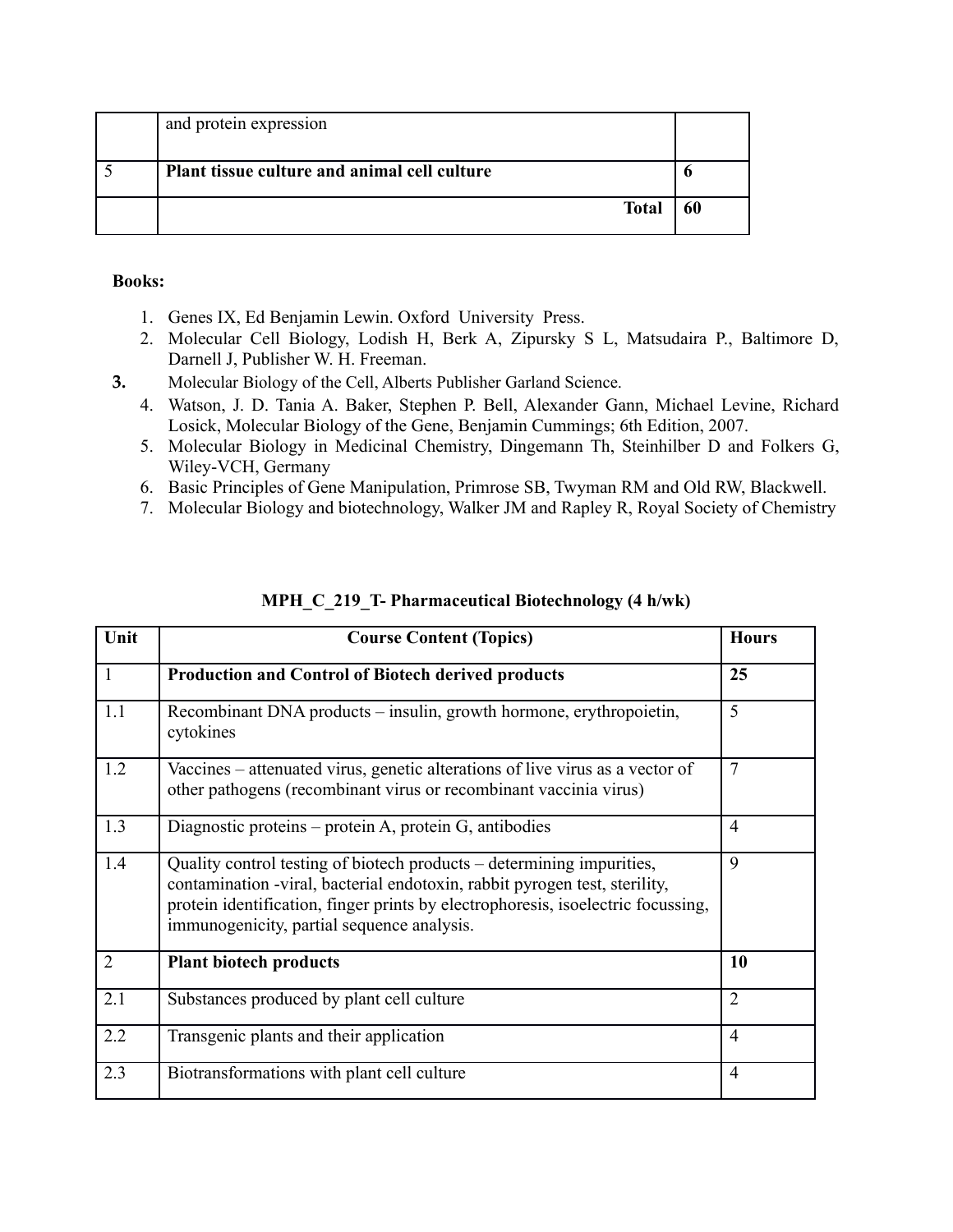| $\overline{3}$ | <b>Biotech products through fermentation</b>                                                                                                                       | 13             |
|----------------|--------------------------------------------------------------------------------------------------------------------------------------------------------------------|----------------|
| 3.1            | Fermentation – batch, continuous fermentation                                                                                                                      | $\overline{2}$ |
| 3.2            | Role of bioengineering in fermentation - geometry of fermentation tanks,<br>design of impellers, agitation systems and environmental conditions of<br>fermentation | 3              |
| 3.3            | Fermentative production of important secondary metabolites – penicillins,<br>amino glycosides polyene macrolides, macrolides, anthracyclines                       | 3              |
| 3.4            | Principles of downstream processing of fermentation products                                                                                                       | 3              |
| 3.5            | Unit operations and techniques employed inn downstream processing of<br>fermentation products, microbial strain selection and preservation methods                 | 3              |
| 3.6            | Genotype and phenotype variation of characters of microbes                                                                                                         |                |
| $\overline{4}$ | <b>Self Study - Biotransformation</b>                                                                                                                              | 12             |
| 4.1            | Biotransformation principles and industrial applications in the production<br>of chemicals and drugs                                                               |                |
| 4.2            | Immobilization of enzymes, proteins and their applications - biosensors,<br>enzyme electrodes, immunosensors, optical sensors                                      |                |
|                | <b>Total</b>                                                                                                                                                       | 60             |

1. Biotechnology, H. J. Rechm, G. Reed. Vols 1 – 12, A. Pulher, P. Stadler Eds, Weinhelm, New York

- 2. A text book of Biotechnology, H. D. Kumar Affiliated, East West Press Pvt. Ltd.
- 3. Genetic Engineering Fundamentals, Karl Kammer, Meyer Virginia, C. Clark.
- 4. Genes V, Benjamin Lewin, Oxford University Press.
- 5. Methods in Plant Molecular Biology and Biotechnology, Bernard R Glick, John E Thompson, CRC Press.

6. Genetic and Biochemistry of Antiobiotics Production, Leo C Vining, Colin, Stuttard Butterworth, Heinemann.

7. Biotechnology – Applications and Research, Paul N Chermisinoff, Robert P Ouellett, Technomic Publishing Co. Inc.

8. Transgenic Plants: A production systems for industrial and pharmaceutical proteins, Meran R. L. Owen, Jan Pen, John Wiley and Sons.

9. Biotehnology of antibiotics, William R Strohl, Marcel Dekker.

10. Molecular Biochemistry – Therapeutic applications and strategies, Sunil Maulik and Salil D Patel, John Wiley and Sons, Inc.

#### **BRANCH: DRUG DELIVERY TECHNOLOGY**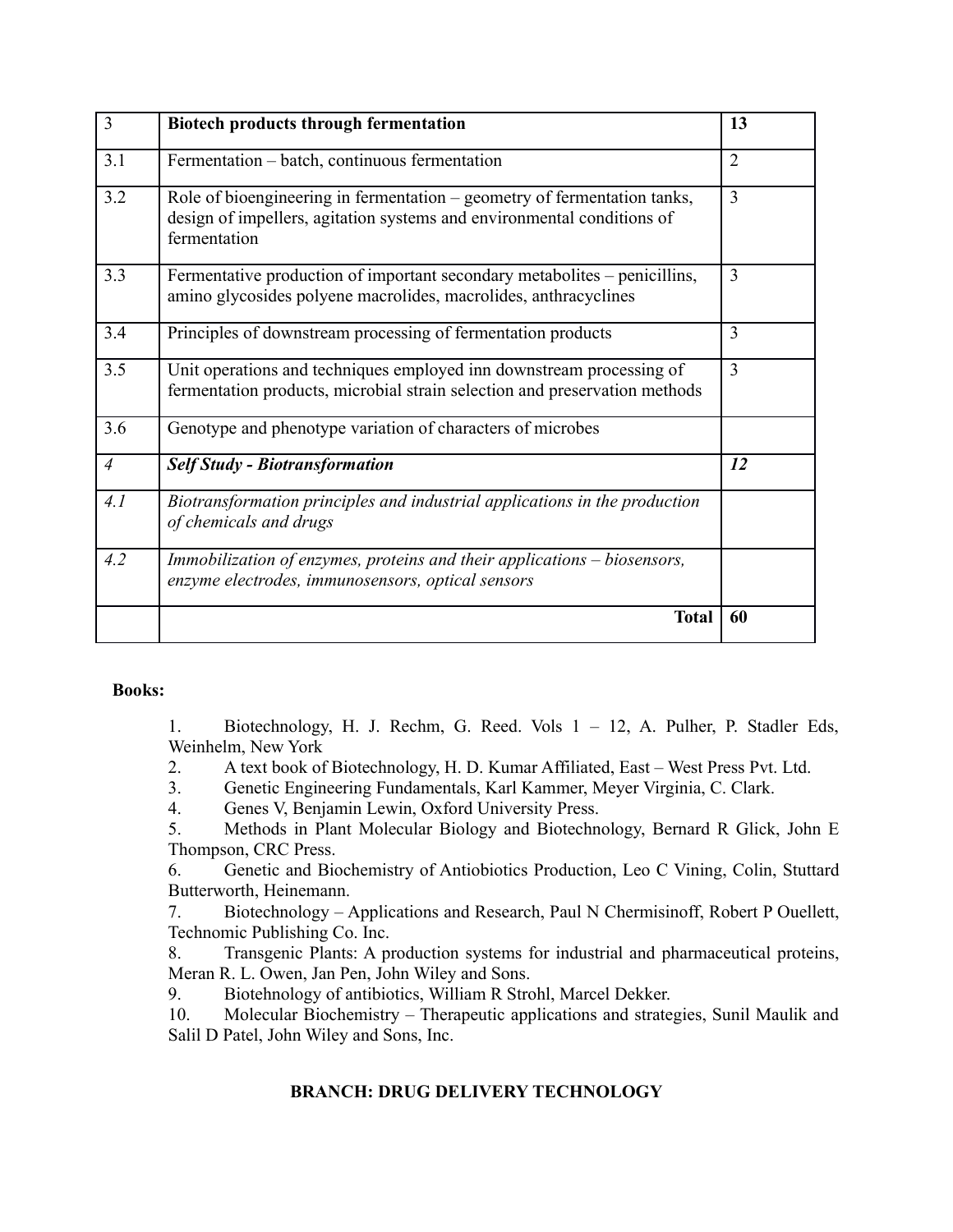## **SEMESTER II CORE**

# **MPH\_C\_204\_T - Advanced Pharmaceutics - I (4 h/wk)**

| Unit           | <b>Course Contents (Topics)</b>                                                                                                                                                                                                                                                                                                                               | <b>Hours</b>     |
|----------------|---------------------------------------------------------------------------------------------------------------------------------------------------------------------------------------------------------------------------------------------------------------------------------------------------------------------------------------------------------------|------------------|
| $\mathbf{1}$   | Solids - oral SR system                                                                                                                                                                                                                                                                                                                                       | 13               |
| 1.1            | Self study-Overview of Single oral unit SR systems.                                                                                                                                                                                                                                                                                                           | $\mathfrak{Z}$   |
| 1.2            | Self study-Structure and physiology of GIT.                                                                                                                                                                                                                                                                                                                   | $\boldsymbol{l}$ |
| 1.3            | Mechanism of Release & Release kinetic equations.                                                                                                                                                                                                                                                                                                             | $\overline{4}$   |
|                | Types – Diffusion controlled, Dissolution controlled, Reservoir, Matrix,<br>Osmotic systems, Ion exchange systems                                                                                                                                                                                                                                             |                  |
|                | Mucosal drug delivery systems- buccal, gingival, sublingual.                                                                                                                                                                                                                                                                                                  |                  |
| 1.4            | Multiparticulate systems-pelletization (emphasis on extrusion and<br>spheronization). Orodispersible systems. Pulsatile Drug delivery<br>systems.                                                                                                                                                                                                             | 5                |
| $\overline{2}$ | <b>Parenteral SR systems</b>                                                                                                                                                                                                                                                                                                                                  | 12               |
| 2.1            | Need and concept, routes employed                                                                                                                                                                                                                                                                                                                             | $\mathbf{1}$     |
| 2.2            | Approaches- aqueous systems (complexation, use of polymers), aqueous<br>suspensions (depot injections, microspheres, magnetic microspheres),<br>Oily solutions & suspensions, Emulsions (Microemulsions, multiple<br>emulsions,), Implants (in detail-concept, properties desired, various<br>approaches), prodrugs (chemical modifications), infusion pumps. | 6                |
| 2.3            | Self study-Biopharmaceutical aspects, Sterilization & stability issues                                                                                                                                                                                                                                                                                        | $\overline{2}$   |
| 2.4            | Characterization-special emphasis on release studies                                                                                                                                                                                                                                                                                                          | $\mathbf{1}$     |
| 2.5            | Issues related to Safety, Toxicity & Tissue Injury                                                                                                                                                                                                                                                                                                            | $\overline{2}$   |
| 3              | <b>Specialized Emulsions</b>                                                                                                                                                                                                                                                                                                                                  | 9                |
| 3.1            | Microemulsions, Multiple emulsions, Self Emulsifying Drug Delivery<br>systems & SMEDDS; Formulation and phase behaviour; Preparation &<br>Characterization; Bioavailabity Aspects; Applications.                                                                                                                                                              | 6                |
| 3.2            | Self study-Theories of Emulsification, Factors influencing type of<br>emulsion formed.                                                                                                                                                                                                                                                                        | $\mathfrak{Z}$   |
| $\overline{4}$ | <b>Gastro-retentive Drug Delivery Systems</b>                                                                                                                                                                                                                                                                                                                 | 8                |
| 4.1            | Self study - Introduction; concept of absorption window; need for                                                                                                                                                                                                                                                                                             | $\mathfrak{Z}$   |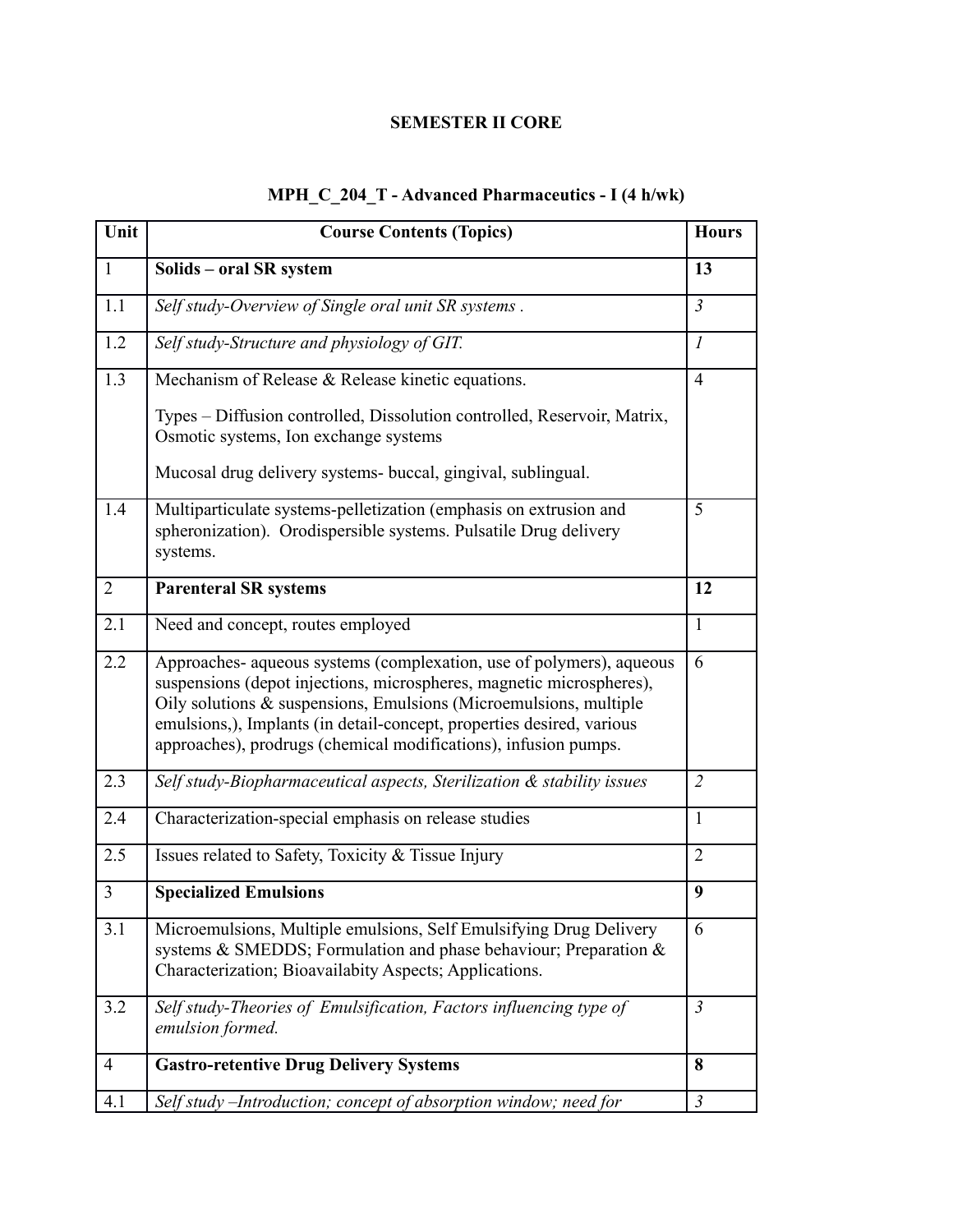|        | GRDDS, gastric motility; principles of Gastro-retention; Factors<br>controlling performance of GRDDS.                                                  |                             |
|--------|--------------------------------------------------------------------------------------------------------------------------------------------------------|-----------------------------|
| 4.2    | Different Approaches-High density systems, floating systems, muco-<br>adhesive systems, Expandable systems, Magnetic systems, Superporous<br>Hydrogels | $\overline{4}$              |
| 4.3    | Evaluation.                                                                                                                                            | $\mathbf{1}$                |
| 5      | Ocular drug delivery systems.                                                                                                                          | $\overline{7}$              |
| 5.1    | Self study-Structure and physiology of eye; Drug absorption and<br>disposition in the eye.                                                             | $\overline{2}$              |
| 5.2    | Methods to prolong ocular drug residence with emphasis on<br>mucoadhesive systems.                                                                     | $\mathbf{1}$                |
| 5.3    | Intraocular inserts; Nonerodible inserts / Erodible inserts.                                                                                           | $\overline{4}$              |
|        | Novel ophthalmic drug delivery systems, Nanoparticles, liposomes and<br>prodrugs. Ocular penetration enhancers.                                        |                             |
| 6      | <b>Transdermal Drug Delivery Systems</b>                                                                                                               | 7                           |
| 6.1    | Self study-Structure and physiology of skin.                                                                                                           | $\mathcal{I}_{\mathcal{I}}$ |
| 6.2    | Principles of skin permeation.                                                                                                                         | 3                           |
|        | Kinetics of skin permeation & penetration enhancers.                                                                                                   |                             |
|        | Types (Gels, Patches/films),                                                                                                                           |                             |
|        | Pressure sensitive adhesives.                                                                                                                          |                             |
| 6.3    | Development & evaluation $-$ in vitro, in vivo.                                                                                                        | $\mathbf{1}$                |
| 6.4    | Iontophoresis.                                                                                                                                         | $\mathbf{1}$                |
| 6.5    | Recent advances -use of microneedles in transdermal drug delivery.                                                                                     | $\mathbf{1}$                |
| $\tau$ | <b>Introduction to Pharmaceutical Processing Development.</b>                                                                                          | $\overline{\mathbf{4}}$     |
|        | (As per ICH guidelines)                                                                                                                                |                             |
| 7.1    | Elements in Pharmaceutical development                                                                                                                 | $\overline{3}$              |
|        | Target product profile<br>Critical Quality Attributes.<br>Linking Material Attributes & process parameters to<br>CQA's Risk Assessment<br>Design space |                             |
|        | <b>Control Strategy</b>                                                                                                                                |                             |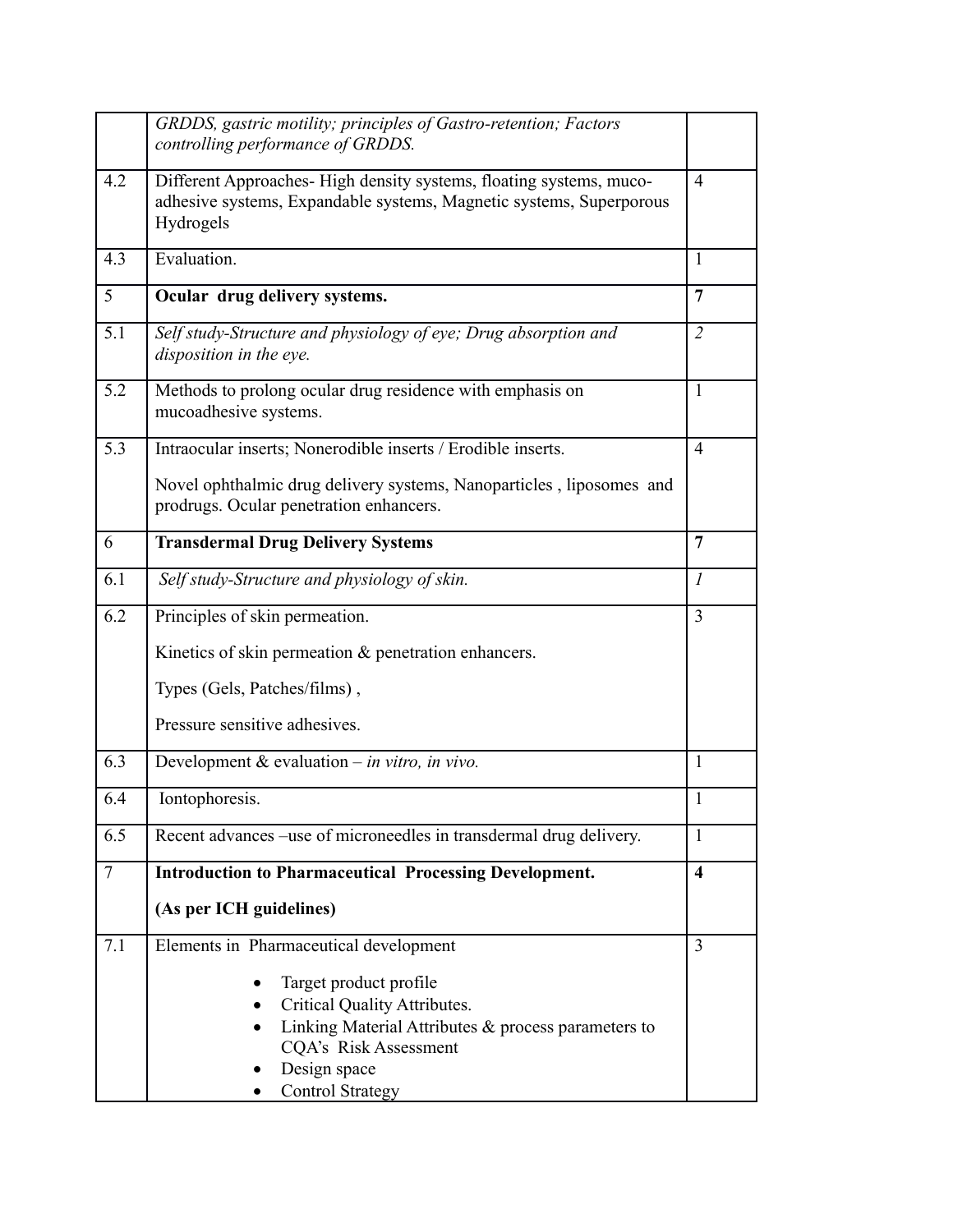|     | Product Lifecycle management & continual<br>$\bullet$<br>improvement.                                    |    |
|-----|----------------------------------------------------------------------------------------------------------|----|
| 7.2 | Submission of Pharmaceutical Development and related information in<br>CTD format.<br>Relevant Examples. | 1  |
|     | Total                                                                                                    | 60 |

- 1. Targeted and Controlled Drug Delivery: Novel Carrier Systems by Vyas SP, Khar RK, CBS Publishers and Distributors, 1<sup>st</sup>edn, 2002.
- 2. Controlled and Novel Drug Delivery by Jain NK, CBS Publishers and Distributors, 2008.
- 3. Controlled Drug Delivery: Fundamentals and Applications by Robinson JR, Lee VHL, Dekker, 2 ndedn, Vol 29, 1987.
- 4. Novel Drug Delivery System by Chien YW, 2ndedn, Vol 50, Informa Healthcare, 2003.
- 5. Progress in Controlled and Novel Drug Delivery Systems by Jain NK, CBS Publishers and Distributors; 2004.
- 6. Ophthalmic Drug Delivery Systems, Mitra AK, 2nd edn., Drugs and Pharmaceutical Sciences Series, Vol. 130, Marcel Dekker, 2003.
- 7. Polymeric drug delivery system, Kwon GS, Marcel Dekker, Vol 148, 2005.
- 8. Nanoparticulate Drug Delivery System by Thassu D, Deleers M, Pathak Y, Marcel Dekker, Vol 166, 2007.
- 9. Controlled Drug Delivery- Challenges and Strategies by Park K, American Chemical Society, 1997.
- 10. Colloidal Drug Delivery System by Kreuter J, Marcel Dekker Vol 66, 1994.
- 12. www.ich.org
- 13. Pharmaceutical Dosage Forms: Disperse Systems by Lieberman HA, Rieger MM, Banker GS, Marcel Dekker, Vol 3, 2<sup>nd</sup> edn, 2005.
- 14. Pharmaceutical Emulsions and Suspensions by Nielloud F, Marti- Mestres G, Marcel Dekker, Vol 105, 2000.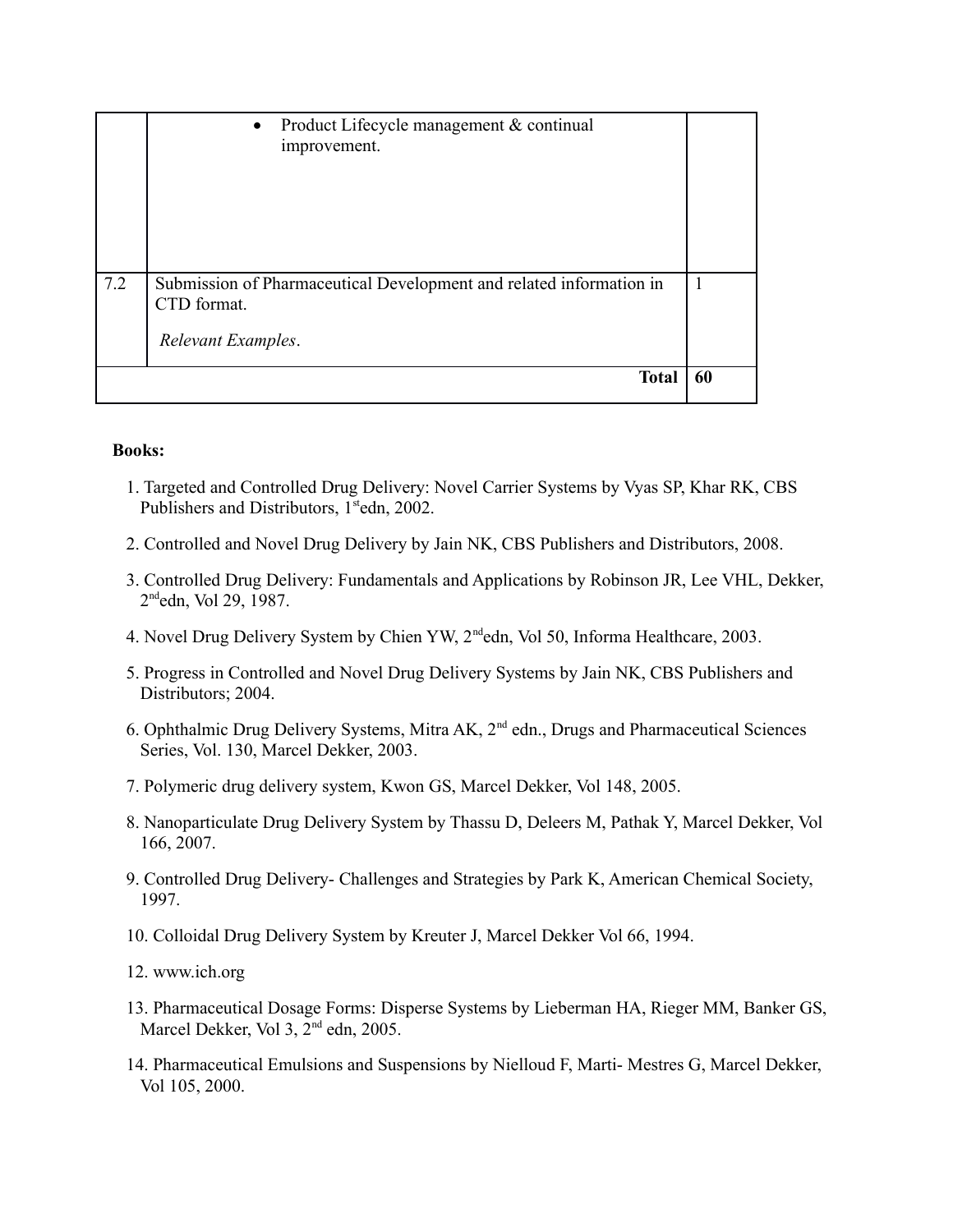- 14. Controlled Release Systems Fabrication Technology by Dean STH, CRC Press, Vol 1, 1988.
- 15. Bioadhesive Drug Delivery Systems by Mathiowitz.E , Chickering DE , Lehr CM, Marcel Dekker Vol 98 ,1999.
- 16. Pharmaceutical Skin Penetration Enhancement by Walters. K A, Hadgraft J, Marcel Dekker, Vol 59, 1993.
- 17. Percutaneous Absorption by Bronaugh RL, Maibach HI, Taylor and Francis, 3<sup>rd</sup> edn, Vol 97, 2005.
- 18. Transdermal Controlled Systemic Medication by Chien YW, Marcel Dekker, Vol. 31, 1987.
- 19. Oral Mucosal Drug Delivery by Rathbone MJ, Marcel Dekker, Vol 74, 1996.
- 20. Modified Release Drug Delivery Technology by Rathbone MJ, Hadgraft J, Roberts MS, Lane ME, Informa Healthcare,  $2<sup>nd</sup>$  edn, Vol 183(1), 2008.
- 21. Pharmaceutical Pelletization Technology, Ghebre-sellassie. I, , Marcel Dekker, Vol. 37

| Unit           | <b>Course Content (Topics)</b>                                                                                                                                                                                                                                                                                                                                                                                                                                                                                                                                            | <b>Hours</b> |
|----------------|---------------------------------------------------------------------------------------------------------------------------------------------------------------------------------------------------------------------------------------------------------------------------------------------------------------------------------------------------------------------------------------------------------------------------------------------------------------------------------------------------------------------------------------------------------------------------|--------------|
| 1              | Pharmacodynamic models for evaluation of DDS containing drugs of<br>various categories e.g. cardiovascular agents, antidiabetic, anti-<br>inflammatory, antiepileptic, anticancer, hepatoprotectives, analgesics,<br>antistress, antiasthmatic and antitussives.                                                                                                                                                                                                                                                                                                          | 20           |
| $\overline{2}$ | In vitro cell culture techniques for evaluation of drug permeation from<br>DDS, including isolation, maintenance of cell lines, culturing<br>monolayers, evaluation of drug transport                                                                                                                                                                                                                                                                                                                                                                                     | 8            |
| $\overline{3}$ | In vitro/ex vivo models for evaluation of drug absorption                                                                                                                                                                                                                                                                                                                                                                                                                                                                                                                 | 5            |
| $\overline{4}$ | In vitro cytotoxicity evaluation using cell cultures and techniques such<br>as MTT assay, dye uptake etc                                                                                                                                                                                                                                                                                                                                                                                                                                                                  | 5            |
| 5              | Toxicity testing $-$ in vitro $-$ In vitro toxicity testing and its application<br>to safety evaluation, general perspectives, in vitro trends and issues,<br>ocular and cutaneous irritation, validation of in vitro toxicity tests -<br>acute, sub acute and chronic toxicity testing, biochemical basis of<br>toxicity, design of toxicological studies, quality assurance in<br>toxicological studies, toxicity by routes – parenteral, oral,<br>percutaneous and inhalation, target organ toxicity exemplified by<br>hepatotoxicity and cutaneous (dermal) toxicity. | 10           |
|                | <b>Total</b>                                                                                                                                                                                                                                                                                                                                                                                                                                                                                                                                                              | 48           |

## **MPH\_C\_220\_T - Models for DDS Evaluation (4 h/wk)**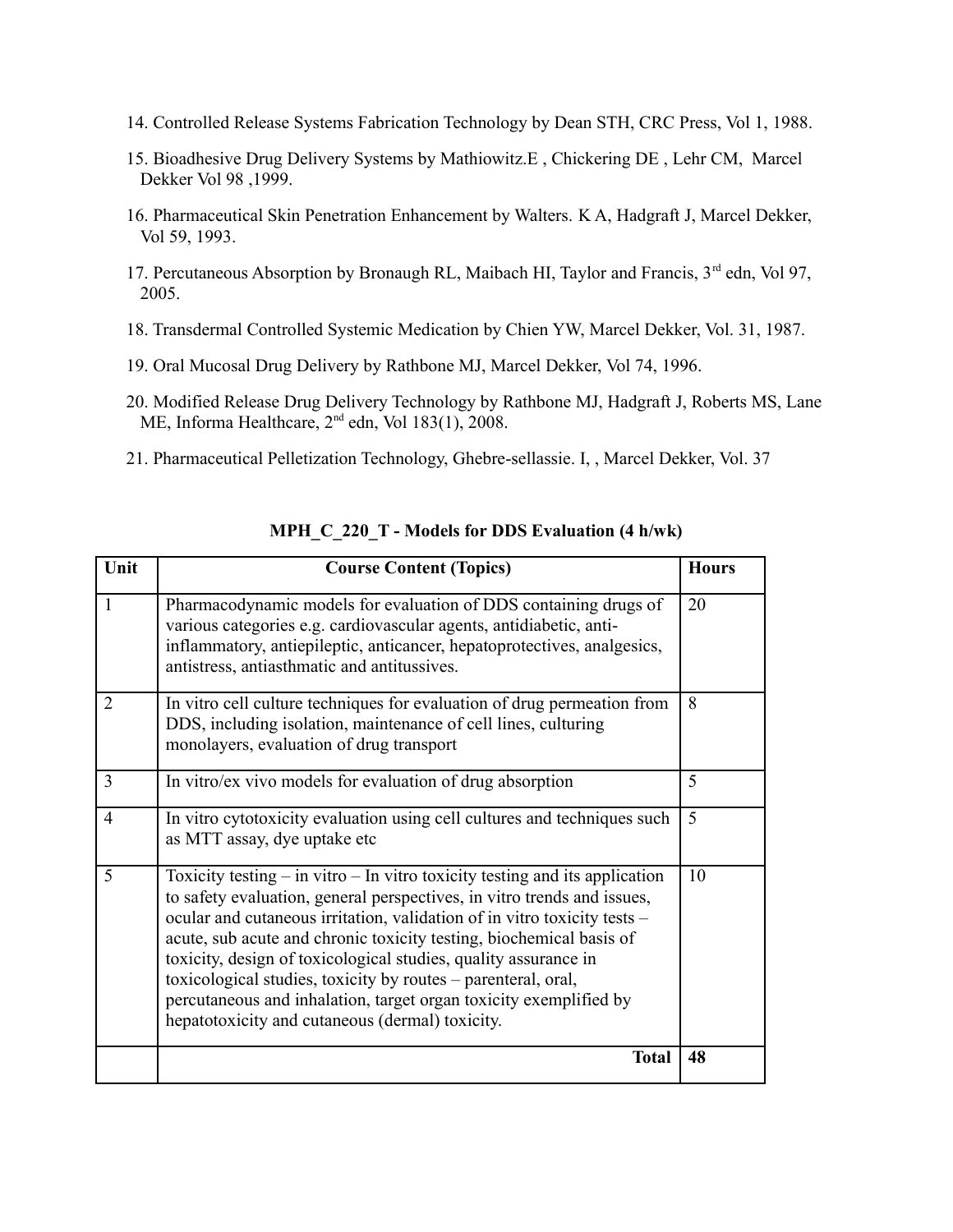- 1. Bioassay Techniques for drug development, Atta Ur Rahman, M. Iqbal Choudhar, William J Thomsen.
- 2. In vitro Methods in Pharmaceutical Research, Eds. J. V. Castell, M. J. Gomer, Lechon, Academic Press
- 3. In vitro Toxicity Testing, John M Frazier.
- 4. General and Applied Toxicology, Bryan Ballantyne, T Marrs and P. Turner.

#### **CHOICE BASED SUBJECTS**

#### **SEMESTER II**

## **ALL THE SUBJECTS THAT ARE THE CORE SUBJECTS OF THE RESPECTIVE BRANCHES OF SPECIALIZATION AND HAVE CODES MPH\_C\_2XX\_T MAY BE CHOSEN AS CHOICE BASED OR ELECTIVE SUBJECTS SO LONG AS THE LEARNER IS PURSUING A DIFFERENT SPECIALIZATION.**

**IF SUCH A COURSE IS SELECTED AS A CHOICE BASED COURSE THEN THE GIVEN LEARNER SHOULD CLEARLY STATE SO IN THE EXAMINATION FORM (for example if a student whose specialization is pharmaceutical chemistry chooses MPH\_C\_206\_T – Modern Pharmacology as the choice based/elective subject, then the learner while filling the exam form should state the course designation as MPH\_E\_206\_T – Modern Pharmacology) AND FOR THAT LEARNER THE SUBJECT WILL APPEAR IN HIS/HER GRADE CARD WITH THE DESIGNATION MPH\_E\_2XX\_T**

## **THE QUESTION PAPERS FOR COURSES , WHETHER THEY ARE CORE OR ELECTIVE , WILL BE THE SAME/IDENTICAL i.e THE SUBJECTS ARE CONSIDERED DIFFERENT WITH RESPECT TO PAPER SETTING ONLY IF THE ARABIC NUMERALS DIFFER and THE NAME OF THE SUBJECT DIFFER AND NOT BASED ON 'C' OR 'E' DESIGNATION**

**Given below is an additional list of choice based subjects** 

| Unit | <b>Course Content (Topics)</b>                                                                                        | <b>Hours</b> |
|------|-----------------------------------------------------------------------------------------------------------------------|--------------|
| 1.0  | <b>Molecular Mechanics</b> and the forcefield. General form of a generic<br>force field, force field parametrization. | 5            |
| 11   | Self Study – Comparison between the different forcefields in existence                                                |              |

#### **MPH\_E\_221\_T - Rational Drug Design** (**4 h/wk)**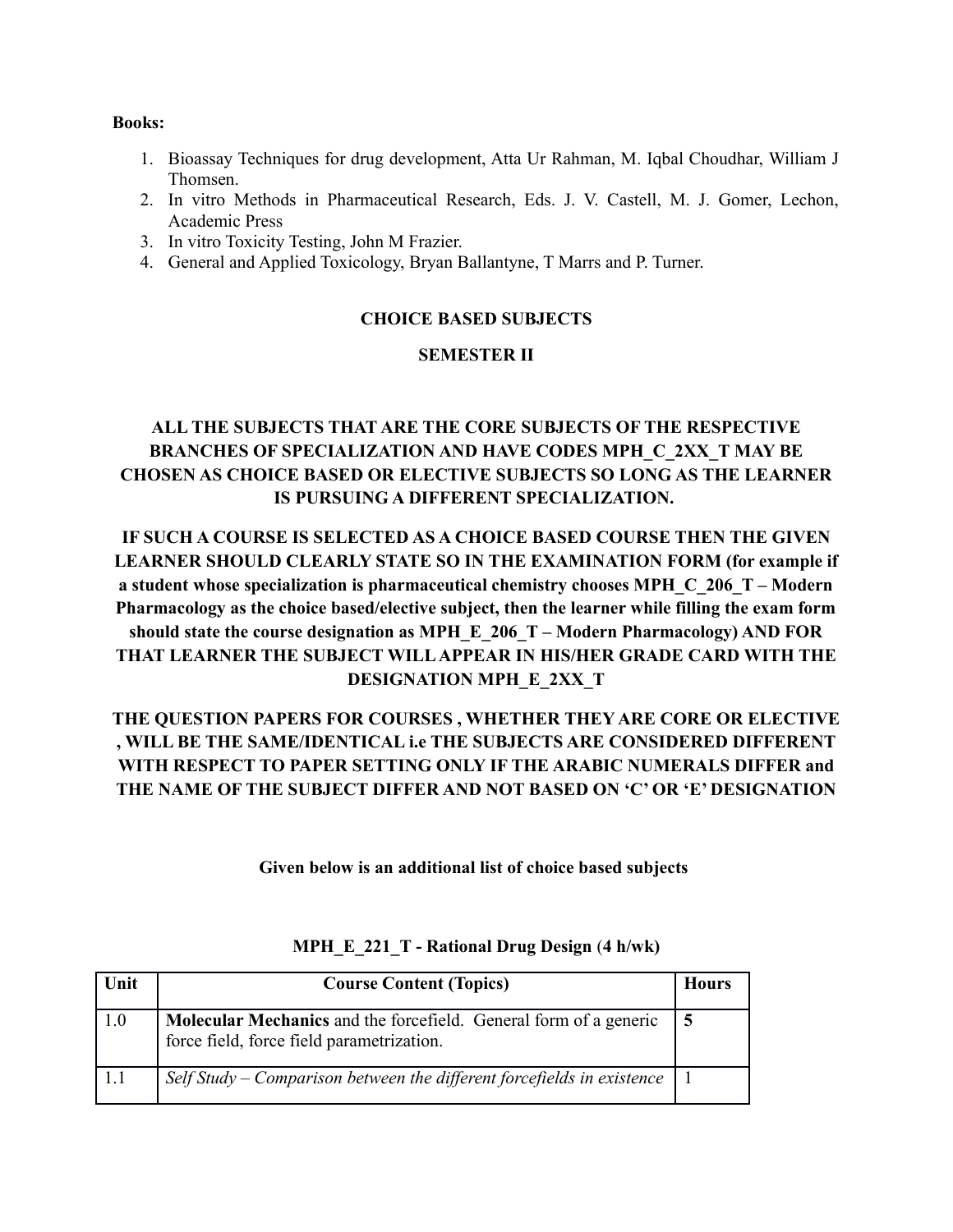|     | at present time                                                                                                                                                                                                                    |                |
|-----|------------------------------------------------------------------------------------------------------------------------------------------------------------------------------------------------------------------------------------|----------------|
| 2.0 | <b>Energy minimization</b>                                                                                                                                                                                                         | 6              |
| 2.1 | Steepest descents, conjugate gradients, Newton Raphson method,<br>advantages and limitations of each method                                                                                                                        |                |
| 3.0 | <b>Conformational analysis</b>                                                                                                                                                                                                     | 10             |
| 3.1 | Systematic search, Monte Carlo simulations, Molecular dynamics<br>simulations, distance geometry, strengths and limitations of each<br>method                                                                                      |                |
| 4.0 | <b>Docking</b>                                                                                                                                                                                                                     | 10             |
| 4.1 | Docking by energy minimization, superimposition, molecular<br>dynamics, Metropolis Monte Carlo, genetic algorithms, build-up<br>approach. Different types of scoring function, e.gs of successful<br>application of docking.       | 8              |
| 4.2 | Self Study – Successful applications of docking                                                                                                                                                                                    | $\overline{2}$ |
| 5.0 | de novo ligand design                                                                                                                                                                                                              | 10             |
| 5.1 | Classes of de novo ligand design - active site analysis methods,<br>whole-molecule methods, connection methods, random connection<br>and disconnection methods, e.gs of successful application of <i>de novo</i><br>ligand design  |                |
| 5.2 | Fragment based drug design                                                                                                                                                                                                         | $\overline{2}$ |
| 5.3 | Self Study – Successful applications of de novo drug design                                                                                                                                                                        | $\overline{2}$ |
| 6.0 | <b>Pharmacophore modelling</b>                                                                                                                                                                                                     | 9              |
| 6.1 | Techniques of developing a pharmacophore map covering both ligand<br>based and receptor based approaches, incorporating additional<br>geometric features into a 3D pharmacophore, use of a pharmacophore<br>model in drug design,. | $\overline{7}$ |
| 6.2 | Self study - Successful e.g. of pharmacophore maps in drug design                                                                                                                                                                  | $\overline{2}$ |
| 7.0 | Virtual Screening based on similarity, docking, pharmacophore<br>maps and filters for drug-likeness and ADME                                                                                                                       | $\mathbf{3}$   |
| 8.0 | 3D-QSAR                                                                                                                                                                                                                            | 6              |
| 8.1 | CoMFA and CoMSIA. Mention of other 3D-QSAR techniques and<br>introduction to the $4^{\text{th}}$ , $5^{\text{th}}$ and $6^{\text{th}}$ dimension in QSAR.                                                                          | $\overline{4}$ |
| 8.2 | Self Study - 3D-QSAR methods other than CoMFA and CoMSIA                                                                                                                                                                           | $\overline{2}$ |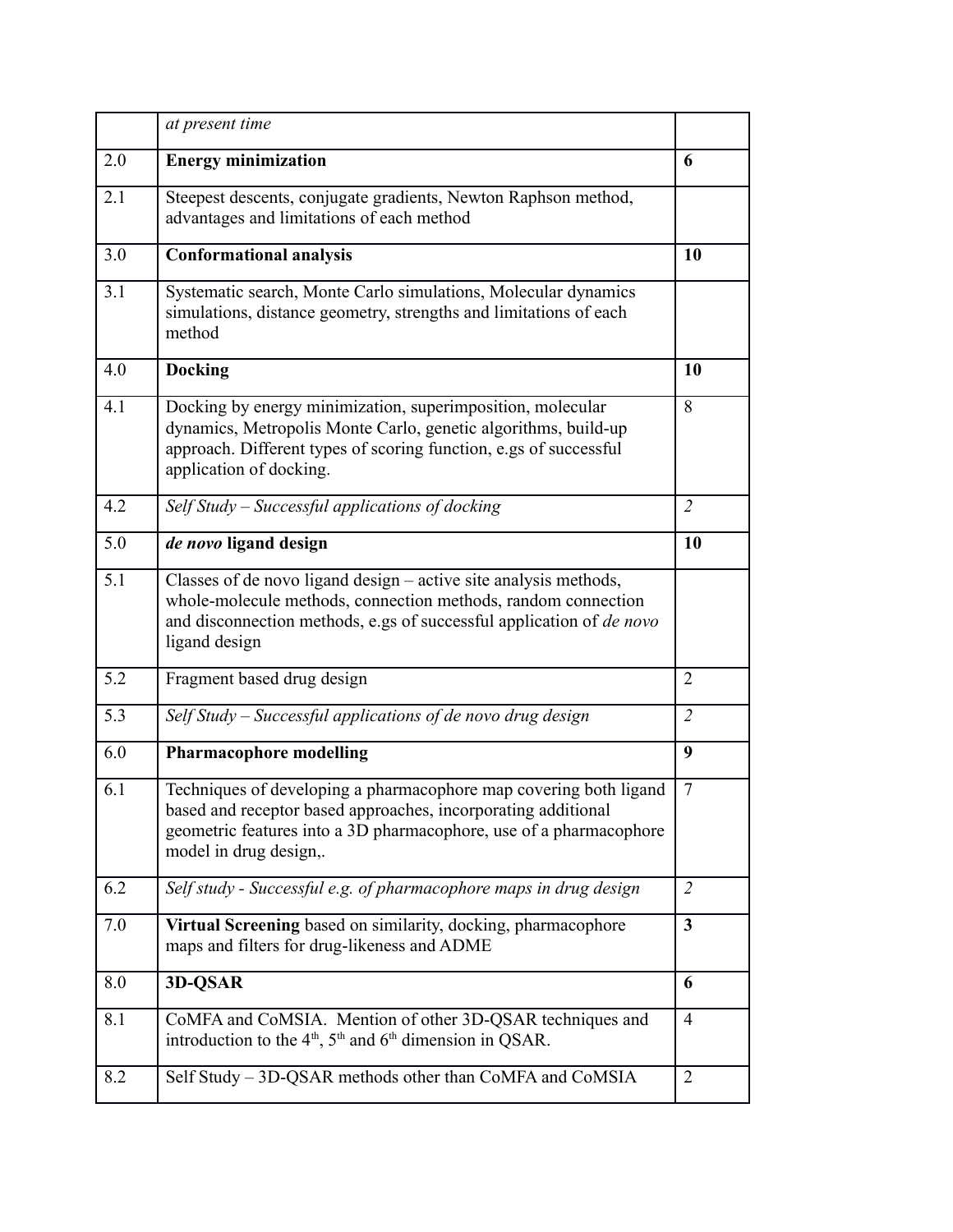| Tot.<br>. . | - -<br>60 |
|-------------|-----------|
|             |           |

- 1. Molecular Modelling Principles and Applications, Leach A. R., Prentice Hall.
- 2. Practical Application of Computer-Aided Drug Design, Ed. Charifson P., Marcel Dekker Inc.
- 3. 3D QSAR in Drug Design: Theory, Methods and Applications, Ed. Kubinyi H., Ledien ESCOM.
- 4. Molecular Modeling and Simulation -An Interdisciplinary Guide, Schlick T., Springer.

| Unit           | <b>Course Content (Topics)</b>                                                                                                                                                                                                                                                                                                     | <b>Hours</b>   |
|----------------|------------------------------------------------------------------------------------------------------------------------------------------------------------------------------------------------------------------------------------------------------------------------------------------------------------------------------------|----------------|
| $\mathbf{1}$   | <b>Proteins</b>                                                                                                                                                                                                                                                                                                                    | 15             |
| 1.1            | Structure - primary, secondary, tertiary, quaternary; motifs, structural and<br>functional domains, protein families and macromolecular assemblies                                                                                                                                                                                 | 5              |
| 1.2            | Mechanisms for regulating protein function: Protein-protein interactions,<br>interaction with ligands; $Ca^{2+}$ and GTP as modulators, cyclic<br>phosphorylation and dephosphorylation, proteolytic cleavage.                                                                                                                     | $\overline{2}$ |
| 1.3            | Purification and characterisation of proteins: electrophoresis,<br>ultracentrifugation and liquid chromatography, use of biological assays, use<br>of radioisotopes; MS, X-ray crystallography, NMR and homology<br>modelling to determine structures; amino acid analysis; cleavage of<br>peptides; protein sequencing.           | $\overline{4}$ |
| 1.4            | Protein biosynthesis: translation machinery in prokaryotic and eukaryotic<br>systems; comparison of similarities and differences, drug affecting protein<br>biosynthesis and protein function                                                                                                                                      | $\overline{4}$ |
| $\overline{2}$ | <b>DNA</b> and nucleic acids                                                                                                                                                                                                                                                                                                       | 15             |
| 2.1            | DNA, RNA structure, nomenclature, double helix, conformations, higher<br>order packing and architecture of DNA, transcription and replication of<br>DNA – mechanisms in prokaryotic and eukaryotic systems, DNA repair<br>mechanisms, drug affecting nucleotide biosynthesis, RNA and DNA<br>biosynthesis and RNA and DNA function | 15             |
| 3              | Carbohydrates                                                                                                                                                                                                                                                                                                                      | 8              |
| 3.1            | Mono, di and polysaccharides and their nomenclature, stereochemistry,<br>types of linkages; conjugates of carbohydrates with other molecules –<br>glycoproteins, glycolipids, proteoglycans, lipopolysaccharides and their<br>biological roles                                                                                     | 8              |
| $\overline{4}$ | <b>Lipids</b>                                                                                                                                                                                                                                                                                                                      | $\overline{7}$ |

## **MPH\_E\_222\_T - Advanced Biochemistry** (**4 h/wk)**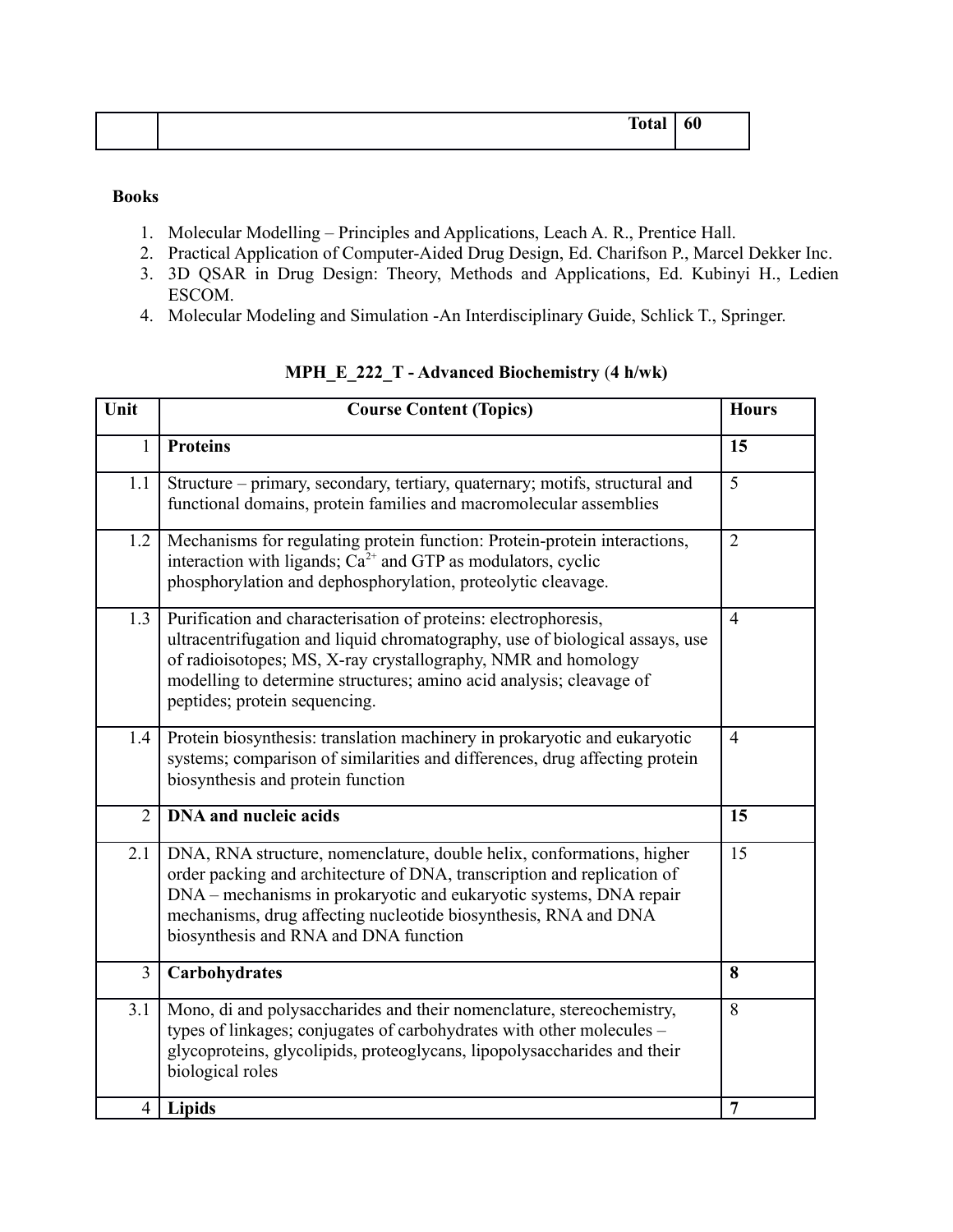| 4.1 | Classification, nomenclature, stereochemistry, storage lipids, membrane<br>lipids, lipids as secondary messengers and cofactors, biological role of<br>lipids, drug affecting lipid metabolism. |    |
|-----|-------------------------------------------------------------------------------------------------------------------------------------------------------------------------------------------------|----|
|     | Self study of protein superfamilies, N and C terminal sequencing, DNA<br>structures other than B-DNA, DNA sequencing, DNA pyrosequencing,<br>cerebrosides, sphingolipids.                       | 15 |
|     | Tota                                                                                                                                                                                            | 61 |

- 1. Principles of Biochemistry, Lehninger, Nelson D.L., C.B.S Publishers, New Delhi.
- 2. Biochemistry, Stryer L, W. H. Freyment& Co., New York.
- 3. Molecular Cell Biology, Lodish H, Darneu J, Scientific American Books, N.Y.
- 4. Biochemistry- The chemical reactions of living cells, Vol 1 &2, Metzler DE, Elsevier Academic Press.
- 5. Biochemistry, Berg JM, Tymoczko JL and Stryer L, WH Freeman and Company and Sumanas Inc.
- 6. Biomacromolecules- Introduction to structure, function and informatics, Stan Tsai C, Wiley-Liss
- 7. Protein: Structure and Molecular properties, Thomas E Creighton, W. H. Freeman.
- 8. Physical Biochemistry- Principles and applications, Sheehan D, Wiley-Blackwell

| Unit | <b>Course Content (Topics)</b>                                                                                                                                                                                                                                                                                                                                                                                                                                                                                                                                                                                 | <b>Hours</b>   |
|------|----------------------------------------------------------------------------------------------------------------------------------------------------------------------------------------------------------------------------------------------------------------------------------------------------------------------------------------------------------------------------------------------------------------------------------------------------------------------------------------------------------------------------------------------------------------------------------------------------------------|----------------|
|      | Introduction to the concepts of Green Chemistry – history, need,<br>goals, limitations, obstacles and opportunities                                                                                                                                                                                                                                                                                                                                                                                                                                                                                            | 5              |
| 1.1  | <b>Introduction to the principles of Green Chemistry – prevention of</b><br>waste/by products, maximum incorporation of the materials used in<br>the process into the final product (atom economy), green metrics,<br>prevention/minimization of hazaradous/toxic products, designing<br>safer chemicals -basic approaches, selection of appropriate auxiliary<br>substances (solvents, separation agents etc), energy requirements for<br>reactions, selection of starting materials, renewable starting materials,<br>avoidance of unnecessary derivatization - careful use of<br>blocking/protecting groups | 15             |
| 1.2  | Microwave assisted organic synthesis; photochemical<br>transformations; sonication; solid phase transformations; aqueous<br>phase transformations; enzymatic transformations; etc.                                                                                                                                                                                                                                                                                                                                                                                                                             | 8              |
| 12   | Self Study - transformations using ionic liquids, PEG, polymer                                                                                                                                                                                                                                                                                                                                                                                                                                                                                                                                                 | $\overline{4}$ |

**MPH\_E\_223\_T - Green Chemistry (4 h/wk)**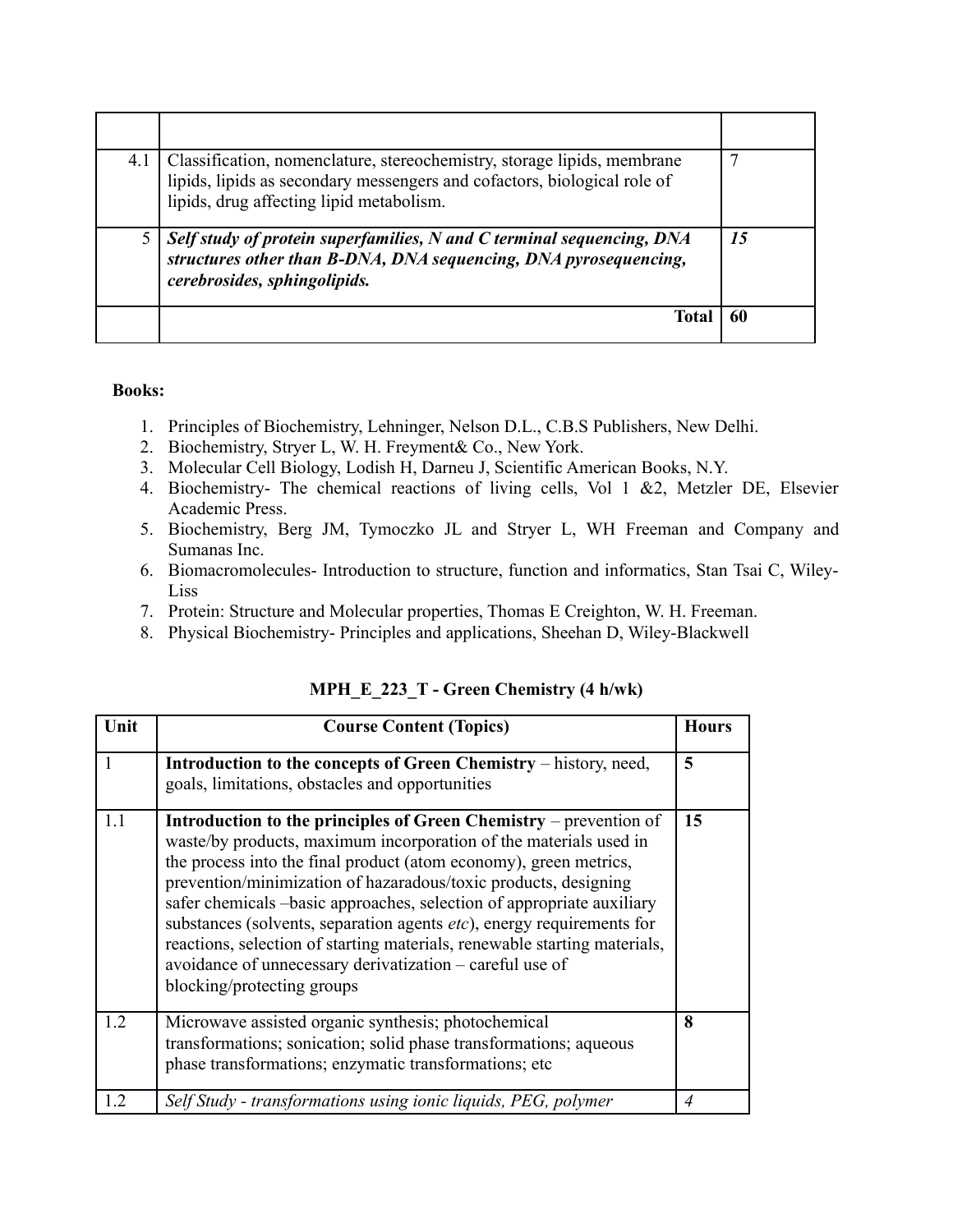|     | supported reagents                                                                                                                                                                                                                                                        |    |
|-----|---------------------------------------------------------------------------------------------------------------------------------------------------------------------------------------------------------------------------------------------------------------------------|----|
|     | Application of green synthetic reactions, green starting materials,<br>green reagents, green solvents and reaction conditions, green catalysis<br>and examples of green synthesis, green analytical methods                                                               | 13 |
| 2.1 | Self Study – Examples of Green synthesis                                                                                                                                                                                                                                  |    |
|     | Future trends in green chemistry $-$ oxidation reduction reagents<br>and catalysts; biomimetics and multifunctional reagents;<br>combinatorial green chemistry; solventless reactions; non-covalent<br>derivatization; biomass conversion; emission control; biocatalysis | 12 |
|     | <b>Total</b>                                                                                                                                                                                                                                                              | 60 |

- 1. Green Chemistry: Theory and Practice, Anastas P T and Warner J C, Oxford University Press.
- 2. Green Chemistry: Introductory Text, Lancaster M, RCS London
- 3. Introduction to Green Chemistry, Ryan M. A., Tinnesand M., American Chemical Society (Washington).
- 4. Handbook of Green Chemistry and Technology, Clarke J and Macquarrie D, Blackwell Publishing.
- 5. Green Chemistry Greener alternative to synthetic organic transformations, Ahluwalia V K, Narosa Publications, New Delhi.
- 6. Organic Synthesis Special Techniques, Ahluwalia V K and Aggarwal R, Narosa Publications.

| No.   | <b>Course Contents (Topics)</b>                                  | <b>Hours</b> |
|-------|------------------------------------------------------------------|--------------|
| 1.0   | Need for Regulations                                             | 1            |
| 2.0   | <b>Indian Regulations</b>                                        | 15           |
| 2.1   | Introduction to Indian Regulations                               |              |
| 2.2   | Drugs & Cosmetic Act & Rules - Overview and recent<br>amendments | 5            |
| 2.2.1 | Schedule DI and DII (Registration and Import)<br>$\bullet$       |              |
| 2.2.2 | Schedule M                                                       |              |
| 2.2.3 | Schedule Y                                                       |              |

**MPH\_E\_224\_T - Drug Regulatory Affairs( 4 h/wk)**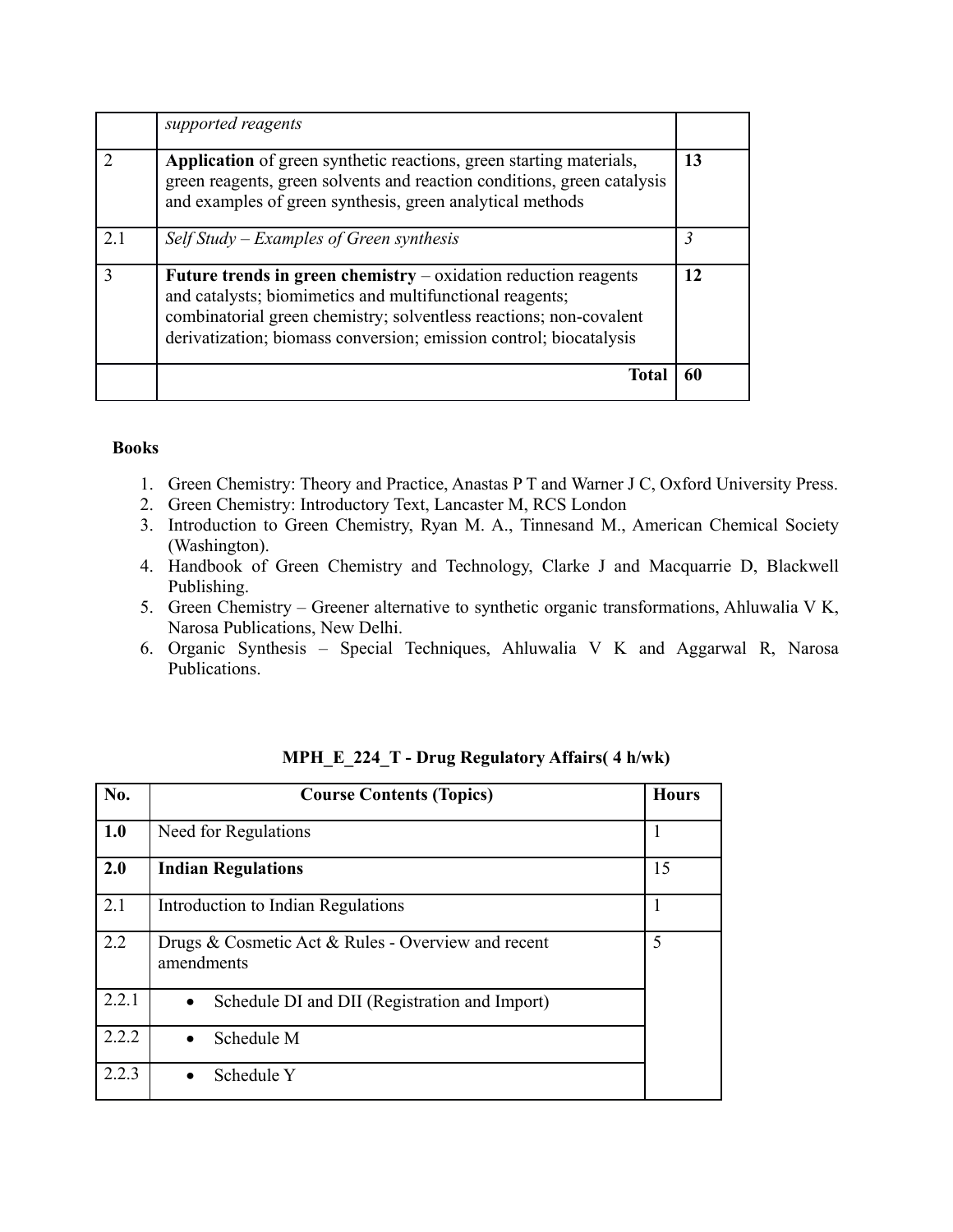| 2.2.4 | <b>Central Drug Laboratories</b><br>$\bullet$                                          |                |
|-------|----------------------------------------------------------------------------------------|----------------|
| 2.3   | ICMR guidelines for ethical considerations in biomedical research<br>on human subjects | $\mathbf{1}$   |
| 2.4   | BA - BE studies                                                                        | $\overline{2}$ |
| 2.5   | New drug application                                                                   | 1              |
| 2.6   | Insurance, Compensation and Indemnification of trial subjects                          | $\mathbf{1}$   |
| 2.7   | <b>Expert Referral</b>                                                                 | 1              |
| 2.7.1 | IBSC, RCGM                                                                             |                |
| 2.7.2 | <b>ICMR</b>                                                                            |                |
| 2.7.3 | <b>NDAC</b>                                                                            |                |
| 2.7.4 | <b>CBBTDEC</b>                                                                         |                |
| 2.8   | WHO GMP Certification, FSC and CoPP procedure                                          | $\mathbf{1}$   |
| 2.9   | Procedures for obtaining Test license (Form 29 and Form 11);<br><b>Export NOC</b>      | $\mathbf{1}$   |
| 2.10  | Loan license / Contract manufacturing                                                  | $\mathbf{1}$   |
| 3.0   | <b>US Regulations</b>                                                                  | 6              |
| 3.1   | Introduction to US Regulations                                                         | 1              |
| 3.2   | Hatch Waxman Act and amendments, FDA Medicare<br><b>Modernization Act</b>              |                |
| 3.3   | Introduction to Orange Guide and 21-CFR                                                | $\mathbf{1}$   |
| 3.4   | Investigational new drug (IND) filing                                                  | $\mathbf{1}$   |
| 3.5   | US Drug Master File (DMF) filing, amendments and annual<br>reports                     | $\mathbf{1}$   |
| 3.6   | Abbreviated New Drug Application (ANDA) filing                                         | $\mathbf{1}$   |
| 3.7   | New Drug Application (NDA) filing                                                      |                |
| 3.8   | Post approval changes                                                                  | $\mathbf{1}$   |
| 4.0   | <b>European Regulations</b>                                                            | 6              |
| 4.1   | Introduction to European Regulations                                                   | $\mathbf{1}$   |
| 4.2   | Active Substance Master File (ASMF) filing                                             | $\mathbf{1}$   |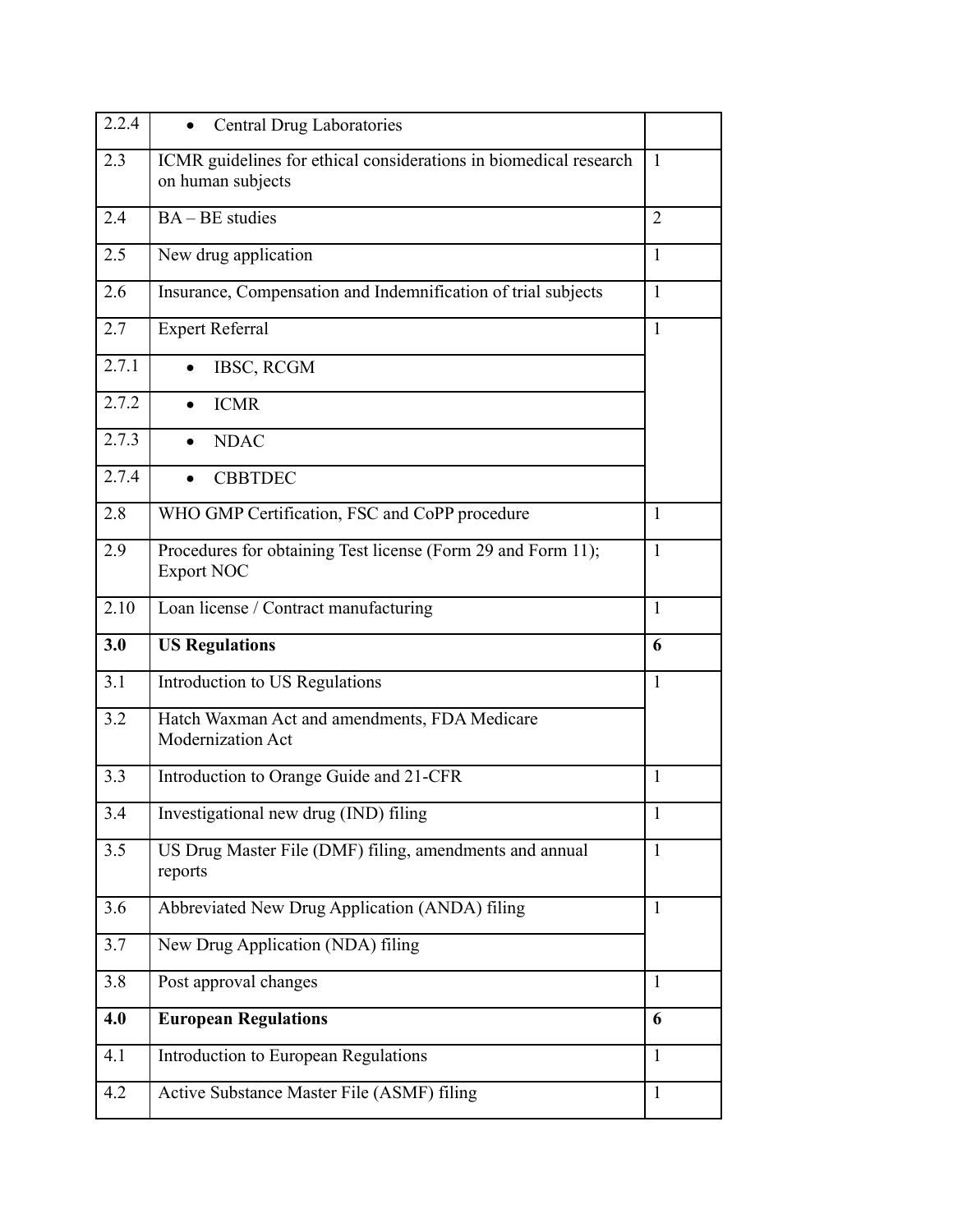| 4.3   | CEP filing                                            |                |
|-------|-------------------------------------------------------|----------------|
| 4.4   | Marketing Authorization and filing procedures         | $\overline{2}$ |
| 4.4.1 | National Procedure                                    |                |
| 4.4.3 | Mutual Recognition Procedure (MRP)                    |                |
| 4.4.4 | Decentralized Procedure (DCP)<br>$\bullet$            |                |
| 4.4.5 | Centralized Procedure (CP)                            |                |
| 4.5   | Handling variations                                   |                |
| 4.6   | Clinical Trial Regulations in EU                      | $\overline{2}$ |
| 5.0   | <b>Other applicable Regulations and Guidelines</b>    | 10             |
| 5.1   | Overview of ICH guidelines                            | 1              |
| 5.2   | CTD format of dossier                                 | 1              |
| 5.3   | eCTD filing procedure                                 |                |
| 5.4   | 21- CFR Part 11                                       | $\mathbf{1}$   |
| 5.5   | Audits and Inspections, FDA 483's - Lessons learnt    | $\mathbf{1}$   |
| 5.6   | Overview of registration process in other geographies | $\mathbf{1}$   |
| 5.7   | Biological license application (BLA)                  | $\mathbf{1}$   |
| 5.8   | <b>Medical Device Registration process</b>            | $\mathbf{1}$   |
| 5.9   | Regulations governing Stem Cell therapeutics          | $\mathbf{1}$   |
| 5.10  | Introduction to Pharmacovigilance and Drug Safety     | $\mathbf{1}$   |
| 5.11  | <b>Orphan Medicinal Products</b>                      | $\mathbf{1}$   |
| 6.0   | <b>Intellectual Property Rights (IPR)</b>             | 4              |
| 6.1   | Overview of patents from regulatory perspective       |                |
| 6.2   | PCT application $&$ general rules                     |                |
| 6.3   | WTO / GATT system                                     |                |
| 6.4   | <b>TRIPS Agreement</b>                                |                |
| 6.5   | Compulsory licensing                                  |                |
| 6.6   | Patent search, drafting and filing procedure          |                |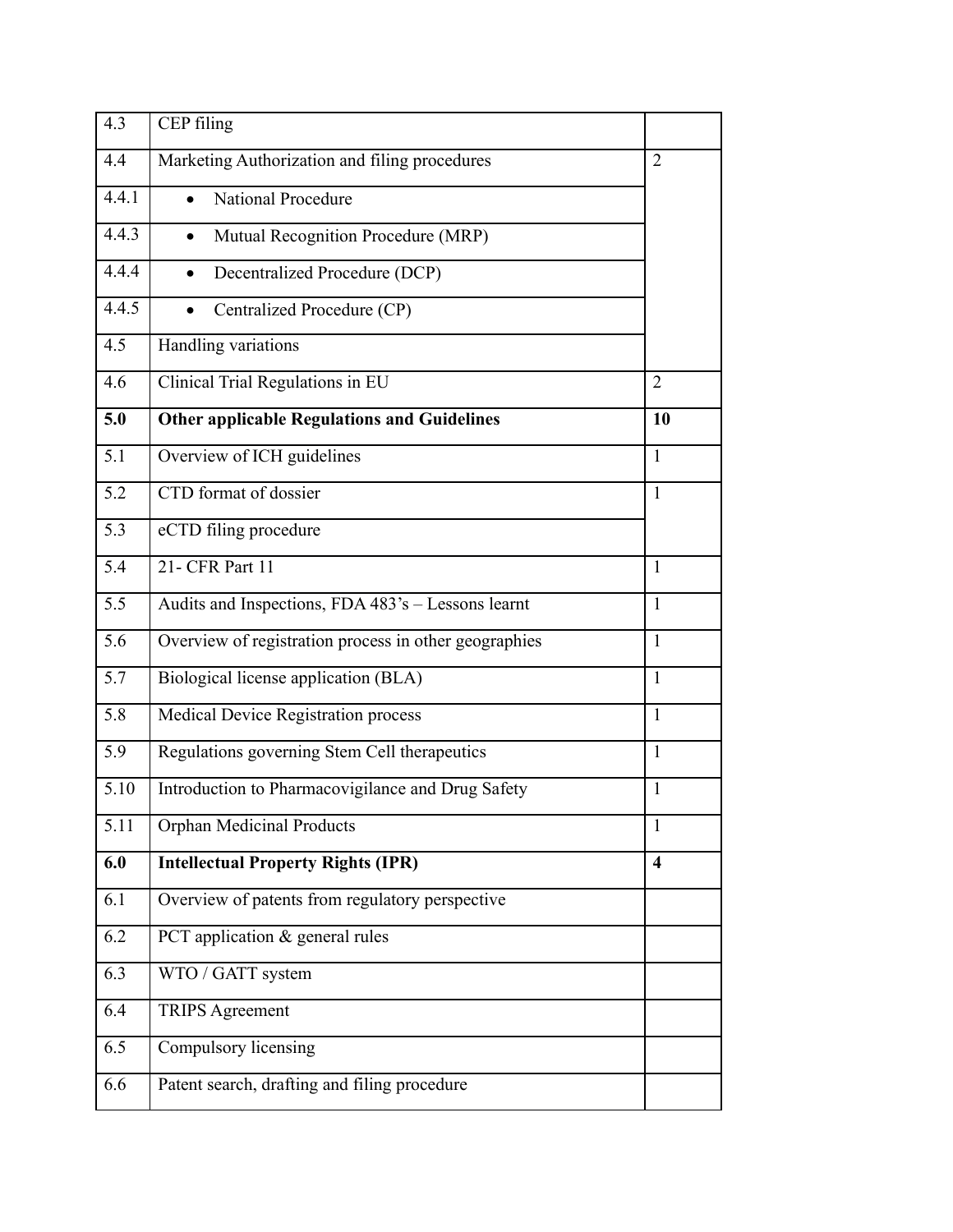| 6.7 | Patent infringement analysis          |  |
|-----|---------------------------------------|--|
| 6.8 | Trademark/copyright filing procedures |  |
|     | <b>Total</b>                          |  |

## **Books**

**1.** Good Drug Regulatory Practices: A Regulatory Affairs Quality Manual (Good Drug Development Series, Vol 1, [Helene I. Dumitriu](http://www.amazon.com/Helene-I.-Dumitriu/e/B001K8GMDA/ref=ntt_athr_dp_pel_1/189-6772266-3349811)

**2.** [http://www.amazon.com/Good-Drug-Regulatory-Practices-](http://www.amazon.com/Good-Drug-Regulatory-Practices-Development/dp/1574910515)[Development/dp/1574910515](http://www.amazon.com/Good-Drug-Regulatory-Practices-Development/dp/1574910515)

- **3.** Guide to Drug Regulatory Affairs / Buch, [Brigitte Friese.](http://www.amazon.co.uk/s/ref=ntt_athr_dp_sr_1/278-1487427-7040123?_encoding=UTF8&field-author=Brigitte%20Friese&search-alias=books-uk)
- 4. Drugs and Cosmetics Act, 1940 and Rules, 1945.

## **Useful links:**

- 5. [http://www.cdsco.nic.in/](http://www.rediffmail.com/cgi-bin/red.cgi?red=http%3A%2F%2Fwww.cdsco.nic.in%2F&isImage=0&BlockImage=0&rediffng=0)
- 6. [http://clinicaltrials.gov/](http://www.rediffmail.com/cgi-bin/red.cgi?red=http%3A%2F%2Fclinicaltrials.gov%2F&isImage=0&BlockImage=0&rediffng=0)
- 7. [http://dbtbiosafety.nic.in/](http://www.rediffmail.com/cgi-bin/red.cgi?red=http%3A%2F%2Fdbtbiosafety.nic.in%2F&isImage=0&BlockImage=0&rediffng=0)
- 8. [http://www.emea.europa.eu/](http://www.rediffmail.com/cgi-bin/red.cgi?red=http%3A%2F%2Fwww.emea.europa.eu%2F&isImage=0&BlockImage=0&rediffng=0)
- 9. [http://www.ich.org/](http://www.rediffmail.com/cgi-bin/red.cgi?red=http%3A%2F%2Fwww.ich.org%2F&isImage=0&BlockImage=0&rediffng=0)
- 10. [http://www.fda.gov/](http://www.rediffmail.com/cgi-bin/red.cgi?red=http%3A%2F%2Fwww.fda.gov%2F&isImage=0&BlockImage=0&rediffng=0)

|  | $MPH_E_225_T - Cosmeticology (4 h/wk)$ |
|--|----------------------------------------|
|--|----------------------------------------|

| Unit           | <b>Course Contents (Topics)</b>                                                                                                                                                                                                                                   | Hour<br>S      |
|----------------|-------------------------------------------------------------------------------------------------------------------------------------------------------------------------------------------------------------------------------------------------------------------|----------------|
| 1              | General Anatomy and Physiology of skin, hair, nail and tooth:                                                                                                                                                                                                     | 8              |
| 1.1            | Self study : Anatomy and physiology of skin, hair, nail and tooth-emphasis on<br>points with reference to cosmetics.                                                                                                                                              | $\overline{4}$ |
| 1.2            | Problems associated with normal functioning of skin, aged skin, dry skin,<br>sensitive skin, acne, pigmentation disorders. Common hair problems - hair loss,<br>manageability problems, split ends, shine and luster disorders; nail problems;<br>tooth problems. | $\overline{4}$ |
| $\overline{2}$ | General raw materials in cosmetic formulations:                                                                                                                                                                                                                   | 19             |
| 2.1            | Overview of raw materials-Water, natural & synthetic oils, fats & waxes, inorganic<br>solids, emulsifiers, thickeners, hydrocolloids, polymers, surfactants, antioxidants,<br>humectants, polysiloxanes, preservatives.                                           | $\overline{2}$ |
| 2.2            | Colouring agents used in cosmetics. Quality evaluation of colors, safety, toxicity                                                                                                                                                                                | 3              |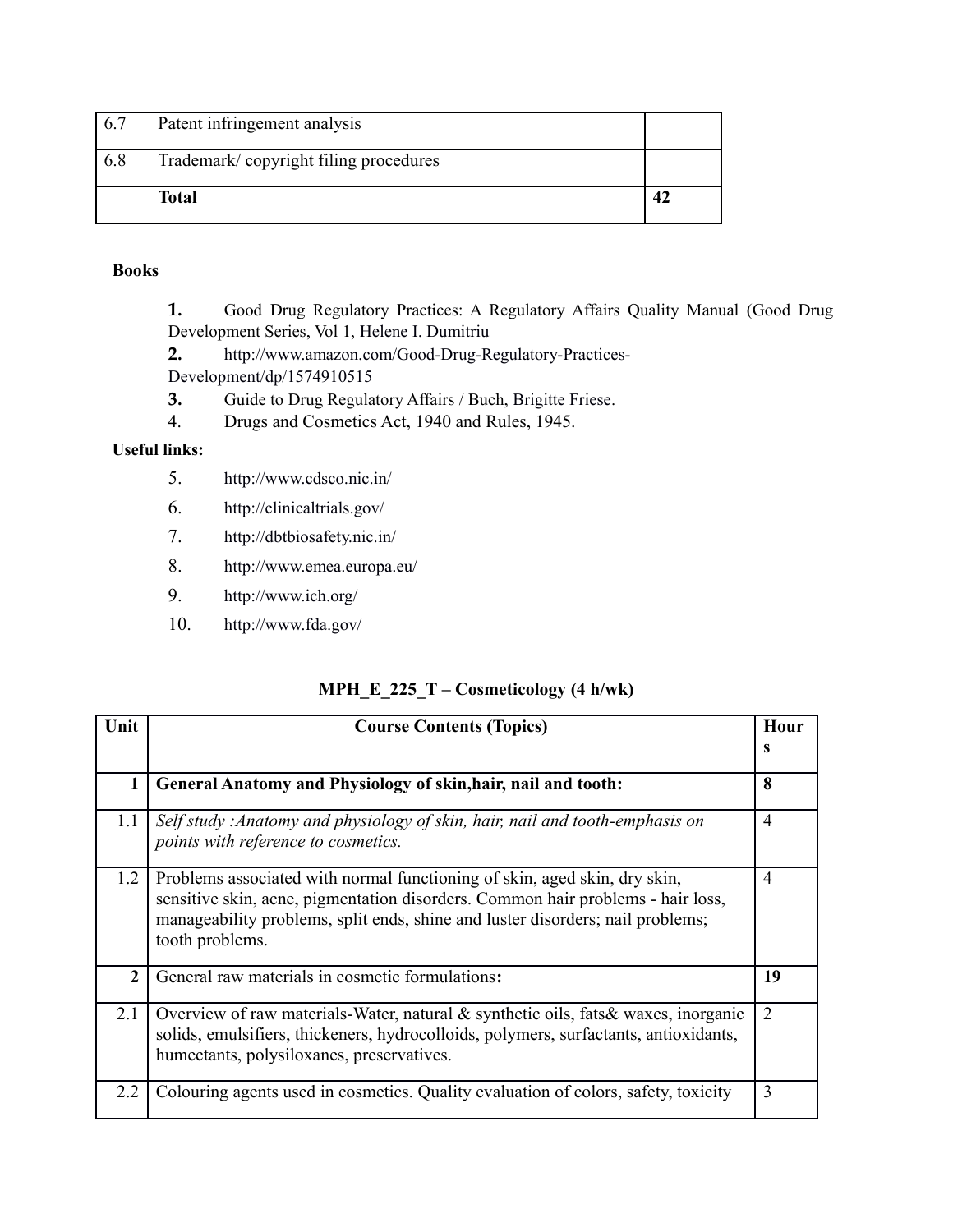|                         | and regulatory aspects of colors w.r.t. cosmetic products                                                                                                                                                                                                                                                                                                                      |                |
|-------------------------|--------------------------------------------------------------------------------------------------------------------------------------------------------------------------------------------------------------------------------------------------------------------------------------------------------------------------------------------------------------------------------|----------------|
| 2.3                     | Perfumes in cosmetics: raw materials in perfumery, developing a perfume<br>composition, current trends including emulsified and solid perfumery, analytical<br>and separation techniques of perfumes, sensory analysis, safety and toxicological<br>evaluation of perfumes, manufacturing and packaging of perfumes, legislation<br>and regulations for perfumes in cosmetics. | 6              |
| 2.4                     | Therapeutic ingredients in various cosmetics like skin products, dentifrices, hair<br>care and nail preparations, and performance evaluation of these activities.                                                                                                                                                                                                              | $\overline{3}$ |
| 2.3                     | Self study: Details of general raw materials (oils, fats, waxes, surfactants,<br>preservatives, polysiloxanes), Historical purview of perfumes, Approved colours<br>as per Indian, European and US specifications                                                                                                                                                              | 5              |
| 3                       | Application of novel approaches in cosmetic formulations                                                                                                                                                                                                                                                                                                                       | $\overline{4}$ |
| 3.1                     | Concepts of microemulsions, liposomes, niosomes, nanoparticles, iontophoresis,<br>to enhance functional attributes $\&$ delivery of cosmeceuticals.                                                                                                                                                                                                                            | $\overline{4}$ |
| $\overline{\mathbf{4}}$ | <b>Herbal cosmetics</b>                                                                                                                                                                                                                                                                                                                                                        | 6              |
| 4.1                     | Current trends in use of herbal materials in cosmetics.                                                                                                                                                                                                                                                                                                                        | $\overline{2}$ |
|                         | Self study: Discussion on aleo vera, henna, tea tree oil, neem in various cosmetic<br>products                                                                                                                                                                                                                                                                                 | $\overline{4}$ |
| 5                       | Packaging and labelling of cosmetic products                                                                                                                                                                                                                                                                                                                                   | 5              |
| 5.1                     | Packaging materials, speciality packages for cosmetics, labelling requirements<br>for cosmetics                                                                                                                                                                                                                                                                                | 5              |
| 6                       | Quality standards of cosmetic products:                                                                                                                                                                                                                                                                                                                                        | 18             |
| 6.1                     | BIS guidelines for quality of finished products for cosmetics, quality control,<br>textural analysis, performance and psychometric evaluation of various cosmetic<br>products such as creams, gels, powders, lipstick, nail lacquer, shampoo, sunscreen<br>products, dentifrices.                                                                                              | 8              |
| 6.2                     | Microbiological quality of cosmetic products.                                                                                                                                                                                                                                                                                                                                  | $\overline{2}$ |
| 6.3                     | Safety and toxicity evaluation of cosmetic products                                                                                                                                                                                                                                                                                                                            | 4              |
| 6.4                     | Legal considerations and regulatory procedures of cosmetic products                                                                                                                                                                                                                                                                                                            | $\overline{2}$ |
| 6.5                     | Self study- BIS, European and US specifications about quality standards of<br>cosmetic products                                                                                                                                                                                                                                                                                | $\overline{2}$ |
|                         | <b>Total</b>                                                                                                                                                                                                                                                                                                                                                                   | 60             |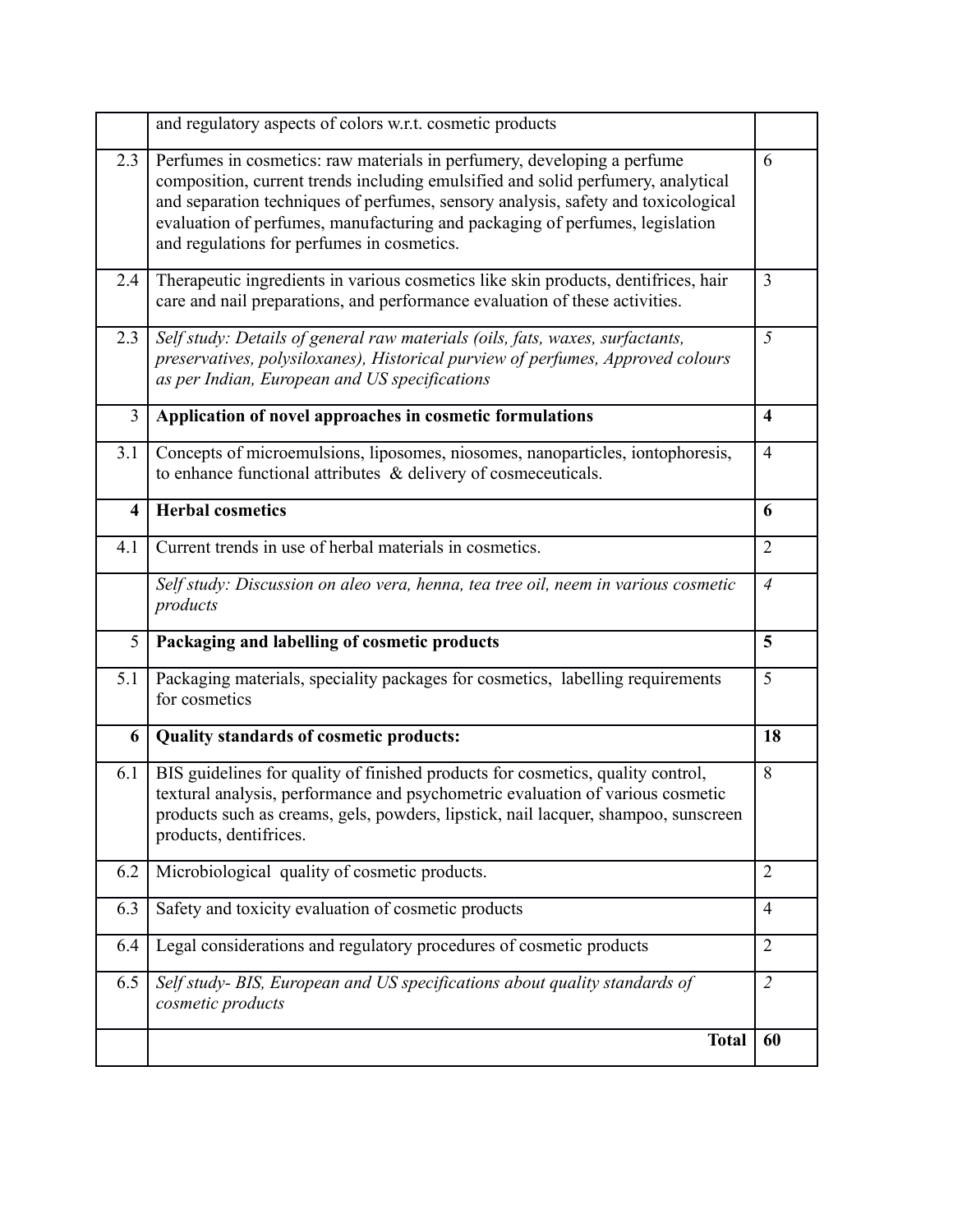#### **Books**:

- 1. Harry's Cosmeticology Edited by J.B. Wilkinson and R. J. Moore, Longman Scientific & Technical Publishers
- 2. Cosmetics Science and Technology, Edited by M.S. Balsam, E. Sagarin, S.D. Gerhon, S.J.Strianse and M.M.Rieger, Volumes 1,2 and 3.Wiley-Interscience, Wiley India Pvt. Ltd.,2008
- 3. Poucher's Perfumes, cosmetics & Soaps, 10<sup>th</sup> Ed, Editor- Hilda Butler, Klewer Academic Publishers, Netherlands, 2000
- 4. Cosmetic Technology, Ed. By S.Nanda, A. Nanda and R. Khar, Birla Publications Pvt. Ltd., New Delhi, 2007
- 5. Handbook of Cosmetic Science and Technology, edited by M. Paye, A.O.Barel, H. I. Maibach, Informa Healthcare USA,Inc. 2007.
- 6. Encyclopedia of Pharmaceutical Technology, Vol. 6, Eds. James Swarbrick, James C. Boylan, Marcel Dekker Inc., 1992 BIS Guidelines for different cosmetic products
- 7. Drugs & Cosmetics Act & Rules, 1940 (with latest amendments).

## **MPH\_E\_226\_T - Polymers in Pharmacy (4 h/wk)**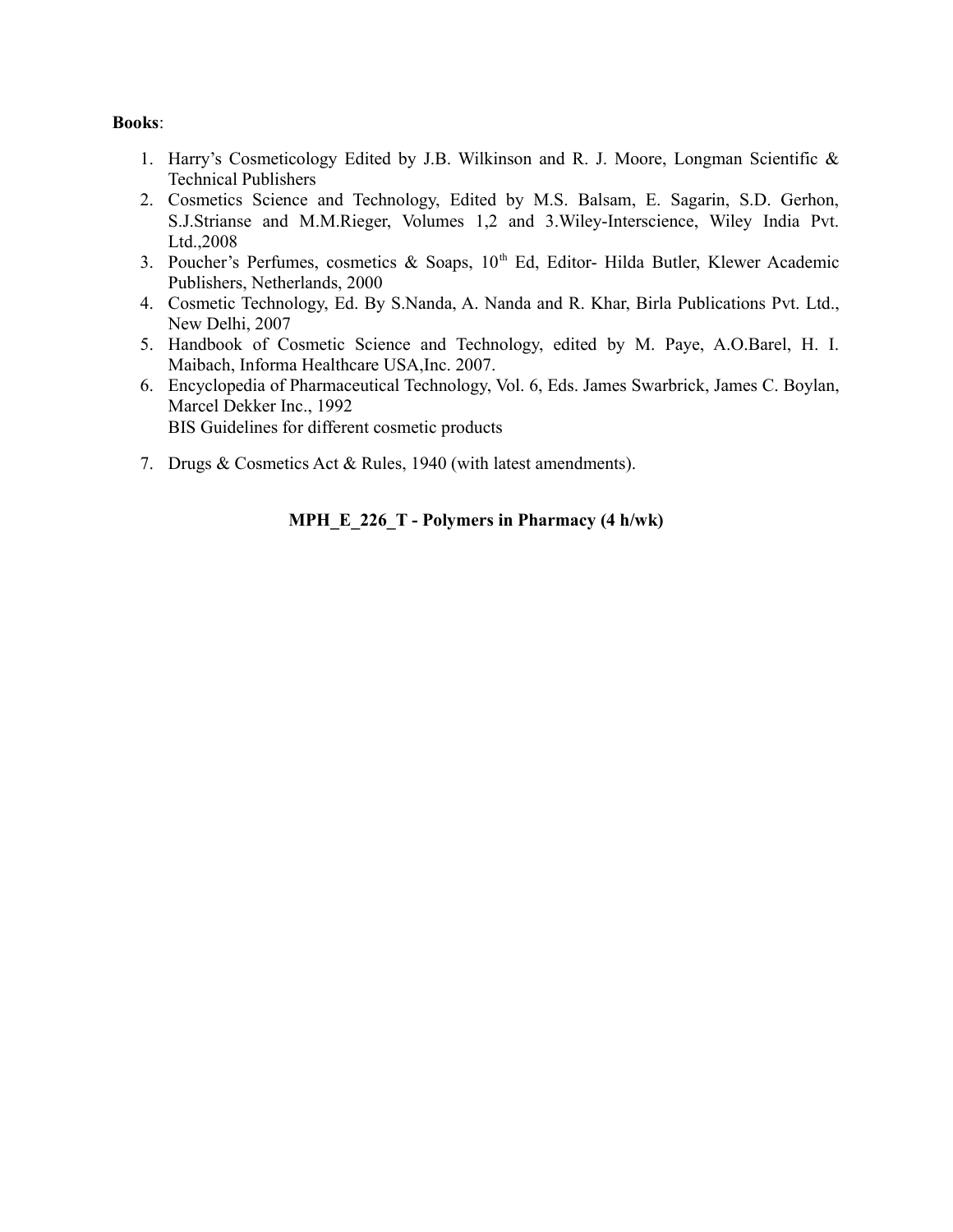| Unit | <b>Course Contents (Topics)</b>                                                                                                  | Hrs.           |
|------|----------------------------------------------------------------------------------------------------------------------------------|----------------|
| 1.0  | Historical Background, Basic definitions, Applications                                                                           | $\mathbf{1}$   |
| 2.0  | <b>Classification of Polymers</b>                                                                                                | 7              |
| 2.1  | Classification based on reaction to temperature and<br>structure/arrangement/architecture - linear, branched, crosslinked.       | $\overline{2}$ |
| 2.2  | Polymerization mechanisms- Addition & step-growth polymerization-Free<br>radical, cationic, anionic and Ziegler Natta mechanisms | 5              |
| 3.0  | Copolymerization                                                                                                                 | 5              |
| 3.1  | Theoretical aspects of copolymerization                                                                                          | $\overline{3}$ |
| 3.2  | Self study- Case studies of any two copolymers                                                                                   | $\overline{2}$ |
| 4.0  | Properties & Characterization of polymers                                                                                        | 12             |
| 4.1  | Factors affecting and Overview                                                                                                   | 1              |
| 4.2  | Molecular weight and determination of molecular weight,                                                                          | $\overline{2}$ |
| 4.3  | Solid state characterization- glass transition temperature, Crystallinity,                                                       | $\overline{3}$ |
| 4.4  | Solubility of polymers & Swelling pr, Mechanical properties                                                                      | $\overline{3}$ |
| 4.5  | Self study- Case study-any 3 polymers – characteristics $\&$ comparison                                                          | $\overline{3}$ |
| 5.0  | <b>Methods of Preparation of Polymers</b>                                                                                        | 11             |
| 5.1  | Bulk polymerization, Solution polymerization,                                                                                    | $\overline{3}$ |
| 5.2  | Suspension polymerization, Emulsion polymerization.                                                                              | $\overline{3}$ |
| 5.3  | Additives in polymers, Fabrication of polymeric devices/systems-casting,<br>extrusion, moulding etc.                             | $\overline{3}$ |
| 5.4  | Self study- One example polymer for each method                                                                                  | $\overline{2}$ |
| 6.0  | <b>Biocompatibility of Polymers</b>                                                                                              | 10             |
| 6.1  | Safety & Biocompatibility issues- Overview                                                                                       | 1              |
| 6.2  | Reaction of polymer to tissues, effect of body/host systems to polymers                                                          | $\overline{2}$ |
| 6.3  | Mechanisms of tissue reactions/injury,                                                                                           | $\overline{2}$ |
| 6.4  | Evaluation of biocompatibility of polymers                                                                                       | $\overline{3}$ |
| 6.5  | Self study- Pharmacopoeial & other tests for toxicity evaluation of polymers                                                     | $\overline{2}$ |
| 7.0  | <b>Biocompatible Polymers</b>                                                                                                    | 10             |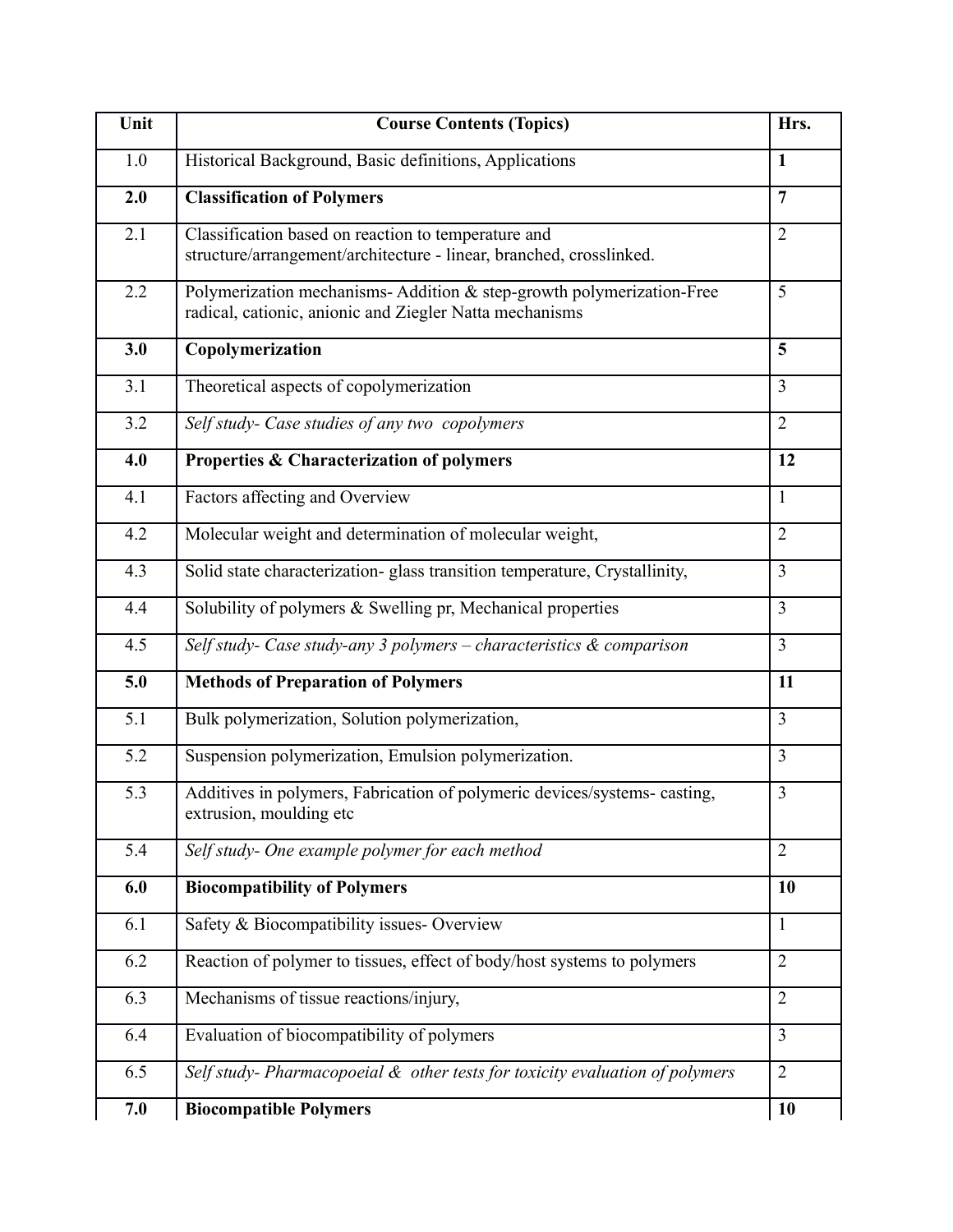#### **Books:**

- 1. Fundamental Principles of Polymeric Materials by Rosen SL, Wiley- Interscience Publication, 2<sup>nd</sup> edn, 1993.
- 2. Martin's Physical Pharmacy and Pharmaceutical Sciences by Sinko PJ, Ed Lea & Feiger, Lippincott Williams & Wilkins,  $6<sup>th</sup>$ edn, 2010.
- 3. Controlled Drug Delivery: Fundamentals and Applications, Robinson JR, Lee VHL, Dekker, 2 ndedn, Vol 29, 1987.
- 4. Biodegradable Polymers as Drug Delivery Systems, Chasin M, Langer R, Marcel Dekker, Vol 45, 1990.
- 5. Controlled and Novel Drug Delivery by Jain NK, CBS Publishers and Distributors, 2008.
- 6. Controlled Drug Delivery: Clinical Applications, by Bruk SD, CRC Press Inc., Vol 2, 1983.
- 7. Polymeric Drug Delivery System by Kwon GS, Marcel Dekker, Vol 148, 2005.
- 8. Aqueous polymeric coating for pharmaceutical dosage forms by McGinity J W , Marcel Dekker, Vol 79.

| Unit         | <b>Course Contents (Topics)</b>                                 | <b>Hours</b>   |
|--------------|-----------------------------------------------------------------|----------------|
| $\mathbf{1}$ |                                                                 | 19             |
| 1.1          | Basic principles of drug discovery and biological screening     | 6              |
|              | Correlation between various animal models and human situations. |                |
|              | Correlation between <i>in vitro</i> and <i>in vivo</i> screens. |                |
|              | Care, handling, breeding techniques of lab animals.             |                |
|              | CPCSEA, OECD, ICH guidelines in brief.                          |                |
| 1.2          | High throughput screening in drug discovery.                    | 6              |
|              | Techniques for high throughput screening.                       |                |
|              | Cell based assays                                               |                |
|              | Biochemical assays.                                             |                |
|              | Radio ligand binding assays.                                    |                |
| 1.3          | <b>Detection methods</b>                                        | 3              |
|              | Fluorescence based assay techniques<br>$\bullet$                |                |
|              | Chemiluminescence based assay techniques.                       |                |
| 1.4          | Self study Use of alternative methods of screening:             | $\overline{4}$ |
|              | Zebrafish model                                                 |                |
|              | Drosophila<br>$\bullet$                                         |                |
|              | Types of drugs for which these models can be used.              |                |

#### **MPH\_E\_227\_T - Drug Evaluation Techniques (4h/wk)**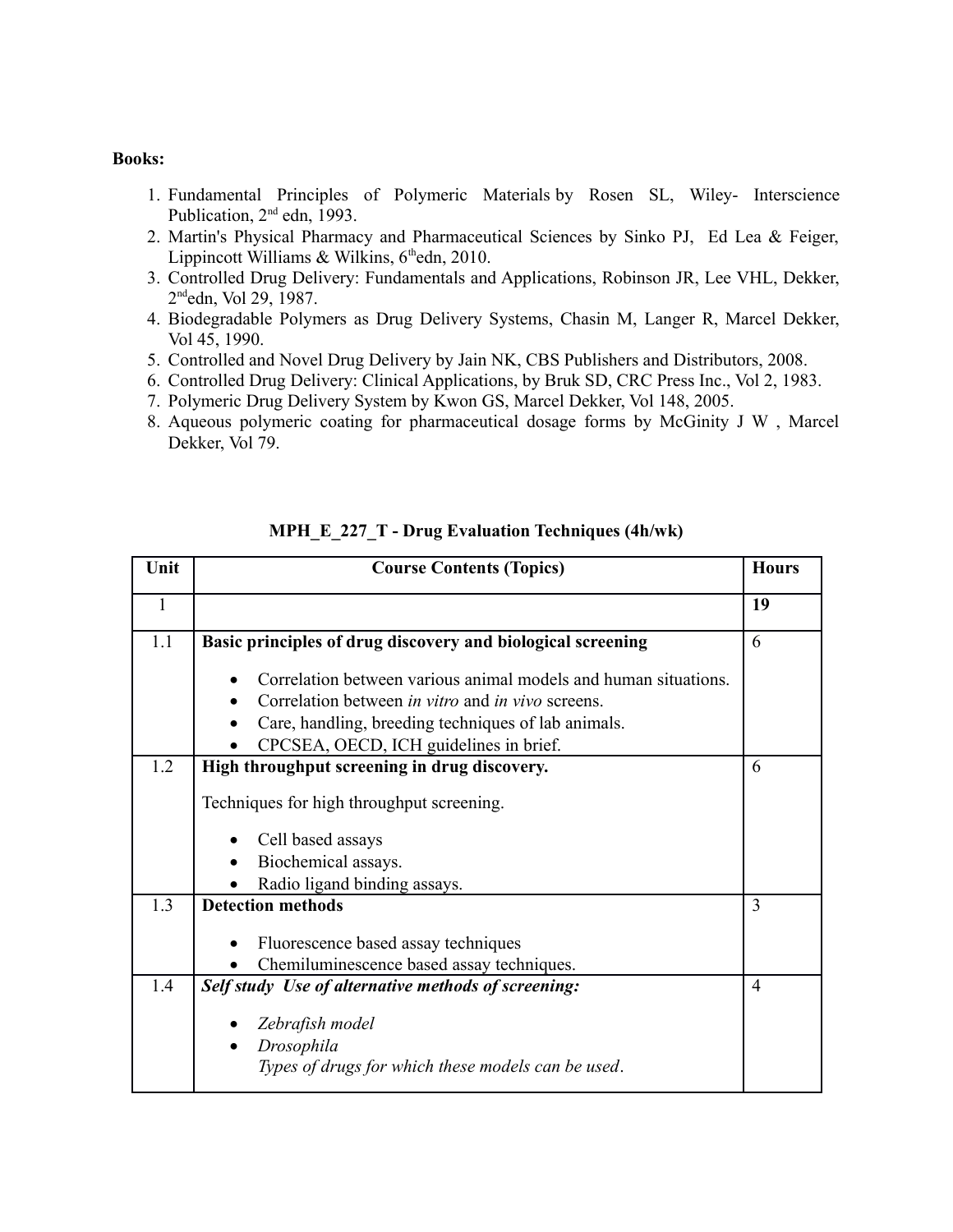|                | Target based drug discovery and in vitro screening techniques for                                                                                                                                                                                                                                              | 26             |
|----------------|----------------------------------------------------------------------------------------------------------------------------------------------------------------------------------------------------------------------------------------------------------------------------------------------------------------|----------------|
| 2.1            | Anti-platelet activity-Turbidimetric, GP IIB - IIIA assays using platelet<br>agregometer.                                                                                                                                                                                                                      | $\overline{2}$ |
| 2.2            | CNS:                                                                                                                                                                                                                                                                                                           | 6              |
|                | Alzheimer's disease: in vivo which includes aluminum induced,<br>scopolamine induced memory loss. In vitro includes<br>acetylcholenesterase activity.<br>Parkinson's disease: in vivo includes Haloperidol, reserpine,<br>$\bullet$<br>rotenone, MPTP induced models.<br>Anti depressant and anti-convulsants. |                |
| 2.3            | Anti-diabetic: Alloxan, STZ, genetically diabetic animals and various in<br>vitro methods                                                                                                                                                                                                                      | $\overline{3}$ |
| 2.4            | Anti-tubercular: BACTEC<br>Anticancer: Few in vitro cell lines, models for metastasis.<br>Anti-HIV: Various targets involved<br>Anti malarial.                                                                                                                                                                 | 6              |
| 2.5            | Immunomodulatory: in vivo and in vitro methods.                                                                                                                                                                                                                                                                | $\overline{2}$ |
| 2.6            | Anti-inflammatory: Acute, subacute and chronic models.                                                                                                                                                                                                                                                         | $\overline{2}$ |
| 2.7            | Self study-Antioxidant activity                                                                                                                                                                                                                                                                                | 5              |
| $\overline{3}$ | <b>Estimation of drugs</b> from complex media like biological<br>fluids Eg. blood, tissues, CSF etc.<br>Self study-US FDA guidelines for bio analysis methods                                                                                                                                                  | 5              |
|                | including validation.                                                                                                                                                                                                                                                                                          | $\overline{2}$ |
| $\overline{4}$ | - <i>In vitro</i> skin irritation and eye irritation tests<br>$\bullet$<br>- <i>In vitro</i> tests for pyrogenicity<br>Self study-Alternative methods for toxicity testing(in vitro)                                                                                                                           | 5              |
|                | <b>Total</b>                                                                                                                                                                                                                                                                                                   | 60             |

# **Books**

- 1. H.G. Vogel, Drug discovery and evaluation- Pharmacological Assays-Springer Verlog.
- 2. R.A.Turner, Screening methods in pharmacology- Academic Press.
- 3. D.R.Laurence and A.L.Bacharach- Evaluation of drug activities: Pharmacometrics. Academic Press.
- 4. A. Schwartz, Methods in Pharmacology- Plenum Publishing Corporation.
- 5. Website--Altox.org/ttrc/validation-va